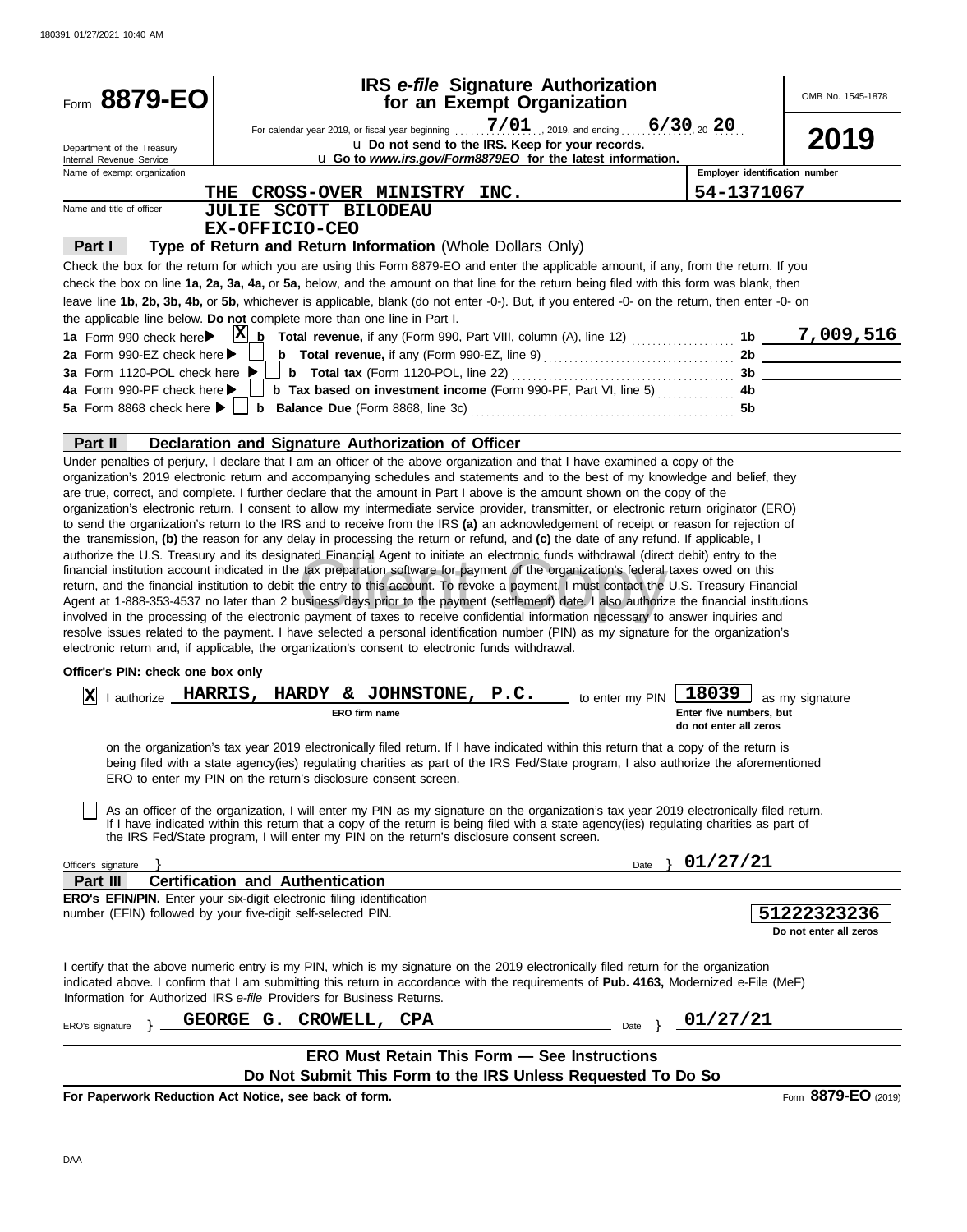180391 01/27/2021 10:40 AM

| Form         | (Rev. January 2020)                                    |                                                                                                                                                                                                                                                                                                                          | <b>Return of Organization Exempt From Income Tax</b><br>Under section 501(c), 527, or 4947(a)(1) of the Internal Revenue Code (except private foundations)<br>u Do not enter social security numbers on this form as it may be made public. |                      |                                                                                     |                          | OMB No. 1545-0047<br>2019<br>Open to Public                                         |  |
|--------------|--------------------------------------------------------|--------------------------------------------------------------------------------------------------------------------------------------------------------------------------------------------------------------------------------------------------------------------------------------------------------------------------|---------------------------------------------------------------------------------------------------------------------------------------------------------------------------------------------------------------------------------------------|----------------------|-------------------------------------------------------------------------------------|--------------------------|-------------------------------------------------------------------------------------|--|
|              | Department of the Treasury<br>Internal Revenue Service |                                                                                                                                                                                                                                                                                                                          | <b>u</b> Go to www.irs.gov/Form990 for instructions and the latest information.                                                                                                                                                             |                      |                                                                                     |                          | Inspection                                                                          |  |
|              |                                                        | For the 2019 calendar year, or tax year beginning $07/01/19$ , and ending $06/30/20$<br>C Name of organization                                                                                                                                                                                                           |                                                                                                                                                                                                                                             |                      |                                                                                     |                          | D Employer identification number                                                    |  |
|              | <b>B</b> Check if applicable:                          | THE                                                                                                                                                                                                                                                                                                                      | CROSS-OVER MINISTRY INC.                                                                                                                                                                                                                    |                      |                                                                                     |                          |                                                                                     |  |
|              | Address change                                         | Doing business as                                                                                                                                                                                                                                                                                                        |                                                                                                                                                                                                                                             |                      |                                                                                     |                          | 54-1371067                                                                          |  |
|              | Name change                                            | Number and street (or P.O. box if mail is not delivered to street address)                                                                                                                                                                                                                                               |                                                                                                                                                                                                                                             |                      | Room/suite                                                                          | E Telephone number       |                                                                                     |  |
|              | Initial return                                         | 8600 QUIOCCASIN ROAD, SUITE 102                                                                                                                                                                                                                                                                                          |                                                                                                                                                                                                                                             |                      |                                                                                     |                          | 804-422-2600                                                                        |  |
|              | Final return/<br>terminated                            | City or town, state or province, country, and ZIP or foreign postal code                                                                                                                                                                                                                                                 |                                                                                                                                                                                                                                             |                      |                                                                                     |                          |                                                                                     |  |
|              | Amended return                                         | <b>RICHMOND</b>                                                                                                                                                                                                                                                                                                          | VA 23229                                                                                                                                                                                                                                    |                      |                                                                                     | G Gross receipts\$       | 7,064,665                                                                           |  |
|              | Application pending                                    | F Name and address of principal officer:<br><b>JULIE SCOTT BILODEAU</b>                                                                                                                                                                                                                                                  |                                                                                                                                                                                                                                             |                      | H(a) Is this a group return for subordinates<br>H(b) Are all subordinates included? |                          | $ \mathbf{X} $ No<br>Yes<br>Yes<br>No<br>If "No," attach a list. (see instructions) |  |
|              | Tax-exempt status:                                     | X <br>501(c)(3)<br>501(c)<br>WWW.CROSSOVERMINISTRY.ORG                                                                                                                                                                                                                                                                   | $t$ (insert no.)                                                                                                                                                                                                                            | 4947(a)(1) or<br>527 |                                                                                     |                          |                                                                                     |  |
|              | Website: U                                             | $ \mathbf{X} $ Corporation                                                                                                                                                                                                                                                                                               |                                                                                                                                                                                                                                             |                      | H(c) Group exemption number <b>U</b><br>L Year of formation: $1983$                 |                          | M State of legal domicile: VA                                                       |  |
| Κ            | Form of organization:<br>Part I                        | Trust<br><b>Summary</b>                                                                                                                                                                                                                                                                                                  | Association<br>Other <b>u</b>                                                                                                                                                                                                               |                      |                                                                                     |                          |                                                                                     |  |
|              |                                                        | 1 Briefly describe the organization's mission or most significant activities:                                                                                                                                                                                                                                            |                                                                                                                                                                                                                                             |                      |                                                                                     |                          |                                                                                     |  |
| Governance   |                                                        | TO PROVIDE HIGH QUALITY HEALTHCARE, PROMOTE WELLNESS AND CONNECT THE<br>TALENTS AND RESOURCES OF THE RICHMOND COMMUNITY WITH PEOPLE IN NEED IN THE<br>NAME OF JESUS CHRIST.<br>2 Check this box u   if the organization discontinued its operations or disposed of more than 25% of its net assets.                      |                                                                                                                                                                                                                                             |                      |                                                                                     |                          |                                                                                     |  |
| ೲ            |                                                        | 3 Number of voting members of the governing body (Part VI, line 1a)                                                                                                                                                                                                                                                      |                                                                                                                                                                                                                                             |                      |                                                                                     | 3                        | 22                                                                                  |  |
| Activities   |                                                        |                                                                                                                                                                                                                                                                                                                          |                                                                                                                                                                                                                                             |                      |                                                                                     | $\overline{\mathbf{4}}$  | 22                                                                                  |  |
|              |                                                        | 5 Total number of individuals employed in calendar year 2019 (Part V, line 2a) [[[[[[[[[[[[[[[[[[[[[[[[[[[[[[                                                                                                                                                                                                            |                                                                                                                                                                                                                                             |                      |                                                                                     | 5                        | 78                                                                                  |  |
|              |                                                        | 6 Total number of volunteers (estimate if necessary)<br>7a Total unrelated business revenue from Part VIII, column (C), line 12                                                                                                                                                                                          |                                                                                                                                                                                                                                             |                      |                                                                                     | 6                        | 400                                                                                 |  |
|              |                                                        |                                                                                                                                                                                                                                                                                                                          |                                                                                                                                                                                                                                             |                      |                                                                                     | 7a                       | 0                                                                                   |  |
|              |                                                        |                                                                                                                                                                                                                                                                                                                          |                                                                                                                                                                                                                                             |                      |                                                                                     | 7b                       | 0                                                                                   |  |
|              |                                                        |                                                                                                                                                                                                                                                                                                                          |                                                                                                                                                                                                                                             |                      | Prior Year<br>6, 268, 543                                                           |                          | Current Year<br>5,841,648                                                           |  |
| Revenue      |                                                        |                                                                                                                                                                                                                                                                                                                          |                                                                                                                                                                                                                                             |                      |                                                                                     | 819,183                  | 1,160,764                                                                           |  |
|              |                                                        |                                                                                                                                                                                                                                                                                                                          |                                                                                                                                                                                                                                             |                      | 9,415                                                                               |                          | 12,265                                                                              |  |
|              |                                                        |                                                                                                                                                                                                                                                                                                                          |                                                                                                                                                                                                                                             |                      | 122,250                                                                             |                          | $-5,161$                                                                            |  |
|              |                                                        | 12 Total revenue - add lines 8 through 11 (must equal Part VIII, column (A), line 12)                                                                                                                                                                                                                                    |                                                                                                                                                                                                                                             |                      | 7,219,391                                                                           |                          | 7,009,516                                                                           |  |
|              |                                                        | 13 Grants and similar amounts paid (Part IX, column (A), lines 1-3)                                                                                                                                                                                                                                                      |                                                                                                                                                                                                                                             |                      |                                                                                     | 0                        | O                                                                                   |  |
|              |                                                        | 14 Benefits paid to or for members (Part IX, column (A), line 4)                                                                                                                                                                                                                                                         |                                                                                                                                                                                                                                             |                      |                                                                                     | 0                        | 0                                                                                   |  |
|              |                                                        | 15 Salaries, other compensation, employee benefits (Part IX, column (A), lines 5-10)                                                                                                                                                                                                                                     |                                                                                                                                                                                                                                             |                      | 2,414,589                                                                           |                          | 2,877,739                                                                           |  |
| Expenses     |                                                        | 16a Professional fundraising fees (Part IX, column (A), line 11e)                                                                                                                                                                                                                                                        |                                                                                                                                                                                                                                             |                      |                                                                                     | 0                        | O                                                                                   |  |
|              |                                                        | <b>b</b> Total fundraising expenses (Part IX, column (D), line 25) $\mathbf{u}$ 334, 911                                                                                                                                                                                                                                 |                                                                                                                                                                                                                                             |                      |                                                                                     |                          |                                                                                     |  |
|              |                                                        | 17 Other expenses (Part IX, column (A), lines 11a-11d, 11f-24e)                                                                                                                                                                                                                                                          |                                                                                                                                                                                                                                             |                      | 4,037,425                                                                           |                          | 3,806,956                                                                           |  |
|              |                                                        | 18 Total expenses. Add lines 13-17 (must equal Part IX, column (A), line 25) [                                                                                                                                                                                                                                           |                                                                                                                                                                                                                                             |                      | 6,452,014                                                                           |                          | 6,684,695                                                                           |  |
|              |                                                        | 19 Revenue less expenses. Subtract line 18 from line 12                                                                                                                                                                                                                                                                  |                                                                                                                                                                                                                                             |                      |                                                                                     | 767,377                  | 324,821                                                                             |  |
| Assets or    |                                                        |                                                                                                                                                                                                                                                                                                                          |                                                                                                                                                                                                                                             |                      | Beginning of Current Year                                                           |                          | End of Year                                                                         |  |
|              |                                                        |                                                                                                                                                                                                                                                                                                                          |                                                                                                                                                                                                                                             |                      | 3,656,783                                                                           |                          | 3,987,574                                                                           |  |
|              |                                                        | 21 Total liabilities (Part X, line 26)                                                                                                                                                                                                                                                                                   |                                                                                                                                                                                                                                             |                      |                                                                                     | 138,264                  | 164,072                                                                             |  |
|              |                                                        |                                                                                                                                                                                                                                                                                                                          |                                                                                                                                                                                                                                             |                      | 3,518,519                                                                           |                          | 3,823,502                                                                           |  |
|              | Part II                                                | <b>Signature Block</b>                                                                                                                                                                                                                                                                                                   |                                                                                                                                                                                                                                             |                      |                                                                                     |                          |                                                                                     |  |
|              |                                                        | Under penalties of perjury, I declare that I have examined this return, including accompanying schedules and statements, and to the best of my knowledge and belief, it is<br>true, correct, and complete. Declaration of preparer (other than officer) is based on all information of which preparer has any knowledge. |                                                                                                                                                                                                                                             |                      |                                                                                     |                          | 01/27/2021                                                                          |  |
|              |                                                        | Signature of officer                                                                                                                                                                                                                                                                                                     |                                                                                                                                                                                                                                             |                      |                                                                                     | Date                     |                                                                                     |  |
| Sign<br>Here |                                                        | EX-OFFICIO-CEO<br><b>JULIE SCOTT BILODEAU</b><br>Type or print name and title                                                                                                                                                                                                                                            |                                                                                                                                                                                                                                             |                      |                                                                                     |                          |                                                                                     |  |
|              |                                                        | Print/Type preparer's name                                                                                                                                                                                                                                                                                               | Preparer's signature                                                                                                                                                                                                                        |                      | Date                                                                                | Check                    | <b>PTIN</b>                                                                         |  |
| Paid         |                                                        | GEORGE G. CROWELL, CPA                                                                                                                                                                                                                                                                                                   | GEORGE G. CROWELL, CPA                                                                                                                                                                                                                      |                      |                                                                                     | $01/27/21$ self-employed | P00585821                                                                           |  |
|              | Preparer<br>Firm's name                                | HARRIS,                                                                                                                                                                                                                                                                                                                  | HARDY & JOHNSTONE,                                                                                                                                                                                                                          | P.C.                 |                                                                                     | Firm's $EIN$ }           | 54-1451026                                                                          |  |
|              | <b>Use Only</b><br>Firm's address                      | 300 ARBORETUM<br>RICHMOND, VA                                                                                                                                                                                                                                                                                            | PL STE 660<br>23236                                                                                                                                                                                                                         |                      |                                                                                     | Phone no.                | 804-560-0560                                                                        |  |
|              |                                                        |                                                                                                                                                                                                                                                                                                                          |                                                                                                                                                                                                                                             |                      |                                                                                     |                          | X Yes<br>No                                                                         |  |
|              |                                                        | For Paperwork Peduction Act Notice, see the senarate instructions                                                                                                                                                                                                                                                        |                                                                                                                                                                                                                                             |                      |                                                                                     |                          | $\mathbf{Q}$                                                                        |  |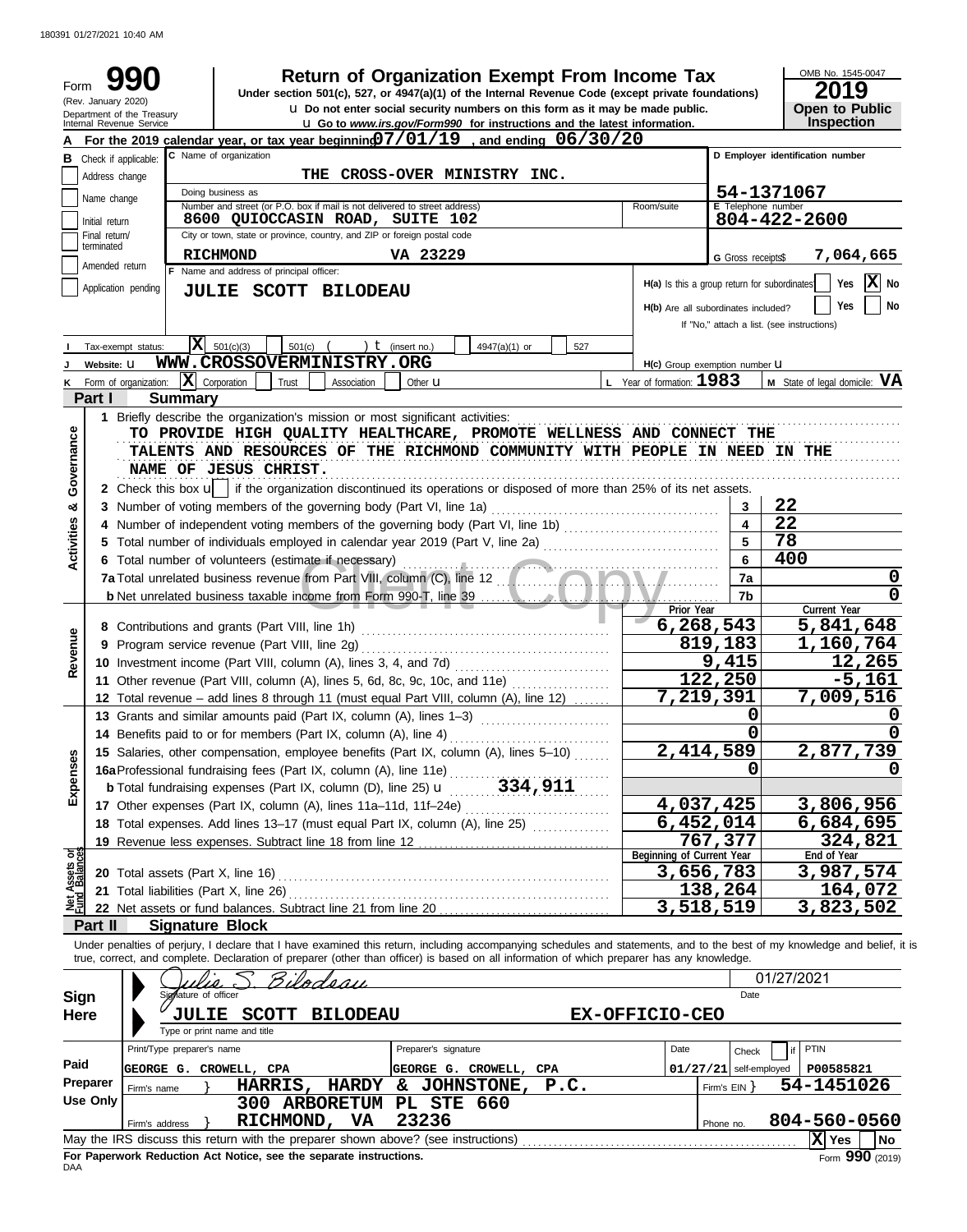|                  | Form 990 (2019) THE CROSS-OVER MINISTRY INC.                            |                                                                                                    | 54-1371067                                                                                                                                                                                                                                                   |                                                                                                                | Page 2                             |
|------------------|-------------------------------------------------------------------------|----------------------------------------------------------------------------------------------------|--------------------------------------------------------------------------------------------------------------------------------------------------------------------------------------------------------------------------------------------------------------|----------------------------------------------------------------------------------------------------------------|------------------------------------|
| Part III         |                                                                         | <b>Statement of Program Service Accomplishments</b>                                                |                                                                                                                                                                                                                                                              |                                                                                                                | $ \mathbf{x} $                     |
|                  | 1 Briefly describe the organization's mission:<br>NAME OF JESUS CHRIST. |                                                                                                    | TO PROVIDE HIGH QUALITY HEALTHCARE, PROMOTE WELLNESS AND CONNECT THE<br>TALENTS AND RESOURCES OF THE RICHMOND COMMUNITY WITH PEOPLE IN NEED IN THE                                                                                                           |                                                                                                                |                                    |
|                  | If "Yes," describe these new services on Schedule O.                    |                                                                                                    | 2 Did the organization undertake any significant program services during the year which were not listed on the                                                                                                                                               |                                                                                                                | Yes $\overline{X}$ No              |
| 3                | If "Yes," describe these changes on Schedule O.                         | Did the organization cease conducting, or make significant changes in how it conducts, any program |                                                                                                                                                                                                                                                              |                                                                                                                | $\Box$ Yes $\boxed{\textbf{X}}$ No |
| 4                |                                                                         | the total expenses, and revenue, if any, for each program service reported.                        | Describe the organization's program service accomplishments for each of its three largest program services, as measured by<br>expenses. Section 501(c)(3) and 501(c)(4) organizations are required to report the amount of grants and allocations to others, |                                                                                                                |                                    |
| SEE SCHEDULE O   |                                                                         |                                                                                                    |                                                                                                                                                                                                                                                              |                                                                                                                |                                    |
|                  |                                                                         |                                                                                                    |                                                                                                                                                                                                                                                              |                                                                                                                |                                    |
|                  |                                                                         |                                                                                                    |                                                                                                                                                                                                                                                              |                                                                                                                |                                    |
|                  |                                                                         |                                                                                                    | Client Copy                                                                                                                                                                                                                                                  | benedictor (2000), 2000, 2000, 2000, 2000, 2000, 2000, 2000, 2000, 2000, 2000, 2000, 2000, 2000, 2000, 2000, 2 |                                    |
|                  |                                                                         |                                                                                                    | N/A                                                                                                                                                                                                                                                          |                                                                                                                |                                    |
|                  |                                                                         |                                                                                                    |                                                                                                                                                                                                                                                              |                                                                                                                |                                    |
|                  |                                                                         |                                                                                                    |                                                                                                                                                                                                                                                              |                                                                                                                |                                    |
|                  |                                                                         |                                                                                                    |                                                                                                                                                                                                                                                              |                                                                                                                |                                    |
|                  |                                                                         |                                                                                                    |                                                                                                                                                                                                                                                              |                                                                                                                |                                    |
| 4c (Code:<br>N/A | $\ldots$ ) (Expenses \$                                                 |                                                                                                    |                                                                                                                                                                                                                                                              |                                                                                                                |                                    |
|                  |                                                                         |                                                                                                    |                                                                                                                                                                                                                                                              |                                                                                                                |                                    |
|                  |                                                                         |                                                                                                    |                                                                                                                                                                                                                                                              |                                                                                                                |                                    |
|                  |                                                                         |                                                                                                    |                                                                                                                                                                                                                                                              |                                                                                                                |                                    |
|                  |                                                                         |                                                                                                    |                                                                                                                                                                                                                                                              |                                                                                                                |                                    |
|                  | 4d Other program services (Describe on Schedule O.)                     |                                                                                                    |                                                                                                                                                                                                                                                              |                                                                                                                |                                    |
| (Expenses \$     | 4e Total program service expenses u                                     | including grants of\$<br>6,017,934                                                                 | (Revenue \$                                                                                                                                                                                                                                                  |                                                                                                                |                                    |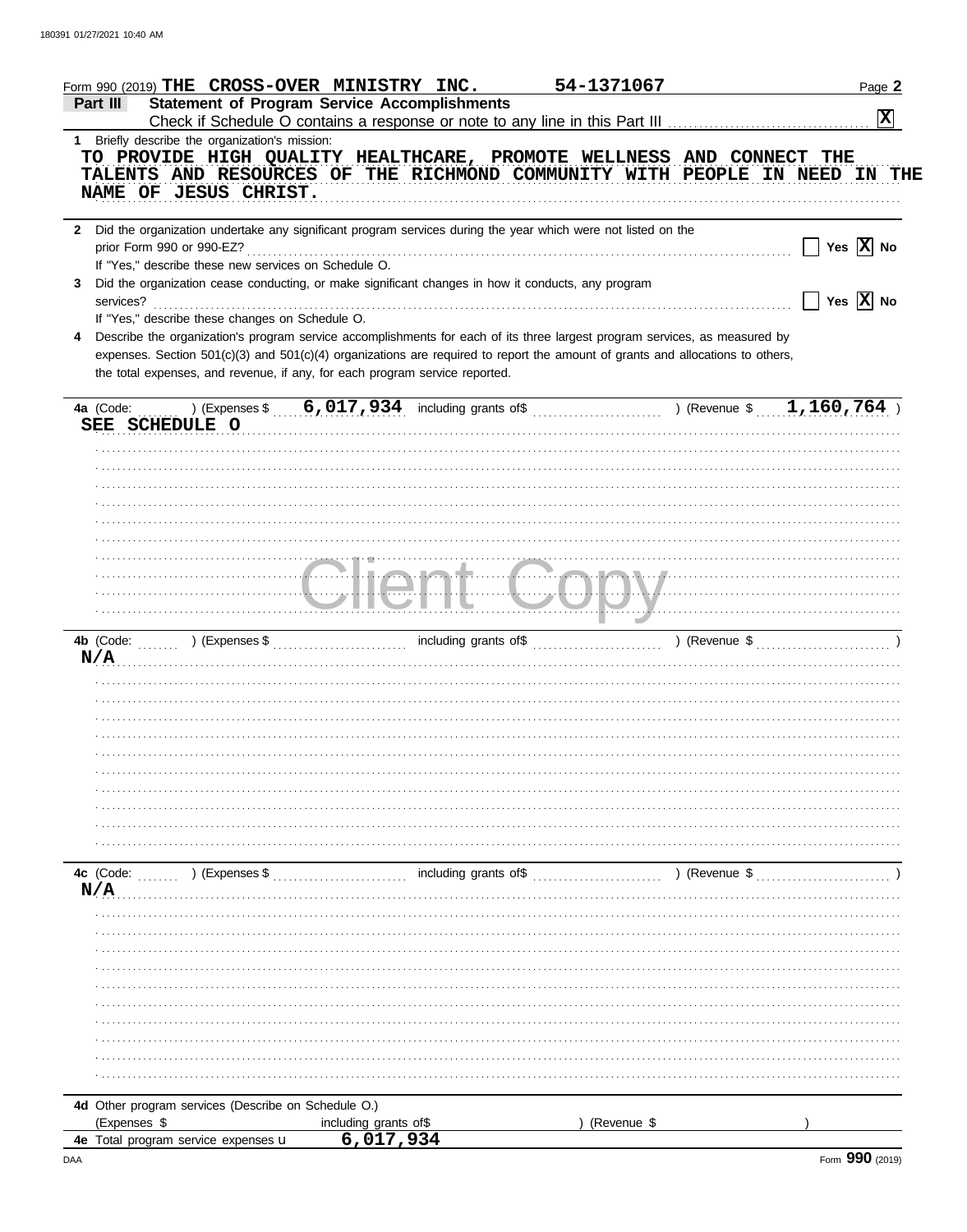|          | 54-1371067<br>Form 990 (2019) THE CROSS-OVER MINISTRY INC.                                                                                         |                   |                            | Page 3           |
|----------|----------------------------------------------------------------------------------------------------------------------------------------------------|-------------------|----------------------------|------------------|
|          | <b>Checklist of Required Schedules</b><br>Part IV                                                                                                  |                   |                            |                  |
|          |                                                                                                                                                    |                   |                            | Yes No           |
| 1.       | Is the organization described in section $501(c)(3)$ or $4947(a)(1)$ (other than a private foundation)? If "Yes,"                                  |                   |                            |                  |
|          | complete Schedule A<br>Is the organization required to complete Schedule B, Schedule of Contributors (see instructions)?                           | 1<br>$\mathbf{2}$ | $\mathbf X$<br>$\mathbf x$ |                  |
| 2<br>3   | Did the organization engage in direct or indirect political campaign activities on behalf of or in opposition to                                   |                   |                            |                  |
|          | candidates for public office? If "Yes," complete Schedule C, Part I                                                                                | 3                 |                            | X                |
| 4        | Section 501(c)(3) organizations. Did the organization engage in lobbying activities, or have a section 501(h)                                      |                   |                            |                  |
|          | election in effect during the tax year? If "Yes," complete Schedule C, Part II                                                                     | 4                 |                            | X                |
| 5        | Is the organization a section $501(c)(4)$ , $501(c)(5)$ , or $501(c)(6)$ organization that receives membership dues,                               |                   |                            |                  |
|          | assessments, or similar amounts as defined in Revenue Procedure 98-19? If "Yes," complete Schedule C, Part III                                     | 5                 |                            | X                |
| 6        | Did the organization maintain any donor advised funds or any similar funds or accounts for which donors                                            |                   |                            |                  |
|          | have the right to provide advice on the distribution or investment of amounts in such funds or accounts? If                                        |                   |                            |                  |
|          | "Yes," complete Schedule D, Part I                                                                                                                 | 6                 |                            | X                |
| 7        | Did the organization receive or hold a conservation easement, including easements to preserve open space,                                          |                   |                            |                  |
|          | the environment, historic land areas, or historic structures? If "Yes," complete Schedule D, Part II                                               | 7                 |                            | X                |
| 8        | Did the organization maintain collections of works of art, historical treasures, or other similar assets? If "Yes,"                                |                   |                            |                  |
|          | complete Schedule D, Part III                                                                                                                      | 8                 |                            | X                |
| 9        | Did the organization report an amount in Part X, line 21, for escrow or custodial account liability, serve as a                                    |                   |                            |                  |
|          | custodian for amounts not listed in Part X; or provide credit counseling, debt management, credit repair, or                                       |                   |                            |                  |
|          | debt negotiation services? If "Yes," complete Schedule D, Part IV                                                                                  | 9                 |                            | X                |
| 10       | Did the organization, directly or through a related organization, hold assets in donor-restricted endowments                                       |                   |                            |                  |
|          | or in quasi endowments? If "Yes," complete Schedule D, Part V                                                                                      | 10                |                            | X                |
| 11       | If the organization's answer to any of the following questions is "Yes," then complete Schedule D, Parts VI,<br>VII, VIII, IX, or X as applicable. |                   |                            |                  |
| a        | Did the organization report an amount for land, buildings, and equipment in Part X, line 10? If "Yes,"                                             |                   |                            |                  |
|          | complete Schedule D, Part VI                                                                                                                       | 11a               | $\mathbf X$                |                  |
|          | <b>THE CONTRACTOR</b><br>Did the organization report an amount for investments—other securities in Part X, line 12, that is 5% or more             |                   |                            |                  |
|          | of its total assets reported in Part X, line 16? If "Yes," complete Schedule D, Part VII                                                           | 11 <sub>b</sub>   |                            | X                |
| c        | Did the organization report an amount for investments—program related in Part X, line 13, that is 5% or more                                       |                   |                            |                  |
|          | of its total assets reported in Part X, line 16? If "Yes," complete Schedule D, Part VIII                                                          | 11c               |                            | X                |
| d        | Did the organization report an amount for other assets in Part X, line 15, that is 5% or more of its total assets                                  |                   |                            |                  |
|          | reported in Part X, line 16? If "Yes," complete Schedule D, Part IX                                                                                | 11d               |                            | $\mathbf x$      |
|          | Did the organization report an amount for other liabilities in Part X, line 25? If "Yes," complete Schedule D, Part X                              | 11e               |                            | X                |
| f        | Did the organization's separate or consolidated financial statements for the tax year include a footnote that addresses                            |                   |                            |                  |
|          | the organization's liability for uncertain tax positions under FIN 48 (ASC 740)? If "Yes," complete Schedule D, Part X                             | 11f               | X                          |                  |
|          | 12a Did the organization obtain separate, independent audited financial statements for the tax year? If "Yes," complete                            |                   |                            |                  |
|          |                                                                                                                                                    | 12a               | X                          |                  |
| b        | Was the organization included in consolidated, independent audited financial statements for the tax year? If                                       |                   |                            |                  |
|          | "Yes," and if the organization answered "No" to line 12a, then completing Schedule D, Parts XI and XII is optional                                 | 12b               |                            | X<br>$\mathbf X$ |
| 13       | Did the organization maintain an office, employees, or agents outside of the United States?                                                        | 13<br>14a         |                            | X                |
| 14a<br>b | Did the organization have aggregate revenues or expenses of more than \$10,000 from grantmaking,                                                   |                   |                            |                  |
|          | fundraising, business, investment, and program service activities outside the United States, or aggregate                                          |                   |                            |                  |
|          |                                                                                                                                                    | 14b               |                            | X                |
| 15       | Did the organization report on Part IX, column (A), line 3, more than \$5,000 of grants or other assistance to or                                  |                   |                            |                  |
|          | for any foreign organization? If "Yes," complete Schedule F, Parts II and IV                                                                       | 15                |                            | X                |
| 16       | Did the organization report on Part IX, column (A), line 3, more than \$5,000 of aggregate grants or other                                         |                   |                            |                  |
|          | assistance to or for foreign individuals? If "Yes," complete Schedule F, Parts III and IV                                                          | 16                |                            | X                |
| 17       | Did the organization report a total of more than \$15,000 of expenses for professional fundraising services on                                     |                   |                            |                  |
|          |                                                                                                                                                    | 17                |                            | X                |
| 18       | Did the organization report more than \$15,000 total of fundraising event gross income and contributions on                                        |                   |                            |                  |
|          | Part VIII, lines 1c and 8a? If "Yes," complete Schedule G, Part II                                                                                 | 18                | X                          |                  |
| 19       | Did the organization report more than \$15,000 of gross income from gaming activities on Part VIII, line 9a?                                       |                   |                            |                  |
|          |                                                                                                                                                    | 19                |                            | X                |
| 20a      |                                                                                                                                                    | <b>20a</b>        |                            | X                |
| b        |                                                                                                                                                    | 20b               |                            |                  |
| 21       | Did the organization report more than \$5,000 of grants or other assistance to any domestic organization or                                        |                   |                            |                  |
|          |                                                                                                                                                    | 21                |                            | X                |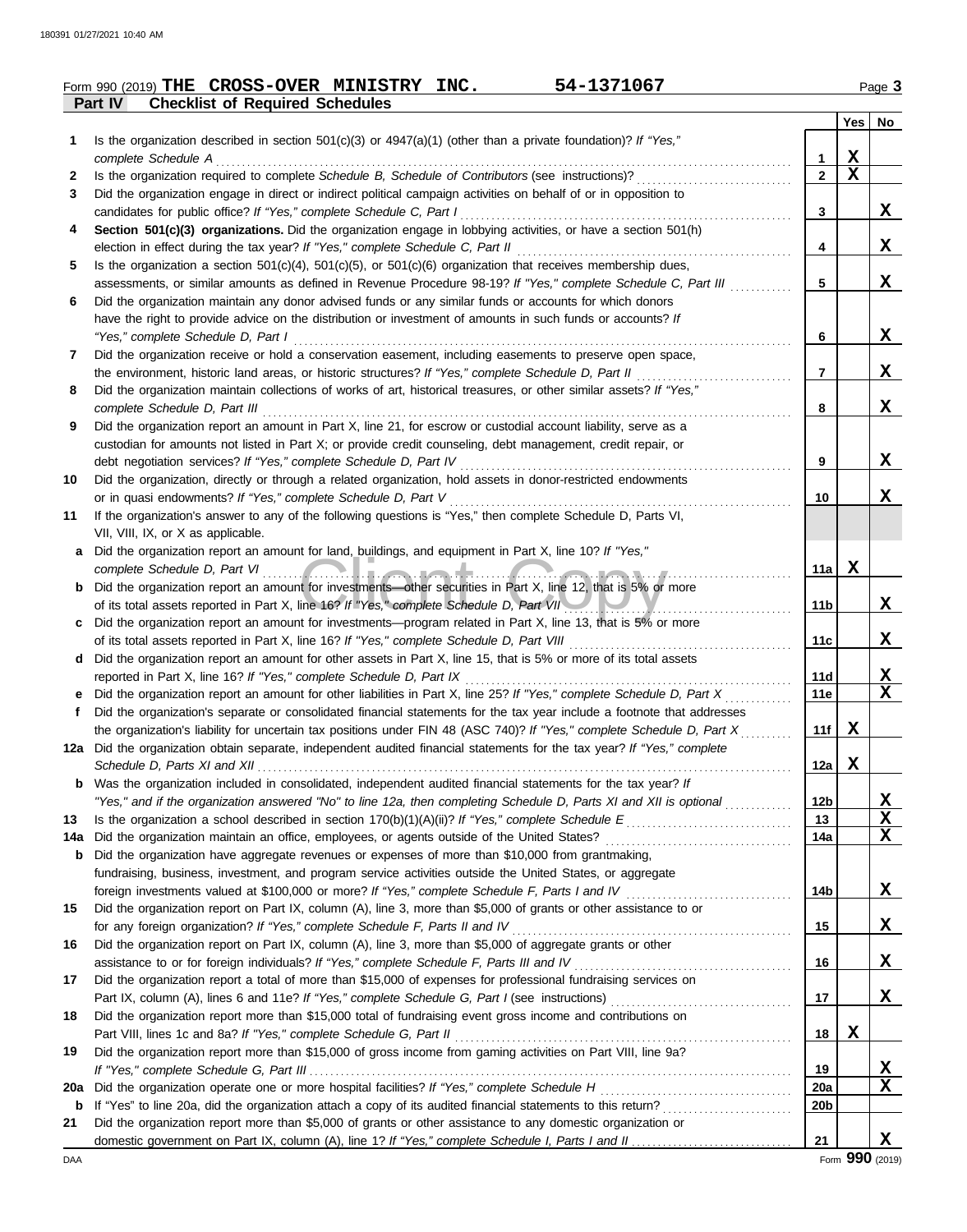|             | 54-1371067<br>Form 990 (2019) THE CROSS-OVER MINISTRY INC.                                                                                                                                  |                 |             | Page 4          |
|-------------|---------------------------------------------------------------------------------------------------------------------------------------------------------------------------------------------|-----------------|-------------|-----------------|
|             | <b>Checklist of Required Schedules (continued)</b><br><b>Part IV</b>                                                                                                                        |                 |             |                 |
|             |                                                                                                                                                                                             |                 |             | $Yes \mid No$   |
| 22          | Did the organization report more than \$5,000 of grants or other assistance to or for domestic individuals on                                                                               |                 |             |                 |
|             | Part IX, column (A), line 2? If "Yes," complete Schedule I, Parts I and III                                                                                                                 | 22              |             | $\mathbf x$     |
| 23          | Did the organization answer "Yes" to Part VII, Section A, line 3, 4, or 5 about compensation of the                                                                                         |                 |             |                 |
|             | organization's current and former officers, directors, trustees, key employees, and highest compensated                                                                                     |                 |             |                 |
|             | employees? If "Yes," complete Schedule J                                                                                                                                                    | 23              | $\mathbf x$ |                 |
|             | 24a Did the organization have a tax-exempt bond issue with an outstanding principal amount of more than                                                                                     |                 |             |                 |
|             | \$100,000 as of the last day of the year, that was issued after December 31, 2002? If "Yes," answer lines 24b<br>through 24d and complete Schedule K. If "No," go to line 25a               | 24a             |             | X               |
| b           | Did the organization invest any proceeds of tax-exempt bonds beyond a temporary period exception?                                                                                           | 24b             |             |                 |
| с           | Did the organization maintain an escrow account other than a refunding escrow at any time during the year                                                                                   |                 |             |                 |
|             | to defease any tax-exempt bonds?                                                                                                                                                            | 24c             |             |                 |
| d           | Did the organization act as an "on behalf of" issuer for bonds outstanding at any time during the year?                                                                                     | 24d             |             |                 |
|             | 25a Section 501(c)(3), 501(c)(4), and 501(c)(29) organizations. Did the organization engage in an excess benefit                                                                            |                 |             |                 |
|             | transaction with a disqualified person during the year? If "Yes," complete Schedule L, Part I                                                                                               | 25a             |             | X               |
| b           | Is the organization aware that it engaged in an excess benefit transaction with a disqualified person in a prior                                                                            |                 |             |                 |
|             | year, and that the transaction has not been reported on any of the organization's prior Forms 990 or 990-EZ?                                                                                |                 |             |                 |
|             | If "Yes," complete Schedule L, Part I                                                                                                                                                       | 25 <sub>b</sub> |             | X               |
| 26          | Did the organization report any amount on Part X, line 5 or 22, for receivables from or payables to any current                                                                             |                 |             |                 |
|             | or former officer, director, trustee, key employee, creator or founder, substantial contributor, or 35%                                                                                     |                 |             |                 |
|             | controlled entity or family member of any of these persons? If "Yes," complete Schedule L, Part II                                                                                          | 26              |             | X               |
| 27          | Did the organization provide a grant or other assistance to any current or former officer, director, trustee, key                                                                           |                 |             |                 |
|             | employee, creator or founder, substantial contributor or employee thereof, a grant selection committee                                                                                      |                 |             |                 |
|             | member, or to a 35% controlled entity (including an employee thereof) or family member of any of these                                                                                      |                 |             |                 |
|             | persons? If "Yes," complete Schedule L, Part III                                                                                                                                            | 27              |             | X               |
| 28          | Was the organization a party to a business transaction with one of the following parties (see Schedule L, Part                                                                              |                 |             |                 |
|             | IV instructions, for applicable filing thresholds, conditions, and exceptions):                                                                                                             |                 |             |                 |
| a           | A current or former officer, director, trustee, key employee, creator or founder, or substantial contributor? If                                                                            |                 |             |                 |
|             | "Yes," complete Schedule L, Part IV                                                                                                                                                         | 28a             |             | X               |
| b           | A family member of any individual described in line 28a? If "Yes," complete Schedule L, Part IV                                                                                             | 28b             |             | X               |
| c           | A 35% controlled entity of one or more individuals and/or organizations described in lines 28a or 28b? If                                                                                   |                 |             |                 |
|             | "Yes," complete Schedule L, Part IV                                                                                                                                                         | 28c             |             | X               |
| 29          | Did the organization receive more than \$25,000 in non-cash contributions? If "Yes," complete Schedule M                                                                                    | 29              | $\mathbf x$ |                 |
| 30          | Did the organization receive contributions of art, historical treasures, or other similar assets, or qualified                                                                              |                 |             |                 |
|             | conservation contributions? If "Yes," complete Schedule M                                                                                                                                   | 30              |             | X               |
| 31          | Did the organization liquidate, terminate, or dissolve and cease operations? If "Yes," complete Schedule N, Part I                                                                          | 31              |             | X               |
| 32          | Did the organization sell, exchange, dispose of, or transfer more than 25% of its net assets? If "Yes,"                                                                                     |                 |             |                 |
|             | complete Schedule N, Part II<br>Did the organization own 100% of an entity disregarded as separate from the organization under Regulations                                                  | 32              |             | X               |
| 33          |                                                                                                                                                                                             | 33              |             | X               |
| 34          | sections 301.7701-2 and 301.7701-3? If "Yes," complete Schedule R, Part I<br>Was the organization related to any tax-exempt or taxable entity? If "Yes," complete Schedule R, Part II, III, |                 |             |                 |
|             | or IV, and Part V, line 1                                                                                                                                                                   | 34              |             | X               |
| 35a         | Did the organization have a controlled entity within the meaning of section 512(b)(13)?                                                                                                     | <b>35a</b>      |             | $\mathbf x$     |
| b           | If "Yes" to line 35a, did the organization receive any payment from or engage in any transaction with a                                                                                     |                 |             |                 |
|             | controlled entity within the meaning of section 512(b)(13)? If "Yes," complete Schedule R, Part V, line 2                                                                                   | 35 <sub>b</sub> |             |                 |
| 36          | Section 501(c)(3) organizations. Did the organization make any transfers to an exempt non-charitable                                                                                        |                 |             |                 |
|             | related organization? If "Yes," complete Schedule R, Part V, line 2                                                                                                                         | 36              |             | X               |
| 37          | Did the organization conduct more than 5% of its activities through an entity that is not a related organization                                                                            |                 |             |                 |
|             | and that is treated as a partnership for federal income tax purposes? If "Yes," complete Schedule R, Part VI                                                                                | 37              |             | X               |
| 38          | Did the organization complete Schedule O and provide explanations in Schedule O for Part VI, lines 11b and                                                                                  |                 |             |                 |
|             | 19? Note: All Form 990 filers are required to complete Schedule O.                                                                                                                          | 38              | X           |                 |
|             | Statements Regarding Other IRS Filings and Tax Compliance<br>Part V                                                                                                                         |                 |             |                 |
|             |                                                                                                                                                                                             |                 |             |                 |
|             |                                                                                                                                                                                             |                 | Yes         | No              |
| 1a          | 17<br>Enter the number reported in Box 3 of Form 1096. Enter -0- if not applicable<br>1a                                                                                                    |                 |             |                 |
| $\mathbf b$ | $\mathbf 0$<br>1 <sub>b</sub><br>Enter the number of Forms W-2G included in line 1a. Enter -0- if not applicable                                                                            |                 |             |                 |
| c           | Did the organization comply with backup withholding rules for reportable payments to vendors and                                                                                            |                 |             |                 |
|             |                                                                                                                                                                                             | 1c              |             | X               |
| DAA         |                                                                                                                                                                                             |                 |             | Form 990 (2019) |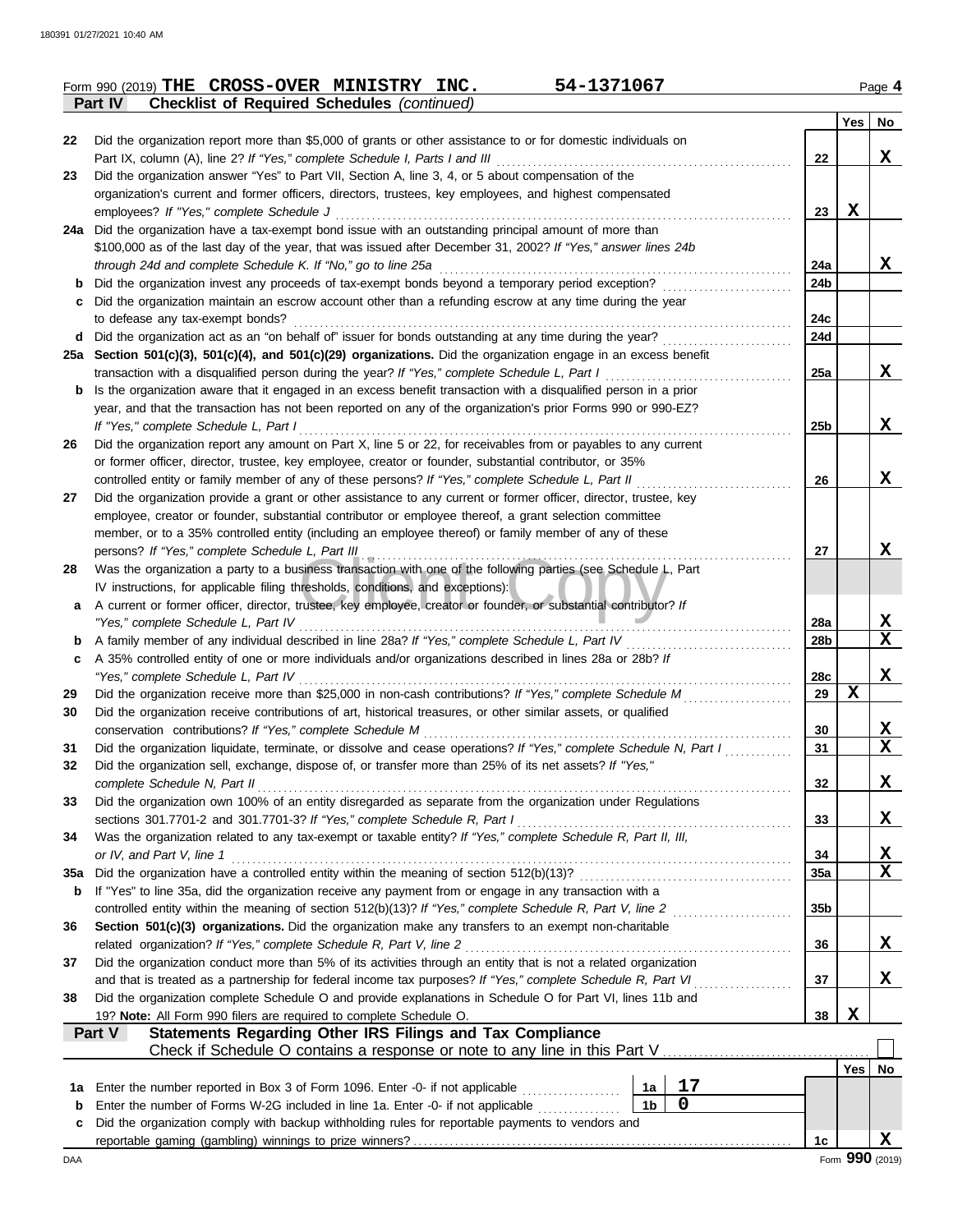|        | 54-1371067<br>Form 990 (2019) THE CROSS-OVER MINISTRY INC.                                                                                                                                                                                       |                 |                |             | Page 5           |
|--------|--------------------------------------------------------------------------------------------------------------------------------------------------------------------------------------------------------------------------------------------------|-----------------|----------------|-------------|------------------|
|        | Statements Regarding Other IRS Filings and Tax Compliance (continued)<br>Part V                                                                                                                                                                  |                 |                |             |                  |
|        |                                                                                                                                                                                                                                                  |                 |                |             | Yes No           |
|        | 2a Enter the number of employees reported on Form W-3, Transmittal of Wage and Tax                                                                                                                                                               |                 |                |             |                  |
|        | Statements, filed for the calendar year ending with or within the year covered by this return                                                                                                                                                    | 78<br>2a        |                |             |                  |
| b      | If at least one is reported on line 2a, did the organization file all required federal employment tax returns?                                                                                                                                   |                 | 2b             | $\mathbf x$ |                  |
|        | Note: If the sum of lines 1a and 2a is greater than 250, you may be required to e-file (see instructions)                                                                                                                                        |                 |                |             |                  |
| За     | Did the organization have unrelated business gross income of \$1,000 or more during the year?                                                                                                                                                    |                 | За             |             | X                |
| b      | If "Yes," has it filed a Form 990-T for this year? If "No" to line 3b, provide an explanation on Schedule O                                                                                                                                      |                 | 3 <sub>b</sub> |             |                  |
| 4a     | At any time during the calendar year, did the organization have an interest in, or a signature or other authority over,                                                                                                                          |                 |                |             |                  |
|        | a financial account in a foreign country (such as a bank account, securities account, or other financial account)?                                                                                                                               |                 | 4a             |             | x                |
| b      | If "Yes," enter the name of the foreign country <b>u</b>                                                                                                                                                                                         |                 |                |             |                  |
|        | See instructions for filing requirements for FinCEN Form 114, Report of Foreign Bank and Financial Accounts (FBAR).                                                                                                                              |                 |                |             |                  |
| 5a     | Was the organization a party to a prohibited tax shelter transaction at any time during the tax year?                                                                                                                                            |                 | 5a             |             | X                |
| b      | Did any taxable party notify the organization that it was or is a party to a prohibited tax shelter transaction?                                                                                                                                 |                 | 5 <sub>b</sub> |             | $\mathbf x$      |
| c      | If "Yes" to line 5a or 5b, did the organization file Form 8886-T?                                                                                                                                                                                |                 | 5c             |             |                  |
| 6a     | Does the organization have annual gross receipts that are normally greater than \$100,000, and did the                                                                                                                                           |                 |                |             |                  |
|        | organization solicit any contributions that were not tax deductible as charitable contributions?                                                                                                                                                 |                 | 6a             |             | X                |
| b      | If "Yes," did the organization include with every solicitation an express statement that such contributions or                                                                                                                                   |                 |                |             |                  |
|        | gifts were not tax deductible?                                                                                                                                                                                                                   |                 | 6b             |             |                  |
| 7      | Organizations that may receive deductible contributions under section 170(c).                                                                                                                                                                    |                 |                |             |                  |
| a      | Did the organization receive a payment in excess of \$75 made partly as a contribution and partly for goods                                                                                                                                      |                 |                |             |                  |
|        | and services provided to the payor?                                                                                                                                                                                                              |                 | 7a             | X           |                  |
| b      | If "Yes," did the organization notify the donor of the value of the goods or services provided?                                                                                                                                                  |                 | 7b             | $\mathbf x$ |                  |
| с      | Did the organization sell, exchange, or otherwise dispose of tangible personal property for which it was                                                                                                                                         |                 |                |             |                  |
|        | required to file Form 8282?                                                                                                                                                                                                                      |                 | 7c             |             | X                |
| d      | If "Yes," indicate the number of Forms 8282 filed during the year                                                                                                                                                                                | 7d              |                |             |                  |
| е      | Did the organization receive any funds, directly or indirectly, to pay premiums on a personal benefit contract?                                                                                                                                  |                 | 7e<br>7f       |             | X<br>$\mathbf X$ |
|        | Did the organization, during the year, pay premiums, directly or indirectly, on a personal benefit contract?<br>If the organization received a contribution of qualified intellectual property, did the organization file Form 8899 as required? |                 |                |             | X                |
| g<br>h | If the organization received a contribution of cars, boats, airplanes, or other vehicles, did the organization file a Form 1098-C?                                                                                                               |                 | 7g<br>7h       |             | $\mathbf x$      |
| 8      | Sponsoring organizations maintaining donor advised funds. Did a donor advised fund maintained by the                                                                                                                                             |                 |                |             |                  |
|        |                                                                                                                                                                                                                                                  |                 | 8              |             |                  |
| 9      | Sponsoring organizations maintaining donor advised funds.                                                                                                                                                                                        |                 |                |             |                  |
| a      | Did the sponsoring organization make any taxable distributions under section 4966?                                                                                                                                                               |                 | 9а             |             |                  |
| b      | Did the sponsoring organization make a distribution to a donor, donor advisor, or related person?                                                                                                                                                |                 | 9b             |             |                  |
| 10     | Section 501(c)(7) organizations. Enter:                                                                                                                                                                                                          |                 |                |             |                  |
|        |                                                                                                                                                                                                                                                  | 10a             |                |             |                  |
| b      | Gross receipts, included on Form 990, Part VIII, line 12, for public use of club facilities                                                                                                                                                      | 10b             |                |             |                  |
| 11     | Section 501(c)(12) organizations. Enter:                                                                                                                                                                                                         |                 |                |             |                  |
| a      | Gross income from members or shareholders                                                                                                                                                                                                        | 11a             |                |             |                  |
| b      | Gross income from other sources (Do not net amounts due or paid to other sources                                                                                                                                                                 |                 |                |             |                  |
|        | against amounts due or received from them.)                                                                                                                                                                                                      | 11 <sub>b</sub> |                |             |                  |
| 12a    | Section 4947(a)(1) non-exempt charitable trusts. Is the organization filing Form 990 in lieu of Form 1041?                                                                                                                                       |                 | 12a            |             |                  |
| b      | If "Yes," enter the amount of tax-exempt interest received or accrued during the year                                                                                                                                                            | 12b             |                |             |                  |
| 13     | Section 501(c)(29) qualified nonprofit health insurance issuers.                                                                                                                                                                                 |                 |                |             |                  |
| а      | Is the organization licensed to issue qualified health plans in more than one state?                                                                                                                                                             |                 | 13а            |             |                  |
|        | Note: See the instructions for additional information the organization must report on Schedule O.                                                                                                                                                |                 |                |             |                  |
| b      | Enter the amount of reserves the organization is required to maintain by the states in which                                                                                                                                                     |                 |                |             |                  |
|        |                                                                                                                                                                                                                                                  | 13 <sub>b</sub> |                |             |                  |
| c      | Enter the amount of reserves on hand                                                                                                                                                                                                             | 13 <sub>c</sub> |                |             |                  |
| 14a    | Did the organization receive any payments for indoor tanning services during the tax year?                                                                                                                                                       |                 | 14a            |             | X                |
| b      | If "Yes," has it filed a Form 720 to report these payments? If "No," provide an explanation on Schedule O                                                                                                                                        |                 | 14b            |             |                  |
| 15     | Is the organization subject to the section 4960 tax on payment(s) of more than \$1,000,000 in remuneration or                                                                                                                                    |                 |                |             |                  |
|        | excess parachute payment(s) during the year?                                                                                                                                                                                                     |                 | 15             |             | X                |
|        | If "Yes," see instructions and file Form 4720, Schedule N.                                                                                                                                                                                       |                 | 16             |             | X                |
| 16     | Is the organization an educational institution subject to the section 4968 excise tax on net investment income?<br>If "Yes," complete Form 4720, Schedule O.                                                                                     |                 |                |             |                  |
|        |                                                                                                                                                                                                                                                  |                 |                |             |                  |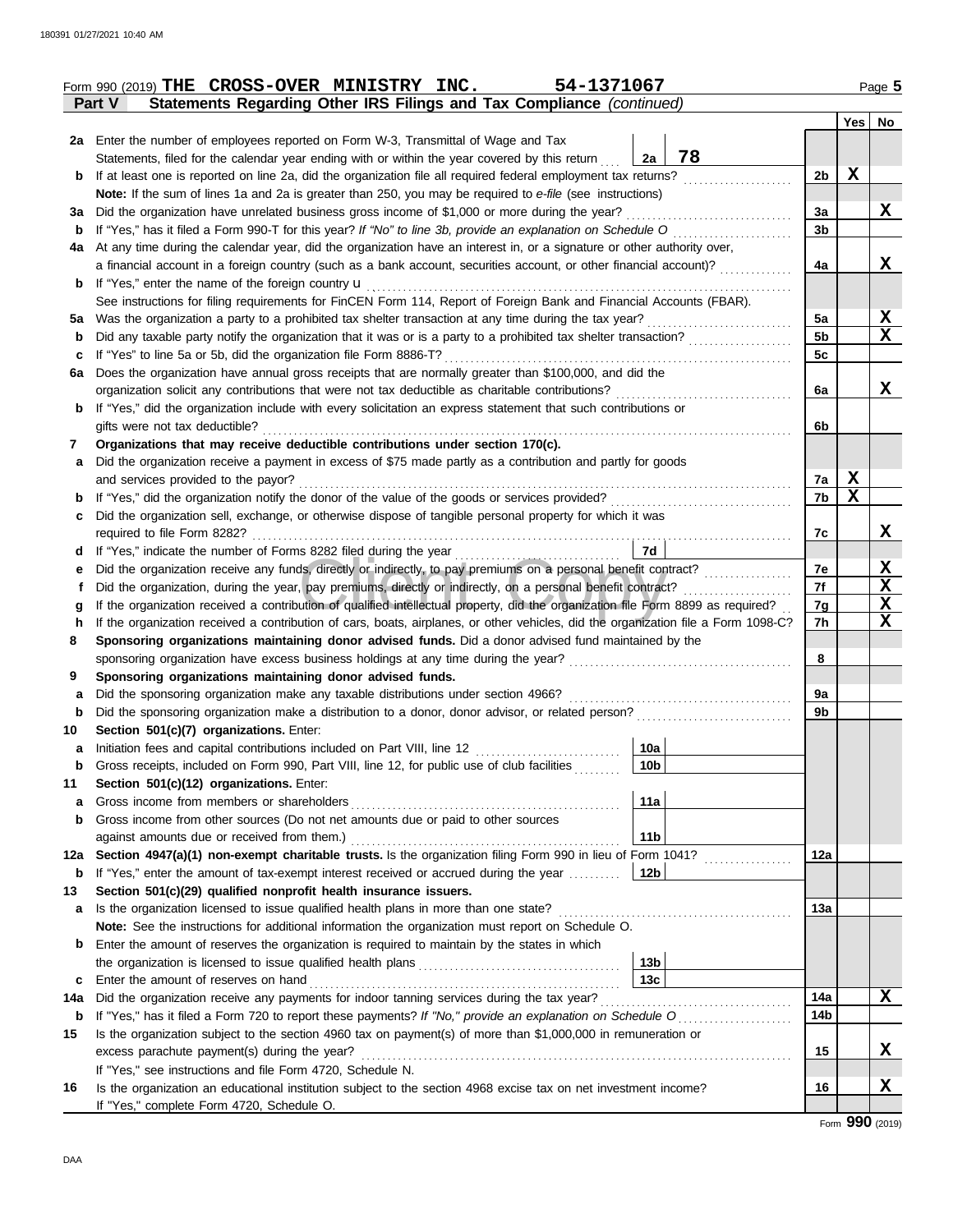|  | Form 990 (2019) THE $CROSS-OVER$ MINISTRY | INC. | 54-1371067 | ' <sup>Jane h</sup><br>∽aqe |
|--|-------------------------------------------|------|------------|-----------------------------|
|  |                                           |      |            |                             |

| Part VI | <b>Governance, Management, and Disclosure</b> For each "Yes" response to lines 2 through 7b below, and for a "No"         |
|---------|---------------------------------------------------------------------------------------------------------------------------|
|         | response to line 8a, 8b, or 10b below, describe the circumstances, processes, or changes on Schedule O. See instructions. |
|         |                                                                                                                           |

|             | Section A. Governing Body and Management                                                                                            |    |    |                 |          |                         |
|-------------|-------------------------------------------------------------------------------------------------------------------------------------|----|----|-----------------|----------|-------------------------|
|             |                                                                                                                                     |    |    |                 | Yes      | No                      |
| 1а          | Enter the number of voting members of the governing body at the end of the tax year                                                 | 1a | 22 |                 |          |                         |
|             | If there are material differences in voting rights among members of the governing body, or                                          |    |    |                 |          |                         |
|             | if the governing body delegated broad authority to an executive committee or similar                                                |    |    |                 |          |                         |
|             | committee, explain on Schedule O.                                                                                                   |    |    |                 |          |                         |
| b           | Enter the number of voting members included on line 1a, above, who are independent                                                  | 1b | 22 |                 |          |                         |
| 2           | Did any officer, director, trustee, or key employee have a family relationship or a business relationship with                      |    |    |                 |          |                         |
|             | any other officer, director, trustee, or key employee?                                                                              |    |    | 2               |          | X                       |
| 3           | Did the organization delegate control over management duties customarily performed by or under the direct                           |    |    |                 |          |                         |
|             | supervision of officers, directors, trustees, or key employees to a management company or other person?                             |    |    | 3               |          | X                       |
| 4           | Did the organization make any significant changes to its governing documents since the prior Form 990 was filed?                    |    |    | 4               |          | $\overline{\mathbf{x}}$ |
| 5           | Did the organization become aware during the year of a significant diversion of the organization's assets?                          |    |    | 5               |          | $\mathbf X$             |
| 6           | Did the organization have members or stockholders?                                                                                  |    |    | 6               |          | $\mathbf x$             |
| 7а          | Did the organization have members, stockholders, or other persons who had the power to elect or appoint                             |    |    |                 |          |                         |
|             | one or more members of the governing body?                                                                                          |    |    | 7a              |          | X,                      |
| b           | Are any governance decisions of the organization reserved to (or subject to approval by) members,                                   |    |    |                 |          |                         |
|             | stockholders, or persons other than the governing body?                                                                             |    |    | 7b              |          | X.                      |
| 8           | Did the organization contemporaneously document the meetings held or written actions undertaken during the year by the following:   |    |    |                 |          |                         |
| а           | The governing body?                                                                                                                 |    |    | 8a              | Х        |                         |
| $\mathbf b$ | Each committee with authority to act on behalf of the governing body?                                                               |    |    | 8b              | X        |                         |
| 9           | Is there any officer, director, trustee, or key employee listed in Part VII, Section A, who cannot be reached at                    |    |    |                 |          |                         |
|             |                                                                                                                                     |    |    | 9               |          | X                       |
|             | <b>Section B. Policies</b> (This Section B requests information about policies not required by the Internal Revenue Code.           |    |    |                 |          |                         |
|             |                                                                                                                                     |    |    |                 | Yes l    | No                      |
| 10a         | Did the organization have local chapters, branches, or affiliates?                                                                  |    |    | 10a             |          | X                       |
| b           | If "Yes," did the organization have written policies and procedures governing the activities of such chapters,                      |    |    |                 |          |                         |
|             | affiliates, and branches to ensure their operations are consistent with the organization's exempt purposes?                         |    |    | 10 <sub>b</sub> |          |                         |
| 11a         | Has the organization provided a complete copy of this Form 990 to all members of its governing body before filing the form?         |    |    | 11a             | X        |                         |
| b           | Describe in Schedule O the process, if any, used by the organization to review this Form 990.                                       |    |    |                 |          |                         |
| 12a         | Did the organization have a written conflict of interest policy? If "No," go to line 13                                             |    |    | 12a             | <u>х</u> |                         |
| b           | Were officers, directors, or trustees, and key employees required to disclose annually interests that could give rise to conflicts? |    |    | 12 <sub>b</sub> | X        |                         |
| c           | Did the organization regularly and consistently monitor and enforce compliance with the policy? If "Yes,"                           |    |    |                 |          |                         |
|             | describe in Schedule O how this was done                                                                                            |    |    | 12c             | X        |                         |
| 13          | Did the organization have a written whistleblower policy?                                                                           |    |    | 13              | X        |                         |
| 14          | Did the organization have a written document retention and destruction policy?                                                      |    |    | 14              | X        |                         |
| 15          | Did the process for determining compensation of the following persons include a review and approval by                              |    |    |                 |          |                         |
|             | independent persons, comparability data, and contemporaneous substantiation of the deliberation and decision?                       |    |    |                 |          |                         |
| а           |                                                                                                                                     |    |    | 15a             |          | <u>x</u>                |
| b           | Other officers or key employees of the organization                                                                                 |    |    | 15b             |          | $\overline{\mathbf{x}}$ |
|             | If "Yes" to line 15a or 15b, describe the process in Schedule O (see instructions).                                                 |    |    |                 |          |                         |
| 16а         | Did the organization invest in, contribute assets to, or participate in a joint venture or similar arrangement                      |    |    |                 |          |                         |
|             | with a taxable entity during the year?                                                                                              |    |    | 16a             |          | X                       |
| b           | If "Yes," did the organization follow a written policy or procedure requiring the organization to evaluate its                      |    |    |                 |          |                         |
|             | participation in joint venture arrangements under applicable federal tax law, and take steps to safeguard the                       |    |    |                 |          |                         |
|             |                                                                                                                                     |    |    | 16 <sub>b</sub> |          |                         |
|             | <b>Section C. Disclosure</b>                                                                                                        |    |    |                 |          |                         |
| 17          | List the states with which a copy of this Form 990 is required to be filed $\mathbf u$ NONE                                         |    |    |                 |          |                         |
| 18          | Section 6104 requires an organization to make its Forms 1023 (1024 or 1024-A, if applicable), 990, and 990-T (Section 501(c)        |    |    |                 |          |                         |
|             | (3)s only) available for public inspection. Indicate how you made these available. Check all that apply.                            |    |    |                 |          |                         |

|  |  | Own website $\boxed{\mathbf{X}}$ Another's website $\boxed{\mathbf{X}}$ Upon request $\boxed{\phantom{0}}$ Other (explain on Schedule O) |  |  |  |
|--|--|------------------------------------------------------------------------------------------------------------------------------------------|--|--|--|
|--|--|------------------------------------------------------------------------------------------------------------------------------------------|--|--|--|

**19** Describe on Schedule O whether (and if so, how) the organization made its governing documents, conflict of interest policy, and financial statements available to the public during the tax year.

|  | 20 State the name, address, and telephone number of the person who possesses the organization's books and records u |  |  |  |  |  |  |  |  |  |  |  |  |
|--|---------------------------------------------------------------------------------------------------------------------|--|--|--|--|--|--|--|--|--|--|--|--|
|--|---------------------------------------------------------------------------------------------------------------------|--|--|--|--|--|--|--|--|--|--|--|--|

#### **THE CORPORATION 8600 QUIOCCASIN ROAD**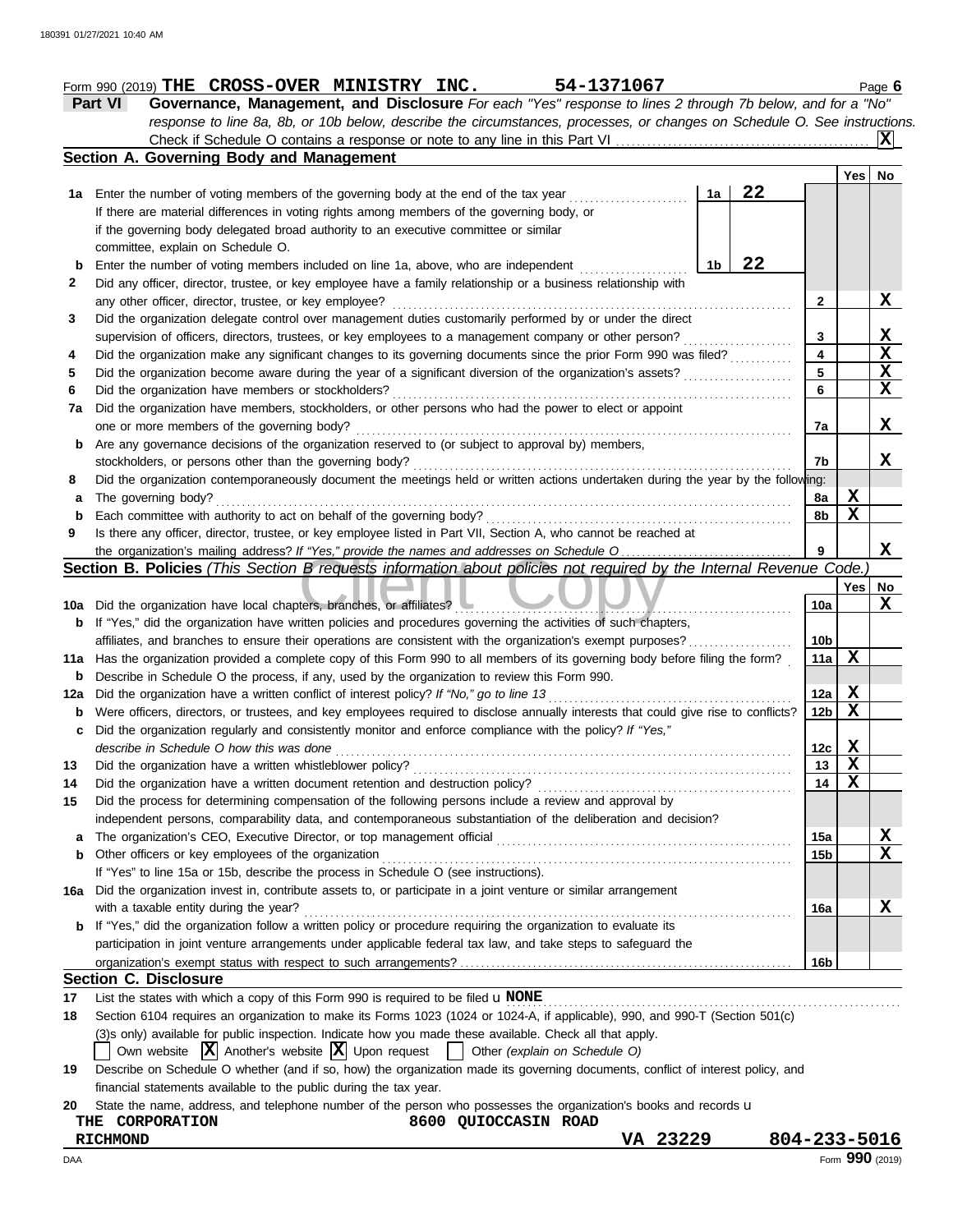#### **Form 990 (2019) THE CROSS-OVER MINISTRY INC.** 54-1371067 Page 7 **Part VII Compensation of Officers, Directors, Trustees, Key Employees, Highest Compensated Employees, and Independent Contractors** Check if Schedule O contains a response or note to any line in this Part VII. **Officers, Directors, Trustees, Key Employees, and Highest Compensated Employees Section A. 1a** Complete this table for all persons required to be listed. Report compensation for the calendar year ending with or within the organization's tax year. ■ List all of the organization's **current** officers, directors, trustees (whether individuals or organizations), regardless of amount of the organization Enter -0- in columns (D), (E), and (E) if no compensation was paid compensation. Enter -0- in columns (D), (E), and (F) if no compensation was paid. ● List all of the organization's **current** key employees, if any. See instructions for definition of "key employee." ■ List the organization's five **current** highest compensated employees (other than an officer, director, trustee, or key employee)<br>
a received reportable compensation (Box 5 of Form W-2 and/or Box 7 of Form 1099-MISC) of who received reportable compensation (Box 5 of Form W-2 and/or Box 7 of Form 1099-MISC) of more than \$100,000 from the organization and any related organizations. ■ List all of the organization's **former** officers, key employees, and highest compensated employees who received more than<br>00,000 of reportable compensation from the organization and any related organizations \$100,000 of reportable compensation from the organization and any related organizations. ■ List all of the organization's **former directors or trustees** that received, in the capacity as a former director or trustee of the<br>enization, more than \$10,000 of reportable compensation from the organization and any r organization, more than \$10,000 of reportable compensation from the organization and any related organizations. See instructions for the order in which to list the persons above. Check this box if neither the organization nor any related organization compensated any current officer, director, or trustee. **(A) (B) (C) (D) (E) (F)** Name and title **Name and title Contract Contract Average** Position Average Reportable Reportable Estimated amount compensation (do not check more than one hours compensation of other box, unless person is both an per week from the state of the from related and the compensation officer and a director/trustee) organization organizations from the (list any organization and (W-2/1099-MISC) (W-2/1099-MISC) hours for or director Key employee Former Individual trustee Institutional trustee related ndividual éy related organizations Istitutional **Africe** ighest compensated<br>mployee organizations enployee below dotted line) trustee trustee **(1) GEORGEAN DEBLOIS, MD Copy 10.00** . . . . . . . . . . . . . . . . . . . . . . . . . . . . . . . . . . . . . . . . . . . . . . . . . . . . . **CHAIR 0.00 X X 0 0 0 (2) JOHN C. IVINS, JR. 5.00** . . . . . . . . . . . . . . . . . . . . . . . . . . . . . . . . . . . . . . . . . . . . . . . . . . . . . **VICE-CHAIR 0.00 X X 0 0 0 (3) DUNCAN S. OWEN III 5.00** . . . . . . . . . . . . . . . . . . . . . . . . . . . . . . . . . . . . . . . . . . . . . . . . . . . . . **TREASURER 0.00 X X 0 0 0 (4) HELEN NUNLEY, RN, MSN 5.00** . . . . . . . . . . . . . . . . . . . . . . . . . . . . . . . . . . . . . . . . . . . . . . . . . . . . . **0.00 X X 0 0 0 SECRETARY (5) REV. SHAY W. AUBERBACH 2.00** . . . . . . . . . . . . . . . . . . . . . . . . . . . . . . . . . . . . . . . . . . . . . . . . . . . . . **DIRECTOR 0.00 X 0 0 0 (6) D. BEAMER 2.00** . . . . . . . . . . . . . . . . . . . . . . . . . . . . . . . . . . . . . . . . . . . . . . . . . . . . . **DIRECTOR 0.00 X 0 0 0 JOHN O. BECKNER, R. PH (7) 2.00** . . . . . . . . . . . . . . . . . . . . . . . . . . . . . . . . . . . . . . . . . . . . . . . . . . . . . **DIRECTOR 0.00 X 0 0 0 (8) BOTKINS 2.00** . . . . . . . . . . . . . . . . . . . . . . . . . . . . . . . . . . . . . . . . . . . . . . . . . . . . .

**0.00 X 0 0 0**

**0.00 X 0 0 0**

**0.00 X 0 0 0**

**(9)**

**DIRECTOR**

**(10)**

**DIRECTOR**

**DIRECTOR**

**DIRECTOR**

**(11) TOM GALLAGHER**

. . . . . . . . . . . . . . . . . . . . . . . . . . . . . . . . . . . . . . . . . . . . . . . . . . . . .

**2.00**

**2.00**

**2.00**

**CAWLEY** 

**AGGIE CULLEN**

. . . . . . . . . . . . . . . . . . . . . . . . . . . . . . . . . . . . . . . . . . . . . . . . . . . . .

. . . . . . . . . . . . . . . . . . . . . . . . . . . . . . . . . . . . . . . . . . . . . . . . . . . . .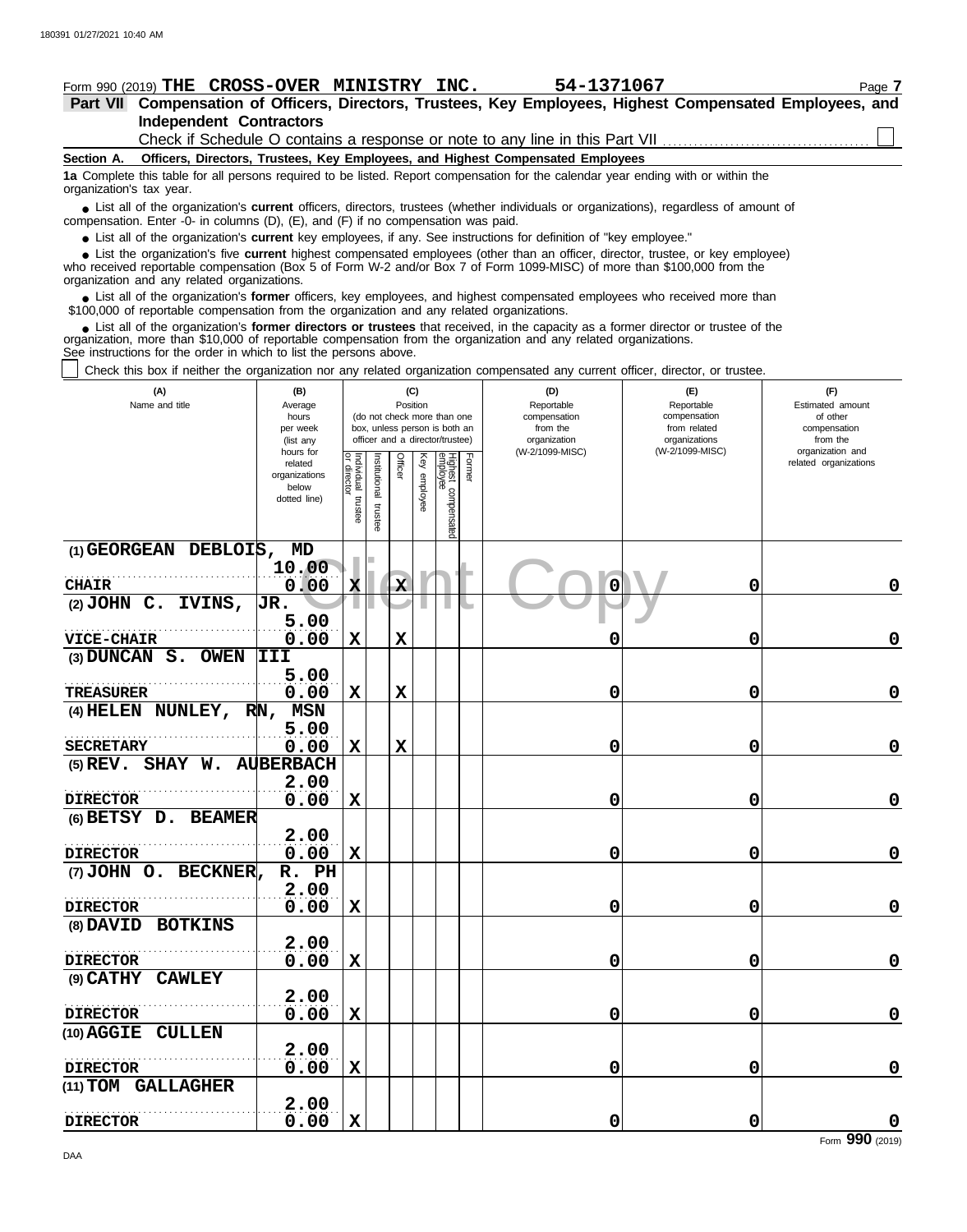180391 01/27/2021 10:40 AM

| Form 990 (2019) THE CROSS-OVER MINISTRY INC.<br>Part VII                                                                                                                                                                  |                                                                |                                      |                          |                |                 |                                                                                                 |        | 54-1371067                                                    | Section A. Officers, Directors, Trustees, Key Employees, and Highest Compensated Employees (continued) |                                                                 | Page 8           |
|---------------------------------------------------------------------------------------------------------------------------------------------------------------------------------------------------------------------------|----------------------------------------------------------------|--------------------------------------|--------------------------|----------------|-----------------|-------------------------------------------------------------------------------------------------|--------|---------------------------------------------------------------|--------------------------------------------------------------------------------------------------------|-----------------------------------------------------------------|------------------|
| (A)<br>Name and title                                                                                                                                                                                                     | (B)<br>Average<br>hours<br>per week<br>(list any               |                                      |                          |                | (C)<br>Position | (do not check more than one<br>box, unless person is both an<br>officer and a director/trustee) |        | (D)<br>Reportable<br>compensation<br>from the<br>organization | (E)<br>Reportable<br>compensation<br>from related<br>organizations                                     | (F)<br>Estimated amount<br>of other<br>compensation<br>from the |                  |
|                                                                                                                                                                                                                           | hours for<br>related<br>organizations<br>below<br>dotted line) | Individual<br>or director<br>trustee | Institutional<br>trustee | Officer        | Key employee    | Highest compensatec<br>employee                                                                 | Former | (W-2/1099-MISC)                                               | (W-2/1099-MISC)                                                                                        | organization and<br>related organizations                       |                  |
| (12)<br>TOM DONAHUE                                                                                                                                                                                                       |                                                                |                                      |                          |                |                 |                                                                                                 |        |                                                               |                                                                                                        |                                                                 |                  |
| <b>DIRECTOR</b>                                                                                                                                                                                                           | 2.00<br>0.00                                                   | X                                    |                          |                |                 |                                                                                                 |        | 0                                                             | 0                                                                                                      |                                                                 | 0                |
| <b>GREGORY</b><br><b>HILLMAN</b><br>(13)                                                                                                                                                                                  |                                                                |                                      |                          |                |                 |                                                                                                 |        |                                                               |                                                                                                        |                                                                 |                  |
| <b>DIRECTOR</b>                                                                                                                                                                                                           | 2.00<br>0.00                                                   | $\mathbf X$                          |                          |                |                 |                                                                                                 |        | 0                                                             | 0                                                                                                      |                                                                 | 0                |
| MARCOS F.<br>(14)                                                                                                                                                                                                         | IRIGARAY,                                                      | MHA                                  |                          |                |                 |                                                                                                 |        |                                                               |                                                                                                        |                                                                 |                  |
|                                                                                                                                                                                                                           | 2.00                                                           |                                      |                          |                |                 |                                                                                                 |        |                                                               |                                                                                                        |                                                                 |                  |
| <b>DIRECTOR</b><br>(15)<br><b>KENNETH</b><br><b>JOHNSON</b>                                                                                                                                                               | 0.00                                                           | X                                    |                          |                |                 |                                                                                                 |        | 0                                                             | 0                                                                                                      |                                                                 | 0                |
|                                                                                                                                                                                                                           | 2.00                                                           |                                      |                          |                |                 |                                                                                                 |        |                                                               |                                                                                                        |                                                                 |                  |
| <b>DIRECTOR</b><br>CASSIE LEWIS,<br>(16)                                                                                                                                                                                  | 0.00<br>DNP,                                                   | X                                    |                          | <b>ACNP-BO</b> |                 |                                                                                                 |        | 0                                                             | 0                                                                                                      |                                                                 | 0                |
|                                                                                                                                                                                                                           | 2.00                                                           |                                      |                          |                |                 |                                                                                                 |        |                                                               |                                                                                                        |                                                                 |                  |
| <b>DIRECTOR</b>                                                                                                                                                                                                           | 0.00                                                           | X                                    |                          |                |                 |                                                                                                 |        | 0                                                             | 0                                                                                                      |                                                                 | 0                |
| <b>MICHAEL</b><br>(17)                                                                                                                                                                                                    | <b>MATTHEWS</b><br>2.00                                        |                                      |                          |                |                 |                                                                                                 |        |                                                               |                                                                                                        |                                                                 |                  |
| <b>DIRECTOR</b>                                                                                                                                                                                                           | 0.00                                                           | X                                    |                          |                |                 |                                                                                                 |        | 0                                                             | 0                                                                                                      |                                                                 | 0                |
| (18)<br>PATRICIA LEE<br><b>DIRECTOR</b>                                                                                                                                                                                   | <b>ROBERTSON</b><br>2.00<br>0.00                               | X                                    |                          | RN             |                 | LNHA,                                                                                           |        | МH<br>0                                                       | 0                                                                                                      |                                                                 | 0                |
| (19)<br>DANA RUST                                                                                                                                                                                                         |                                                                |                                      |                          |                |                 |                                                                                                 |        |                                                               |                                                                                                        |                                                                 |                  |
| <b>DIRECTOR</b>                                                                                                                                                                                                           | 2.00<br>0.00                                                   | X                                    |                          |                |                 |                                                                                                 |        | 0                                                             | 0                                                                                                      |                                                                 | 0                |
| 1b Subtotal                                                                                                                                                                                                               |                                                                |                                      |                          |                |                 |                                                                                                 | u      |                                                               |                                                                                                        |                                                                 |                  |
| c Total from continuation sheets to Part VII, Section A<br>d                                                                                                                                                              |                                                                |                                      |                          |                |                 |                                                                                                 | u<br>u | 272,785<br>272,785                                            |                                                                                                        |                                                                 | 20,210<br>20,210 |
| Total number of individuals (including but not limited to those listed above) who received more than \$100,000 of<br>$\mathbf{2}$                                                                                         |                                                                |                                      |                          |                |                 |                                                                                                 |        |                                                               |                                                                                                        |                                                                 |                  |
| reportable compensation from the organization $u2$                                                                                                                                                                        |                                                                |                                      |                          |                |                 |                                                                                                 |        |                                                               |                                                                                                        | Yes                                                             | No               |
| Did the organization list any former officer, director, trustee, key employee, or highest compensated<br>3                                                                                                                |                                                                |                                      |                          |                |                 |                                                                                                 |        |                                                               |                                                                                                        | 3                                                               | X                |
| For any individual listed on line 1a, is the sum of reportable compensation and other compensation from the<br>4<br>organization and related organizations greater than \$150,000? If "Yes," complete Schedule J for such |                                                                |                                      |                          |                |                 |                                                                                                 |        |                                                               |                                                                                                        | X                                                               |                  |
| individual<br>Did any person listed on line 1a receive or accrue compensation from any unrelated organization or individual<br>5                                                                                          |                                                                |                                      |                          |                |                 |                                                                                                 |        |                                                               |                                                                                                        | 4                                                               |                  |
|                                                                                                                                                                                                                           |                                                                |                                      |                          |                |                 |                                                                                                 |        |                                                               |                                                                                                        | 5                                                               | X                |
| Section B. Independent Contractors<br>Complete this table for your five highest compensated independent contractors that received more than \$100,000 of<br>1                                                             |                                                                |                                      |                          |                |                 |                                                                                                 |        |                                                               |                                                                                                        |                                                                 |                  |
| compensation from the organization. Report compensation for the calendar year ending with or within the organization's tax year.                                                                                          |                                                                |                                      |                          |                |                 |                                                                                                 |        |                                                               | (B)                                                                                                    |                                                                 |                  |
|                                                                                                                                                                                                                           | (A)<br>Name and business address                               |                                      |                          |                |                 |                                                                                                 |        |                                                               | Description of services                                                                                | (C)<br>Compensation                                             |                  |
|                                                                                                                                                                                                                           |                                                                |                                      |                          |                |                 |                                                                                                 |        |                                                               |                                                                                                        |                                                                 |                  |
|                                                                                                                                                                                                                           |                                                                |                                      |                          |                |                 |                                                                                                 |        |                                                               |                                                                                                        |                                                                 |                  |
|                                                                                                                                                                                                                           |                                                                |                                      |                          |                |                 |                                                                                                 |        |                                                               |                                                                                                        |                                                                 |                  |
|                                                                                                                                                                                                                           |                                                                |                                      |                          |                |                 |                                                                                                 |        |                                                               |                                                                                                        |                                                                 |                  |
|                                                                                                                                                                                                                           |                                                                |                                      |                          |                |                 |                                                                                                 |        |                                                               |                                                                                                        |                                                                 |                  |
|                                                                                                                                                                                                                           |                                                                |                                      |                          |                |                 |                                                                                                 |        |                                                               |                                                                                                        |                                                                 |                  |
|                                                                                                                                                                                                                           |                                                                |                                      |                          |                |                 |                                                                                                 |        |                                                               |                                                                                                        |                                                                 |                  |

| Total number of independent contractors (including but not limited to those listed above) who |  |
|-----------------------------------------------------------------------------------------------|--|
| received more than \$100,000 of compensation from the organization $\mathbf u$                |  |

**0**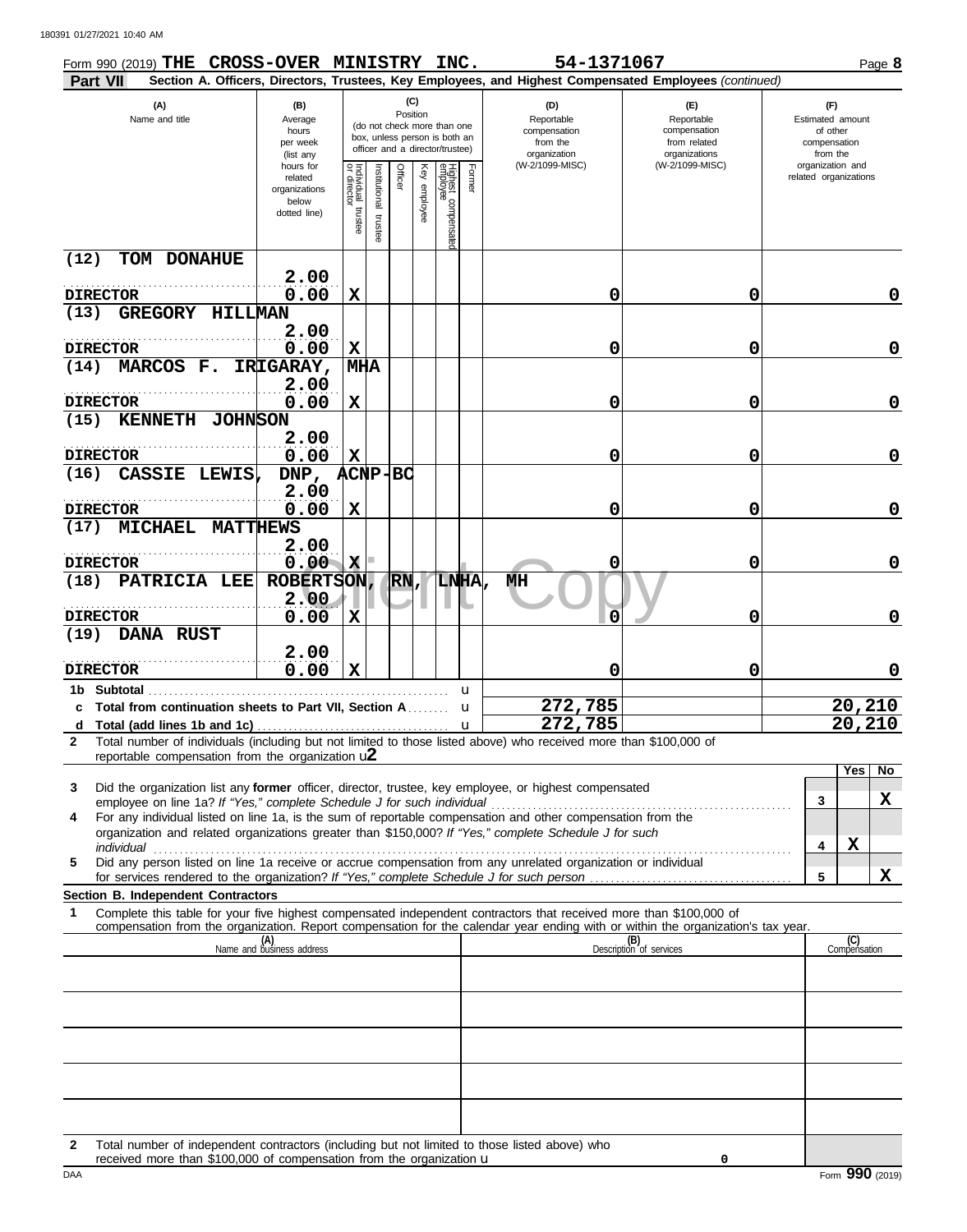|    | <b>Part VIII</b><br><b>Statement of Revenue</b>                                     |                |                      |                      |                                              |                  |                                           |
|----|-------------------------------------------------------------------------------------|----------------|----------------------|----------------------|----------------------------------------------|------------------|-------------------------------------------|
|    | Check if Schedule O contains a response or note to any line in this Part VIII       |                |                      |                      |                                              |                  |                                           |
|    |                                                                                     |                |                      | (A)<br>Total revenue | (B)<br>Related or exempt<br>function revenue | (C)<br>Unrelated | (D)<br>Revenue excluded<br>from tax under |
|    |                                                                                     |                |                      |                      |                                              | business revenue | sections 512-514                          |
|    | 1a Federated campaigns                                                              | 1a             | 35,000               |                      |                                              |                  |                                           |
|    | <b>b</b> Membership dues                                                            | 1 <sub>b</sub> |                      |                      |                                              |                  |                                           |
|    | c Fundraising events                                                                | 1 <sub>c</sub> | 185,588              |                      |                                              |                  |                                           |
|    | d Related organizations                                                             | 1 <sub>d</sub> |                      |                      |                                              |                  |                                           |
|    | e Government grants (contributions)                                                 | 1e             | 620,000              |                      |                                              |                  |                                           |
|    | f All other contributions, gifts, grants,                                           |                |                      |                      |                                              |                  |                                           |
|    | and similar amounts not included above                                              | 1f             | 5,001,060            |                      |                                              |                  |                                           |
|    | <b>g</b> Noncash contributions included in lines 1a-1f $\Box$ <b>1g</b> $\sqrt{\$}$ |                | 2,744,039            |                      |                                              |                  |                                           |
|    |                                                                                     |                |                      | 5,841,648            |                                              |                  |                                           |
|    |                                                                                     |                | <b>Business Code</b> |                      |                                              |                  |                                           |
| 2a | CONTRACT REVENUE                                                                    |                | 900099               | 633,023              | 633,023                                      |                  |                                           |
| b  | PATIENTS REVENUE                                                                    |                | 900099               | 316,300              | 316,300                                      |                  |                                           |
| с  | MEDICAID REVENUE                                                                    |                | 900099               | 210,646              | 210,646                                      |                  |                                           |
| d  | CLINIC GENERATED FEES                                                               |                | 900099               | 795                  | 795                                          |                  |                                           |
|    |                                                                                     |                |                      |                      |                                              |                  |                                           |
|    | f All other program service revenue                                                 |                |                      |                      |                                              |                  |                                           |
|    |                                                                                     |                |                      | 1,160,764            |                                              |                  |                                           |
| 3  | Investment income (including dividends, interest, and                               |                |                      |                      |                                              |                  |                                           |
|    |                                                                                     |                | u                    | 12,265               |                                              |                  | 12,265                                    |
| 4  | Income from investment of tax-exempt bond proceeds                                  |                | u                    |                      |                                              |                  |                                           |
| 5  |                                                                                     |                | u                    |                      |                                              |                  |                                           |
|    | (i) Real                                                                            |                | (ii) Personal        |                      |                                              |                  |                                           |
|    | 6a Gross rents<br>6a                                                                |                |                      |                      |                                              |                  |                                           |
|    | <b>b</b> Less: rental expenses<br>6b                                                |                |                      |                      |                                              |                  |                                           |
|    | <b>c</b> Rental inc. or (loss)<br>6с                                                |                |                      |                      |                                              |                  |                                           |
|    |                                                                                     |                | u                    |                      |                                              |                  |                                           |
|    | <b>7a</b> Gross amount from<br>(i) Securities<br>sales of assets                    |                | (ii) Other           |                      |                                              |                  |                                           |
|    | 7a<br>other than inventory                                                          |                |                      |                      |                                              |                  |                                           |
|    | <b>b</b> Less: cost or other                                                        |                |                      |                      |                                              |                  |                                           |
|    | basis and sales exps. 7b                                                            |                |                      |                      |                                              |                  |                                           |
|    | <b>c</b> Gain or (loss)   $7c$                                                      |                |                      |                      |                                              |                  |                                           |
|    |                                                                                     |                | u                    |                      |                                              |                  |                                           |
|    | 8a Gross income from fundraising events                                             |                |                      |                      |                                              |                  |                                           |
|    | (not including \$185,588)                                                           |                |                      |                      |                                              |                  |                                           |
|    | of contributions reported on line 1c).                                              |                |                      |                      |                                              |                  |                                           |
|    | See Part IV, line 18 $\ldots$                                                       | 8a             | 30,150               |                      |                                              |                  |                                           |
|    | <b>b</b> Less: direct expenses                                                      | 8b             | 55,149               |                      |                                              |                  |                                           |
|    |                                                                                     |                |                      | $-24,999$            |                                              |                  |                                           |
|    | 9a Gross income from gaming activities.                                             |                |                      |                      |                                              |                  |                                           |
|    | See Part IV, line $19$                                                              | 9а             |                      |                      |                                              |                  |                                           |
|    | <b>b</b> Less: direct expenses                                                      | 9 <sub>b</sub> |                      |                      |                                              |                  |                                           |

u

u

u

**19,838**

**7,009,516 1,180,602 0 12,265**

Business Code

. . . . . . . . . . . . . . . . . . . . . . . . . . . . . . . . . . . . . . . . . . . . . . . . . . . . . **SECTION 481(A) ADJUSTMENT 900099 19,838 19,838**

**Miscellaneous**

**Miscellaneous** 

**11a b c**

**10a 10b**

Net income or (loss) from sales of inventory . . . . . . . . . . . . . . . **c**

**d** All other revenue . . . . . . . . . . . . . . . . . . . . . . . . . . . . . . . . . . . **e Total.** Add lines 11a–11d . . . . . . . . . . . . . . . . . . . . . . . . . . . . . . . . . . **Total revenue.** See instructions . . . . . . . . . . . . . . . . . . . . . . . . . . . **12**

. . . . . . . . . . . . . . . . . . . . . . . . . . . . . . . . . . . . . . . . . . . . . . . . . . . . .

10a Gross sales of inventory, less returns and allowances ....... **b** Less:  $\cosh$  of goods  $\sinh$ 

. . . . . . . . . . . . . . . . . . . . . . . . . . . . . . . . . . . . . . . . . . . . . . . . . . . . .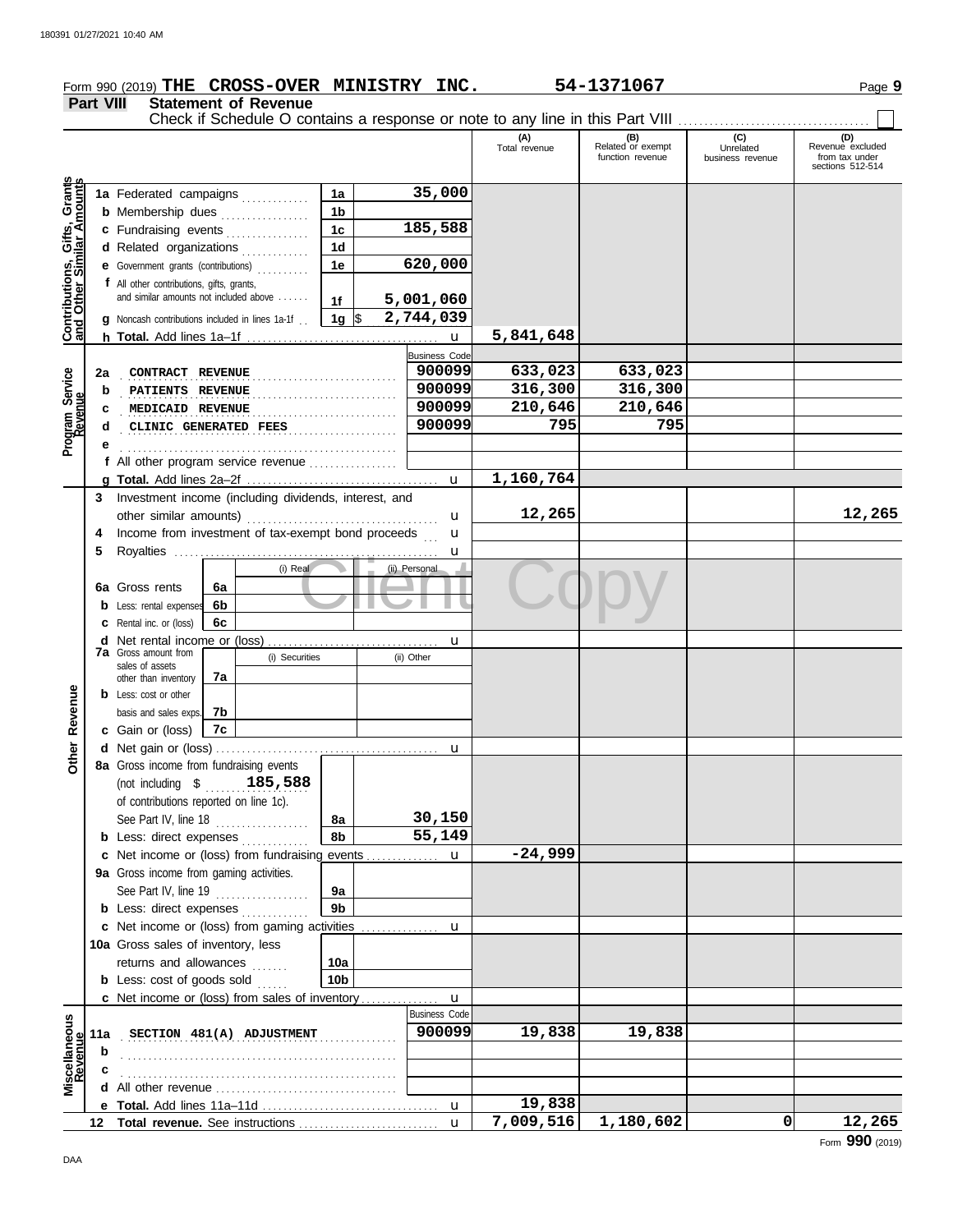### **Form 990 (2019) THE CROSS-OVER MINISTRY INC.** 54-1371067 Page 10

**Part IX Statement of Functional Expenses**

|              | Section 501(c)(3) and 501(c)(4) organizations must complete all columns. All other organizations must complete column (A). |                       |                                    |                                           |                                |
|--------------|----------------------------------------------------------------------------------------------------------------------------|-----------------------|------------------------------------|-------------------------------------------|--------------------------------|
|              | Check if Schedule O contains a response or note to any line in this Part IX                                                |                       |                                    |                                           |                                |
|              | Do not include amounts reported on lines 6b,<br>7b, 8b, 9b, and 10b of Part VIII.                                          | (A)<br>Total expenses | (B)<br>Program service<br>expenses | (C)<br>Management and<br>general expenses | (D)<br>Fundraising<br>expenses |
| 1            | Grants and other assistance to domestic organizations                                                                      |                       |                                    |                                           |                                |
|              | and domestic governments. See Part IV, line 21                                                                             |                       |                                    |                                           |                                |
| $\mathbf{2}$ | Grants and other assistance to domestic                                                                                    |                       |                                    |                                           |                                |
|              | individuals. See Part IV, line 22                                                                                          |                       |                                    |                                           |                                |
| 3            | Grants and other assistance to foreign                                                                                     |                       |                                    |                                           |                                |
|              | organizations, foreign governments, and foreign                                                                            |                       |                                    |                                           |                                |
|              | individuals. See Part IV, lines 15 and 16                                                                                  |                       |                                    |                                           |                                |
| 4            | Benefits paid to or for members                                                                                            |                       |                                    |                                           |                                |
| 5            | Compensation of current officers, directors,                                                                               |                       |                                    |                                           |                                |
|              | trustees, and key employees                                                                                                | 329,692               | 269,551                            | 28,014                                    | 32,127                         |
| 6            | Compensation not included above to disqualified                                                                            |                       |                                    |                                           |                                |
|              | persons (as defined under section 4958(f)(1)) and                                                                          |                       |                                    |                                           |                                |
|              | persons described in section 4958(c)(3)(B)                                                                                 |                       |                                    |                                           |                                |
| 7            | Other salaries and wages                                                                                                   | 2,152,742             | 1,760,050                          | 182,918                                   | 209,774                        |
| 8            | Pension plan accruals and contributions (include                                                                           |                       |                                    |                                           |                                |
|              | section 401(k) and 403(b) employer contributions)                                                                          | 31,326                | 26,411                             | 4,915                                     |                                |
| 9            | Other employee benefits                                                                                                    | 187,847               | 156,486                            | 17,894                                    | 13,467                         |
| 10           | Payroll taxes                                                                                                              | 176,132               | 141,402                            | 16,831                                    | 17,899                         |
| 11           | Fees for services (nonemployees):                                                                                          |                       |                                    |                                           |                                |
| a            | Management                                                                                                                 |                       |                                    |                                           |                                |
| b            | Legal                                                                                                                      |                       |                                    |                                           |                                |
|              |                                                                                                                            | 26,500                | 18,115                             | 7,595                                     | 790                            |
| d            | Lobbying                                                                                                                   |                       |                                    |                                           |                                |
| е            | Professional fundraising services. See Part IV, line 17                                                                    |                       |                                    |                                           |                                |
| f            | Investment management fees                                                                                                 |                       |                                    |                                           |                                |
| q            | Other. (If line 11g amount exceeds 10% of line 25, column                                                                  |                       |                                    |                                           |                                |
|              | (A) amount, list line 11g expenses on Schedule O.)                                                                         | <u>15,247</u>         | <u>13,297</u>                      | 939                                       | <u>1,011</u><br>15,823         |
|              | 12 Advertising and promotion                                                                                               | 21,733                | $\overline{5,251}$                 | 659                                       |                                |
| 13           |                                                                                                                            | 23,376                | 19,899                             | 2,227                                     | 1,250                          |
| 14           | Information technology                                                                                                     | 127,377               | 94,484                             | 10,810                                    | 22,083                         |
| 15           |                                                                                                                            |                       |                                    |                                           |                                |
| 16           |                                                                                                                            | 251,217               | 201,463                            | 33,774                                    | 15,980                         |
| 17           | Travel                                                                                                                     |                       |                                    |                                           |                                |
| 18           | Payments of travel or entertainment expense                                                                                |                       |                                    |                                           |                                |
|              | for any federal, state, or local public officials                                                                          |                       |                                    |                                           |                                |
| 19           | Conferences, conventions, and meetings                                                                                     |                       |                                    |                                           |                                |
| 20           | Interest                                                                                                                   |                       |                                    |                                           |                                |
| 21           | Payments to affiliates [11] production of the symmetry and production of Payments and Payments and P                       |                       |                                    |                                           |                                |
| 22           | Depreciation, depletion, and amortization                                                                                  | 78,589                | 78,589                             |                                           |                                |
| 23           | Insurance <i>Material Material Alexandrey</i>                                                                              | 28,600                | 23,243                             | 5,357                                     |                                |
| 24           | Other expenses. Itemize expenses not covered                                                                               |                       |                                    |                                           |                                |
|              | above (List miscellaneous expenses on line 24e. If                                                                         |                       |                                    |                                           |                                |
|              | line 24e amount exceeds 10% of line 25, column                                                                             |                       |                                    |                                           |                                |
|              | (A) amount, list line 24e expenses on Schedule O.)                                                                         |                       |                                    |                                           |                                |
| a            | CONTRIBUTED PHARMACEUTICA                                                                                                  | 2,968,902             | 2,968,902                          |                                           |                                |
| b            | DRUGS & MEDICAL SUPPLIES<br>MEDICAID BILLING                                                                               | 148,357<br>40,724     | 148,357<br>40,724                  |                                           |                                |
| c            | <b>DUES</b>                                                                                                                | 34,535                | 28,544                             | 4,568                                     |                                |
| d            |                                                                                                                            | 41,799                | 23,166                             | 15,349                                    | <u>1,423</u>                   |
| е<br>25      | All other expenses<br>Total functional expenses. Add lines 1 through 24e                                                   | 6,684,695             | 6,017,934                          | 331,850                                   | $\frac{3,284}{334,911}$        |
| 26           | Joint costs. Complete this line only if the                                                                                |                       |                                    |                                           |                                |
|              | organization reported in column (B) joint costs                                                                            |                       |                                    |                                           |                                |
|              | from a combined educational campaign and                                                                                   |                       |                                    |                                           |                                |
|              | fundraising solicitation. Check here $\mathbf{u}$   if<br>following SOP 98-2 (ASC 958-720)                                 |                       |                                    |                                           |                                |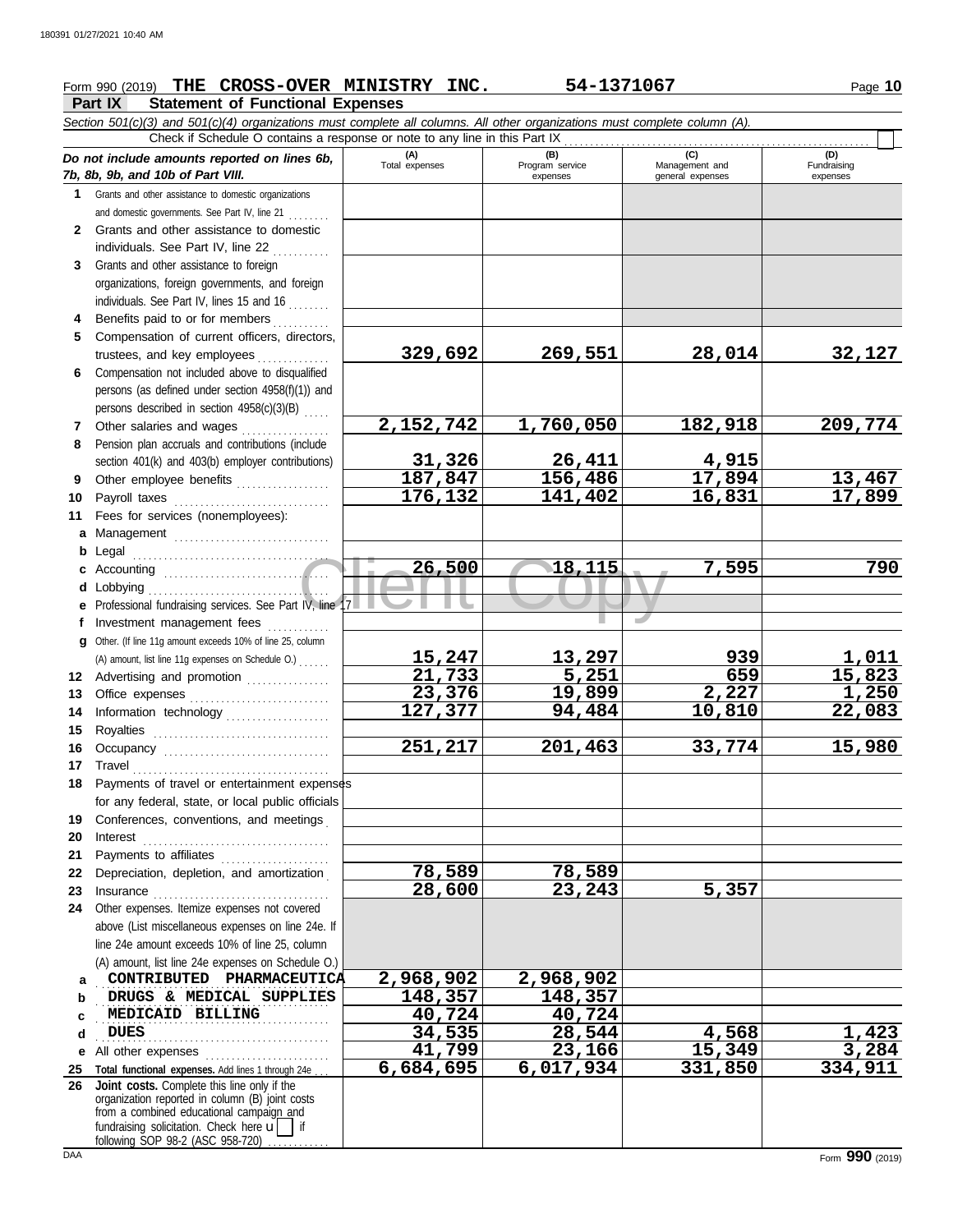#### **Form 990 (2019) THE CROSS-OVER MINISTRY INC.** 54-1371067 Page 11 **Part X Balance Sheet** Check if Schedule O contains a response or note to any line in this Part X **(A) (B)** Beginning of year | | End of year **287,175 310,108** Cash—non-interest-bearing . . . . . . . . . . . . . . . . . . . . . . . . . . . . . . . . . . . . . . . . . . . . . . . . . . . . . . . . . . **1 1 1,302,104**<br>**470,885** 3<br>**1,302,826 2 2** Savings and temporary cash investments . . . . . . . . . . . . . . . . . . . . . . . . . . . . . . . . . . . . . . . . . . . . **470,885 329,826 3 3** Pledges and grants receivable, net **chanocologies** contains and state of the state of the state of the state of the state of the state of the state of the state of the state of the state of the state of the state of th **25,127 4 4** Accounts receivable, net . . . . . . . . . . . . . . . . . . . . . . . . . . . . . . . . . . . . . . . . . . . . . . . . . . . . . . . . . . . . . . **5** Loans and other receivables from any current or former officer, director, trustee, key employee, creator or founder, substantial contributor, or 35% controlled entity or family member of any of these persons **5 6** Loans and other receivables from other disqualified persons (as defined **6** under section 4958(f)(1)), and persons described in section 4958(c)(3)(B) .......... **Assets 7 7** Notes and loans receivable, net . . . . . . . . . . . . . . . . . . . . . . . . . . . . . . . . . . . . . . . . . . . . . . . . . . . . . . Inventories for sale or use . . . . . . . . . . . . . . . . . . . . . . . . . . . . . . . . . . . . . . . . . . . . . . . . . . . . . . . . . . . . **1,707,812 1,479,878 8 8 35,884 64,012 9 9** Prepaid expenses and deferred charges . . . . . . . . . . . . . . . . . . . . . . . . . . . . . . . . . . . . . . . . . . . . . **10a** Land, buildings, and equipment: cost or other basis. Complete Part VI of Schedule D .............. **10a 1,710,067 10b 1,233,548 382,845 476,519 10c b** Less: accumulated depreciation ..................... **11** Investments—publicly traded securities . . . . . . . . . . . . . . . . . . . . . . . . . . . . . . . . . . . . . . . . . . . . . . **11 12 12** Investments—other securities. See Part IV, line 11 . . . . . . . . . . . . . . . . . . . . . . . . . . . . . . . . . . Investments—program-related. See Part IV, line 11 . . . . . . . . . . . . . . . . . . . . . . . . . . . . . . . . . **13 13 14 14** Intangible assets . . . . . . . . . . . . . . . . . . . . . . . . . . . . . . . . . . . . . . . . . . . . . . . . . . . . . . . . . . . . . . . . . . . . . . Other assets. See Part IV, line 11 . . . . . . . . . . . . . . . . . . . . . . . . . . . . . . . . . . . . . . . . . . . . . . . . . . . . **15 15 3,656,783 3,987,574 16** Total assets. Add lines 1 through 15 (must equal line 33) .... **16 138,264 17** Accounts payable and accrued expenses **17** Client Copy Escrow or custodial account liability. Complete Part IV of Schedule D . . . . . . . . . . . . . . . Grants payable . . . . . . . . . . . . . . . . . . . . . . . . . . . . . . . . . . . . . . . . . . . . . . . . . . . . . . . . . . . . . . . . . . . . . . . . **18 18** Deferred revenue . . . . . . . . . . . . . . . . . . . . . . . . . . . . . . . . . . . . . . . . . . . . . . . . . . . . . . . . . . . . . . . . . . . . . **19 19** Tax-exempt bond liabilities **20 20 21 21 22** Loans and other payables to any current or former officer, director, **Liabilities** trustee, key employee, creator or founder, substantial contributor, or 35% controlled entity or family member of any of these persons . . . . . . . . . . . . . . . . . . . . . . . . . . **22** Secured mortgages and notes payable to unrelated third parties . . . . . . . . . . . . . . . . . . . . **23 23** Unsecured notes and loans payable to unrelated third parties . . . . . . . . . . . . . . . . . . . . . . . **24 24 25** Other liabilities (including federal income tax, payables to related third parties, and other liabilities not included on lines 17-24). Complete Part X of Schedule D . . . . . . . . . . . . . . . . . . . . . . . . . . . . . . . . . . . . . . . . . . . . . . . . . . . . . . . . . . . . . . . . . . . . . . . . . **25 138,264 164,072 26 26** Total liabilities. Add lines 17 through 25 ............. Organizations that follow FASB ASC 958, check here  $\boxed{\text{X}}$ Net Assets or Fund Balances **Net Assets or Fund Balances and complete lines 27, 28, 32, and 33.** Net assets without donor restrictions **3,106,666 3,610,871 27 27** Net assets with donor restrictions . . . . . . . . . . . . . . . . . . . . . . . . . . . . . . . . . . . . . . . . . . . . . . . . . . . . . **411,853 212,631 28 28 Organizations that do not follow FASB ASC 958, check here** u **and complete lines 29 through 33.** Capital stock or trust principal, or current funds . . . . . . . . . . . . . . . . . . . . . . . . . . . . . . . . . . . . . . **29 29 30 30** Paid-in or capital surplus, or land, building, or equipment fund Retained earnings, endowment, accumulated income, or other funds . . . . . . . . . . . . . . . . . . **31 31** Total net assets or fund balances . . . . . . . . . . . . . . . . . . . . . . . . . . . . . . . . . . . . . . . . . . . . . . . . . . . . . **3,518,519 3,823,502 32 32 3,656,783 3,987,574 33** Total liabilities and net assets/fund balances . . . . . . . . . . . . . . . . . . . . . . . . . . . . . . . . . . . . . . . . . **33**

Form **990** (2019)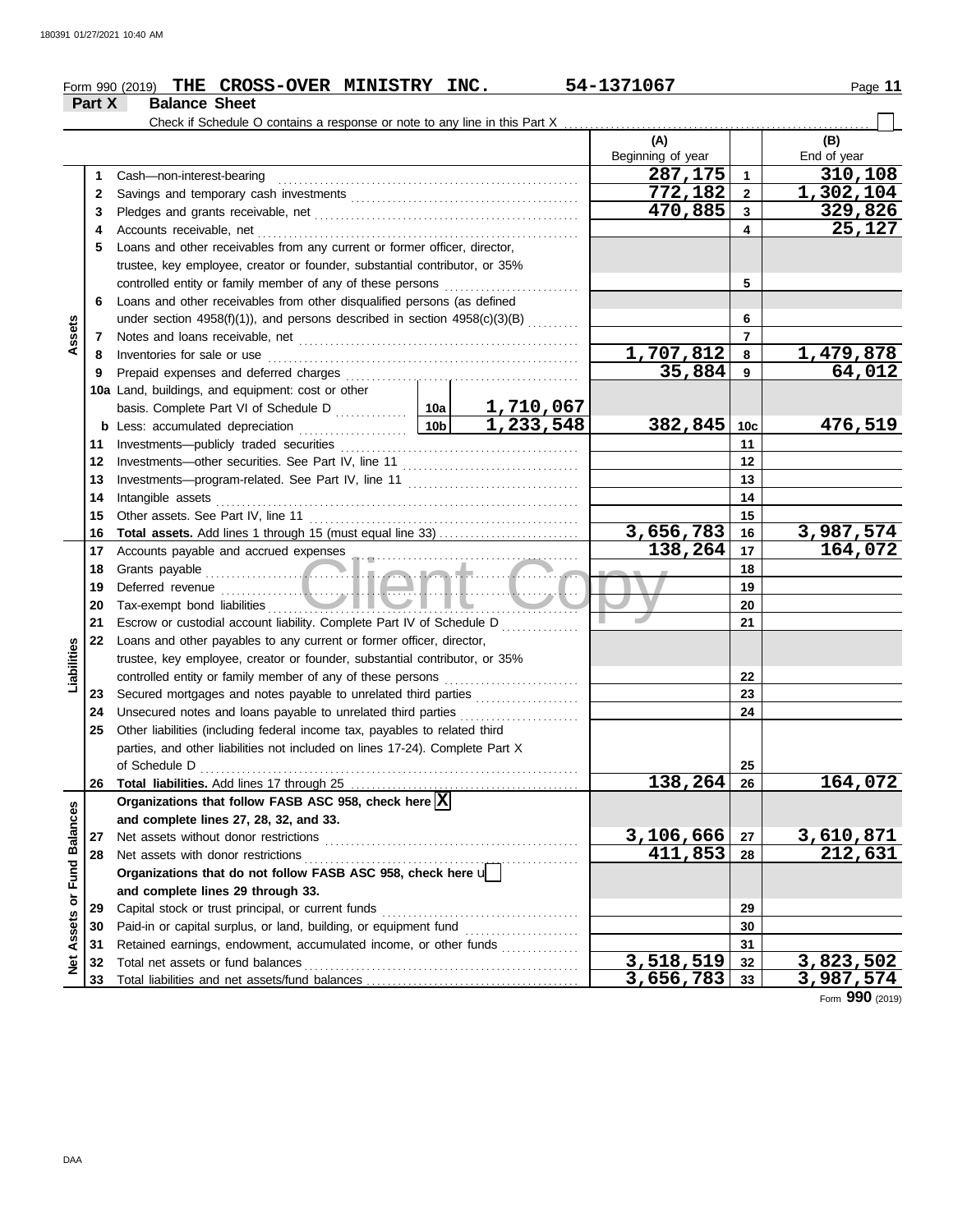| <b>Reconciliation of Net Assets</b><br>Part XI<br>Check if Schedule O contains a response or note to any line in this Part XI<br>7,009,516<br>$\mathbf 1$<br>1<br>6,684,695<br>$\overline{2}$<br>$\mathbf{2}$<br>324,821<br>$\mathbf{3}$<br>Revenue less expenses. Subtract line 2 from line 1<br>3<br>3,518,519<br>Net assets or fund balances at beginning of year (must equal Part X, line 32, column (A))<br>$\overline{\mathbf{4}}$<br>4<br>5<br>Net unrealized gains (losses) on investments<br>5<br>6<br>6<br>$\overline{7}$<br>Investment expenses<br>7<br>8<br>Prior period adjustments<br>8<br>$-19,838$<br>Other changes in net assets or fund balances (explain on Schedule O)<br>$\mathbf{Q}$<br>9<br>10<br>Net assets or fund balances at end of year. Combine lines 3 through 9 (must equal Part X, line<br>3,823,502<br>10<br>$32$ , column $(B)$ )<br><b>Financial Statements and Reporting</b><br>Part XII<br>Yes  <br>No<br>$ \mathbf{X} $ Accrual<br>Accounting method used to prepare the Form 990:     Cash<br>Other<br>1.<br>If the organization changed its method of accounting from a prior year or checked "Other," explain in<br>Schedule O.<br>x<br>2a Were the organization's financial statements compiled or reviewed by an independent accountant?<br>2a<br>If "Yes," check a box below to indicate whether the financial statements for the year were compiled or<br>reviewed on a separate basis, consolidated basis, or both:<br>  Consolidated basis<br>Both consolidated and separate basis<br>Separate basis<br>$\Box$<br><b>b</b> Were the organization's financial statements audited by an independent accountant?<br>X<br>2b<br>If "Yes," check a box below to indicate whether the financial statements for the year were audited on a<br>separate basis, consolidated basis, or both:<br>$ \mathbf{X} $ Separate basis $ \cdot $ Consolidated basis $ \cdot $ Both consolidated and separate basis<br>c If "Yes" to line 2a or 2b, does the organization have a committee that assumes responsibility for oversight of<br>X<br>the audit, review, or compilation of its financial statements and selection of an independent accountant?<br>2c<br>If the organization changed either its oversight process or selection process during the tax year, explain on<br>Schedule O.<br>3a As a result of a federal award, was the organization required to undergo an audit or audits as set forth in the<br>x<br>Single Audit Act and OMB Circular A-133?<br>3a<br>b If "Yes," did the organization undergo the required audit or audits? If the organization did not undergo the<br>3 <sub>b</sub><br>required audit or audits, explain why on Schedule O and describe any steps taken to undergo such audits<br>nnn. | 54-1371067<br>Form 990 (2019) THE CROSS-OVER MINISTRY INC. |  | Page 12 |
|-----------------------------------------------------------------------------------------------------------------------------------------------------------------------------------------------------------------------------------------------------------------------------------------------------------------------------------------------------------------------------------------------------------------------------------------------------------------------------------------------------------------------------------------------------------------------------------------------------------------------------------------------------------------------------------------------------------------------------------------------------------------------------------------------------------------------------------------------------------------------------------------------------------------------------------------------------------------------------------------------------------------------------------------------------------------------------------------------------------------------------------------------------------------------------------------------------------------------------------------------------------------------------------------------------------------------------------------------------------------------------------------------------------------------------------------------------------------------------------------------------------------------------------------------------------------------------------------------------------------------------------------------------------------------------------------------------------------------------------------------------------------------------------------------------------------------------------------------------------------------------------------------------------------------------------------------------------------------------------------------------------------------------------------------------------------------------------------------------------------------------------------------------------------------------------------------------------------------------------------------------------------------------------------------------------------------------------------------------------------------------------------------------------------------------------------------------------------------------------------------------------------------------------------------------------------------------------------------------------------------------------------------------------------------------------------------------------------------------------------------------------------|------------------------------------------------------------|--|---------|
|                                                                                                                                                                                                                                                                                                                                                                                                                                                                                                                                                                                                                                                                                                                                                                                                                                                                                                                                                                                                                                                                                                                                                                                                                                                                                                                                                                                                                                                                                                                                                                                                                                                                                                                                                                                                                                                                                                                                                                                                                                                                                                                                                                                                                                                                                                                                                                                                                                                                                                                                                                                                                                                                                                                                                                 |                                                            |  |         |
|                                                                                                                                                                                                                                                                                                                                                                                                                                                                                                                                                                                                                                                                                                                                                                                                                                                                                                                                                                                                                                                                                                                                                                                                                                                                                                                                                                                                                                                                                                                                                                                                                                                                                                                                                                                                                                                                                                                                                                                                                                                                                                                                                                                                                                                                                                                                                                                                                                                                                                                                                                                                                                                                                                                                                                 |                                                            |  |         |
|                                                                                                                                                                                                                                                                                                                                                                                                                                                                                                                                                                                                                                                                                                                                                                                                                                                                                                                                                                                                                                                                                                                                                                                                                                                                                                                                                                                                                                                                                                                                                                                                                                                                                                                                                                                                                                                                                                                                                                                                                                                                                                                                                                                                                                                                                                                                                                                                                                                                                                                                                                                                                                                                                                                                                                 |                                                            |  |         |
|                                                                                                                                                                                                                                                                                                                                                                                                                                                                                                                                                                                                                                                                                                                                                                                                                                                                                                                                                                                                                                                                                                                                                                                                                                                                                                                                                                                                                                                                                                                                                                                                                                                                                                                                                                                                                                                                                                                                                                                                                                                                                                                                                                                                                                                                                                                                                                                                                                                                                                                                                                                                                                                                                                                                                                 |                                                            |  |         |
|                                                                                                                                                                                                                                                                                                                                                                                                                                                                                                                                                                                                                                                                                                                                                                                                                                                                                                                                                                                                                                                                                                                                                                                                                                                                                                                                                                                                                                                                                                                                                                                                                                                                                                                                                                                                                                                                                                                                                                                                                                                                                                                                                                                                                                                                                                                                                                                                                                                                                                                                                                                                                                                                                                                                                                 |                                                            |  |         |
|                                                                                                                                                                                                                                                                                                                                                                                                                                                                                                                                                                                                                                                                                                                                                                                                                                                                                                                                                                                                                                                                                                                                                                                                                                                                                                                                                                                                                                                                                                                                                                                                                                                                                                                                                                                                                                                                                                                                                                                                                                                                                                                                                                                                                                                                                                                                                                                                                                                                                                                                                                                                                                                                                                                                                                 |                                                            |  |         |
|                                                                                                                                                                                                                                                                                                                                                                                                                                                                                                                                                                                                                                                                                                                                                                                                                                                                                                                                                                                                                                                                                                                                                                                                                                                                                                                                                                                                                                                                                                                                                                                                                                                                                                                                                                                                                                                                                                                                                                                                                                                                                                                                                                                                                                                                                                                                                                                                                                                                                                                                                                                                                                                                                                                                                                 |                                                            |  |         |
|                                                                                                                                                                                                                                                                                                                                                                                                                                                                                                                                                                                                                                                                                                                                                                                                                                                                                                                                                                                                                                                                                                                                                                                                                                                                                                                                                                                                                                                                                                                                                                                                                                                                                                                                                                                                                                                                                                                                                                                                                                                                                                                                                                                                                                                                                                                                                                                                                                                                                                                                                                                                                                                                                                                                                                 |                                                            |  |         |
|                                                                                                                                                                                                                                                                                                                                                                                                                                                                                                                                                                                                                                                                                                                                                                                                                                                                                                                                                                                                                                                                                                                                                                                                                                                                                                                                                                                                                                                                                                                                                                                                                                                                                                                                                                                                                                                                                                                                                                                                                                                                                                                                                                                                                                                                                                                                                                                                                                                                                                                                                                                                                                                                                                                                                                 |                                                            |  |         |
|                                                                                                                                                                                                                                                                                                                                                                                                                                                                                                                                                                                                                                                                                                                                                                                                                                                                                                                                                                                                                                                                                                                                                                                                                                                                                                                                                                                                                                                                                                                                                                                                                                                                                                                                                                                                                                                                                                                                                                                                                                                                                                                                                                                                                                                                                                                                                                                                                                                                                                                                                                                                                                                                                                                                                                 |                                                            |  |         |
|                                                                                                                                                                                                                                                                                                                                                                                                                                                                                                                                                                                                                                                                                                                                                                                                                                                                                                                                                                                                                                                                                                                                                                                                                                                                                                                                                                                                                                                                                                                                                                                                                                                                                                                                                                                                                                                                                                                                                                                                                                                                                                                                                                                                                                                                                                                                                                                                                                                                                                                                                                                                                                                                                                                                                                 |                                                            |  |         |
|                                                                                                                                                                                                                                                                                                                                                                                                                                                                                                                                                                                                                                                                                                                                                                                                                                                                                                                                                                                                                                                                                                                                                                                                                                                                                                                                                                                                                                                                                                                                                                                                                                                                                                                                                                                                                                                                                                                                                                                                                                                                                                                                                                                                                                                                                                                                                                                                                                                                                                                                                                                                                                                                                                                                                                 |                                                            |  |         |
|                                                                                                                                                                                                                                                                                                                                                                                                                                                                                                                                                                                                                                                                                                                                                                                                                                                                                                                                                                                                                                                                                                                                                                                                                                                                                                                                                                                                                                                                                                                                                                                                                                                                                                                                                                                                                                                                                                                                                                                                                                                                                                                                                                                                                                                                                                                                                                                                                                                                                                                                                                                                                                                                                                                                                                 |                                                            |  |         |
|                                                                                                                                                                                                                                                                                                                                                                                                                                                                                                                                                                                                                                                                                                                                                                                                                                                                                                                                                                                                                                                                                                                                                                                                                                                                                                                                                                                                                                                                                                                                                                                                                                                                                                                                                                                                                                                                                                                                                                                                                                                                                                                                                                                                                                                                                                                                                                                                                                                                                                                                                                                                                                                                                                                                                                 |                                                            |  |         |
|                                                                                                                                                                                                                                                                                                                                                                                                                                                                                                                                                                                                                                                                                                                                                                                                                                                                                                                                                                                                                                                                                                                                                                                                                                                                                                                                                                                                                                                                                                                                                                                                                                                                                                                                                                                                                                                                                                                                                                                                                                                                                                                                                                                                                                                                                                                                                                                                                                                                                                                                                                                                                                                                                                                                                                 |                                                            |  |         |
|                                                                                                                                                                                                                                                                                                                                                                                                                                                                                                                                                                                                                                                                                                                                                                                                                                                                                                                                                                                                                                                                                                                                                                                                                                                                                                                                                                                                                                                                                                                                                                                                                                                                                                                                                                                                                                                                                                                                                                                                                                                                                                                                                                                                                                                                                                                                                                                                                                                                                                                                                                                                                                                                                                                                                                 |                                                            |  |         |
|                                                                                                                                                                                                                                                                                                                                                                                                                                                                                                                                                                                                                                                                                                                                                                                                                                                                                                                                                                                                                                                                                                                                                                                                                                                                                                                                                                                                                                                                                                                                                                                                                                                                                                                                                                                                                                                                                                                                                                                                                                                                                                                                                                                                                                                                                                                                                                                                                                                                                                                                                                                                                                                                                                                                                                 |                                                            |  |         |
|                                                                                                                                                                                                                                                                                                                                                                                                                                                                                                                                                                                                                                                                                                                                                                                                                                                                                                                                                                                                                                                                                                                                                                                                                                                                                                                                                                                                                                                                                                                                                                                                                                                                                                                                                                                                                                                                                                                                                                                                                                                                                                                                                                                                                                                                                                                                                                                                                                                                                                                                                                                                                                                                                                                                                                 |                                                            |  |         |
|                                                                                                                                                                                                                                                                                                                                                                                                                                                                                                                                                                                                                                                                                                                                                                                                                                                                                                                                                                                                                                                                                                                                                                                                                                                                                                                                                                                                                                                                                                                                                                                                                                                                                                                                                                                                                                                                                                                                                                                                                                                                                                                                                                                                                                                                                                                                                                                                                                                                                                                                                                                                                                                                                                                                                                 |                                                            |  |         |
|                                                                                                                                                                                                                                                                                                                                                                                                                                                                                                                                                                                                                                                                                                                                                                                                                                                                                                                                                                                                                                                                                                                                                                                                                                                                                                                                                                                                                                                                                                                                                                                                                                                                                                                                                                                                                                                                                                                                                                                                                                                                                                                                                                                                                                                                                                                                                                                                                                                                                                                                                                                                                                                                                                                                                                 |                                                            |  |         |
|                                                                                                                                                                                                                                                                                                                                                                                                                                                                                                                                                                                                                                                                                                                                                                                                                                                                                                                                                                                                                                                                                                                                                                                                                                                                                                                                                                                                                                                                                                                                                                                                                                                                                                                                                                                                                                                                                                                                                                                                                                                                                                                                                                                                                                                                                                                                                                                                                                                                                                                                                                                                                                                                                                                                                                 |                                                            |  |         |
|                                                                                                                                                                                                                                                                                                                                                                                                                                                                                                                                                                                                                                                                                                                                                                                                                                                                                                                                                                                                                                                                                                                                                                                                                                                                                                                                                                                                                                                                                                                                                                                                                                                                                                                                                                                                                                                                                                                                                                                                                                                                                                                                                                                                                                                                                                                                                                                                                                                                                                                                                                                                                                                                                                                                                                 |                                                            |  |         |
|                                                                                                                                                                                                                                                                                                                                                                                                                                                                                                                                                                                                                                                                                                                                                                                                                                                                                                                                                                                                                                                                                                                                                                                                                                                                                                                                                                                                                                                                                                                                                                                                                                                                                                                                                                                                                                                                                                                                                                                                                                                                                                                                                                                                                                                                                                                                                                                                                                                                                                                                                                                                                                                                                                                                                                 |                                                            |  |         |
|                                                                                                                                                                                                                                                                                                                                                                                                                                                                                                                                                                                                                                                                                                                                                                                                                                                                                                                                                                                                                                                                                                                                                                                                                                                                                                                                                                                                                                                                                                                                                                                                                                                                                                                                                                                                                                                                                                                                                                                                                                                                                                                                                                                                                                                                                                                                                                                                                                                                                                                                                                                                                                                                                                                                                                 |                                                            |  |         |
|                                                                                                                                                                                                                                                                                                                                                                                                                                                                                                                                                                                                                                                                                                                                                                                                                                                                                                                                                                                                                                                                                                                                                                                                                                                                                                                                                                                                                                                                                                                                                                                                                                                                                                                                                                                                                                                                                                                                                                                                                                                                                                                                                                                                                                                                                                                                                                                                                                                                                                                                                                                                                                                                                                                                                                 |                                                            |  |         |
|                                                                                                                                                                                                                                                                                                                                                                                                                                                                                                                                                                                                                                                                                                                                                                                                                                                                                                                                                                                                                                                                                                                                                                                                                                                                                                                                                                                                                                                                                                                                                                                                                                                                                                                                                                                                                                                                                                                                                                                                                                                                                                                                                                                                                                                                                                                                                                                                                                                                                                                                                                                                                                                                                                                                                                 |                                                            |  |         |
|                                                                                                                                                                                                                                                                                                                                                                                                                                                                                                                                                                                                                                                                                                                                                                                                                                                                                                                                                                                                                                                                                                                                                                                                                                                                                                                                                                                                                                                                                                                                                                                                                                                                                                                                                                                                                                                                                                                                                                                                                                                                                                                                                                                                                                                                                                                                                                                                                                                                                                                                                                                                                                                                                                                                                                 |                                                            |  |         |
|                                                                                                                                                                                                                                                                                                                                                                                                                                                                                                                                                                                                                                                                                                                                                                                                                                                                                                                                                                                                                                                                                                                                                                                                                                                                                                                                                                                                                                                                                                                                                                                                                                                                                                                                                                                                                                                                                                                                                                                                                                                                                                                                                                                                                                                                                                                                                                                                                                                                                                                                                                                                                                                                                                                                                                 |                                                            |  |         |
|                                                                                                                                                                                                                                                                                                                                                                                                                                                                                                                                                                                                                                                                                                                                                                                                                                                                                                                                                                                                                                                                                                                                                                                                                                                                                                                                                                                                                                                                                                                                                                                                                                                                                                                                                                                                                                                                                                                                                                                                                                                                                                                                                                                                                                                                                                                                                                                                                                                                                                                                                                                                                                                                                                                                                                 |                                                            |  |         |
|                                                                                                                                                                                                                                                                                                                                                                                                                                                                                                                                                                                                                                                                                                                                                                                                                                                                                                                                                                                                                                                                                                                                                                                                                                                                                                                                                                                                                                                                                                                                                                                                                                                                                                                                                                                                                                                                                                                                                                                                                                                                                                                                                                                                                                                                                                                                                                                                                                                                                                                                                                                                                                                                                                                                                                 |                                                            |  |         |
|                                                                                                                                                                                                                                                                                                                                                                                                                                                                                                                                                                                                                                                                                                                                                                                                                                                                                                                                                                                                                                                                                                                                                                                                                                                                                                                                                                                                                                                                                                                                                                                                                                                                                                                                                                                                                                                                                                                                                                                                                                                                                                                                                                                                                                                                                                                                                                                                                                                                                                                                                                                                                                                                                                                                                                 |                                                            |  |         |
|                                                                                                                                                                                                                                                                                                                                                                                                                                                                                                                                                                                                                                                                                                                                                                                                                                                                                                                                                                                                                                                                                                                                                                                                                                                                                                                                                                                                                                                                                                                                                                                                                                                                                                                                                                                                                                                                                                                                                                                                                                                                                                                                                                                                                                                                                                                                                                                                                                                                                                                                                                                                                                                                                                                                                                 |                                                            |  |         |
|                                                                                                                                                                                                                                                                                                                                                                                                                                                                                                                                                                                                                                                                                                                                                                                                                                                                                                                                                                                                                                                                                                                                                                                                                                                                                                                                                                                                                                                                                                                                                                                                                                                                                                                                                                                                                                                                                                                                                                                                                                                                                                                                                                                                                                                                                                                                                                                                                                                                                                                                                                                                                                                                                                                                                                 |                                                            |  |         |
|                                                                                                                                                                                                                                                                                                                                                                                                                                                                                                                                                                                                                                                                                                                                                                                                                                                                                                                                                                                                                                                                                                                                                                                                                                                                                                                                                                                                                                                                                                                                                                                                                                                                                                                                                                                                                                                                                                                                                                                                                                                                                                                                                                                                                                                                                                                                                                                                                                                                                                                                                                                                                                                                                                                                                                 |                                                            |  |         |
|                                                                                                                                                                                                                                                                                                                                                                                                                                                                                                                                                                                                                                                                                                                                                                                                                                                                                                                                                                                                                                                                                                                                                                                                                                                                                                                                                                                                                                                                                                                                                                                                                                                                                                                                                                                                                                                                                                                                                                                                                                                                                                                                                                                                                                                                                                                                                                                                                                                                                                                                                                                                                                                                                                                                                                 |                                                            |  |         |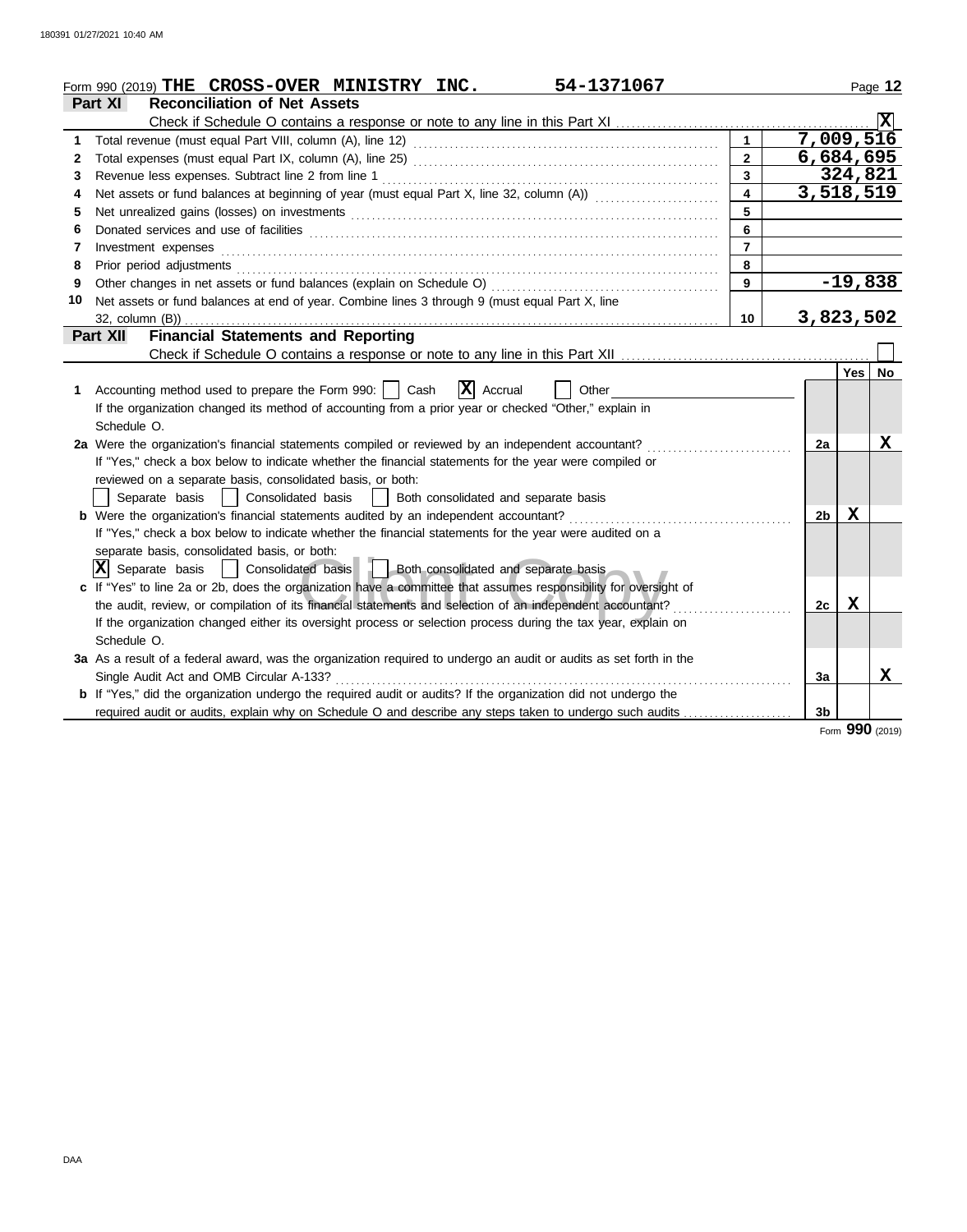180391 01/27/2021 10:40 AM

| Form 990 (2019) THE CROSS-OVER MINISTRY INC.<br>Part VII                                                                                                             |                                                                |                                   |                                                                                                                    |             |              |                                 |                                                               | 54-1371067                                                         | Section A. Officers, Directors, Trustees, Key Employees, and Highest Compensated Employees (continued) | Page 8                                    |
|----------------------------------------------------------------------------------------------------------------------------------------------------------------------|----------------------------------------------------------------|-----------------------------------|--------------------------------------------------------------------------------------------------------------------|-------------|--------------|---------------------------------|---------------------------------------------------------------|--------------------------------------------------------------------|--------------------------------------------------------------------------------------------------------|-------------------------------------------|
| (A)<br>Name and title                                                                                                                                                | (B)<br>Average<br>hours<br>per week<br>(list any               |                                   | (C)<br>Position<br>(do not check more than one<br>box, unless person is both an<br>officer and a director/trustee) |             |              |                                 | (D)<br>Reportable<br>compensation<br>from the<br>organization | (E)<br>Reportable<br>compensation<br>from related<br>organizations | (F)<br>Estimated amount<br>of other<br>compensation<br>from the                                        |                                           |
|                                                                                                                                                                      | hours for<br>related<br>organizations<br>below<br>dotted line) | Individual trustee<br>or director | Institutional<br>trustee                                                                                           | Officer     | Key employee | Highest compensatec<br>employee | Former                                                        | (W-2/1099-MISC)                                                    | (W-2/1099-MISC)                                                                                        | organization and<br>related organizations |
| NANCY C. THOMAS<br>(20)                                                                                                                                              |                                                                |                                   |                                                                                                                    |             |              |                                 |                                                               |                                                                    |                                                                                                        |                                           |
| <b>DIRECTOR</b>                                                                                                                                                      | 2.00<br>0.00                                                   | $\mathbf X$                       |                                                                                                                    |             |              |                                 |                                                               | 0                                                                  | 0                                                                                                      | 0                                         |
| (21)<br>BRUCE TYLER,                                                                                                                                                 | <b>AIA</b>                                                     |                                   |                                                                                                                    |             |              |                                 |                                                               |                                                                    |                                                                                                        |                                           |
| <b>DIRECTOR</b>                                                                                                                                                      | 2.00<br>0.00                                                   | $\mathbf X$                       |                                                                                                                    |             |              |                                 |                                                               | 0                                                                  | 0                                                                                                      | 0                                         |
| (22)<br>JANET WILLS,                                                                                                                                                 | <b>CFP</b>                                                     |                                   |                                                                                                                    |             |              |                                 |                                                               |                                                                    |                                                                                                        |                                           |
|                                                                                                                                                                      | 2.00                                                           |                                   |                                                                                                                    |             |              |                                 |                                                               |                                                                    |                                                                                                        |                                           |
| <b>DIRECTOR</b><br>DON SEITZ, MD<br>(23)                                                                                                                             | 0.00                                                           | $\mathbf X$                       |                                                                                                                    |             |              |                                 |                                                               | 0                                                                  | 0                                                                                                      | 0                                         |
|                                                                                                                                                                      | 0.00                                                           |                                   |                                                                                                                    |             |              |                                 |                                                               |                                                                    |                                                                                                        |                                           |
| <b>IMMEDIATE PAST CHAIR</b><br><b>SCOTT</b><br>(24)<br><b>JULIE</b>                                                                                                  | 0.00<br><b>BILODEAU</b>                                        | $\mathbf X$                       |                                                                                                                    | $\mathbf x$ |              |                                 |                                                               | 0                                                                  | 0                                                                                                      | 0                                         |
|                                                                                                                                                                      | 40.00                                                          |                                   |                                                                                                                    |             |              |                                 |                                                               |                                                                    |                                                                                                        |                                           |
| EX-OFFICIO-CEO                                                                                                                                                       | 0.00                                                           |                                   |                                                                                                                    | X           |              |                                 |                                                               | 125,041                                                            | 0                                                                                                      | 13,101                                    |
| MICHAEL MURCHIE,<br>(25)                                                                                                                                             | MD<br>40.00                                                    |                                   |                                                                                                                    |             |              |                                 |                                                               |                                                                    |                                                                                                        |                                           |
| EX-OFFICIO MED DIR.                                                                                                                                                  | 0.00                                                           |                                   |                                                                                                                    | $\mathbf x$ |              |                                 |                                                               | 147,744                                                            | 0                                                                                                      | 7,109                                     |
|                                                                                                                                                                      |                                                                |                                   |                                                                                                                    |             |              |                                 |                                                               |                                                                    |                                                                                                        |                                           |
|                                                                                                                                                                      |                                                                |                                   |                                                                                                                    |             |              |                                 |                                                               |                                                                    |                                                                                                        |                                           |
| 1b Subtotal                                                                                                                                                          |                                                                |                                   |                                                                                                                    |             |              |                                 | u                                                             | 272,785                                                            |                                                                                                        | 20,210                                    |
| c Total from continuation sheets to Part VII, Section A                                                                                                              |                                                                |                                   |                                                                                                                    |             |              |                                 | u                                                             |                                                                    |                                                                                                        |                                           |
| Total number of individuals (including but not limited to those listed above) who received more than \$100,000 of<br>$\mathbf{2}$                                    |                                                                |                                   |                                                                                                                    |             |              |                                 | u                                                             |                                                                    |                                                                                                        |                                           |
| reportable compensation from the organization u                                                                                                                      |                                                                |                                   |                                                                                                                    |             |              |                                 |                                                               |                                                                    |                                                                                                        | Yes l<br>No.                              |
| Did the organization list any former officer, director, trustee, key employee, or highest compensated<br>3                                                           |                                                                |                                   |                                                                                                                    |             |              |                                 |                                                               |                                                                    |                                                                                                        |                                           |
| For any individual listed on line 1a, is the sum of reportable compensation and other compensation from the<br>4                                                     |                                                                |                                   |                                                                                                                    |             |              |                                 |                                                               |                                                                    |                                                                                                        | 3                                         |
| organization and related organizations greater than \$150,000? If "Yes," complete Schedule J for such                                                                |                                                                |                                   |                                                                                                                    |             |              |                                 |                                                               |                                                                    |                                                                                                        | 4                                         |
| Did any person listed on line 1a receive or accrue compensation from any unrelated organization or individual<br>5                                                   |                                                                |                                   |                                                                                                                    |             |              |                                 |                                                               |                                                                    |                                                                                                        |                                           |
|                                                                                                                                                                      |                                                                |                                   |                                                                                                                    |             |              |                                 |                                                               |                                                                    |                                                                                                        | 5                                         |
| <b>Section B. Independent Contractors</b><br>Complete this table for your five highest compensated independent contractors that received more than \$100,000 of<br>1 |                                                                |                                   |                                                                                                                    |             |              |                                 |                                                               |                                                                    |                                                                                                        |                                           |
| compensation from the organization. Report compensation for the calendar year ending with or within the organization's tax year.                                     | (A)<br>Name and business address                               |                                   |                                                                                                                    |             |              |                                 |                                                               |                                                                    | (B)<br>Description of services                                                                         | (C)<br>Compensation                       |
|                                                                                                                                                                      |                                                                |                                   |                                                                                                                    |             |              |                                 |                                                               |                                                                    |                                                                                                        |                                           |
|                                                                                                                                                                      |                                                                |                                   |                                                                                                                    |             |              |                                 |                                                               |                                                                    |                                                                                                        |                                           |
|                                                                                                                                                                      |                                                                |                                   |                                                                                                                    |             |              |                                 |                                                               |                                                                    |                                                                                                        |                                           |
|                                                                                                                                                                      |                                                                |                                   |                                                                                                                    |             |              |                                 |                                                               |                                                                    |                                                                                                        |                                           |
|                                                                                                                                                                      |                                                                |                                   |                                                                                                                    |             |              |                                 |                                                               |                                                                    |                                                                                                        |                                           |
|                                                                                                                                                                      |                                                                |                                   |                                                                                                                    |             |              |                                 |                                                               |                                                                    |                                                                                                        |                                           |
|                                                                                                                                                                      |                                                                |                                   |                                                                                                                    |             |              |                                 |                                                               |                                                                    |                                                                                                        |                                           |
| Total number of independent contractors (including but not limited to those listed above) who<br>2                                                                   |                                                                |                                   |                                                                                                                    |             |              |                                 |                                                               |                                                                    |                                                                                                        |                                           |

DAA Form 990 (2019) **Form 990** (2019) received more than \$100,000 of compensation from the organization u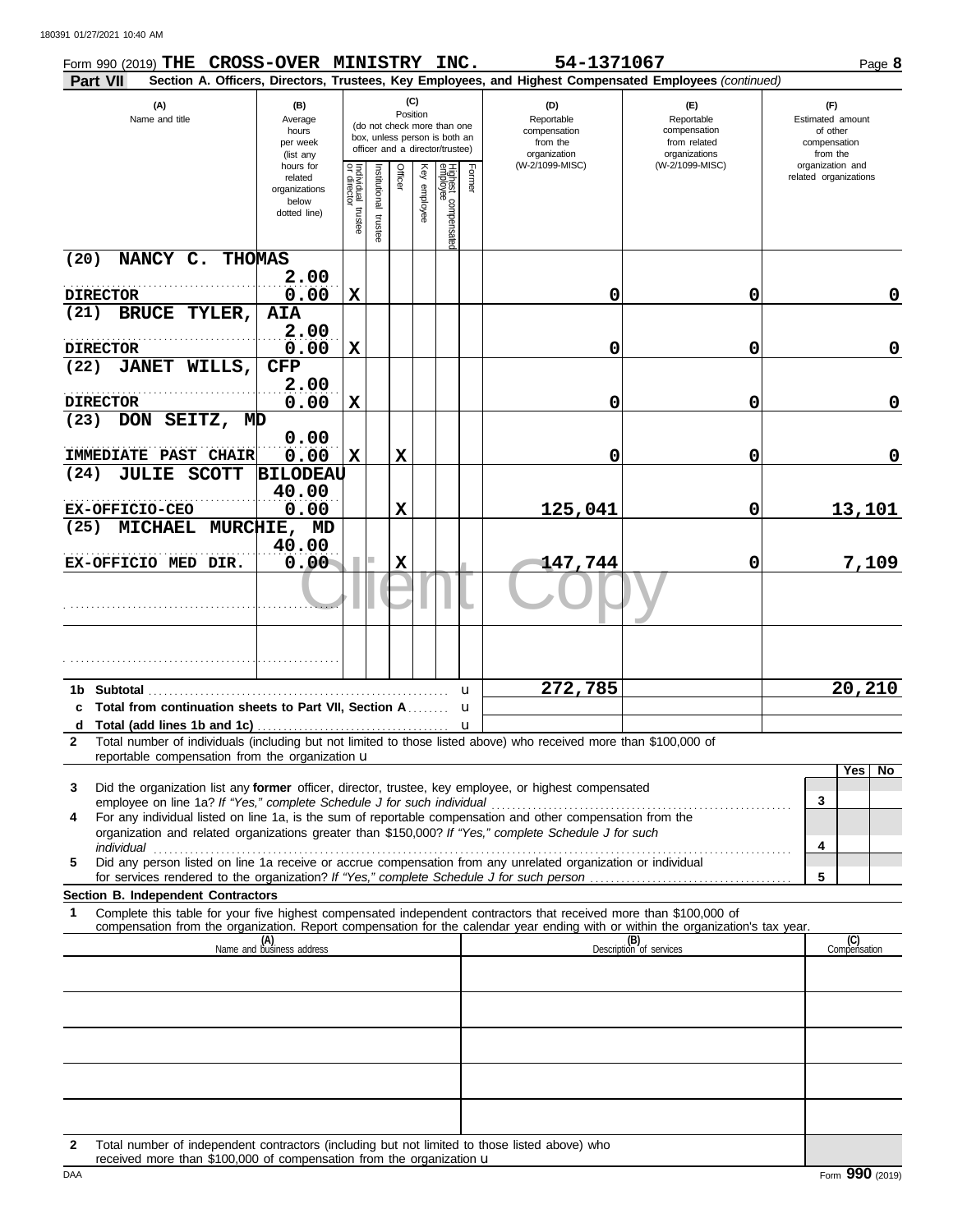| <b>SCHEDULE A</b>                                                                                                                                                                                                                                                                                                                                                                                                                                                                                                                                                                                                                                                                                                                                                                                                                                                                                                                                                                                                                                                                                                                                                                                                                                                                                                                                                                                                                                                                                                                                                                                                                                                                                                                                                                                                                                                                                                                                                                                                                                                                                                         |                                                                                                             | <b>Public Charity Status and Public Support</b>                                                                                                                                                                                                                                                                                                                                                                                                                                                                                                                                                                                                                                                                                                                                                                                                                                                                                  |                                                      |    |                                        | OMB No. 1545-0047                    |  |  |  |  |  |  |
|---------------------------------------------------------------------------------------------------------------------------------------------------------------------------------------------------------------------------------------------------------------------------------------------------------------------------------------------------------------------------------------------------------------------------------------------------------------------------------------------------------------------------------------------------------------------------------------------------------------------------------------------------------------------------------------------------------------------------------------------------------------------------------------------------------------------------------------------------------------------------------------------------------------------------------------------------------------------------------------------------------------------------------------------------------------------------------------------------------------------------------------------------------------------------------------------------------------------------------------------------------------------------------------------------------------------------------------------------------------------------------------------------------------------------------------------------------------------------------------------------------------------------------------------------------------------------------------------------------------------------------------------------------------------------------------------------------------------------------------------------------------------------------------------------------------------------------------------------------------------------------------------------------------------------------------------------------------------------------------------------------------------------------------------------------------------------------------------------------------------------|-------------------------------------------------------------------------------------------------------------|----------------------------------------------------------------------------------------------------------------------------------------------------------------------------------------------------------------------------------------------------------------------------------------------------------------------------------------------------------------------------------------------------------------------------------------------------------------------------------------------------------------------------------------------------------------------------------------------------------------------------------------------------------------------------------------------------------------------------------------------------------------------------------------------------------------------------------------------------------------------------------------------------------------------------------|------------------------------------------------------|----|----------------------------------------|--------------------------------------|--|--|--|--|--|--|
| (Form 990 or 990-EZ)                                                                                                                                                                                                                                                                                                                                                                                                                                                                                                                                                                                                                                                                                                                                                                                                                                                                                                                                                                                                                                                                                                                                                                                                                                                                                                                                                                                                                                                                                                                                                                                                                                                                                                                                                                                                                                                                                                                                                                                                                                                                                                      |                                                                                                             | 2019<br>Complete if the organization is a section 501(c)(3) organization or a section 4947(a)(1) nonexempt charitable trust.                                                                                                                                                                                                                                                                                                                                                                                                                                                                                                                                                                                                                                                                                                                                                                                                     |                                                      |    |                                        |                                      |  |  |  |  |  |  |
| Department of the Treasury                                                                                                                                                                                                                                                                                                                                                                                                                                                                                                                                                                                                                                                                                                                                                                                                                                                                                                                                                                                                                                                                                                                                                                                                                                                                                                                                                                                                                                                                                                                                                                                                                                                                                                                                                                                                                                                                                                                                                                                                                                                                                                |                                                                                                             | La Attach to Form 990 or Form 990-EZ.                                                                                                                                                                                                                                                                                                                                                                                                                                                                                                                                                                                                                                                                                                                                                                                                                                                                                            |                                                      |    |                                        |                                      |  |  |  |  |  |  |
| Internal Revenue Service                                                                                                                                                                                                                                                                                                                                                                                                                                                                                                                                                                                                                                                                                                                                                                                                                                                                                                                                                                                                                                                                                                                                                                                                                                                                                                                                                                                                                                                                                                                                                                                                                                                                                                                                                                                                                                                                                                                                                                                                                                                                                                  |                                                                                                             | u Go to www.irs.gov/Form990 for instructions and the latest information.                                                                                                                                                                                                                                                                                                                                                                                                                                                                                                                                                                                                                                                                                                                                                                                                                                                         |                                                      |    |                                        | Open to Public<br><b>Inspection</b>  |  |  |  |  |  |  |
| Name of the organization                                                                                                                                                                                                                                                                                                                                                                                                                                                                                                                                                                                                                                                                                                                                                                                                                                                                                                                                                                                                                                                                                                                                                                                                                                                                                                                                                                                                                                                                                                                                                                                                                                                                                                                                                                                                                                                                                                                                                                                                                                                                                                  |                                                                                                             |                                                                                                                                                                                                                                                                                                                                                                                                                                                                                                                                                                                                                                                                                                                                                                                                                                                                                                                                  |                                                      |    |                                        | Employer identification number       |  |  |  |  |  |  |
|                                                                                                                                                                                                                                                                                                                                                                                                                                                                                                                                                                                                                                                                                                                                                                                                                                                                                                                                                                                                                                                                                                                                                                                                                                                                                                                                                                                                                                                                                                                                                                                                                                                                                                                                                                                                                                                                                                                                                                                                                                                                                                                           | THE                                                                                                         | CROSS-OVER MINISTRY INC.                                                                                                                                                                                                                                                                                                                                                                                                                                                                                                                                                                                                                                                                                                                                                                                                                                                                                                         |                                                      |    | 54-1371067                             |                                      |  |  |  |  |  |  |
| Part I                                                                                                                                                                                                                                                                                                                                                                                                                                                                                                                                                                                                                                                                                                                                                                                                                                                                                                                                                                                                                                                                                                                                                                                                                                                                                                                                                                                                                                                                                                                                                                                                                                                                                                                                                                                                                                                                                                                                                                                                                                                                                                                    |                                                                                                             | Reason for Public Charity Status (All organizations must complete this part.) See instructions.                                                                                                                                                                                                                                                                                                                                                                                                                                                                                                                                                                                                                                                                                                                                                                                                                                  |                                                      |    |                                        |                                      |  |  |  |  |  |  |
| 1<br>2<br>3<br>4<br>city, and state:<br>5<br>6<br> X<br>7                                                                                                                                                                                                                                                                                                                                                                                                                                                                                                                                                                                                                                                                                                                                                                                                                                                                                                                                                                                                                                                                                                                                                                                                                                                                                                                                                                                                                                                                                                                                                                                                                                                                                                                                                                                                                                                                                                                                                                                                                                                                 | section 170(b)(1)(A)(iv). (Complete Part II.)<br>described in section 170(b)(1)(A)(vi). (Complete Part II.) | The organization is not a private foundation because it is: (For lines 1 through 12, check only one box.)<br>A church, convention of churches, or association of churches described in section 170(b)(1)(A)(i).<br>A school described in section 170(b)(1)(A)(ii). (Attach Schedule E (Form 990 or 990-EZ).)<br>A hospital or a cooperative hospital service organization described in section 170(b)(1)(A)(iii).<br>A medical research organization operated in conjunction with a hospital described in section 170(b)(1)(A)(iii). Enter the hospital's name,<br>An organization operated for the benefit of a college or university owned or operated by a governmental unit described in<br>A federal, state, or local government or governmental unit described in section 170(b)(1)(A)(v).<br>An organization that normally receives a substantial part of its support from a governmental unit or from the general public |                                                      |    |                                        |                                      |  |  |  |  |  |  |
| 8<br>9<br>university:                                                                                                                                                                                                                                                                                                                                                                                                                                                                                                                                                                                                                                                                                                                                                                                                                                                                                                                                                                                                                                                                                                                                                                                                                                                                                                                                                                                                                                                                                                                                                                                                                                                                                                                                                                                                                                                                                                                                                                                                                                                                                                     |                                                                                                             | A community trust described in section 170(b)(1)(A)(vi). (Complete Part II.)<br>An agricultural research organization described in section 170(b)(1)(A)(ix) operated in conjunction with a land-grant college<br>or university or a non-land-grant college of agriculture (see instructions). Enter the name, city, and state of the college or                                                                                                                                                                                                                                                                                                                                                                                                                                                                                                                                                                                  |                                                      |    |                                        |                                      |  |  |  |  |  |  |
| 10                                                                                                                                                                                                                                                                                                                                                                                                                                                                                                                                                                                                                                                                                                                                                                                                                                                                                                                                                                                                                                                                                                                                                                                                                                                                                                                                                                                                                                                                                                                                                                                                                                                                                                                                                                                                                                                                                                                                                                                                                                                                                                                        |                                                                                                             | An organization that normally receives: (1) more than 33 1/3% of its support from contributions, membership fees, and gross<br>receipts from activities related to its exempt functions—subject to certain exceptions, and (2) no more than 33 1/3% of its<br>support from gross investment income and unrelated business taxable income (less section 511 tax) from businesses                                                                                                                                                                                                                                                                                                                                                                                                                                                                                                                                                  |                                                      |    |                                        |                                      |  |  |  |  |  |  |
| acquired by the organization after June 30, 1975. See section 509(a)(2). (Complete Part III.)<br>11<br>An organization organized and operated exclusively to test for public safety. See section 509(a)(4).<br>An organization organized and operated exclusively for the benefit of, to perform the functions of, or to carry out the purposes<br>12<br>of one or more publicly supported organizations described in section 509(a)(1) or section 509(a)(2). See section 509(a)(3).<br>Check the box in lines 12a through 12d that describes the type of supporting organization and complete lines 12e, 12f, and 12g.<br>Type I. A supporting organization operated, supervised, or controlled by its supported organization(s), typically by giving<br>a<br>the supported organization(s) the power to regularly appoint or elect a majority of the directors or trustees of the<br>supporting organization. You must complete Part IV, Sections A and B.<br>Type II. A supporting organization supervised or controlled in connection with its supported organization(s), by having<br>b<br>control or management of the supporting organization vested in the same persons that control or manage the supported<br>organization(s). You must complete Part IV, Sections A and C.<br>Type III functionally integrated. A supporting organization operated in connection with, and functionally integrated with,<br>c<br>its supported organization(s) (see instructions). You must complete Part IV, Sections A, D, and E.<br>Type III non-functionally integrated. A supporting organization operated in connection with its supported organization(s)<br>d<br>that is not functionally integrated. The organization generally must satisfy a distribution requirement and an attentiveness<br>requirement (see instructions). You must complete Part IV, Sections A and D, and Part V.<br>Check this box if the organization received a written determination from the IRS that it is a Type I, Type II, Type III<br>е<br>functionally integrated, or Type III non-functionally integrated supporting organization. |                                                                                                             |                                                                                                                                                                                                                                                                                                                                                                                                                                                                                                                                                                                                                                                                                                                                                                                                                                                                                                                                  |                                                      |    |                                        |                                      |  |  |  |  |  |  |
| g                                                                                                                                                                                                                                                                                                                                                                                                                                                                                                                                                                                                                                                                                                                                                                                                                                                                                                                                                                                                                                                                                                                                                                                                                                                                                                                                                                                                                                                                                                                                                                                                                                                                                                                                                                                                                                                                                                                                                                                                                                                                                                                         |                                                                                                             | Provide the following information about the supported organization(s).                                                                                                                                                                                                                                                                                                                                                                                                                                                                                                                                                                                                                                                                                                                                                                                                                                                           |                                                      |    |                                        |                                      |  |  |  |  |  |  |
| (i) Name of supported<br>organization                                                                                                                                                                                                                                                                                                                                                                                                                                                                                                                                                                                                                                                                                                                                                                                                                                                                                                                                                                                                                                                                                                                                                                                                                                                                                                                                                                                                                                                                                                                                                                                                                                                                                                                                                                                                                                                                                                                                                                                                                                                                                     | (ii) EIN                                                                                                    | (iii) Type of organization<br>(described on lines 1-10                                                                                                                                                                                                                                                                                                                                                                                                                                                                                                                                                                                                                                                                                                                                                                                                                                                                           | (iv) Is the organization<br>listed in your governing |    | (v) Amount of monetary<br>support (see | (vi) Amount of<br>other support (see |  |  |  |  |  |  |
|                                                                                                                                                                                                                                                                                                                                                                                                                                                                                                                                                                                                                                                                                                                                                                                                                                                                                                                                                                                                                                                                                                                                                                                                                                                                                                                                                                                                                                                                                                                                                                                                                                                                                                                                                                                                                                                                                                                                                                                                                                                                                                                           |                                                                                                             | above (see instructions))                                                                                                                                                                                                                                                                                                                                                                                                                                                                                                                                                                                                                                                                                                                                                                                                                                                                                                        | document?                                            |    | instructions)                          | instructions)                        |  |  |  |  |  |  |
| (A)                                                                                                                                                                                                                                                                                                                                                                                                                                                                                                                                                                                                                                                                                                                                                                                                                                                                                                                                                                                                                                                                                                                                                                                                                                                                                                                                                                                                                                                                                                                                                                                                                                                                                                                                                                                                                                                                                                                                                                                                                                                                                                                       |                                                                                                             |                                                                                                                                                                                                                                                                                                                                                                                                                                                                                                                                                                                                                                                                                                                                                                                                                                                                                                                                  | Yes                                                  | No |                                        |                                      |  |  |  |  |  |  |
| (B)                                                                                                                                                                                                                                                                                                                                                                                                                                                                                                                                                                                                                                                                                                                                                                                                                                                                                                                                                                                                                                                                                                                                                                                                                                                                                                                                                                                                                                                                                                                                                                                                                                                                                                                                                                                                                                                                                                                                                                                                                                                                                                                       |                                                                                                             |                                                                                                                                                                                                                                                                                                                                                                                                                                                                                                                                                                                                                                                                                                                                                                                                                                                                                                                                  |                                                      |    |                                        |                                      |  |  |  |  |  |  |
| (C)                                                                                                                                                                                                                                                                                                                                                                                                                                                                                                                                                                                                                                                                                                                                                                                                                                                                                                                                                                                                                                                                                                                                                                                                                                                                                                                                                                                                                                                                                                                                                                                                                                                                                                                                                                                                                                                                                                                                                                                                                                                                                                                       |                                                                                                             |                                                                                                                                                                                                                                                                                                                                                                                                                                                                                                                                                                                                                                                                                                                                                                                                                                                                                                                                  |                                                      |    |                                        |                                      |  |  |  |  |  |  |
| (D)                                                                                                                                                                                                                                                                                                                                                                                                                                                                                                                                                                                                                                                                                                                                                                                                                                                                                                                                                                                                                                                                                                                                                                                                                                                                                                                                                                                                                                                                                                                                                                                                                                                                                                                                                                                                                                                                                                                                                                                                                                                                                                                       |                                                                                                             |                                                                                                                                                                                                                                                                                                                                                                                                                                                                                                                                                                                                                                                                                                                                                                                                                                                                                                                                  |                                                      |    |                                        |                                      |  |  |  |  |  |  |
| (E)                                                                                                                                                                                                                                                                                                                                                                                                                                                                                                                                                                                                                                                                                                                                                                                                                                                                                                                                                                                                                                                                                                                                                                                                                                                                                                                                                                                                                                                                                                                                                                                                                                                                                                                                                                                                                                                                                                                                                                                                                                                                                                                       |                                                                                                             |                                                                                                                                                                                                                                                                                                                                                                                                                                                                                                                                                                                                                                                                                                                                                                                                                                                                                                                                  |                                                      |    |                                        |                                      |  |  |  |  |  |  |
| Total                                                                                                                                                                                                                                                                                                                                                                                                                                                                                                                                                                                                                                                                                                                                                                                                                                                                                                                                                                                                                                                                                                                                                                                                                                                                                                                                                                                                                                                                                                                                                                                                                                                                                                                                                                                                                                                                                                                                                                                                                                                                                                                     |                                                                                                             | For Paperwork Reduction Act Notice, see the Instructions for Form 990 or 990-EZ.                                                                                                                                                                                                                                                                                                                                                                                                                                                                                                                                                                                                                                                                                                                                                                                                                                                 |                                                      |    |                                        | Schedule A (Form 990 or 990-EZ) 2019 |  |  |  |  |  |  |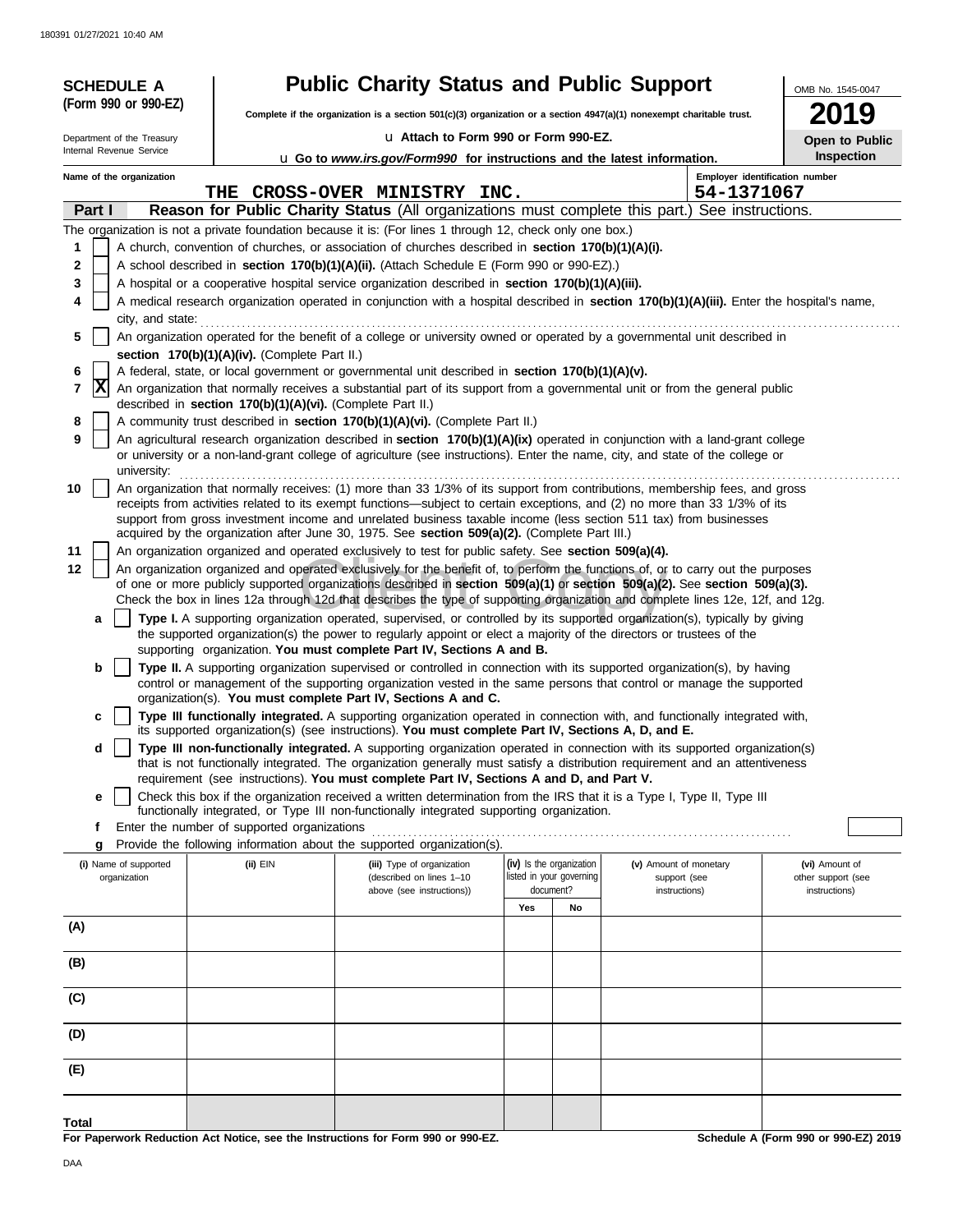|              | Schedule A (Form 990 or 990-EZ) 2019<br>Support Schedule for Organizations Described in Sections 170(b)(1)(A)(iv) and 170(b)(1)(A)(vi)<br>Part II<br>(Complete only if you checked the box on line 5, 7, or 8 of Part I or if the organization failed to qualify under<br>Part III. If the organization fails to qualify under the tests listed below, please complete Part III.) | THE CROSS-OVER MINISTRY INC. |           |            |            | 54-1371067 | Page 2                                 |
|--------------|-----------------------------------------------------------------------------------------------------------------------------------------------------------------------------------------------------------------------------------------------------------------------------------------------------------------------------------------------------------------------------------|------------------------------|-----------|------------|------------|------------|----------------------------------------|
|              | Section A. Public Support                                                                                                                                                                                                                                                                                                                                                         |                              |           |            |            |            |                                        |
|              | Calendar year (or fiscal year beginning in) <b>u</b>                                                                                                                                                                                                                                                                                                                              | (a) 2015                     | (b) 2016  | $(c)$ 2017 | $(d)$ 2018 | (e) $2019$ | (f) Total                              |
| $\mathbf 1$  | Gifts, grants, contributions, and<br>membership fees received. (Do not<br>include any "unusual grants.")                                                                                                                                                                                                                                                                          | 7,504,869                    | 5,311,642 | 7,646,589  | 6,268,543  | 5,841,648  | 32,573,291                             |
| $\mathbf{2}$ | Tax revenues levied for the<br>organization's benefit and either paid<br>to or expended on its behalf                                                                                                                                                                                                                                                                             |                              |           |            |            |            |                                        |
| 3            | The value of services or facilities<br>furnished by a governmental unit to the<br>organization without charge                                                                                                                                                                                                                                                                     |                              |           |            |            |            |                                        |
| 4            | Total. Add lines 1 through 3                                                                                                                                                                                                                                                                                                                                                      | 7,504,869                    | 5,311,642 | 7,646,589  | 6,268,543  | 5,841,648  | 32,573,291                             |
| 5            | The portion of total contributions by<br>each person (other than a<br>governmental unit or publicly<br>supported organization) included on<br>line 1 that exceeds 2% of the amount<br>shown on line 11, column (f) $\ldots$                                                                                                                                                       |                              |           |            |            |            | 13,599,430                             |
| 6            | Public support. Subtract line 5 from line 4                                                                                                                                                                                                                                                                                                                                       |                              |           |            |            |            | 18,973,861                             |
|              | <b>Section B. Total Support</b>                                                                                                                                                                                                                                                                                                                                                   |                              |           |            |            |            |                                        |
|              | Calendar year (or fiscal year beginning in) <b>u</b>                                                                                                                                                                                                                                                                                                                              | (a) 2015                     | (b) 2016  | $(c)$ 2017 | $(d)$ 2018 | (e) $2019$ | (f) Total                              |
| 7            | Amounts from line 4                                                                                                                                                                                                                                                                                                                                                               | 7,504,869                    | 5,311,642 | 7,646,589  | 6,268,543  | 5,841,648  | 32,573,291                             |
| 8<br>9       | Gross income from interest, dividends,<br>payments received on securities loans,<br>rents, royalties, and income from<br>Net income from unrelated business                                                                                                                                                                                                                       | 113                          | 668       | 1,666      | 9,415      | 12,265     | 24,127                                 |
|              | activities, whether or not the business<br>is regularly carried on                                                                                                                                                                                                                                                                                                                |                              |           |            |            |            |                                        |
| 10           | Other income. Do not include gain or<br>loss from the sale of capital assets<br>(Explain in Part VI.)                                                                                                                                                                                                                                                                             |                              |           |            |            |            |                                        |
| 11           | Total support. Add lines 7 through 10                                                                                                                                                                                                                                                                                                                                             |                              |           |            |            |            | 32,597,418                             |
| 12           | Gross receipts from related activities, etc. (see instructions)                                                                                                                                                                                                                                                                                                                   |                              |           |            |            | $12 \,$    | 2,257,678                              |
| 13           | First five years. If the Form 990 is for the organization's first, second, third, fourth, or fifth tax year as a section 501(c)(3)                                                                                                                                                                                                                                                |                              |           |            |            |            |                                        |
|              | organization, check this box and stop here                                                                                                                                                                                                                                                                                                                                        |                              |           |            |            |            | $\overline{a}$ $\overline{a}$<br>▸     |
|              | Section C. Computation of Public Support Percentage                                                                                                                                                                                                                                                                                                                               |                              |           |            |            |            |                                        |
| 14           |                                                                                                                                                                                                                                                                                                                                                                                   |                              |           |            |            | 14         | 58.21%                                 |
| 15           |                                                                                                                                                                                                                                                                                                                                                                                   |                              |           |            |            | 15         | 59.38%                                 |
| 16a          | 33 1/3% support test-2019. If the organization did not check the box on line 13, and line 14 is 33 1/3% or more, check this                                                                                                                                                                                                                                                       |                              |           |            |            |            |                                        |
|              |                                                                                                                                                                                                                                                                                                                                                                                   |                              |           |            |            |            | $\blacktriangleright \boxed{\text{X}}$ |
| b            | 33 1/3% support test-2018. If the organization did not check a box on line 13 or 16a, and line 15 is 33 1/3% or more, check                                                                                                                                                                                                                                                       |                              |           |            |            |            |                                        |
|              |                                                                                                                                                                                                                                                                                                                                                                                   |                              |           |            |            |            |                                        |
|              | 17a 10%-facts-and-circumstances test-2019. If the organization did not check a box on line 13, 16a, or 16b, and line 14 is                                                                                                                                                                                                                                                        |                              |           |            |            |            |                                        |
|              | 10% or more, and if the organization meets the "facts-and-circumstances" test, check this box and stop here. Explain in                                                                                                                                                                                                                                                           |                              |           |            |            |            |                                        |
|              | Part VI how the organization meets the "facts-and-circumstances" test. The organization qualifies as a publicly supported<br>organization                                                                                                                                                                                                                                         |                              |           |            |            |            |                                        |
| b            | 10%-facts-and-circumstances test-2018. If the organization did not check a box on line 13, 16a, 16b, or 17a, and line                                                                                                                                                                                                                                                             |                              |           |            |            |            |                                        |
|              | 15 is 10% or more, and if the organization meets the "facts-and-circumstances" test, check this box and stop here.                                                                                                                                                                                                                                                                |                              |           |            |            |            |                                        |
|              | Explain in Part VI how the organization meets the "facts-and-circumstances" test. The organization qualifies as a publicly                                                                                                                                                                                                                                                        |                              |           |            |            |            |                                        |
|              | supported organization with the contract of the contract of the contract of the contract or the contract or the contract or the contract of the contract of the contract of the contract of the contract of the contract of th                                                                                                                                                    |                              |           |            |            |            |                                        |
| 18           | Private foundation. If the organization did not check a box on line 13, 16a, 16b, 17a, or 17b, check this box and see                                                                                                                                                                                                                                                             |                              |           |            |            |            |                                        |
|              |                                                                                                                                                                                                                                                                                                                                                                                   |                              |           |            |            |            |                                        |
|              |                                                                                                                                                                                                                                                                                                                                                                                   |                              |           |            |            |            |                                        |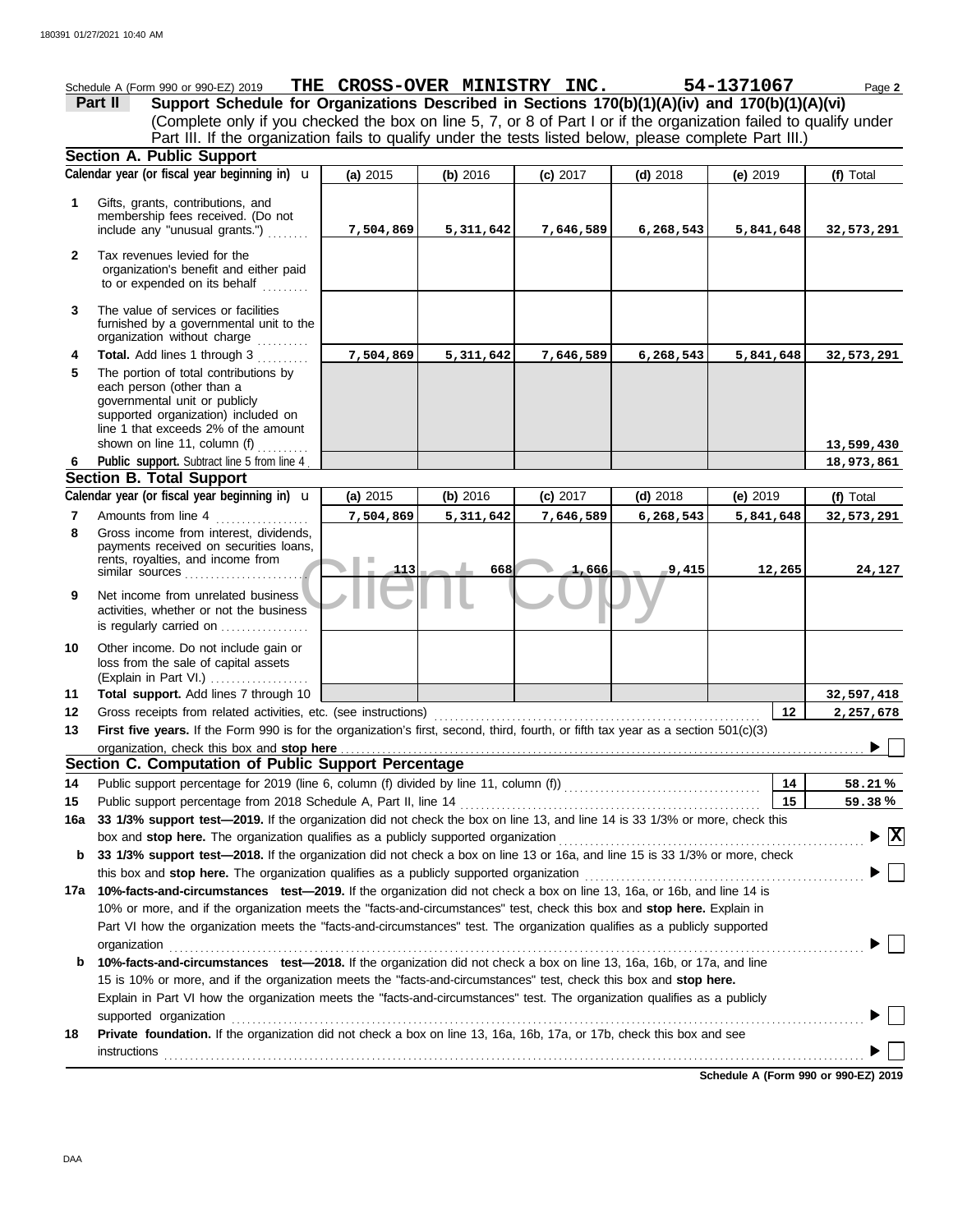|              | Schedule A (Form 990 or 990-EZ) 2019                                                                                                                                              | THE CROSS-OVER MINISTRY INC. |            |            |            | 54-1371067 | Page 3    |
|--------------|-----------------------------------------------------------------------------------------------------------------------------------------------------------------------------------|------------------------------|------------|------------|------------|------------|-----------|
|              | Support Schedule for Organizations Described in Section 509(a)(2)<br>Part III                                                                                                     |                              |            |            |            |            |           |
|              | (Complete only if you checked the box on line 10 of Part I or if the organization failed to qualify under Part II.                                                                |                              |            |            |            |            |           |
|              | If the organization fails to qualify under the tests listed below, please complete Part II.)                                                                                      |                              |            |            |            |            |           |
|              | <b>Section A. Public Support</b>                                                                                                                                                  |                              |            |            |            |            |           |
|              | Calendar year (or fiscal year beginning in) $\mathbf u$                                                                                                                           | (a) 2015                     | (b) 2016   | $(c)$ 2017 | $(d)$ 2018 | (e) $2019$ | (f) Total |
| 1            | Gifts, grants, contributions, and membership fees<br>received. (Do not include any "unusual grants.")                                                                             |                              |            |            |            |            |           |
| $\mathbf{2}$ | Gross receipts from admissions, merchandise<br>sold or services performed, or facilities<br>furnished in any activity that is related to the<br>organization's tax-exempt purpose |                              |            |            |            |            |           |
| 3            | Gross receipts from activities that are not an<br>unrelated trade or business under section 513                                                                                   |                              |            |            |            |            |           |
| 4            | Tax revenues levied for the<br>organization's benefit and either paid<br>to or expended on its behalf                                                                             |                              |            |            |            |            |           |
| 5            | The value of services or facilities<br>furnished by a governmental unit to the<br>organization without charge                                                                     |                              |            |            |            |            |           |
| 6            | Total. Add lines 1 through 5                                                                                                                                                      |                              |            |            |            |            |           |
|              | 7a Amounts included on lines 1, 2, and 3<br>received from disqualified persons                                                                                                    |                              |            |            |            |            |           |
| b            | Amounts included on lines 2 and 3<br>received from other than disqualified<br>persons that exceed the greater of \$5,000<br>or 1% of the amount on line 13 for the year           |                              |            |            |            |            |           |
| c            | Add lines 7a and 7b<br>.                                                                                                                                                          |                              |            |            |            |            |           |
| 8            | Public support. (Subtract line 7c from                                                                                                                                            | ш                            |            |            |            |            |           |
|              | <b>Section B. Total Support</b>                                                                                                                                                   |                              |            |            |            |            |           |
|              | Calendar year (or fiscal year beginning in) $\mathbf u$                                                                                                                           | (a) 2015                     | $(b)$ 2016 | (c) 2017   | $(d)$ 2018 | (e) $2019$ | (f) Total |
| 9            | Amounts from line 6                                                                                                                                                               |                              |            |            |            |            |           |
| 10a          | Gross income from interest, dividends,<br>payments received on securities loans, rents,<br>royalties, and income from similar sources.                                            |                              |            |            |            |            |           |
|              | Unrelated business taxable income (less<br>section 511 taxes) from businesses<br>acquired after June 30, 1975                                                                     |                              |            |            |            |            |           |
|              | c Add lines 10a and 10b<br>.                                                                                                                                                      |                              |            |            |            |            |           |
| 11           | Net income from unrelated business<br>activities not included in line 10b, whether<br>or not the business is regularly carried on                                                 |                              |            |            |            |            |           |
| 12           | Other income. Do not include gain or<br>loss from the sale of capital assets<br>(Explain in Part VI.)                                                                             |                              |            |            |            |            |           |
| 13           | Total support. (Add lines 9, 10c, 11,<br>and 12.)                                                                                                                                 |                              |            |            |            |            |           |
| 14           | First five years. If the Form 990 is for the organization's first, second, third, fourth, or fifth tax year as a section 501(c)(3)<br>organization, check this box and stop here  |                              |            |            |            |            |           |
|              | Section C. Computation of Public Support Percentage                                                                                                                               |                              |            |            |            |            |           |
| 15           |                                                                                                                                                                                   |                              |            |            |            | 15         | %         |
| 16           |                                                                                                                                                                                   |                              |            |            |            | 16         | %         |
|              | Section D. Computation of Investment Income Percentage                                                                                                                            |                              |            |            |            |            |           |
| 17           |                                                                                                                                                                                   |                              |            |            |            | 17         | %         |
| 18           | Investment income percentage from 2018 Schedule A, Part III, line 17                                                                                                              |                              |            |            |            | 18         | %         |
| 19a          | 33 1/3% support tests—2019. If the organization did not check the box on line 14, and line 15 is more than 33 1/3%, and line                                                      |                              |            |            |            |            |           |
|              | 17 is not more than 33 1/3%, check this box and stop here. The organization qualifies as a publicly supported organization.                                                       |                              |            |            |            |            |           |
| b            | 33 1/3% support tests—2018. If the organization did not check a box on line 14 or line 19a, and line 16 is more than 33 1/3%, and                                                 |                              |            |            |            |            |           |
|              | line 18 is not more than 33 1/3%, check this box and stop here. The organization qualifies as a publicly supported organization                                                   |                              |            |            |            |            |           |
| 20           |                                                                                                                                                                                   |                              |            |            |            |            |           |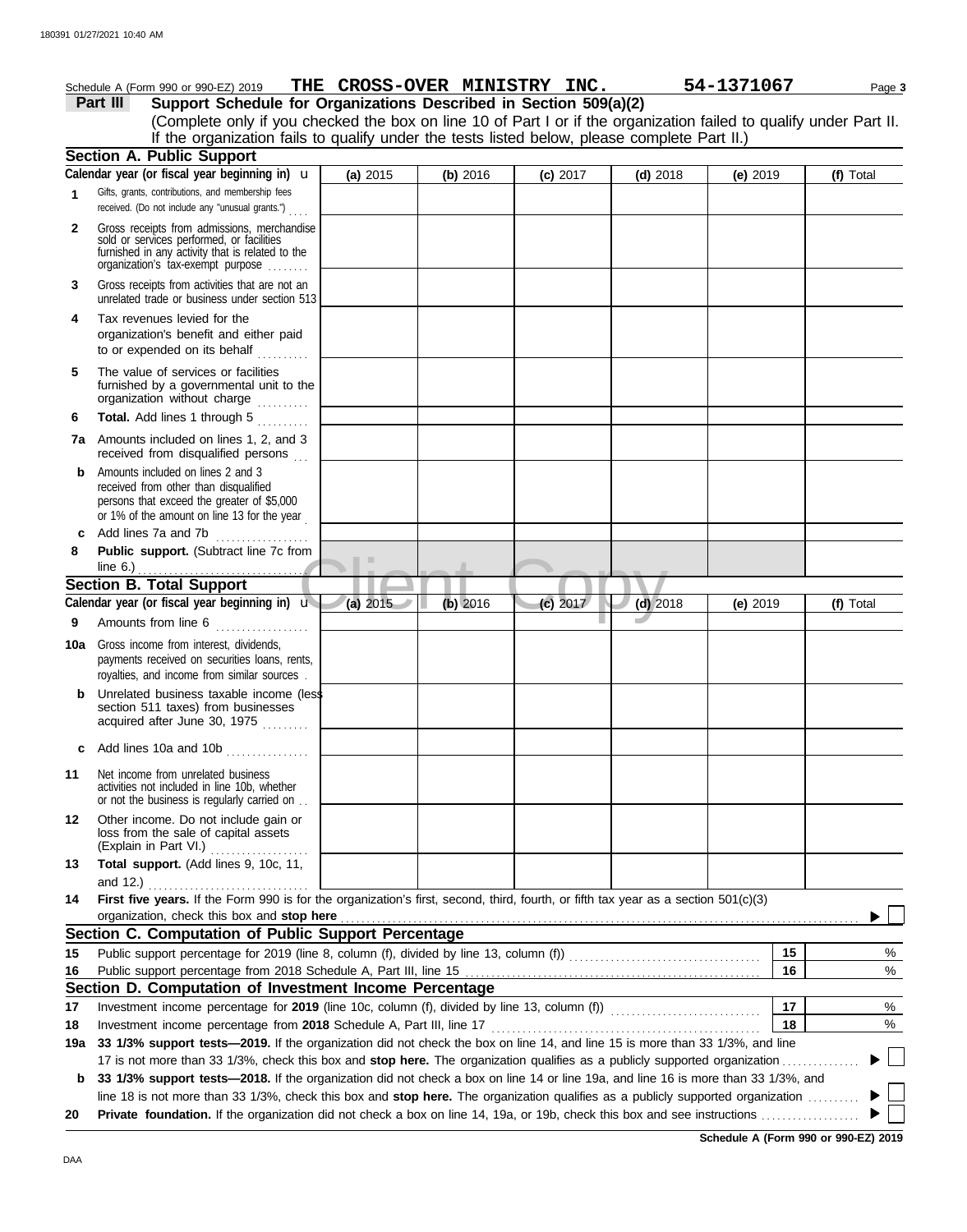| 54-1371067<br>THE CROSS-OVER MINISTRY INC.<br>Part IV<br><b>Supporting Organizations</b><br>(Complete only if you checked a box in line 12 on Part I. If you checked 12a of Part I, complete Sections A<br>and B. If you checked 12b of Part I, complete Sections A and C. If you checked 12c of Part I, complete<br>Sections A, D, and E. If you checked 12d of Part I, complete Sections A and D, and complete Part V.)<br>Section A. All Supporting Organizations<br>Are all of the organization's supported organizations listed by name in the organization's governing<br>1<br>documents? If "No," describe in Part VI how the supported organizations are designated. If designated by<br>class or purpose, describe the designation. If historic and continuing relationship, explain.<br>Did the organization have any supported organization that does not have an IRS determination of status<br>2<br>under section 509(a)(1) or (2)? If "Yes," explain in Part VI how the organization determined that the supported<br>organization was described in section 509(a)(1) or (2).<br>Did the organization have a supported organization described in section 501(c)(4), (5), or (6)? If "Yes," answer<br>За<br>$(b)$ and $(c)$ below. | 1<br>$\mathbf{2}$ | <b>Yes</b> | Page 4<br>No |
|-------------------------------------------------------------------------------------------------------------------------------------------------------------------------------------------------------------------------------------------------------------------------------------------------------------------------------------------------------------------------------------------------------------------------------------------------------------------------------------------------------------------------------------------------------------------------------------------------------------------------------------------------------------------------------------------------------------------------------------------------------------------------------------------------------------------------------------------------------------------------------------------------------------------------------------------------------------------------------------------------------------------------------------------------------------------------------------------------------------------------------------------------------------------------------------------------------------------------------------------------|-------------------|------------|--------------|
|                                                                                                                                                                                                                                                                                                                                                                                                                                                                                                                                                                                                                                                                                                                                                                                                                                                                                                                                                                                                                                                                                                                                                                                                                                                 |                   |            |              |
|                                                                                                                                                                                                                                                                                                                                                                                                                                                                                                                                                                                                                                                                                                                                                                                                                                                                                                                                                                                                                                                                                                                                                                                                                                                 |                   |            |              |
|                                                                                                                                                                                                                                                                                                                                                                                                                                                                                                                                                                                                                                                                                                                                                                                                                                                                                                                                                                                                                                                                                                                                                                                                                                                 |                   |            |              |
|                                                                                                                                                                                                                                                                                                                                                                                                                                                                                                                                                                                                                                                                                                                                                                                                                                                                                                                                                                                                                                                                                                                                                                                                                                                 |                   |            |              |
|                                                                                                                                                                                                                                                                                                                                                                                                                                                                                                                                                                                                                                                                                                                                                                                                                                                                                                                                                                                                                                                                                                                                                                                                                                                 |                   |            |              |
|                                                                                                                                                                                                                                                                                                                                                                                                                                                                                                                                                                                                                                                                                                                                                                                                                                                                                                                                                                                                                                                                                                                                                                                                                                                 |                   |            |              |
|                                                                                                                                                                                                                                                                                                                                                                                                                                                                                                                                                                                                                                                                                                                                                                                                                                                                                                                                                                                                                                                                                                                                                                                                                                                 |                   |            |              |
|                                                                                                                                                                                                                                                                                                                                                                                                                                                                                                                                                                                                                                                                                                                                                                                                                                                                                                                                                                                                                                                                                                                                                                                                                                                 |                   |            |              |
|                                                                                                                                                                                                                                                                                                                                                                                                                                                                                                                                                                                                                                                                                                                                                                                                                                                                                                                                                                                                                                                                                                                                                                                                                                                 |                   |            |              |
|                                                                                                                                                                                                                                                                                                                                                                                                                                                                                                                                                                                                                                                                                                                                                                                                                                                                                                                                                                                                                                                                                                                                                                                                                                                 |                   |            |              |
|                                                                                                                                                                                                                                                                                                                                                                                                                                                                                                                                                                                                                                                                                                                                                                                                                                                                                                                                                                                                                                                                                                                                                                                                                                                 |                   |            |              |
|                                                                                                                                                                                                                                                                                                                                                                                                                                                                                                                                                                                                                                                                                                                                                                                                                                                                                                                                                                                                                                                                                                                                                                                                                                                 |                   |            |              |
|                                                                                                                                                                                                                                                                                                                                                                                                                                                                                                                                                                                                                                                                                                                                                                                                                                                                                                                                                                                                                                                                                                                                                                                                                                                 |                   |            |              |
|                                                                                                                                                                                                                                                                                                                                                                                                                                                                                                                                                                                                                                                                                                                                                                                                                                                                                                                                                                                                                                                                                                                                                                                                                                                 | 3a                |            |              |
| Did the organization confirm that each supported organization qualified under section $501(c)(4)$ , (5), or (6) and<br>b                                                                                                                                                                                                                                                                                                                                                                                                                                                                                                                                                                                                                                                                                                                                                                                                                                                                                                                                                                                                                                                                                                                        |                   |            |              |
| satisfied the public support tests under section 509(a)(2)? If "Yes," describe in Part VI when and how the                                                                                                                                                                                                                                                                                                                                                                                                                                                                                                                                                                                                                                                                                                                                                                                                                                                                                                                                                                                                                                                                                                                                      |                   |            |              |
| organization made the determination.                                                                                                                                                                                                                                                                                                                                                                                                                                                                                                                                                                                                                                                                                                                                                                                                                                                                                                                                                                                                                                                                                                                                                                                                            | 3b                |            |              |
| Did the organization ensure that all support to such organizations was used exclusively for section $170(c)(2)(B)$<br>c                                                                                                                                                                                                                                                                                                                                                                                                                                                                                                                                                                                                                                                                                                                                                                                                                                                                                                                                                                                                                                                                                                                         |                   |            |              |
| purposes? If "Yes," explain in Part VI what controls the organization put in place to ensure such use.                                                                                                                                                                                                                                                                                                                                                                                                                                                                                                                                                                                                                                                                                                                                                                                                                                                                                                                                                                                                                                                                                                                                          | 3c                |            |              |
| Was any supported organization not organized in the United States ("foreign supported organization")? If<br>4a                                                                                                                                                                                                                                                                                                                                                                                                                                                                                                                                                                                                                                                                                                                                                                                                                                                                                                                                                                                                                                                                                                                                  |                   |            |              |
| "Yes," and if you checked 12a or 12b in Part I, answer (b) and (c) below.                                                                                                                                                                                                                                                                                                                                                                                                                                                                                                                                                                                                                                                                                                                                                                                                                                                                                                                                                                                                                                                                                                                                                                       | 4a                |            |              |
| Did the organization have ultimate control and discretion in deciding whether to make grants to the foreign<br>b                                                                                                                                                                                                                                                                                                                                                                                                                                                                                                                                                                                                                                                                                                                                                                                                                                                                                                                                                                                                                                                                                                                                |                   |            |              |
| supported organization? If "Yes," describe in Part VI how the organization had such control and discretion                                                                                                                                                                                                                                                                                                                                                                                                                                                                                                                                                                                                                                                                                                                                                                                                                                                                                                                                                                                                                                                                                                                                      |                   |            |              |
| despite being controlled or supervised by or in connection with its supported organizations.                                                                                                                                                                                                                                                                                                                                                                                                                                                                                                                                                                                                                                                                                                                                                                                                                                                                                                                                                                                                                                                                                                                                                    | 4b                |            |              |
| Did the organization support any foreign supported organization that does not have an IRS determination<br>c                                                                                                                                                                                                                                                                                                                                                                                                                                                                                                                                                                                                                                                                                                                                                                                                                                                                                                                                                                                                                                                                                                                                    |                   |            |              |
| under sections $501(c)(3)$ and $509(a)(1)$ or (2)? If "Yes," explain in Part VI what controls the organization used                                                                                                                                                                                                                                                                                                                                                                                                                                                                                                                                                                                                                                                                                                                                                                                                                                                                                                                                                                                                                                                                                                                             |                   |            |              |
| to ensure that all support to the foreign supported organization was used exclusively for section 170(c)(2)(B)                                                                                                                                                                                                                                                                                                                                                                                                                                                                                                                                                                                                                                                                                                                                                                                                                                                                                                                                                                                                                                                                                                                                  |                   |            |              |
| purposes.                                                                                                                                                                                                                                                                                                                                                                                                                                                                                                                                                                                                                                                                                                                                                                                                                                                                                                                                                                                                                                                                                                                                                                                                                                       | 4c                |            |              |
| Did the organization add, substitute, or remove any supported organizations during the tax year? If "Yes,"<br>5a                                                                                                                                                                                                                                                                                                                                                                                                                                                                                                                                                                                                                                                                                                                                                                                                                                                                                                                                                                                                                                                                                                                                |                   |            |              |
| answer (b) and (c) below (if applicable). Also, provide detail in Part VI, including (i) the names and EIN                                                                                                                                                                                                                                                                                                                                                                                                                                                                                                                                                                                                                                                                                                                                                                                                                                                                                                                                                                                                                                                                                                                                      |                   |            |              |
| numbers of the supported organizations added, substituted, or removed; (ii) the reasons for each such action;                                                                                                                                                                                                                                                                                                                                                                                                                                                                                                                                                                                                                                                                                                                                                                                                                                                                                                                                                                                                                                                                                                                                   |                   |            |              |
| (iii) the authority under the organization's organizing document authorizing such action; and (iv) how the action                                                                                                                                                                                                                                                                                                                                                                                                                                                                                                                                                                                                                                                                                                                                                                                                                                                                                                                                                                                                                                                                                                                               |                   |            |              |
| was accomplished (such as by amendment to the organizing document).                                                                                                                                                                                                                                                                                                                                                                                                                                                                                                                                                                                                                                                                                                                                                                                                                                                                                                                                                                                                                                                                                                                                                                             | 5a                |            |              |
| Type I or Type II only. Was any added or substituted supported organization part of a class already<br>b                                                                                                                                                                                                                                                                                                                                                                                                                                                                                                                                                                                                                                                                                                                                                                                                                                                                                                                                                                                                                                                                                                                                        |                   |            |              |
| designated in the organization's organizing document?                                                                                                                                                                                                                                                                                                                                                                                                                                                                                                                                                                                                                                                                                                                                                                                                                                                                                                                                                                                                                                                                                                                                                                                           | 5b                |            |              |
| Substitutions only. Was the substitution the result of an event beyond the organization's control?<br>c                                                                                                                                                                                                                                                                                                                                                                                                                                                                                                                                                                                                                                                                                                                                                                                                                                                                                                                                                                                                                                                                                                                                         | 5c                |            |              |
| 6<br>Did the organization provide support (whether in the form of grants or the provision of services or facilities) to                                                                                                                                                                                                                                                                                                                                                                                                                                                                                                                                                                                                                                                                                                                                                                                                                                                                                                                                                                                                                                                                                                                         |                   |            |              |
| anyone other than (i) its supported organizations, (ii) individuals that are part of the charitable class benefited                                                                                                                                                                                                                                                                                                                                                                                                                                                                                                                                                                                                                                                                                                                                                                                                                                                                                                                                                                                                                                                                                                                             |                   |            |              |
| by one or more of its supported organizations, or (iii) other supporting organizations that also support or                                                                                                                                                                                                                                                                                                                                                                                                                                                                                                                                                                                                                                                                                                                                                                                                                                                                                                                                                                                                                                                                                                                                     |                   |            |              |
| benefit one or more of the filing organization's supported organizations? If "Yes," provide detail in Part VI.                                                                                                                                                                                                                                                                                                                                                                                                                                                                                                                                                                                                                                                                                                                                                                                                                                                                                                                                                                                                                                                                                                                                  | 6                 |            |              |
| 7<br>Did the organization provide a grant, loan, compensation, or other similar payment to a substantial contributor                                                                                                                                                                                                                                                                                                                                                                                                                                                                                                                                                                                                                                                                                                                                                                                                                                                                                                                                                                                                                                                                                                                            |                   |            |              |
| (as defined in section 4958(c)(3)(C)), a family member of a substantial contributor, or a 35% controlled entity                                                                                                                                                                                                                                                                                                                                                                                                                                                                                                                                                                                                                                                                                                                                                                                                                                                                                                                                                                                                                                                                                                                                 |                   |            |              |
| with regard to a substantial contributor? If "Yes," complete Part I of Schedule L (Form 990 or 990-EZ).                                                                                                                                                                                                                                                                                                                                                                                                                                                                                                                                                                                                                                                                                                                                                                                                                                                                                                                                                                                                                                                                                                                                         | 7                 |            |              |
| Did the organization make a loan to a disqualified person (as defined in section 4958) not described in line 7?<br>8                                                                                                                                                                                                                                                                                                                                                                                                                                                                                                                                                                                                                                                                                                                                                                                                                                                                                                                                                                                                                                                                                                                            |                   |            |              |
| If "Yes," complete Part I of Schedule L (Form 990 or 990-EZ).                                                                                                                                                                                                                                                                                                                                                                                                                                                                                                                                                                                                                                                                                                                                                                                                                                                                                                                                                                                                                                                                                                                                                                                   | 8                 |            |              |
| Was the organization controlled directly or indirectly at any time during the tax year by one or more<br>9а                                                                                                                                                                                                                                                                                                                                                                                                                                                                                                                                                                                                                                                                                                                                                                                                                                                                                                                                                                                                                                                                                                                                     |                   |            |              |
| disqualified persons as defined in section 4946 (other than foundation managers and organizations described                                                                                                                                                                                                                                                                                                                                                                                                                                                                                                                                                                                                                                                                                                                                                                                                                                                                                                                                                                                                                                                                                                                                     |                   |            |              |
| in section 509(a)(1) or (2))? If "Yes," provide detail in Part VI.                                                                                                                                                                                                                                                                                                                                                                                                                                                                                                                                                                                                                                                                                                                                                                                                                                                                                                                                                                                                                                                                                                                                                                              | 9а                |            |              |
| Did one or more disqualified persons (as defined in line 9a) hold a controlling interest in any entity in which<br>b                                                                                                                                                                                                                                                                                                                                                                                                                                                                                                                                                                                                                                                                                                                                                                                                                                                                                                                                                                                                                                                                                                                            |                   |            |              |
| the supporting organization had an interest? If "Yes," provide detail in Part VI.                                                                                                                                                                                                                                                                                                                                                                                                                                                                                                                                                                                                                                                                                                                                                                                                                                                                                                                                                                                                                                                                                                                                                               | 9b                |            |              |
| Did a disqualified person (as defined in line 9a) have an ownership interest in, or derive any personal benefit<br>c                                                                                                                                                                                                                                                                                                                                                                                                                                                                                                                                                                                                                                                                                                                                                                                                                                                                                                                                                                                                                                                                                                                            |                   |            |              |
| from, assets in which the supporting organization also had an interest? If "Yes," provide detail in Part VI.                                                                                                                                                                                                                                                                                                                                                                                                                                                                                                                                                                                                                                                                                                                                                                                                                                                                                                                                                                                                                                                                                                                                    | 9c                |            |              |
| Was the organization subject to the excess business holdings rules of section 4943 because of section<br>10a<br>4943(f) (regarding certain Type II supporting organizations, and all Type III non-functionally integrated                                                                                                                                                                                                                                                                                                                                                                                                                                                                                                                                                                                                                                                                                                                                                                                                                                                                                                                                                                                                                       |                   |            |              |
| supporting organizations)? If "Yes," answer 10b below.                                                                                                                                                                                                                                                                                                                                                                                                                                                                                                                                                                                                                                                                                                                                                                                                                                                                                                                                                                                                                                                                                                                                                                                          | 10a               |            |              |
| Did the organization have any excess business holdings in the tax year? (Use Schedule C, Form 4720, to<br>b                                                                                                                                                                                                                                                                                                                                                                                                                                                                                                                                                                                                                                                                                                                                                                                                                                                                                                                                                                                                                                                                                                                                     |                   |            |              |
| determine whether the organization had excess business holdings.)                                                                                                                                                                                                                                                                                                                                                                                                                                                                                                                                                                                                                                                                                                                                                                                                                                                                                                                                                                                                                                                                                                                                                                               | 10 <sub>b</sub>   |            |              |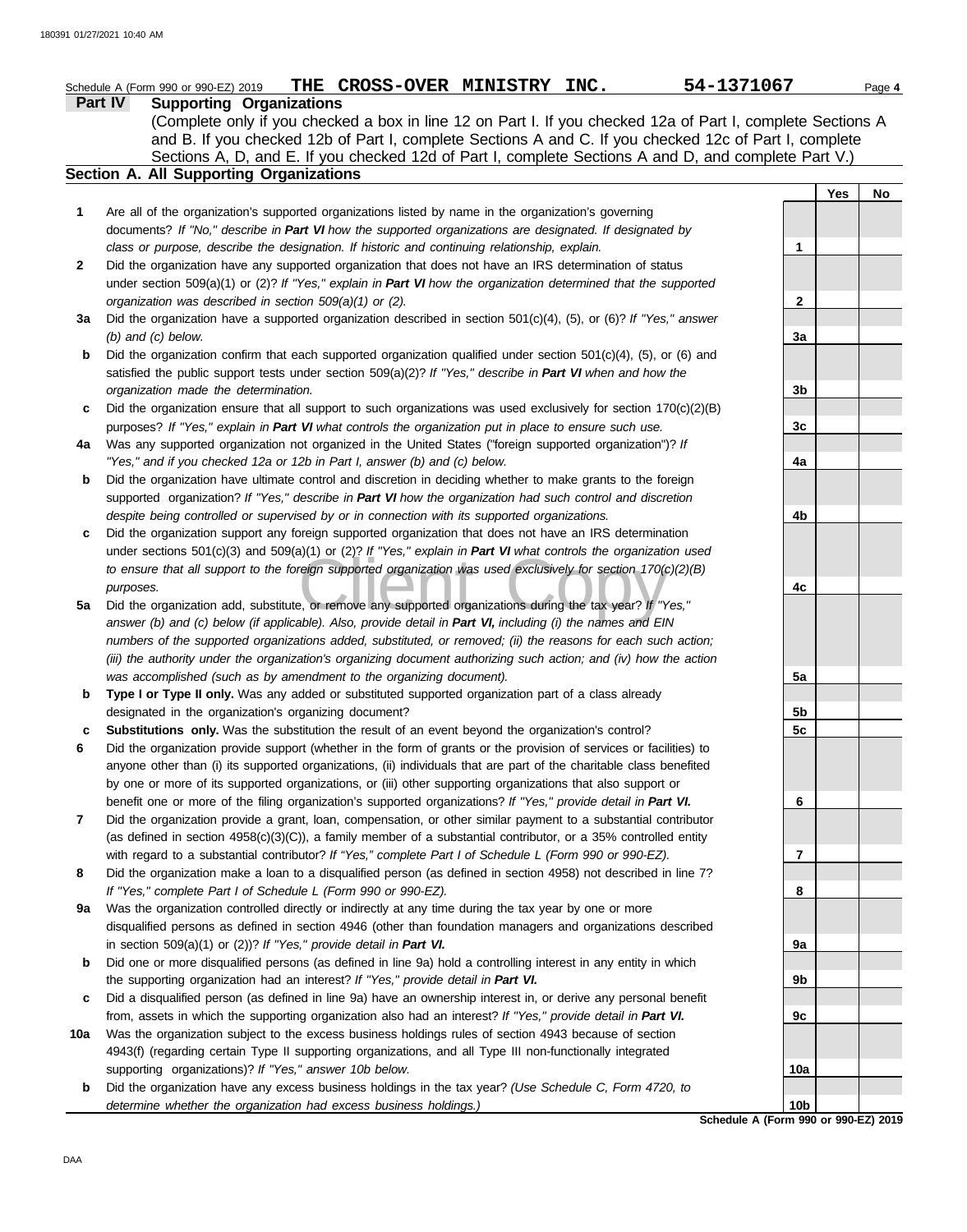|    | 54-1371067<br>THE CROSS-OVER MINISTRY<br>INC.<br>Schedule A (Form 990 or 990-EZ) 2019<br><b>Supporting Organizations (continued)</b><br>Part IV |                 |     | Page 5 |
|----|-------------------------------------------------------------------------------------------------------------------------------------------------|-----------------|-----|--------|
|    |                                                                                                                                                 |                 | Yes | No     |
| 11 | Has the organization accepted a gift or contribution from any of the following persons?                                                         |                 |     |        |
| a  | A person who directly or indirectly controls, either alone or together with persons described in (b) and (c)                                    |                 |     |        |
|    | below, the governing body of a supported organization?                                                                                          | 11a             |     |        |
|    | <b>b</b> A family member of a person described in (a) above?                                                                                    | 11 <sub>b</sub> |     |        |
|    | c A 35% controlled entity of a person described in (a) or (b) above? If "Yes" to a, b, or c, provide detail in Part VI.                         | 11c             |     |        |
|    | <b>Section B. Type I Supporting Organizations</b>                                                                                               |                 |     |        |
|    |                                                                                                                                                 |                 | Yes | No     |
| 1  | Did the directors, trustees, or membership of one or more supported organizations have the power to                                             |                 |     |        |
|    | regularly appoint or elect at least a majority of the organization's directors or trustees at all times during the                              |                 |     |        |
|    | tax year? If "No," describe in Part VI how the supported organization(s) effectively operated, supervised, or                                   |                 |     |        |
|    | controlled the organization's activities. If the organization had more than one supported organization,                                         |                 |     |        |
|    | describe how the powers to appoint and/or remove directors or trustees were allocated among the supported                                       |                 |     |        |
|    | organizations and what conditions or restrictions, if any, applied to such powers during the tax year.                                          | 1               |     |        |
| 2  | Did the organization operate for the benefit of any supported organization other than the supported                                             |                 |     |        |
|    | organization(s) that operated, supervised, or controlled the supporting organization? If "Yes," explain in Part                                 |                 |     |        |
|    | VI how providing such benefit carried out the purposes of the supported organization(s) that operated,                                          |                 |     |        |
|    | supervised, or controlled the supporting organization.                                                                                          | 2               |     |        |
|    | Section C. Type II Supporting Organizations                                                                                                     |                 |     |        |
|    |                                                                                                                                                 |                 | Yes | No     |
| 1  | Were a majority of the organization's directors or trustees during the tax year also a majority of the directors                                |                 |     |        |
|    | or trustees of each of the organization's supported organization(s)? If "No," describe in Part VI how control                                   |                 |     |        |
|    | or management of the supporting organization was vested in the same persons that controlled or managed                                          |                 |     |        |
|    | the supported organization(s).                                                                                                                  | 1               |     |        |
|    | Section D. All Type III Supporting Organizations                                                                                                |                 |     |        |
|    |                                                                                                                                                 |                 | Yes | No     |
| 1  | Did the organization provide to each of its supported organizations, by the last day of the fifth month of the                                  |                 |     |        |
|    | organization's tax year, (i) a written notice describing the type and amount of support provided during the prior tax                           |                 |     |        |
|    | year, (ii) a copy of the Form 990 that was most recently filed as of the date of notification, and (iii) copies of the                          |                 |     |        |
|    | organization's governing documents in effect on the date of notification, to the extent not previously provided?                                | 1               |     |        |
| 2  | Were any of the organization's officers, directors, or trustees either (i) appointed or elected by the supported                                |                 |     |        |
|    | organization(s) or (ii) serving on the governing body of a supported organization? If "No," explain in Part VI how                              |                 |     |        |
|    | the organization maintained a close and continuous working relationship with the supported organization(s).                                     | 2               |     |        |
| 3  | By reason of the relationship described in (2), did the organization's supported organizations have a                                           |                 |     |        |
|    | significant voice in the organization's investment policies and in directing the use of the organization's                                      |                 |     |        |
|    | income or assets at all times during the tax year? If "Yes," describe in Part VI the role the organization's                                    |                 |     |        |
|    | supported organizations played in this regard.                                                                                                  | 3               |     |        |
|    | Section E. Type III Functionally-Integrated Supporting Organizations                                                                            |                 |     |        |
| 1  | Check the box next to the method that the organization used to satisfy the Integral Part Test during the year (see instructions).               |                 |     |        |
| a  | The organization satisfied the Activities Test. Complete line 2 below.                                                                          |                 |     |        |
| b  | The organization is the parent of each of its supported organizations. Complete line 3 below.                                                   |                 |     |        |
| с  | The organization supported a governmental entity. Describe in Part VI how you supported a government entity (see instructions).                 |                 |     |        |
|    |                                                                                                                                                 |                 |     |        |
|    | 2 Activities Test. Answer (a) and (b) below.                                                                                                    |                 | Yes | No     |
| а  | Did substantially all of the organization's activities during the tax year directly further the exempt purposes of                              |                 |     |        |
|    | the supported organization(s) to which the organization was responsive? If "Yes," then in Part VI identify                                      |                 |     |        |
|    | those supported organizations and explain how these activities directly furthered their exempt purposes,                                        |                 |     |        |
|    | how the organization was responsive to those supported organizations, and how the organization determined                                       |                 |     |        |
|    | that these activities constituted substantially all of its activities.                                                                          | 2a              |     |        |
| b  | Did the activities described in (a) constitute activities that, but for the organization's involvement, one or more                             |                 |     |        |
|    | of the organization's supported organization(s) would have been engaged in? If "Yes," explain in Part VI the                                    |                 |     |        |
|    | reasons for the organization's position that its supported organization(s) would have engaged in these                                          |                 |     |        |
|    | activities but for the organization's involvement.                                                                                              | 2b              |     |        |

- **3** Parent of Supported Organizations. *Answer (a) and (b) below.*
	- **a** Did the organization have the power to regularly appoint or elect a majority of the officers, directors, or trustees of each of the supported organizations? *Provide details in Part VI.*
- **b** Did the organization exercise a substantial degree of direction over the policies, programs, and activities of each of its supported organizations? *If "Yes," describe in Part VI the role played by the organization in this regard.* **3b**

**3a**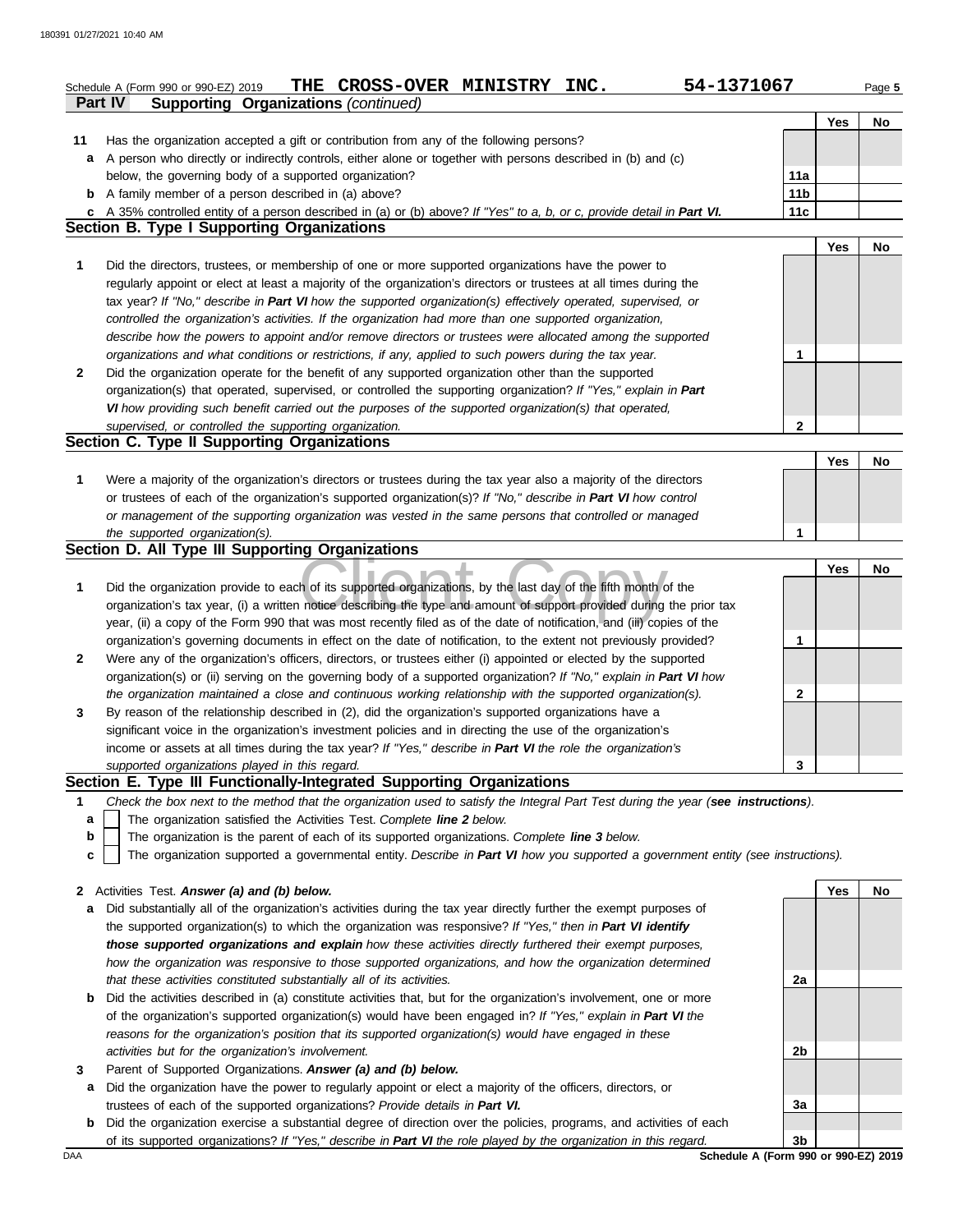| THE CROSS-OVER MINISTRY INC.<br>Schedule A (Form 990 or 990-EZ) 2019                                                                                |                | 54-1371067     | Page 6                         |
|-----------------------------------------------------------------------------------------------------------------------------------------------------|----------------|----------------|--------------------------------|
| Type III Non-Functionally Integrated 509(a)(3) Supporting Organizations<br><b>Part V</b>                                                            |                |                |                                |
| Check here if the organization satisfied the Integral Part Test as a qualifying trust on Nov. 20, 1970 (explain in Part VI). See<br>1               |                |                |                                |
| instructions. All other Type III non-functionally integrated supporting organizations must complete Sections A through E.                           |                |                |                                |
| Section A - Adjusted Net Income                                                                                                                     |                | (A) Prior Year | (B) Current Year<br>(optional) |
| Net short-term capital gain<br>1                                                                                                                    | 1.             |                |                                |
| Recoveries of prior-year distributions<br>$\mathbf{2}$                                                                                              | $\mathbf{2}$   |                |                                |
| Other gross income (see instructions)<br>3                                                                                                          | 3              |                |                                |
| Add lines 1 through 3.<br>4                                                                                                                         | 4              |                |                                |
| 5<br>Depreciation and depletion                                                                                                                     | 5              |                |                                |
| Portion of operating expenses paid or incurred for production or<br>6                                                                               |                |                |                                |
| collection of gross income or for management, conservation, or                                                                                      |                |                |                                |
| maintenance of property held for production of income (see instructions)                                                                            | 6              |                |                                |
| Other expenses (see instructions)<br>$\mathbf{7}$                                                                                                   | $\overline{7}$ |                |                                |
| Adjusted Net Income (subtract lines 5, 6, and 7 from line 4)<br>8                                                                                   | 8              |                |                                |
| <b>Section B - Minimum Asset Amount</b>                                                                                                             |                | (A) Prior Year | (B) Current Year<br>(optional) |
| Aggregate fair market value of all non-exempt-use assets (see<br>1                                                                                  |                |                |                                |
| instructions for short tax year or assets held for part of year):                                                                                   |                |                |                                |
| a Average monthly value of securities                                                                                                               | 1a             |                |                                |
| <b>b</b> Average monthly cash balances                                                                                                              | 1b             |                |                                |
| c Fair market value of other non-exempt-use assets                                                                                                  | 1c             |                |                                |
| <b>Total</b> (add lines 1a, 1b, and 1c)<br>d                                                                                                        | 1d             |                |                                |
| <b>Discount</b> claimed for blockage or other<br>e.                                                                                                 |                |                |                                |
| factors (explain in detail in <b>Part VI)</b> :                                                                                                     |                |                |                                |
| 2 Acquisition indebtedness applicable to non-exempt-use assets                                                                                      | 2              |                |                                |
| Subtract line 2 from line 1d.<br>3                                                                                                                  | $\overline{3}$ |                |                                |
| Cash deemed held for exempt use. Enter 1-1/2% of line 3 (for greater amount,<br>4<br>see instructions)                                              |                |                |                                |
| Net value of non-exempt-use assets (subtract line 4 from line 3)<br>5                                                                               | $\overline{5}$ |                |                                |
| Multiply line 5 by .035.<br>6                                                                                                                       | 6              |                |                                |
| $\mathbf{7}$<br>Recoveries of prior-year distributions                                                                                              | $\overline{7}$ |                |                                |
| 8<br>Minimum Asset Amount (add line 7 to line 6)                                                                                                    | 8              |                |                                |
| Section C - Distributable Amount                                                                                                                    |                |                | <b>Current Year</b>            |
| Adjusted net income for prior year (from Section A, line 8, Column A)<br>1.                                                                         | 1              |                |                                |
| Enter 85% of line 1.<br>$\mathbf{2}$                                                                                                                | 2              |                |                                |
| 3<br>Minimum asset amount for prior year (from Section B, line 8, Column A)                                                                         | 3              |                |                                |
| Enter greater of line 2 or line 3.<br>4                                                                                                             | 4              |                |                                |
| 5<br>Income tax imposed in prior year                                                                                                               | 5              |                |                                |
| Distributable Amount. Subtract line 5 from line 4, unless subject to<br>6                                                                           |                |                |                                |
| emergency temporary reduction (see instructions).                                                                                                   | 6              |                |                                |
| $\overline{7}$<br>Check here if the current year is the organization's first as a non-functionally integrated Type III supporting organization (see |                |                |                                |
| instructions).                                                                                                                                      |                |                |                                |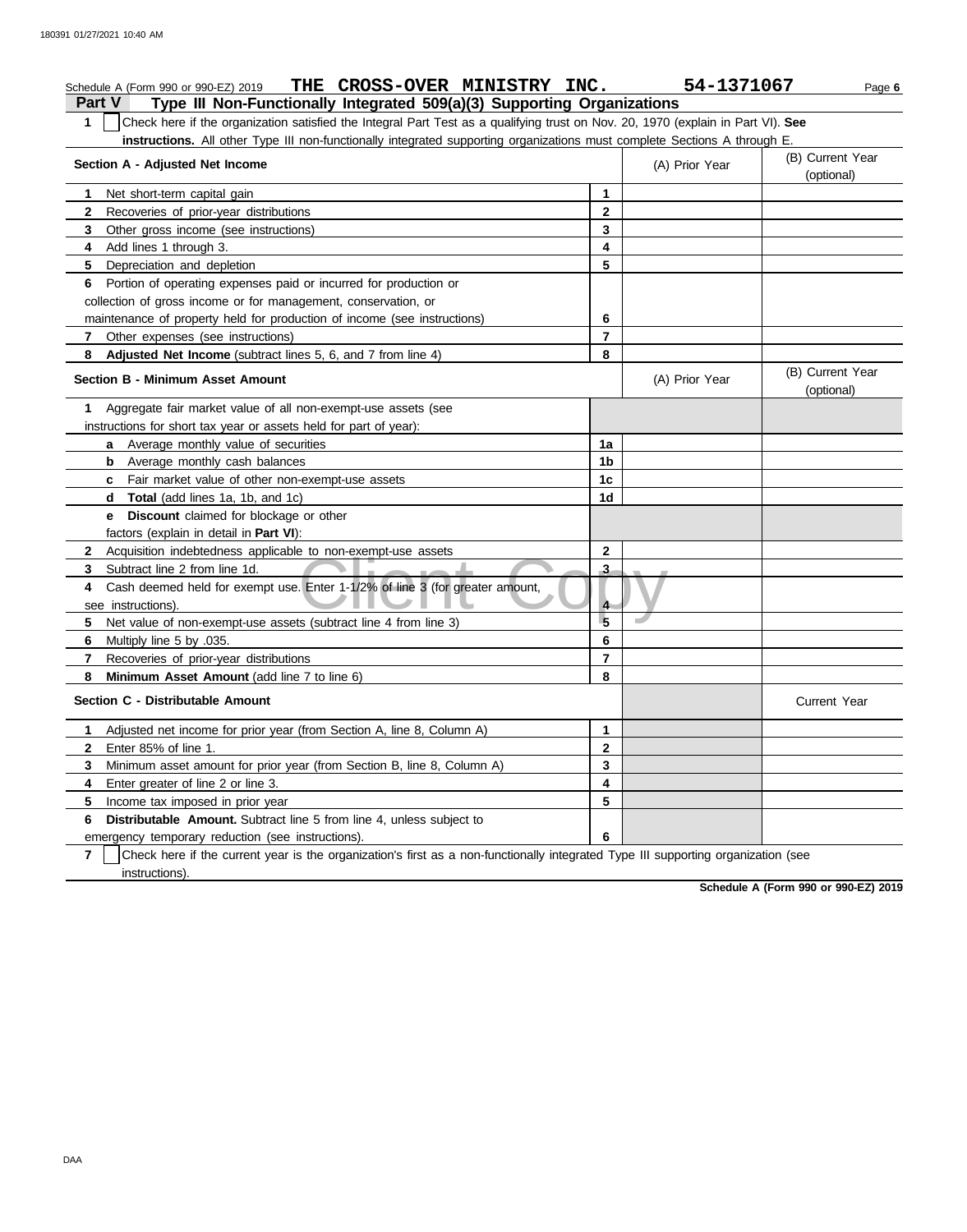| Part V       | THE CROSS-OVER MINISTRY INC.<br>Schedule A (Form 990 or 990-EZ) 2019<br>Type III Non-Functionally Integrated 509(a)(3) Supporting Organizations (continued) |                             | 54-1371067                            | Page 7                                  |
|--------------|-------------------------------------------------------------------------------------------------------------------------------------------------------------|-----------------------------|---------------------------------------|-----------------------------------------|
|              | <b>Section D - Distributions</b>                                                                                                                            |                             |                                       | <b>Current Year</b>                     |
| 1            | Amounts paid to supported organizations to accomplish exempt purposes                                                                                       |                             |                                       |                                         |
| 2            | Amounts paid to perform activity that directly furthers exempt purposes of supported<br>organizations, in excess of income from activity                    |                             |                                       |                                         |
| 3            | Administrative expenses paid to accomplish exempt purposes of supported organizations                                                                       |                             |                                       |                                         |
| 4            | Amounts paid to acquire exempt-use assets                                                                                                                   |                             |                                       |                                         |
| 5            | Qualified set-aside amounts (prior IRS approval required)                                                                                                   |                             |                                       |                                         |
| 6            | Other distributions (describe in Part VI). See instructions.                                                                                                |                             |                                       |                                         |
| 7            | Total annual distributions. Add lines 1 through 6.                                                                                                          |                             |                                       |                                         |
| 8            | Distributions to attentive supported organizations to which the organization is responsive                                                                  |                             |                                       |                                         |
|              | (provide details in Part VI). See instructions.                                                                                                             |                             |                                       |                                         |
| 9            | Distributable amount for 2019 from Section C, line 6                                                                                                        |                             |                                       |                                         |
| 10           | Line 8 amount divided by line 9 amount                                                                                                                      |                             |                                       |                                         |
|              |                                                                                                                                                             | (i)                         | (ii)                                  | (iii)                                   |
|              | Section E - Distribution Allocations (see instructions)                                                                                                     | <b>Excess Distributions</b> | <b>Underdistributions</b><br>Pre-2019 | <b>Distributable</b><br>Amount for 2019 |
| 1            | Distributable amount for 2019 from Section C, line 6                                                                                                        |                             |                                       |                                         |
| $\mathbf{2}$ | Underdistributions, if any, for years prior to 2019<br>(reasonable cause required-explain in Part VI). See<br>instructions.                                 |                             |                                       |                                         |
| 3            | Excess distributions carryover, if any, to 2019                                                                                                             |                             |                                       |                                         |
|              |                                                                                                                                                             |                             |                                       |                                         |
|              |                                                                                                                                                             |                             |                                       |                                         |
|              | <b>c</b> From 2016                                                                                                                                          |                             |                                       |                                         |
|              | ×                                                                                                                                                           |                             |                                       |                                         |
|              |                                                                                                                                                             |                             |                                       |                                         |
|              | f Total of lines 3a through e                                                                                                                               |                             |                                       |                                         |
|              | g Applied to underdistributions of prior years                                                                                                              |                             |                                       |                                         |
|              | h Applied to 2019 distributable amount                                                                                                                      |                             |                                       |                                         |
|              | i Carryover from 2014 not applied (see instructions)                                                                                                        |                             |                                       |                                         |
|              | Remainder. Subtract lines 3g, 3h, and 3i from 3f.                                                                                                           |                             |                                       |                                         |
| 4            | Distributions for 2019 from                                                                                                                                 |                             |                                       |                                         |
|              | Section D, line 7:<br>\$                                                                                                                                    |                             |                                       |                                         |
|              | a Applied to underdistributions of prior years                                                                                                              |                             |                                       |                                         |
|              | <b>b</b> Applied to 2019 distributable amount                                                                                                               |                             |                                       |                                         |
|              | c Remainder. Subtract lines 4a and 4b from 4.                                                                                                               |                             |                                       |                                         |
| 5            | Remaining underdistributions for years prior to 2019, if                                                                                                    |                             |                                       |                                         |
|              | any. Subtract lines 3g and 4a from line 2. For result                                                                                                       |                             |                                       |                                         |
|              | greater than zero, explain in Part VI. See instructions.                                                                                                    |                             |                                       |                                         |
| 6            | Remaining underdistributions for 2019. Subtract lines 3h                                                                                                    |                             |                                       |                                         |
|              | and 4b from line 1. For result greater than zero, explain in                                                                                                |                             |                                       |                                         |
|              | Part VI. See instructions.                                                                                                                                  |                             |                                       |                                         |
| 7            | Excess distributions carryover to 2020. Add lines 3j<br>and 4c.                                                                                             |                             |                                       |                                         |
| 8            | Breakdown of line 7:                                                                                                                                        |                             |                                       |                                         |
|              | a Excess from 2015.                                                                                                                                         |                             |                                       |                                         |
|              | <b>b</b> Excess from 2016                                                                                                                                   |                             |                                       |                                         |
|              | c Excess from 2017                                                                                                                                          |                             |                                       |                                         |
|              | d Excess from 2018                                                                                                                                          |                             |                                       |                                         |
|              | e Excess from 2019                                                                                                                                          |                             |                                       |                                         |
|              |                                                                                                                                                             |                             |                                       |                                         |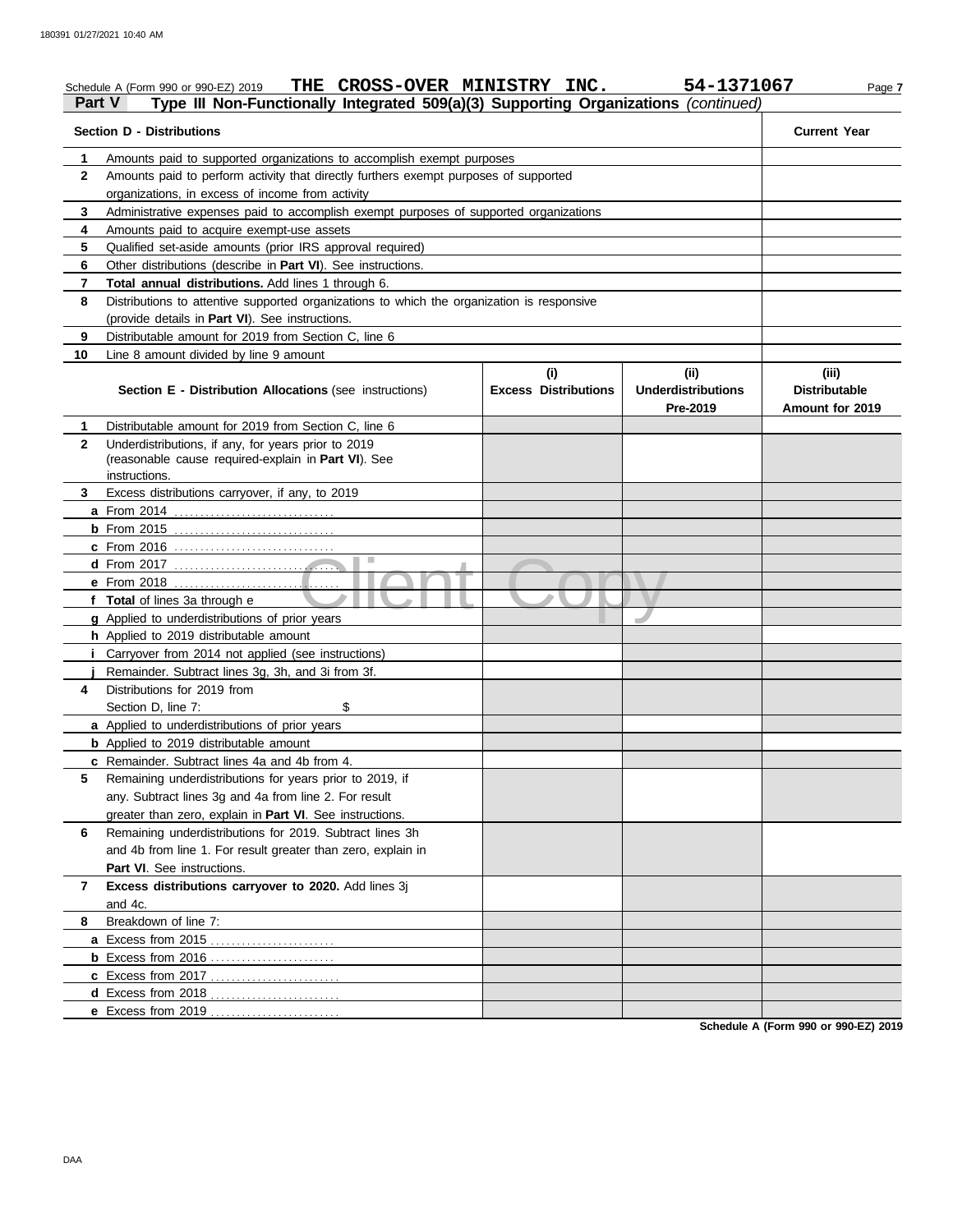|         | Schedule A (Form 990 or 990-EZ) 2019                                                           | THE CROSS-OVER MINISTRY INC. |             | 54-1371067                                                                                                                                                                                                                                                                                                                                                        | Page 8 |
|---------|------------------------------------------------------------------------------------------------|------------------------------|-------------|-------------------------------------------------------------------------------------------------------------------------------------------------------------------------------------------------------------------------------------------------------------------------------------------------------------------------------------------------------------------|--------|
| Part VI |                                                                                                |                              |             | Supplemental Information. Provide the explanations required by Part II, line 10; Part II, line 17a or 17b; Part<br>III, line 12; Part IV, Section A, lines 1, 2, 3b, 3c, 4b, 4c, 5a, 6, 9a, 9b, 9c, 11a, 11b, and 11c; Part IV, Section<br>B, lines 1 and 2; Part IV, Section C, line 1; Part IV, Section D, lines 2 and 3; Part IV, Section E, lines 1c, 2a, 2b, |        |
|         | lines 2, 5, and 6. Also complete this part for any additional information. (See instructions.) |                              |             | 3a, and 3b; Part V, line 1; Part V, Section B, line 1e; Part V, Section D, lines 5, 6, and 8; and Part V, Section E,                                                                                                                                                                                                                                              |        |
|         |                                                                                                |                              |             |                                                                                                                                                                                                                                                                                                                                                                   |        |
|         |                                                                                                |                              |             |                                                                                                                                                                                                                                                                                                                                                                   |        |
|         |                                                                                                |                              |             |                                                                                                                                                                                                                                                                                                                                                                   |        |
|         |                                                                                                |                              |             |                                                                                                                                                                                                                                                                                                                                                                   |        |
|         |                                                                                                |                              |             |                                                                                                                                                                                                                                                                                                                                                                   |        |
|         |                                                                                                |                              |             |                                                                                                                                                                                                                                                                                                                                                                   |        |
|         |                                                                                                |                              |             |                                                                                                                                                                                                                                                                                                                                                                   |        |
|         |                                                                                                |                              |             |                                                                                                                                                                                                                                                                                                                                                                   |        |
|         |                                                                                                |                              |             |                                                                                                                                                                                                                                                                                                                                                                   |        |
|         |                                                                                                |                              |             |                                                                                                                                                                                                                                                                                                                                                                   |        |
|         |                                                                                                |                              |             |                                                                                                                                                                                                                                                                                                                                                                   |        |
|         |                                                                                                |                              |             |                                                                                                                                                                                                                                                                                                                                                                   |        |
|         |                                                                                                |                              | Client Copy |                                                                                                                                                                                                                                                                                                                                                                   |        |
|         |                                                                                                |                              |             |                                                                                                                                                                                                                                                                                                                                                                   |        |
|         |                                                                                                |                              |             |                                                                                                                                                                                                                                                                                                                                                                   |        |
|         |                                                                                                |                              |             |                                                                                                                                                                                                                                                                                                                                                                   |        |
|         |                                                                                                |                              |             |                                                                                                                                                                                                                                                                                                                                                                   |        |
|         |                                                                                                |                              |             |                                                                                                                                                                                                                                                                                                                                                                   |        |
|         |                                                                                                |                              |             |                                                                                                                                                                                                                                                                                                                                                                   |        |
|         |                                                                                                |                              |             |                                                                                                                                                                                                                                                                                                                                                                   |        |
|         |                                                                                                |                              |             |                                                                                                                                                                                                                                                                                                                                                                   |        |
|         |                                                                                                |                              |             |                                                                                                                                                                                                                                                                                                                                                                   |        |
|         |                                                                                                |                              |             |                                                                                                                                                                                                                                                                                                                                                                   |        |
|         |                                                                                                |                              |             |                                                                                                                                                                                                                                                                                                                                                                   |        |
|         |                                                                                                |                              |             |                                                                                                                                                                                                                                                                                                                                                                   |        |
|         |                                                                                                |                              |             |                                                                                                                                                                                                                                                                                                                                                                   |        |
|         |                                                                                                |                              |             |                                                                                                                                                                                                                                                                                                                                                                   |        |
|         |                                                                                                |                              |             |                                                                                                                                                                                                                                                                                                                                                                   |        |
|         |                                                                                                |                              |             |                                                                                                                                                                                                                                                                                                                                                                   |        |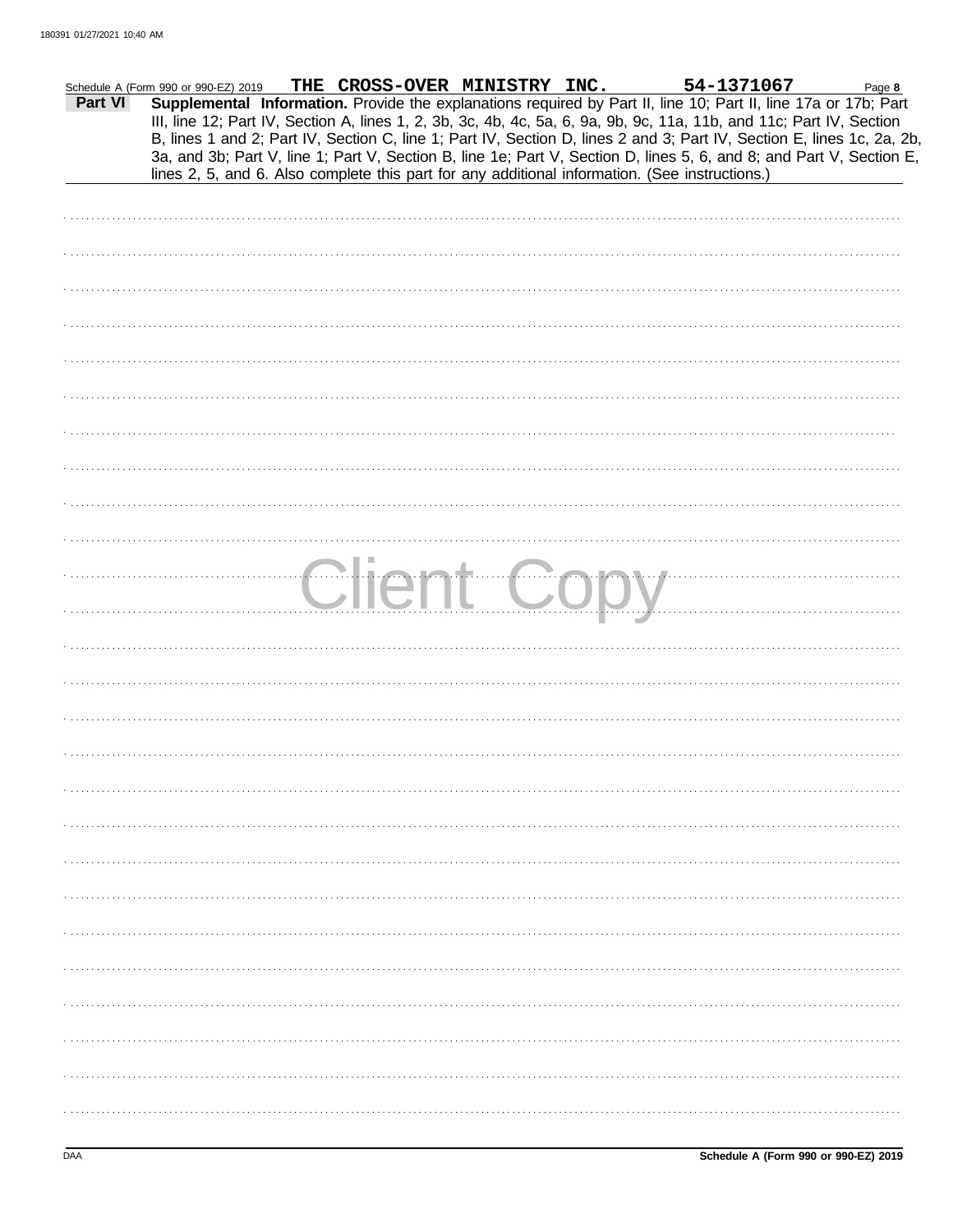| <b>Schedule B</b><br>(Form 990, 990-EZ,<br>or 990-PF)<br>Department of the Treasury<br>Internal Revenue Service<br>Name of the organization<br>THE<br>Organization type (check one): | <b>Schedule of Contributors</b><br>u Attach to Form 990, Form 990-EZ, or Form 990-PF.<br>u Go to www.irs.gov/Form990 for the latest information.<br><b>CROSS-OVER MINISTRY</b><br>INC.                                                                                                                                                                                                                                                                       | OMB No. 1545-0047<br>2019<br>Employer identification number<br>54-1371067 |
|--------------------------------------------------------------------------------------------------------------------------------------------------------------------------------------|--------------------------------------------------------------------------------------------------------------------------------------------------------------------------------------------------------------------------------------------------------------------------------------------------------------------------------------------------------------------------------------------------------------------------------------------------------------|---------------------------------------------------------------------------|
| Filers of:                                                                                                                                                                           | Section:                                                                                                                                                                                                                                                                                                                                                                                                                                                     |                                                                           |
| Form 990 or 990-EZ<br>Form 990-PF                                                                                                                                                    | $ \mathbf{X} $ 501(c)(<br>3 ) (enter number) organization<br>$4947(a)(1)$ nonexempt charitable trust not treated as a private foundation<br>527 political organization<br>501(c)(3) exempt private foundation<br>4947(a)(1) nonexempt charitable trust treated as a private foundation<br>501(c)(3) taxable private foundation                                                                                                                               |                                                                           |
| instructions.<br><b>General Rule</b><br>contributor's total contributions.                                                                                                           | Check if your organization is covered by the General Rule or a Special Rule.<br>Note: Only a section 501(c)(7), (8), or (10) organization can check boxes for both the General Rule and a Special Rule. See<br>For an organization filing Form 990, 990-EZ, or 990-PF that received, during the year, contributions totaling \$5,000<br>or more (in money or property) from any one contributor. Complete Parts I and II. See instructions for determining a |                                                                           |

#### **Special Rules**

| $\overline{X}$ For an organization described in section 501(c)(3) filing Form 990 or 990-EZ that met the 331/3% support test of the |
|-------------------------------------------------------------------------------------------------------------------------------------|
| regulations under sections 509(a)(1) and 170(b)(1)(A)(vi), that checked Schedule A (Form 990 or 990-EZ), Part II, line              |
| 13, 16a, or 16b, and that received from any one contributor, during the year, total contributions of the greater of (1)             |
| \$5,000; or (2) 2% of the amount on (i) Form 990, Part VIII, line 1h; or (ii) Form 990-EZ, line 1. Complete Parts I and II.         |

literary, or educational purposes, or for the prevention of cruelty to children or animals. Complete Parts I (entering For an organization described in section  $501(c)(7)$ ,  $(8)$ , or  $(10)$  filing Form 990 or 990-EZ that received from any one contributor, during the year, total contributions of more than \$1,000 *exclusively* for religious, charitable, scientific, "N/A" in column (b) instead of the contributor name and address), II, and III.

For an organization described in section 501(c)(7), (8), or (10) filing Form 990 or 990-EZ that received from any one contributor, during the year, contributions *exclusively* for religious, charitable, etc., purposes, but no such contributions totaled more than \$1,000. If this box is checked, enter here the total contributions that were received during the year for an *exclusively* religious, charitable, etc., purpose. Don't complete any of the parts unless the **General Rule** applies to this organization because it received *nonexclusively* religious, charitable, etc., contributions totaling \$5,000 or more during the year . . . . . . . . . . . . . . . . . . . . . . . . . . . . . . . . . . . . . . . . . . . . . . . . . . . . . . . . . . . . . . . . . . . . . . . . . . . . \$ . . . . . . . . . . . . . . . . . . . . . . . . . . .

990-EZ, or 990-PF), but it **must** answer "No" on Part IV, line 2, of its Form 990; or check the box on line H of its Form 990-EZ or on its Form 990-PF, Part I, line 2, to certify that it doesn't meet the filing requirements of Schedule B (Form 990, 990-EZ, or 990-PF). **Caution:** An organization that isn't covered by the General Rule and/or the Special Rules doesn't file Schedule B (Form 990,

**For Paperwork Reduction Act Notice, see the instructions for Form 990, 990-EZ, or 990-PF.**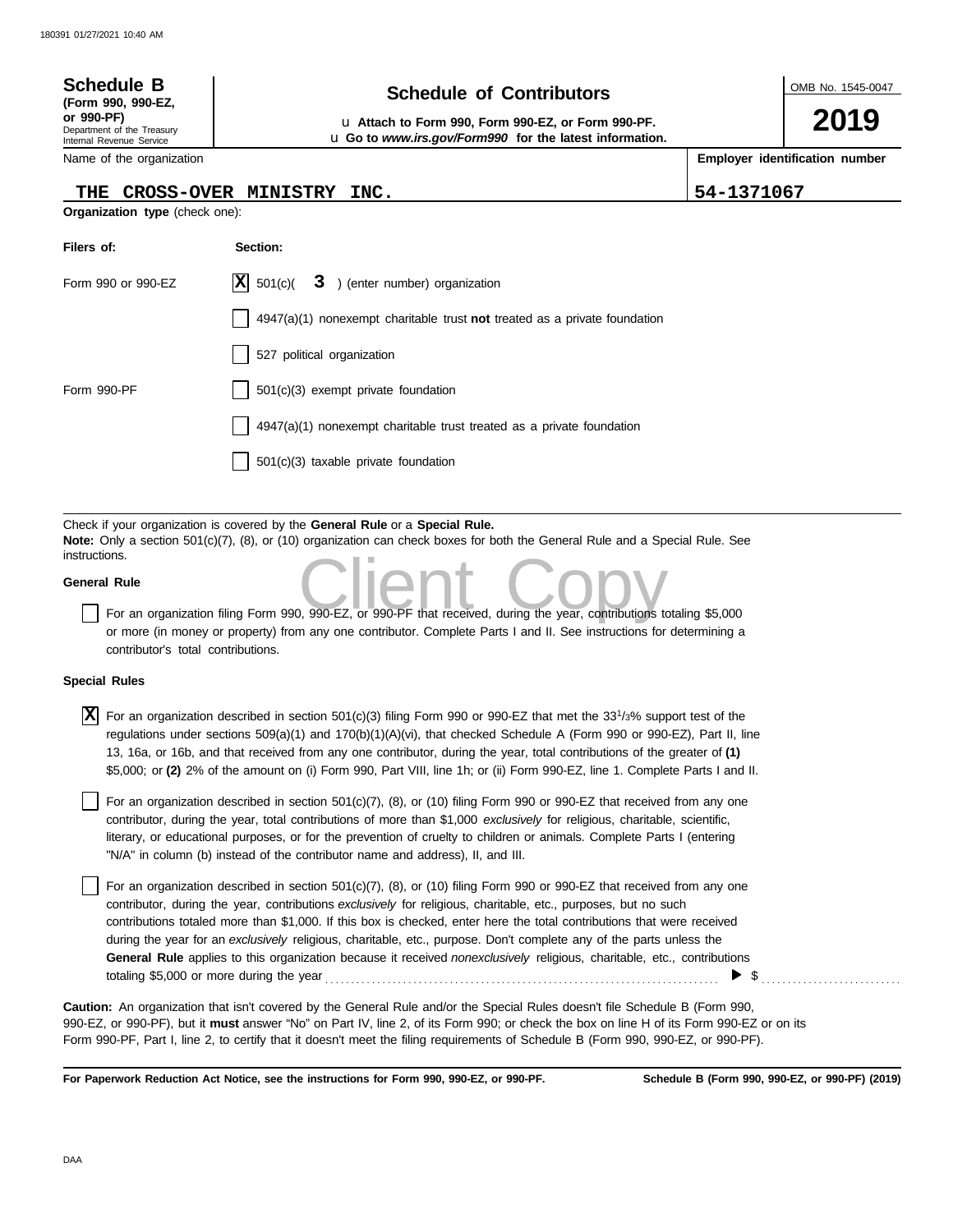|                       | Schedule B (Form 990, 990-EZ, or 990-PF) (2019)                                                                                             |                                                        | PAGE 1 OF 1<br>Page 2                                                                                                                      |
|-----------------------|---------------------------------------------------------------------------------------------------------------------------------------------|--------------------------------------------------------|--------------------------------------------------------------------------------------------------------------------------------------------|
|                       | Name of organization<br>THE CROSS-OVER MINISTRY INC.                                                                                        |                                                        | Employer identification number<br>54-1371067                                                                                               |
| Part I                | <b>Contributors</b> (see instructions). Use duplicate copies of Part I if additional space is needed.                                       |                                                        |                                                                                                                                            |
| (a)<br>No.            | (b)<br>Name, address, and ZIP + 4                                                                                                           | (c)<br><b>Total contributions</b>                      | (d)<br>Type of contribution                                                                                                                |
| $1$                   | GLAXOSMITHKLINE<br>RESEARCH TRIANGLE PARK<br>RESEARCH TRIANGLE PARKNC 27709-3398                                                            | 442,375<br>$\$\$                                       | Person<br>Payroll<br>X<br><b>Noncash</b><br>(Complete Part II for<br>noncash contributions.)                                               |
| (a)<br>No.            | (b)<br>Name, address, and ZIP + 4                                                                                                           | (c)<br><b>Total contributions</b>                      | (d)<br>Type of contribution                                                                                                                |
| $\mathbf{2}$          | MERCK PATIENT ASSISTANCE PROGRAM<br>P.O. BOX 690<br>PA 19044-9979<br><b>HORSHAM</b>                                                         | 1,159,328<br>$\frac{1}{2}$                             | Person<br>Payroll<br>X<br><b>Noncash</b><br>(Complete Part II for<br>noncash contributions.)                                               |
| (a)<br>No.            | (b)<br>Name, address, and ZIP + 4                                                                                                           | (c)<br><b>Total contributions</b>                      | (d)<br>Type of contribution                                                                                                                |
| $\overline{3}$        | PFIZER RXPATHWAYS<br>P.O. BOX 8509<br><b>SOMERVILLE</b><br>NJ 08876                                                                         | 527,663                                                | Person<br>Payroll<br>X<br><b>Noncash</b><br>(Complete Part II for<br>noncash contributions.)                                               |
| (a)<br>No.            | (b)<br>Name, address, and ZIP + 4                                                                                                           | (c)<br><b>Total contributions</b>                      | (d)<br>Type of contribution                                                                                                                |
| 4                     | <b>AMERICARES</b><br><b>88 HAMILTON AVENUE</b><br>CT 06902<br><b>STAMFORD</b>                                                               | \$<br>298,909                                          | Person<br>Payroll<br>Noncash<br>$\mathbf{x}$<br>(Complete Part II for<br>noncash contributions.)                                           |
| (a)                   | (b)                                                                                                                                         | (c)                                                    | (d)                                                                                                                                        |
| No.<br>$\overline{5}$ | Name, address, and ZIP + 4<br><b>NOVARTIS</b><br>CORPORATION<br><b>PHARMACEUTICALS</b><br>P.O. BOX 52029<br>AZ 85072-2029<br><b>PHOENIX</b> | <b>Total contributions</b><br>118,944<br>$\mathsf{\$}$ | Type of contribution<br>Person<br>Payroll<br>$\overline{\mathbf{x}}$<br><b>Noncash</b><br>(Complete Part II for<br>noncash contributions.) |
| (a)<br>No.            | (b)<br>Name, address, and ZIP + 4                                                                                                           | (c)<br><b>Total contributions</b>                      | (d)<br>Type of contribution                                                                                                                |
| 6 <sub>1</sub>        | VIRGINIA DEPARTMENT OF HEALTH<br>1801 LIBBIE AVENUE<br>SUITE 104<br>VA 23218<br><b>RICHMOND</b>                                             | 131,833<br>\$                                          | Person<br>Payroll<br>X<br><b>Noncash</b><br>(Complete Part II for<br>noncash contributions.)                                               |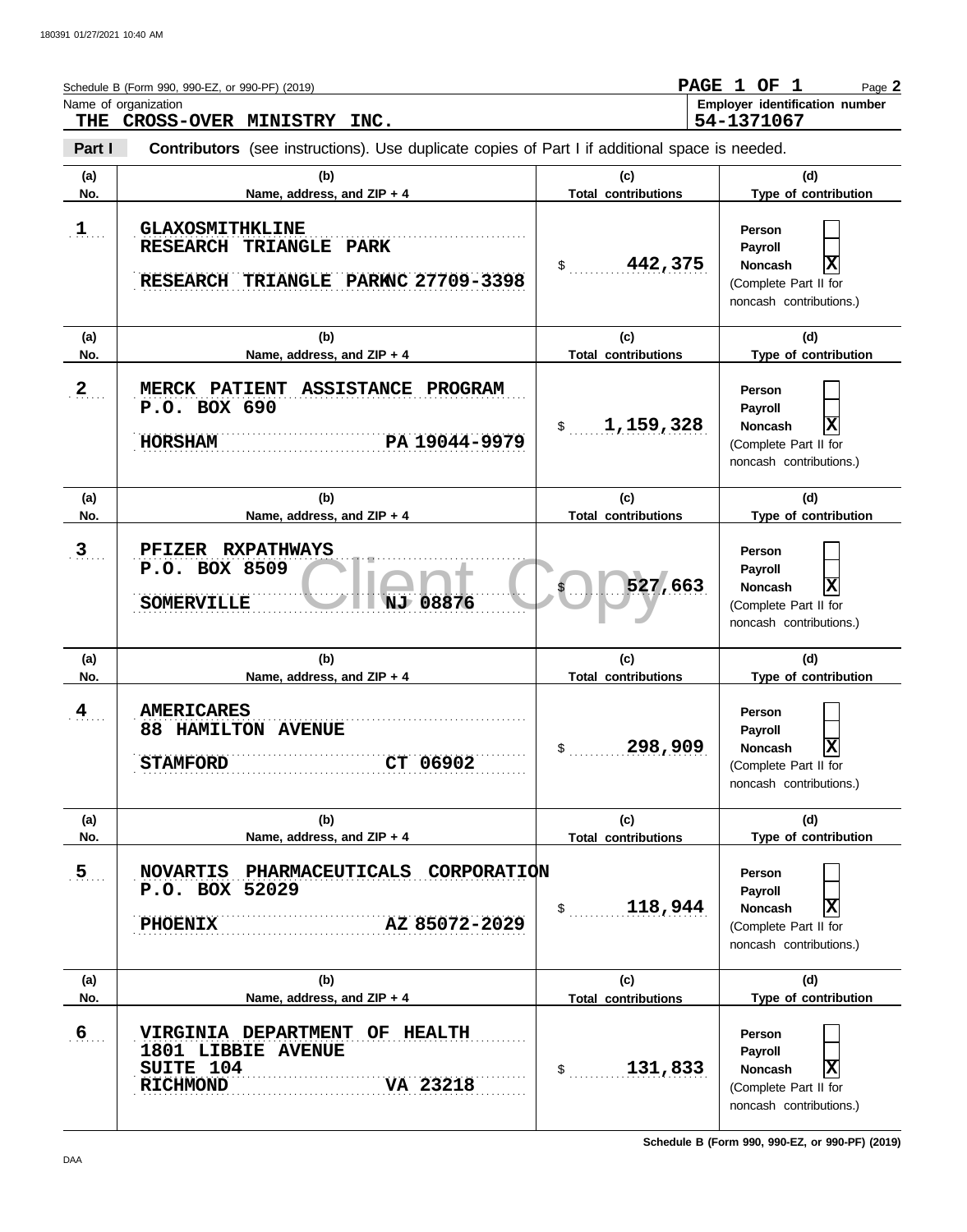|                           | Schedule B (Form 990, 990-EZ, or 990-PF) (2019)                                                     |                                                 | PAGE 1 OF 1<br>Page $3$                      |
|---------------------------|-----------------------------------------------------------------------------------------------------|-------------------------------------------------|----------------------------------------------|
| Name of organization      | THE CROSS-OVER MINISTRY INC.                                                                        |                                                 | Employer identification number<br>54-1371067 |
| Part II                   | Noncash Property (see instructions). Use duplicate copies of Part II if additional space is needed. |                                                 |                                              |
| (a) No.<br>from<br>Part I | (b)<br>Description of noncash property given                                                        | (c)<br>FMV (or estimate)<br>(See instructions.) | (d)<br>Date received                         |
| $1$                       | MEDICATIONS DONATED FOR USE                                                                         | \$ 442,375                                      | 06/30/20                                     |
| (a) No.<br>from<br>Part I | (b)<br>Description of noncash property given                                                        | (c)<br>FMV (or estimate)<br>(See instructions.) | (d)<br>Date received                         |
| 2                         | MEDICATIONS DONATED FOR USE                                                                         | 1,159,328<br>$\frac{1}{2}$                      | 06/30/20                                     |
| (a) No.<br>from<br>Part I | (b)<br>Description of noncash property given                                                        | (c)<br>FMV (or estimate)<br>(See instructions.) | (d)<br>Date received                         |
| 3                         | MEDICATIONS DONATED FOR USE                                                                         | 527,663<br>\$                                   | 06/30/20                                     |
| (a) No.<br>from<br>Part I | (b)<br>Description of noncash property given                                                        | (c)<br>FMV (or estimate)<br>(See instructions.) | (d)<br>Date received                         |
| Э.,                       | MEDICATIONS DONATED FOR USE                                                                         | 298,909<br>\$                                   | 06/30/20                                     |
| (a) No.<br>from<br>Part I | (b)<br>Description of noncash property given                                                        | (c)<br>FMV (or estimate)<br>(See instructions.) | (d)<br>Date received                         |
| 5 <sub>1</sub>            | MEDICATIONS DONATED FOR USE                                                                         | 118,944<br>\$                                   | 06/30/20                                     |
| (a) No.<br>from<br>Part I | (b)<br>Description of noncash property given                                                        | (c)<br>FMV (or estimate)<br>(See instructions.) | (d)<br>Date received                         |
| $\overline{6}$            | MEDICATION DONATED FOR USE                                                                          |                                                 |                                              |
|                           |                                                                                                     | 131,833<br>\$                                   | 06/30/20                                     |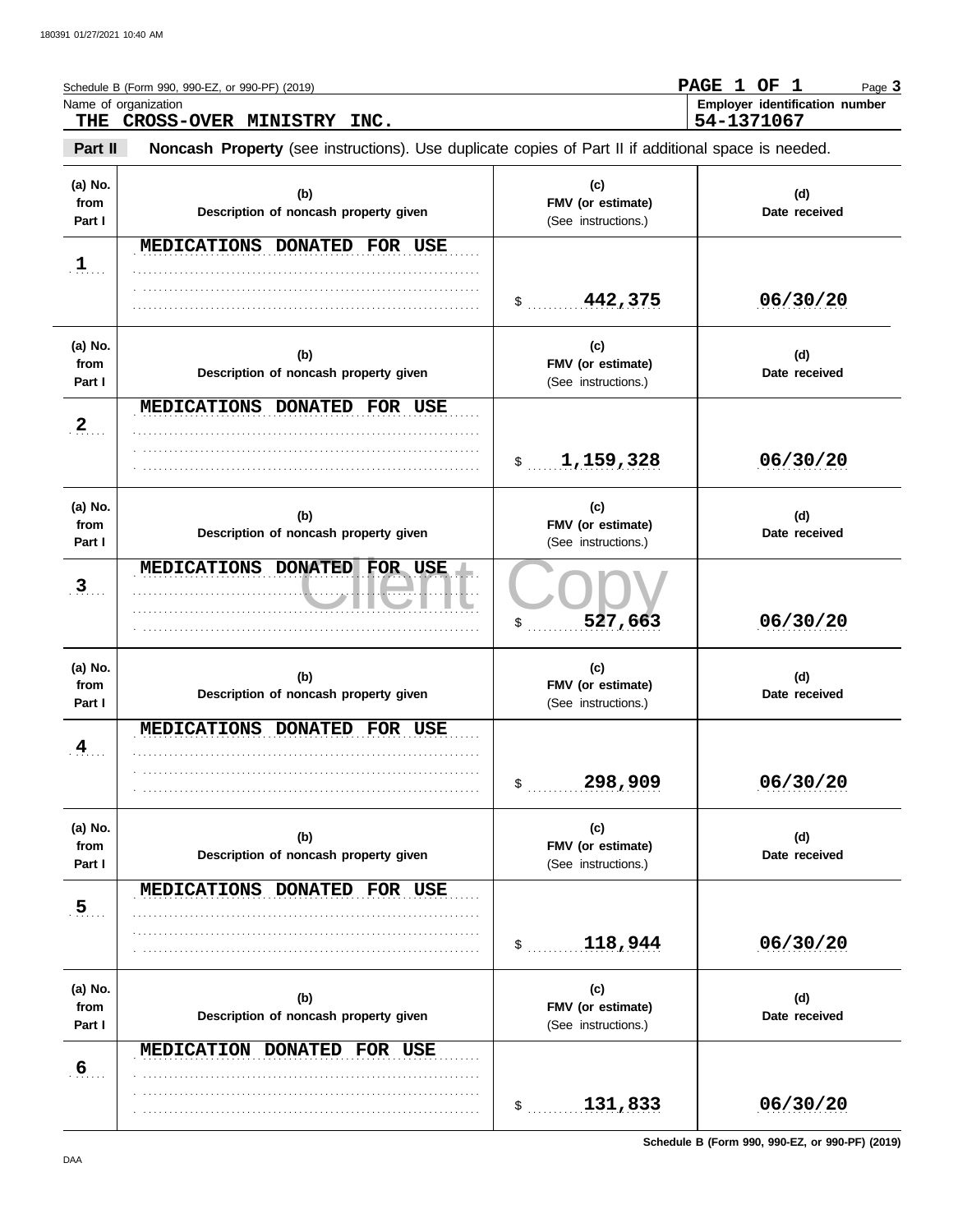|        | <b>SCHEDULE D</b><br>(Form 990)<br>Department of the Treasury |                                                                                                                                                                                                                                                          | Supplemental Financial Statements<br>u Complete if the organization answered "Yes" on Form 990,<br>Part IV, line 6, 7, 8, 9, 10, 11a, 11b, 11c, 11d, 11e, 11f, 12a, or 12b. | OMB No. 1545-0047<br><b>Open to Public</b> |
|--------|---------------------------------------------------------------|----------------------------------------------------------------------------------------------------------------------------------------------------------------------------------------------------------------------------------------------------------|-----------------------------------------------------------------------------------------------------------------------------------------------------------------------------|--------------------------------------------|
|        | Internal Revenue Service                                      |                                                                                                                                                                                                                                                          | u Attach to Form 990.<br><b>u</b> Go to <i>www.irs.gov/Form990</i> for instructions and the latest information.                                                             | <b>Inspection</b>                          |
|        | Name of the organization                                      |                                                                                                                                                                                                                                                          |                                                                                                                                                                             | Employer identification number             |
|        |                                                               |                                                                                                                                                                                                                                                          |                                                                                                                                                                             |                                            |
|        | THE                                                           | CROSS-OVER MINISTRY INC.                                                                                                                                                                                                                                 |                                                                                                                                                                             | 54-1371067                                 |
|        | Part I                                                        | Organizations Maintaining Donor Advised Funds or Other Similar Funds or Accounts.<br>Complete if the organization answered "Yes" on Form 990, Part IV, line 6.                                                                                           |                                                                                                                                                                             |                                            |
|        |                                                               |                                                                                                                                                                                                                                                          | (a) Donor advised funds                                                                                                                                                     | (b) Funds and other accounts               |
|        |                                                               |                                                                                                                                                                                                                                                          |                                                                                                                                                                             |                                            |
| 1<br>2 |                                                               |                                                                                                                                                                                                                                                          |                                                                                                                                                                             |                                            |
| 3      |                                                               |                                                                                                                                                                                                                                                          | the control of the control of the control of the control of the control of                                                                                                  |                                            |
| 4      |                                                               |                                                                                                                                                                                                                                                          |                                                                                                                                                                             |                                            |
| 5      |                                                               | Did the organization inform all donors and donor advisors in writing that the assets held in donor advised                                                                                                                                               |                                                                                                                                                                             |                                            |
|        |                                                               |                                                                                                                                                                                                                                                          |                                                                                                                                                                             | Yes<br>No                                  |
| 6      |                                                               | Did the organization inform all grantees, donors, and donor advisors in writing that grant funds can be used                                                                                                                                             |                                                                                                                                                                             |                                            |
|        |                                                               | only for charitable purposes and not for the benefit of the donor or donor advisor, or for any other purpose                                                                                                                                             |                                                                                                                                                                             |                                            |
|        | conferring impermissible private benefit?                     |                                                                                                                                                                                                                                                          |                                                                                                                                                                             | <b>Yes</b><br>No                           |
|        | Part II                                                       | <b>Conservation Easements.</b>                                                                                                                                                                                                                           |                                                                                                                                                                             |                                            |
|        |                                                               | Complete if the organization answered "Yes" on Form 990, Part IV, line 7.                                                                                                                                                                                |                                                                                                                                                                             |                                            |
|        |                                                               | Purpose(s) of conservation easements held by the organization (check all that apply).                                                                                                                                                                    |                                                                                                                                                                             |                                            |
|        |                                                               | Preservation of land for public use (for example, recreation or education                                                                                                                                                                                | Preservation of a historically important land area                                                                                                                          |                                            |
|        | Protection of natural habitat                                 |                                                                                                                                                                                                                                                          | Preservation of a certified historic structure                                                                                                                              |                                            |
|        | Preservation of open space                                    |                                                                                                                                                                                                                                                          |                                                                                                                                                                             |                                            |
| 2      | easement on the last day of the tax year.                     | Complete lines 2a through 2d if the organization held a qualified conservation contribution in the form of a conservation                                                                                                                                |                                                                                                                                                                             |                                            |
|        |                                                               |                                                                                                                                                                                                                                                          |                                                                                                                                                                             | Held at the End of the Tax Year            |
| a      |                                                               | Total acreage restricted by conservation easements <b>Allen Manual</b> Reserved as                                                                                                                                                                       |                                                                                                                                                                             | 2a<br>2b                                   |
|        |                                                               | Number of conservation easements on a certified historic structure included in (a)                                                                                                                                                                       |                                                                                                                                                                             | 2c                                         |
|        |                                                               | d Number of conservation easements included in (c) acquired after 7/25/06, and not on a                                                                                                                                                                  |                                                                                                                                                                             |                                            |
|        |                                                               | historic structure listed in the National Register                                                                                                                                                                                                       |                                                                                                                                                                             | 2d                                         |
| 3      |                                                               | Number of conservation easements modified, transferred, released, extinguished, or terminated by the organization during the                                                                                                                             |                                                                                                                                                                             |                                            |
|        | tax year <b>u</b>                                             |                                                                                                                                                                                                                                                          |                                                                                                                                                                             |                                            |
|        |                                                               | Number of states where property subject to conservation easement is located u                                                                                                                                                                            |                                                                                                                                                                             |                                            |
| 5      |                                                               | Does the organization have a written policy regarding the periodic monitoring, inspection, handling of                                                                                                                                                   |                                                                                                                                                                             |                                            |
|        |                                                               |                                                                                                                                                                                                                                                          |                                                                                                                                                                             |                                            |
|        |                                                               | Staff and volunteer hours devoted to monitoring, inspecting, handling of violations, and enforcing conservation easements during the year                                                                                                                |                                                                                                                                                                             |                                            |
|        | u <sub></sub> .                                               |                                                                                                                                                                                                                                                          |                                                                                                                                                                             |                                            |
| 7      |                                                               | Amount of expenses incurred in monitoring, inspecting, handling of violations, and enforcing conservation easements during the year                                                                                                                      |                                                                                                                                                                             |                                            |
|        |                                                               |                                                                                                                                                                                                                                                          |                                                                                                                                                                             |                                            |
| 8      |                                                               | Does each conservation easement reported on line 2(d) above satisfy the requirements of section 170(h)(4)(B)(i)                                                                                                                                          |                                                                                                                                                                             |                                            |
|        |                                                               |                                                                                                                                                                                                                                                          |                                                                                                                                                                             | Yes<br>No                                  |
| 9      |                                                               | In Part XIII, describe how the organization reports conservation easements in its revenue and expense statement and<br>balance sheet, and include, if applicable, the text of the footnote to the organization's financial statements that describes the |                                                                                                                                                                             |                                            |
|        |                                                               | organization's accounting for conservation easements.                                                                                                                                                                                                    |                                                                                                                                                                             |                                            |
|        | Part III                                                      | Organizations Maintaining Collections of Art, Historical Treasures, or Other Similar Assets.                                                                                                                                                             |                                                                                                                                                                             |                                            |
|        |                                                               | Complete if the organization answered "Yes" on Form 990, Part IV, line 8.                                                                                                                                                                                |                                                                                                                                                                             |                                            |
|        |                                                               | 1a If the organization elected, as permitted under FASB ASC 958, not to report in its revenue statement and balance sheet works                                                                                                                          |                                                                                                                                                                             |                                            |
|        |                                                               | of art, historical treasures, or other similar assets held for public exhibition, education, or research in furtherance of public                                                                                                                        |                                                                                                                                                                             |                                            |
|        |                                                               | service, provide in Part XIII the text of the footnote to its financial statements that describes these items.                                                                                                                                           |                                                                                                                                                                             |                                            |
| b      |                                                               | If the organization elected, as permitted under FASB ASC 958, to report in its revenue statement and balance sheet works of                                                                                                                              |                                                                                                                                                                             |                                            |
|        |                                                               | art, historical treasures, or other similar assets held for public exhibition, education, or research in furtherance of public service,                                                                                                                  |                                                                                                                                                                             |                                            |
|        |                                                               | provide the following amounts relating to these items:                                                                                                                                                                                                   |                                                                                                                                                                             |                                            |
|        |                                                               |                                                                                                                                                                                                                                                          |                                                                                                                                                                             |                                            |
|        | (ii) Assets included in Form 990, Part X                      |                                                                                                                                                                                                                                                          |                                                                                                                                                                             |                                            |
| 2      |                                                               | If the organization received or held works of art, historical treasures, or other similar assets for financial gain, provide the                                                                                                                         |                                                                                                                                                                             |                                            |
|        |                                                               | following amounts required to be reported under FASB ASC 958 relating to these items:                                                                                                                                                                    |                                                                                                                                                                             |                                            |
| a      |                                                               | Revenue included on Form 990, Part VIII, line 1                                                                                                                                                                                                          |                                                                                                                                                                             |                                            |
|        |                                                               |                                                                                                                                                                                                                                                          |                                                                                                                                                                             |                                            |

**For Paperwork Reduction Act Notice, see the Instructions for Form 990.**<br><sub>DAA</sub>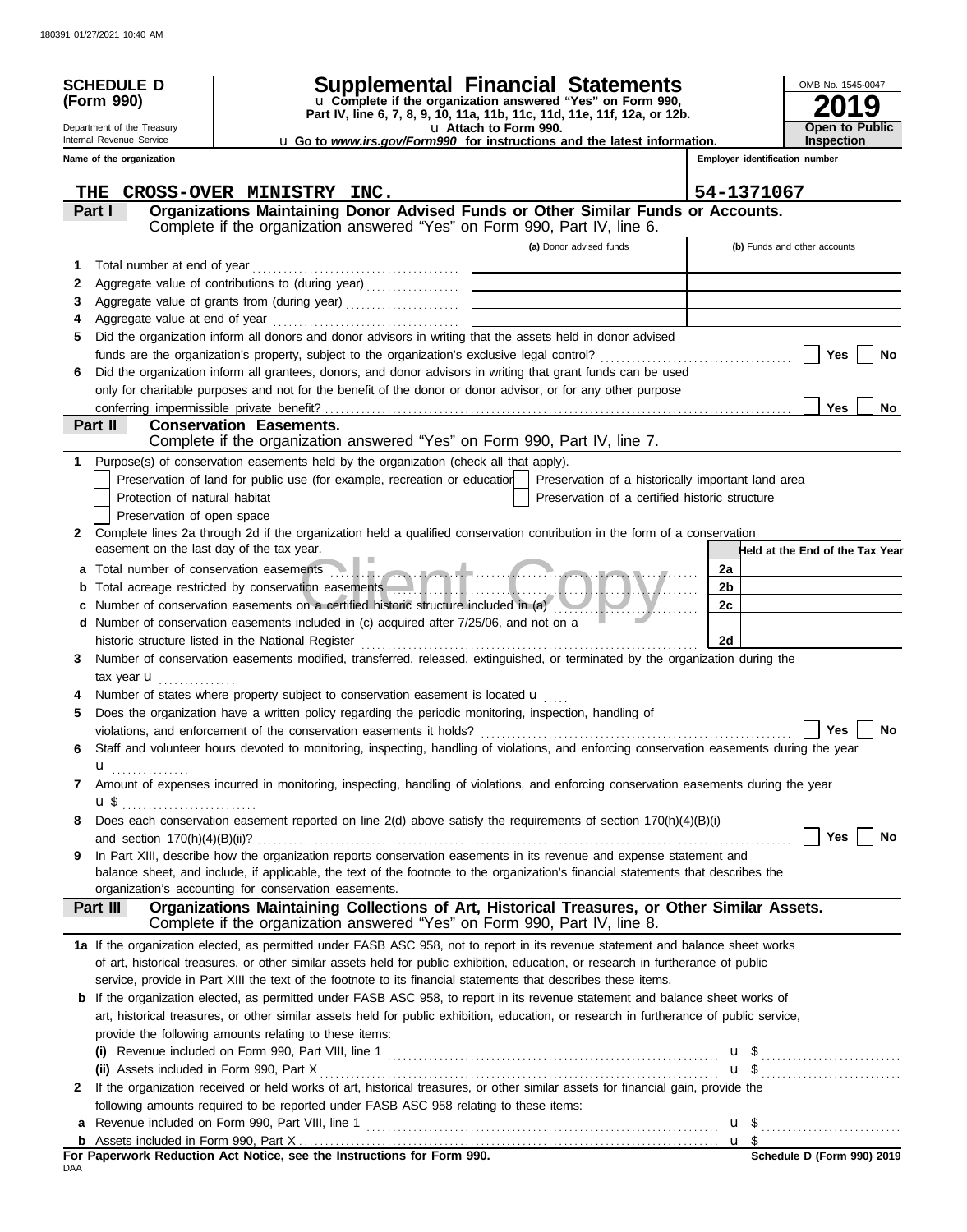|    | Schedule D (Form 990) 2019 THE CROSS-OVER MINISTRY INC.                                                                                                                                                                        |                         |                          |                         |                    | 54-1371067           | Page 2              |
|----|--------------------------------------------------------------------------------------------------------------------------------------------------------------------------------------------------------------------------------|-------------------------|--------------------------|-------------------------|--------------------|----------------------|---------------------|
|    | Organizations Maintaining Collections of Art, Historical Treasures, or Other Similar Assets (continued)<br>Part III                                                                                                            |                         |                          |                         |                    |                      |                     |
|    | 3 Using the organization's acquisition, accession, and other records, check any of the following that make significant use of its<br>collection items (check all that apply):                                                  |                         |                          |                         |                    |                      |                     |
| a  | Public exhibition                                                                                                                                                                                                              | d                       | Loan or exchange program |                         |                    |                      |                     |
| b  | Scholarly research                                                                                                                                                                                                             | e                       |                          |                         |                    |                      |                     |
| C  | Preservation for future generations                                                                                                                                                                                            |                         |                          |                         |                    |                      |                     |
|    | Provide a description of the organization's collections and explain how they further the organization's exempt purpose in Part                                                                                                 |                         |                          |                         |                    |                      |                     |
|    | XIII.                                                                                                                                                                                                                          |                         |                          |                         |                    |                      |                     |
| 5. | During the year, did the organization solicit or receive donations of art, historical treasures, or other similar                                                                                                              |                         |                          |                         |                    |                      |                     |
|    | assets to be sold to raise funds rather than to be maintained as part of the organization's collection?                                                                                                                        |                         |                          |                         |                    |                      | Yes<br>No           |
|    | Part IV<br><b>Escrow and Custodial Arrangements.</b>                                                                                                                                                                           |                         |                          |                         |                    |                      |                     |
|    | Complete if the organization answered "Yes" on Form 990, Part IV, line 9, or reported an amount on Form                                                                                                                        |                         |                          |                         |                    |                      |                     |
|    | 990, Part X, line 21.                                                                                                                                                                                                          |                         |                          |                         |                    |                      |                     |
|    | 1a Is the organization an agent, trustee, custodian or other intermediary for contributions or other assets not                                                                                                                |                         |                          |                         |                    |                      |                     |
|    |                                                                                                                                                                                                                                |                         |                          |                         |                    |                      | Yes<br>No           |
|    | b If "Yes," explain the arrangement in Part XIII and complete the following table:                                                                                                                                             |                         |                          |                         |                    |                      |                     |
|    |                                                                                                                                                                                                                                |                         |                          |                         |                    |                      | Amount              |
|    | c Beginning balance expressions and contact the contract of the contract of the contract of the contract of the contract of the contract of the contract of the contract of the contract of the contract of the contract of th |                         |                          |                         |                    | 1с                   |                     |
|    |                                                                                                                                                                                                                                |                         |                          |                         |                    | 1d                   |                     |
|    | e Distributions during the year manufactured contains and the year manufactured with the set of the set of the set of the set of the set of the set of the set of the set of the set of the set of the set of the set of the s |                         |                          |                         |                    | 1е                   |                     |
| f  |                                                                                                                                                                                                                                |                         |                          |                         |                    | 1f                   |                     |
|    | 2a Did the organization include an amount on Form 990, Part X, line 21, for escrow or custodial account liability?                                                                                                             |                         |                          |                         |                    |                      | Yes<br><b>No</b>    |
|    |                                                                                                                                                                                                                                |                         |                          |                         |                    |                      |                     |
|    | <b>Endowment Funds.</b><br><b>Part V</b><br>Complete if the organization answered "Yes" on Form 990, Part IV, line 10.                                                                                                         |                         |                          |                         |                    |                      |                     |
|    |                                                                                                                                                                                                                                |                         |                          |                         |                    | (d) Three years back | (e) Four years back |
|    |                                                                                                                                                                                                                                | (a) Current year        | (b) Prior year           |                         | (c) Two years back |                      |                     |
|    | 1a Beginning of year balance                                                                                                                                                                                                   |                         |                          |                         |                    |                      |                     |
|    | <b>b</b> Contributions <b>contributions</b>                                                                                                                                                                                    |                         |                          |                         |                    |                      |                     |
|    | c Net investment earnings, gains, and                                                                                                                                                                                          |                         |                          |                         |                    |                      |                     |
|    |                                                                                                                                                                                                                                |                         |                          |                         |                    |                      |                     |
|    | d Grants or scholarships                                                                                                                                                                                                       |                         |                          |                         |                    |                      |                     |
|    | e Other expenditures for facilities and                                                                                                                                                                                        |                         |                          |                         |                    |                      |                     |
|    |                                                                                                                                                                                                                                |                         |                          |                         |                    |                      |                     |
|    | f Administrative expenses                                                                                                                                                                                                      |                         |                          |                         |                    |                      |                     |
|    | <b>g</b> End of year balance $\ldots$                                                                                                                                                                                          |                         |                          |                         |                    |                      |                     |
|    | 2 Provide the estimated percentage of the current year end balance (line 1g, column (a)) held as:                                                                                                                              |                         |                          |                         |                    |                      |                     |
|    | a Board designated or quasi-endowment <b>u</b>                                                                                                                                                                                 |                         |                          |                         |                    |                      |                     |
|    | <b>b</b> Permanent endowment <b>u</b> %                                                                                                                                                                                        |                         |                          |                         |                    |                      |                     |
|    | c Term endowment <b>u</b> %                                                                                                                                                                                                    |                         |                          |                         |                    |                      |                     |
|    | The percentages on lines 2a, 2b, and 2c should equal 100%.<br>3a Are there endowment funds not in the possession of the organization that are held and administered for the                                                    |                         |                          |                         |                    |                      |                     |
|    |                                                                                                                                                                                                                                |                         |                          |                         |                    |                      | <b>Yes</b><br>No    |
|    | organization by:                                                                                                                                                                                                               |                         |                          |                         |                    |                      | 3a(i)               |
|    |                                                                                                                                                                                                                                |                         |                          |                         |                    |                      | 3a(ii)              |
|    | <b>b</b> If "Yes" on line 3a(ii), are the related organizations listed as required on Schedule R? [[[[[[[[[[[[[[[[[[[[[[[[]]]]]]]]]]]                                                                                          |                         |                          |                         |                    |                      | 3b                  |
|    | Describe in Part XIII the intended uses of the organization's endowment funds.                                                                                                                                                 |                         |                          |                         |                    |                      |                     |
|    | Part VI<br>Land, Buildings, and Equipment.                                                                                                                                                                                     |                         |                          |                         |                    |                      |                     |
|    | Complete if the organization answered "Yes" on Form 990, Part IV, line 11a. See Form 990, Part X, line 10.                                                                                                                     |                         |                          |                         |                    |                      |                     |
|    | Description of property                                                                                                                                                                                                        | (a) Cost or other basis |                          | (b) Cost or other basis |                    | (c) Accumulated      | (d) Book value      |
|    |                                                                                                                                                                                                                                | (investment)            |                          | (other)                 |                    | depreciation         |                     |
|    |                                                                                                                                                                                                                                |                         |                          |                         | 72,386             |                      | 72,386              |
|    |                                                                                                                                                                                                                                |                         |                          |                         | 142,268            | 111,212              | 31,056              |
|    | c Leasehold improvements                                                                                                                                                                                                       |                         |                          |                         | 553,093            | 338,824              | 214,269             |
|    | d Equipment                                                                                                                                                                                                                    |                         |                          |                         | 776,512            | 646,376              | 130,136             |
|    | e Other                                                                                                                                                                                                                        |                         |                          |                         | 165,808            | 137,136              | 28,672              |
|    | Total. Add lines 1a through 1e. (Column (d) must equal Form 990, Part X, column (B), line 10c.)                                                                                                                                |                         |                          |                         |                    | u                    | 476,519             |

**Schedule D (Form 990) 2019**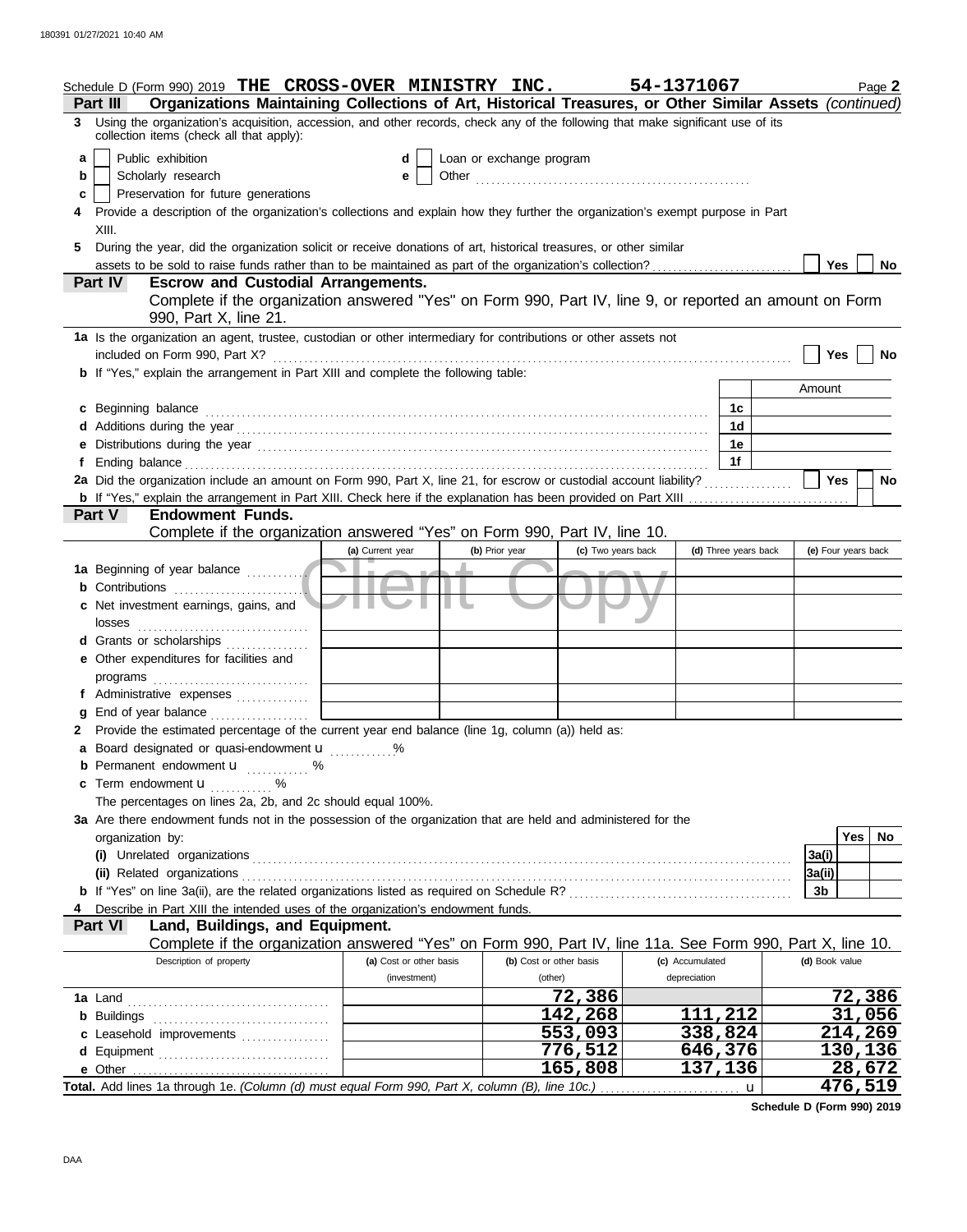|                           | CROSS-OVER MINISTRY<br>Schedule D (Form 990) 2019 $THE$                                                                                                                                                                           | INC.           | 54-1371067                       | Page 3         |
|---------------------------|-----------------------------------------------------------------------------------------------------------------------------------------------------------------------------------------------------------------------------------|----------------|----------------------------------|----------------|
| <b>Part VII</b>           | <b>Investments - Other Securities.</b><br>Complete if the organization answered "Yes" on Form 990, Part IV, line 11b. See Form 990, Part X, line 12.                                                                              |                |                                  |                |
|                           | (a) Description of security or category                                                                                                                                                                                           | (b) Book value | (c) Method of valuation:         |                |
|                           | (including name of security)                                                                                                                                                                                                      |                | Cost or end-of-year market value |                |
| (1) Financial derivatives |                                                                                                                                                                                                                                   |                |                                  |                |
|                           |                                                                                                                                                                                                                                   |                |                                  |                |
| $(3)$ Other               |                                                                                                                                                                                                                                   |                |                                  |                |
|                           |                                                                                                                                                                                                                                   |                |                                  |                |
|                           | $\mathbf{B}$ . The contract of the contract of the contract of the contract of the contract of the contract of the contract of the contract of the contract of the contract of the contract of the contract of the contract of th |                |                                  |                |
| (C)                       |                                                                                                                                                                                                                                   |                |                                  |                |
| (D)                       |                                                                                                                                                                                                                                   |                |                                  |                |
| (E)                       |                                                                                                                                                                                                                                   |                |                                  |                |
| (F)<br>(G)                |                                                                                                                                                                                                                                   |                |                                  |                |
| (H)                       |                                                                                                                                                                                                                                   |                |                                  |                |
|                           | Total. (Column (b) must equal Form 990, Part X, col. (B) line 12.)<br><b>u</b>                                                                                                                                                    |                |                                  |                |
| <b>Part VIII</b>          | Investments - Program Related.                                                                                                                                                                                                    |                |                                  |                |
|                           | Complete if the organization answered "Yes" on Form 990, Part IV, line 11c. See Form 990, Part X, line 13.                                                                                                                        |                |                                  |                |
|                           | (a) Description of investment                                                                                                                                                                                                     | (b) Book value | (c) Method of valuation:         |                |
|                           |                                                                                                                                                                                                                                   |                | Cost or end-of-year market value |                |
| (1)                       |                                                                                                                                                                                                                                   |                |                                  |                |
| (2)                       |                                                                                                                                                                                                                                   |                |                                  |                |
| (3)                       |                                                                                                                                                                                                                                   |                |                                  |                |
| (4)                       |                                                                                                                                                                                                                                   |                |                                  |                |
| (5)                       |                                                                                                                                                                                                                                   |                |                                  |                |
| (6)                       |                                                                                                                                                                                                                                   |                |                                  |                |
| (7)                       |                                                                                                                                                                                                                                   |                |                                  |                |
| (8)<br>(9)                |                                                                                                                                                                                                                                   |                |                                  |                |
|                           | Total. (Column (b) must equal Form 990, Part X, col. (B) line 13.)<br>u                                                                                                                                                           |                |                                  |                |
| Part IX                   | <b>Other Assets.</b>                                                                                                                                                                                                              |                |                                  |                |
|                           | Complete if the organization answered "Yes" on Form 990, Part IV, line 11d. See Form 990, Part X, line 15.                                                                                                                        |                |                                  |                |
|                           | (a) Description                                                                                                                                                                                                                   |                |                                  | (b) Book value |
| (1)                       |                                                                                                                                                                                                                                   |                |                                  |                |
| (2)                       |                                                                                                                                                                                                                                   |                |                                  |                |
| (3)                       |                                                                                                                                                                                                                                   |                |                                  |                |
| (4)                       |                                                                                                                                                                                                                                   |                |                                  |                |
| (5)                       |                                                                                                                                                                                                                                   |                |                                  |                |
| (6)                       |                                                                                                                                                                                                                                   |                |                                  |                |
| (7)                       |                                                                                                                                                                                                                                   |                |                                  |                |
| (8)                       |                                                                                                                                                                                                                                   |                |                                  |                |
| (9)                       |                                                                                                                                                                                                                                   |                |                                  |                |
| Part X                    | Other Liabilities.                                                                                                                                                                                                                |                | u                                |                |
|                           | Complete if the organization answered "Yes" on Form 990, Part IV, line 11e or 11f. See Form 990, Part X,                                                                                                                          |                |                                  |                |
|                           | line 25.                                                                                                                                                                                                                          |                |                                  |                |
| 1.                        | (a) Description of liability                                                                                                                                                                                                      |                |                                  | (b) Book value |
| (1)                       | Federal income taxes                                                                                                                                                                                                              |                |                                  |                |
| (2)                       |                                                                                                                                                                                                                                   |                |                                  |                |
| (3)                       |                                                                                                                                                                                                                                   |                |                                  |                |
| (4)                       |                                                                                                                                                                                                                                   |                |                                  |                |
| (5)                       |                                                                                                                                                                                                                                   |                |                                  |                |
| (6)                       |                                                                                                                                                                                                                                   |                |                                  |                |
| (7)                       |                                                                                                                                                                                                                                   |                |                                  |                |
| (8)                       |                                                                                                                                                                                                                                   |                |                                  |                |

Total. *(Column (b) must equal Form 990, Part X, col. (B) line 25.)* 

Liability for uncertain tax positions. In Part XIII, provide the text of the footnote to the organization's financial statements that reports the **2.**

**X**

u

(9)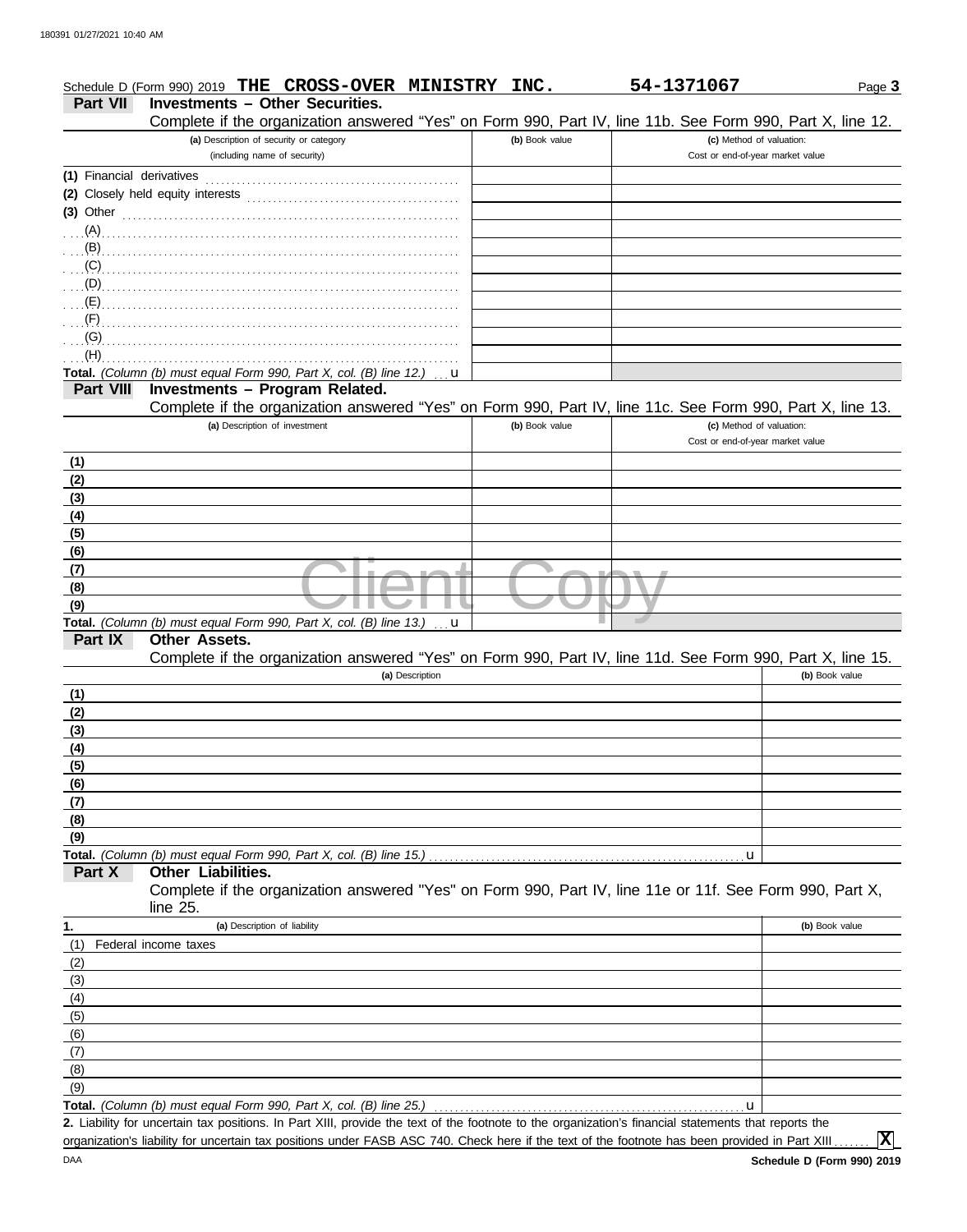| Schedule D (Form 990) 2019 THE CROSS-OVER MINISTRY INC.                                                                                                                                                                             |                | 54-1371067 |                       | Page 4              |
|-------------------------------------------------------------------------------------------------------------------------------------------------------------------------------------------------------------------------------------|----------------|------------|-----------------------|---------------------|
| Reconciliation of Revenue per Audited Financial Statements With Revenue per Return.<br><b>Part XI</b>                                                                                                                               |                |            |                       |                     |
| Complete if the organization answered "Yes" on Form 990, Part IV, line 12a.                                                                                                                                                         |                |            |                       |                     |
| Total revenue, gains, and other support per audited financial statements [11] [11] Total revenue controlled to the support per audited financial statements [11] [12] [12] Total revenue of the statements [12] [12] Total rev<br>1 |                |            | $\mathbf{1}$          | 7,598,190           |
| Amounts included on line 1 but not on Form 990, Part VIII, line 12:<br>$\mathbf{2}$                                                                                                                                                 |                |            |                       |                     |
|                                                                                                                                                                                                                                     | 2a             |            |                       |                     |
|                                                                                                                                                                                                                                     | 2 <sub>b</sub> | 608,512    |                       |                     |
|                                                                                                                                                                                                                                     | 2c             |            |                       |                     |
|                                                                                                                                                                                                                                     | 2d             |            |                       |                     |
|                                                                                                                                                                                                                                     |                |            | 2е                    | 608,512             |
| 3                                                                                                                                                                                                                                   |                |            | $\mathbf{3}$          | 6,989,678           |
| Amounts included on Form 990, Part VIII, line 12, but not on line 1:<br>4                                                                                                                                                           |                |            |                       |                     |
|                                                                                                                                                                                                                                     | 4a             |            |                       |                     |
|                                                                                                                                                                                                                                     | 4 <sub>b</sub> | 19,838     |                       |                     |
| c Add lines 4a and 4b (a) and the contract of the contract of the contract of the contract of the contract of the contract of the contract of the contract of the contract of the contract of the contract of the contract of       |                |            | 4c<br>$5\overline{5}$ | 19,838<br>7,009,516 |
| Reconciliation of Expenses per Audited Financial Statements With Expenses per Return.                                                                                                                                               |                |            |                       |                     |
| <b>Part XII</b><br>Complete if the organization answered "Yes" on Form 990, Part IV, line 12a.                                                                                                                                      |                |            |                       |                     |
| Total expenses and losses per audited financial statements                                                                                                                                                                          |                |            | $\mathbf{1}$          | 7, 293, 207         |
| 1<br>Amounts included on line 1 but not on Form 990, Part IX, line 25:<br>2                                                                                                                                                         |                |            |                       |                     |
|                                                                                                                                                                                                                                     | 2a             | 608,512    |                       |                     |
|                                                                                                                                                                                                                                     | 2 <sub>b</sub> |            |                       |                     |
|                                                                                                                                                                                                                                     | 2c             |            |                       |                     |
|                                                                                                                                                                                                                                     | 2d             |            |                       |                     |
|                                                                                                                                                                                                                                     |                |            | 2е                    | 608,512             |
| 3                                                                                                                                                                                                                                   |                |            | 3                     | 6,684,695           |
| Amounts included on Form 990, Part IX, line 25, but not on line 1:<br>4                                                                                                                                                             |                |            |                       |                     |
| a Investment expenses not included on Form 990, Part VIII, line 7b                                                                                                                                                                  | 4a             |            |                       |                     |
| b Other (Describe in Part XIII.) <b>All and Server Containers Descriptions</b>                                                                                                                                                      | 4 <sub>b</sub> |            |                       |                     |
| c Add lines 4a and 4b                                                                                                                                                                                                               |                |            | 4с                    |                     |
| $\sim$                                                                                                                                                                                                                              |                |            | 5                     | 6,684,695           |
| Part XIII Supplemental Information.                                                                                                                                                                                                 |                |            |                       |                     |
| Provide the descriptions required for Part II, lines 3, 5, and 9; Part III, lines 1a and 4; Part IV, lines 1b and 2b; Part V, line 4; Part X, line                                                                                  |                |            |                       |                     |
| 2; Part XI, lines 2d and 4b; and Part XII, lines 2d and 4b. Also complete this part to provide any additional information.                                                                                                          |                |            |                       |                     |
| PART X - FIN 48 FOOTNOTE                                                                                                                                                                                                            |                |            |                       |                     |
|                                                                                                                                                                                                                                     |                |            |                       |                     |
| THE ACCOUNTING STANDARD ON ACCOUNTING FOR UNCERTAINTY IN INCOME                                                                                                                                                                     |                |            |                       | <b>TAXES</b>        |
|                                                                                                                                                                                                                                     |                |            |                       |                     |
| ADDRESSES THE DETERMINATION OF WHETHER TAX BENEFITS CLAIMED OR EXPECTED TO                                                                                                                                                          |                |            |                       |                     |
|                                                                                                                                                                                                                                     |                |            |                       |                     |
| BE CLAIMED ON A TAX RETURN SHOULD BE RECORDED IN THE FINANCIAL STATEMENTS.                                                                                                                                                          |                |            |                       |                     |
|                                                                                                                                                                                                                                     |                |            |                       |                     |
| UNDER THAT GUIDANCE, THE INSTITUTE MAY RECOGNIZE THE TAX BENEFIT FROM AN                                                                                                                                                            |                |            |                       |                     |
|                                                                                                                                                                                                                                     |                |            |                       |                     |
| UNCERTAIN TAX POSITION ONLY IF IT IS MORE LIKELY THAN NOT THAT THE TAX                                                                                                                                                              |                |            |                       |                     |
|                                                                                                                                                                                                                                     |                |            |                       |                     |
| POSITION WILL BE SUSTAINED ON EXAMINATION BY TAXING AUTHORITIES BASED ON                                                                                                                                                            |                |            |                       |                     |
|                                                                                                                                                                                                                                     |                |            |                       |                     |
| THE TECHNICAL MERITS OF THE POSITION. EXAMPLES OF TAX POSITIONS INCLUDE                                                                                                                                                             |                |            |                       |                     |
|                                                                                                                                                                                                                                     |                |            |                       |                     |
| THE TAX-EXEMPT STATUS OF THE INSTITUTE AND VARIOUS POSITIONS RELATED TO THE                                                                                                                                                         |                |            |                       |                     |
| POTENTIAL SOURCES OF UNRELATED BUSINESS TAXABLE INCOME (UBTI). THE                                                                                                                                                                  |                |            |                       |                     |

INSTITUTE HAS RECOGNIZED NO UNCERTAIN TAX POSITIONS FOR THE YEAR ENDED JUNE 30, 2020. THE ORGANIZATION IS GENERALLY NO LONGER SUBJECT TO EXAMINATION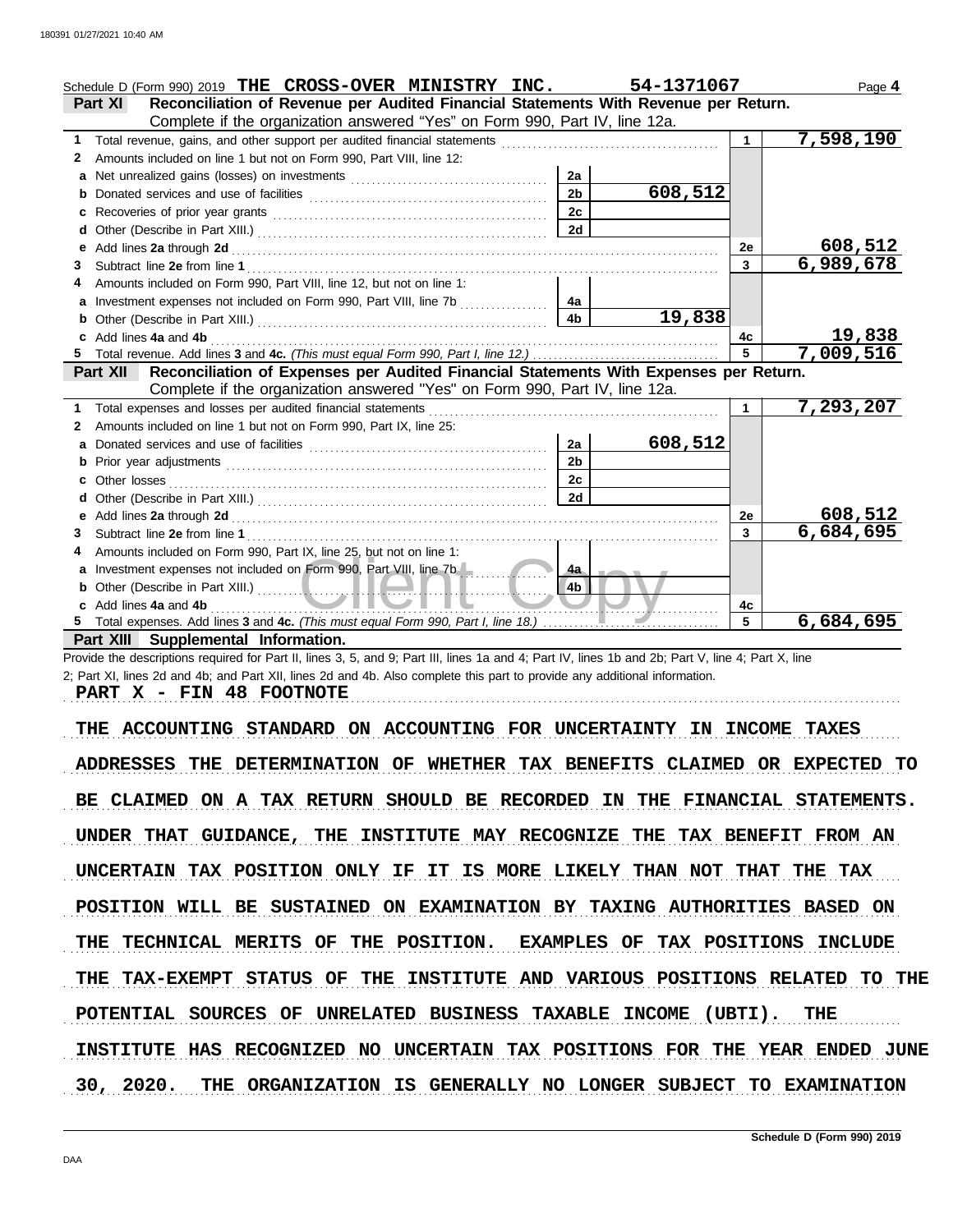| Schedule D (Form 990) 2019 THE CROSS-OVER MINISTRY INC.<br>Part XIII Supplemental Information (continued) | 54-1371067     | Page 5 |
|-----------------------------------------------------------------------------------------------------------|----------------|--------|
| BY THE INTERNAL REVENUE SERVICE FOR YEARS PRIOR TO 2017.                                                  |                |        |
| PART XI, LINE 4B - REVENUE AMOUNTS INCLUDED ON RETURN                                                     | <b>- OTHER</b> |        |
| SECTION 481(A) ADJUSTMENT                                                                                 | \$             | 19,838 |
|                                                                                                           |                |        |
|                                                                                                           |                |        |
|                                                                                                           |                |        |
|                                                                                                           |                |        |
|                                                                                                           |                |        |
|                                                                                                           |                |        |
|                                                                                                           |                |        |
|                                                                                                           |                |        |
|                                                                                                           |                |        |
|                                                                                                           |                |        |
|                                                                                                           |                |        |
|                                                                                                           |                |        |
|                                                                                                           |                |        |
|                                                                                                           |                |        |
|                                                                                                           |                |        |
|                                                                                                           |                |        |
|                                                                                                           |                |        |
|                                                                                                           |                |        |
|                                                                                                           |                |        |
|                                                                                                           |                |        |
|                                                                                                           |                |        |
|                                                                                                           |                |        |
|                                                                                                           |                |        |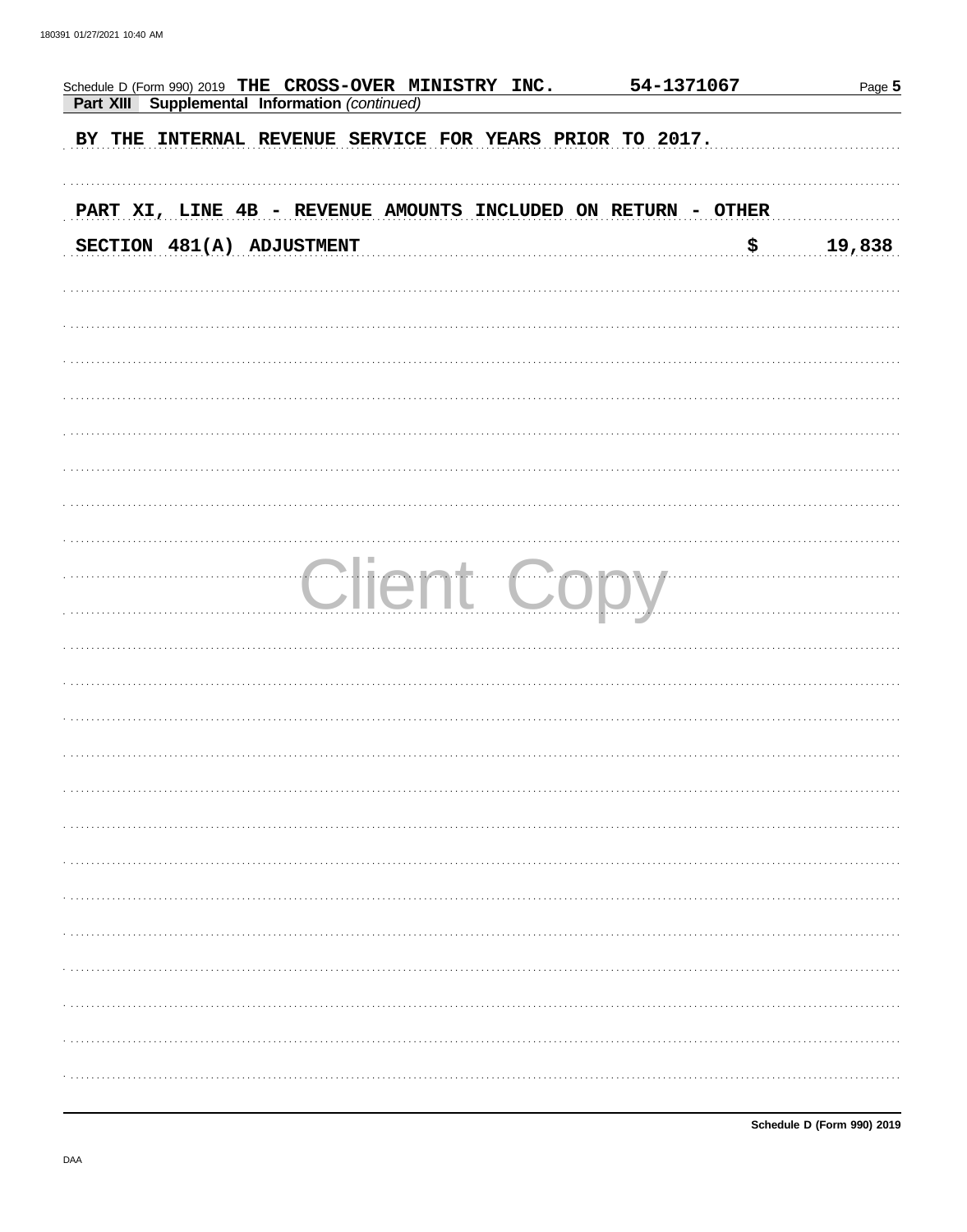| <b>SCHEDULE G</b><br>Supplemental Information Regarding Fundraising or Gaming Activities<br>(Form 990 or 990-EZ)                                                                                                                         |                                       |                              | complete if the organization answered "Yes" on Form 990, Part IV, line 17, 18, or 19, or if the organization entered more than \$15,000 on Form 990-EZ, line 6a. |                                              | OMB No. 1545-0047                       |
|------------------------------------------------------------------------------------------------------------------------------------------------------------------------------------------------------------------------------------------|---------------------------------------|------------------------------|------------------------------------------------------------------------------------------------------------------------------------------------------------------|----------------------------------------------|-----------------------------------------|
|                                                                                                                                                                                                                                          | La Attach to Form 990 or Form 990-EZ. |                              |                                                                                                                                                                  |                                              | 9                                       |
| Department of the Treasury<br>Internal Revenue Service                                                                                                                                                                                   |                                       |                              | <b>u</b> Go to www.irs.gov/Form990 for instructions and the latest information.                                                                                  |                                              | Open to Public<br>Inspection            |
| Name of the organization<br>THE                                                                                                                                                                                                          |                                       |                              |                                                                                                                                                                  | Employer identification number<br>54-1371067 |                                         |
| CROSS-OVER MINISTRY INC.<br>Fundraising Activities. Complete if the organization answered "Yes" on Form 990, Part IV, line 17.<br>Part I                                                                                                 |                                       |                              |                                                                                                                                                                  |                                              |                                         |
| Form 990-EZ filers are not required to complete this part.                                                                                                                                                                               |                                       |                              |                                                                                                                                                                  |                                              |                                         |
| Indicate whether the organization raised funds through any of the following activities. Check all that apply.<br>1.                                                                                                                      |                                       |                              |                                                                                                                                                                  |                                              |                                         |
| Mail solicitations<br>a                                                                                                                                                                                                                  | e                                     |                              | Solicitation of non-government grants                                                                                                                            |                                              |                                         |
| Internet and email solicitations<br>b                                                                                                                                                                                                    |                                       |                              | Solicitation of government grants                                                                                                                                |                                              |                                         |
| Phone solicitations<br>c                                                                                                                                                                                                                 | Special fundraising events<br>a       |                              |                                                                                                                                                                  |                                              |                                         |
| In-person solicitations<br>d                                                                                                                                                                                                             |                                       |                              |                                                                                                                                                                  |                                              |                                         |
| 2a Did the organization have a written or oral agreement with any individual (including officers, directors, trustees,<br>or key employees listed in Form 990, Part VII) or entity in connection with professional fundraising services? |                                       |                              |                                                                                                                                                                  |                                              | Yes<br>No                               |
| b If "Yes," list the 10 highest paid individuals or entities (fundraisers) pursuant to agreements under which the fundraiser is to be                                                                                                    |                                       |                              |                                                                                                                                                                  |                                              |                                         |
| compensated at least \$5,000 by the organization.                                                                                                                                                                                        |                                       | (iii) Did fund-              |                                                                                                                                                                  |                                              |                                         |
| (i) Name and address of individual                                                                                                                                                                                                       |                                       | raiser have<br>custody or    | (iv) Gross receipts                                                                                                                                              | (v) Amount paid to<br>(or retained by)       | (vi) Amount paid to<br>(or retained by) |
| or entity (fundraiser)                                                                                                                                                                                                                   | (ii) Activity                         | control of<br>contributions? | from activity                                                                                                                                                    | fundraiser listed in<br>col. (i)             | organization                            |
|                                                                                                                                                                                                                                          |                                       | Yes No                       |                                                                                                                                                                  |                                              |                                         |
| 1                                                                                                                                                                                                                                        |                                       |                              |                                                                                                                                                                  |                                              |                                         |
|                                                                                                                                                                                                                                          |                                       |                              |                                                                                                                                                                  |                                              |                                         |
| $\mathbf{2}$                                                                                                                                                                                                                             |                                       |                              |                                                                                                                                                                  |                                              |                                         |
|                                                                                                                                                                                                                                          |                                       |                              |                                                                                                                                                                  |                                              |                                         |
| 3                                                                                                                                                                                                                                        |                                       |                              |                                                                                                                                                                  |                                              |                                         |
| 4                                                                                                                                                                                                                                        |                                       |                              |                                                                                                                                                                  |                                              |                                         |
| 5                                                                                                                                                                                                                                        |                                       |                              |                                                                                                                                                                  |                                              |                                         |
|                                                                                                                                                                                                                                          |                                       |                              |                                                                                                                                                                  |                                              |                                         |
| 6                                                                                                                                                                                                                                        |                                       |                              |                                                                                                                                                                  |                                              |                                         |
|                                                                                                                                                                                                                                          |                                       |                              |                                                                                                                                                                  |                                              |                                         |
| 7                                                                                                                                                                                                                                        |                                       |                              |                                                                                                                                                                  |                                              |                                         |
| 8                                                                                                                                                                                                                                        |                                       |                              |                                                                                                                                                                  |                                              |                                         |
|                                                                                                                                                                                                                                          |                                       |                              |                                                                                                                                                                  |                                              |                                         |
|                                                                                                                                                                                                                                          |                                       |                              |                                                                                                                                                                  |                                              |                                         |
| 9                                                                                                                                                                                                                                        |                                       |                              |                                                                                                                                                                  |                                              |                                         |
|                                                                                                                                                                                                                                          |                                       |                              |                                                                                                                                                                  |                                              |                                         |
| 10                                                                                                                                                                                                                                       |                                       |                              |                                                                                                                                                                  |                                              |                                         |
|                                                                                                                                                                                                                                          |                                       |                              |                                                                                                                                                                  |                                              |                                         |
| Total                                                                                                                                                                                                                                    |                                       |                              |                                                                                                                                                                  |                                              |                                         |
| List all states in which the organization is registered or licensed to solicit contributions or has been notified it is exempt from<br>3<br>registration or licensing.                                                                   |                                       |                              |                                                                                                                                                                  |                                              |                                         |
|                                                                                                                                                                                                                                          |                                       |                              |                                                                                                                                                                  |                                              |                                         |
|                                                                                                                                                                                                                                          |                                       |                              |                                                                                                                                                                  |                                              |                                         |
|                                                                                                                                                                                                                                          |                                       |                              |                                                                                                                                                                  |                                              |                                         |
|                                                                                                                                                                                                                                          |                                       |                              |                                                                                                                                                                  |                                              |                                         |
| For Paperwork Reduction Act Notice, see the Instructions for Form 000 or 000-F7                                                                                                                                                          |                                       |                              |                                                                                                                                                                  |                                              | Schodule G (Form 990 or 990-F7) 2010    |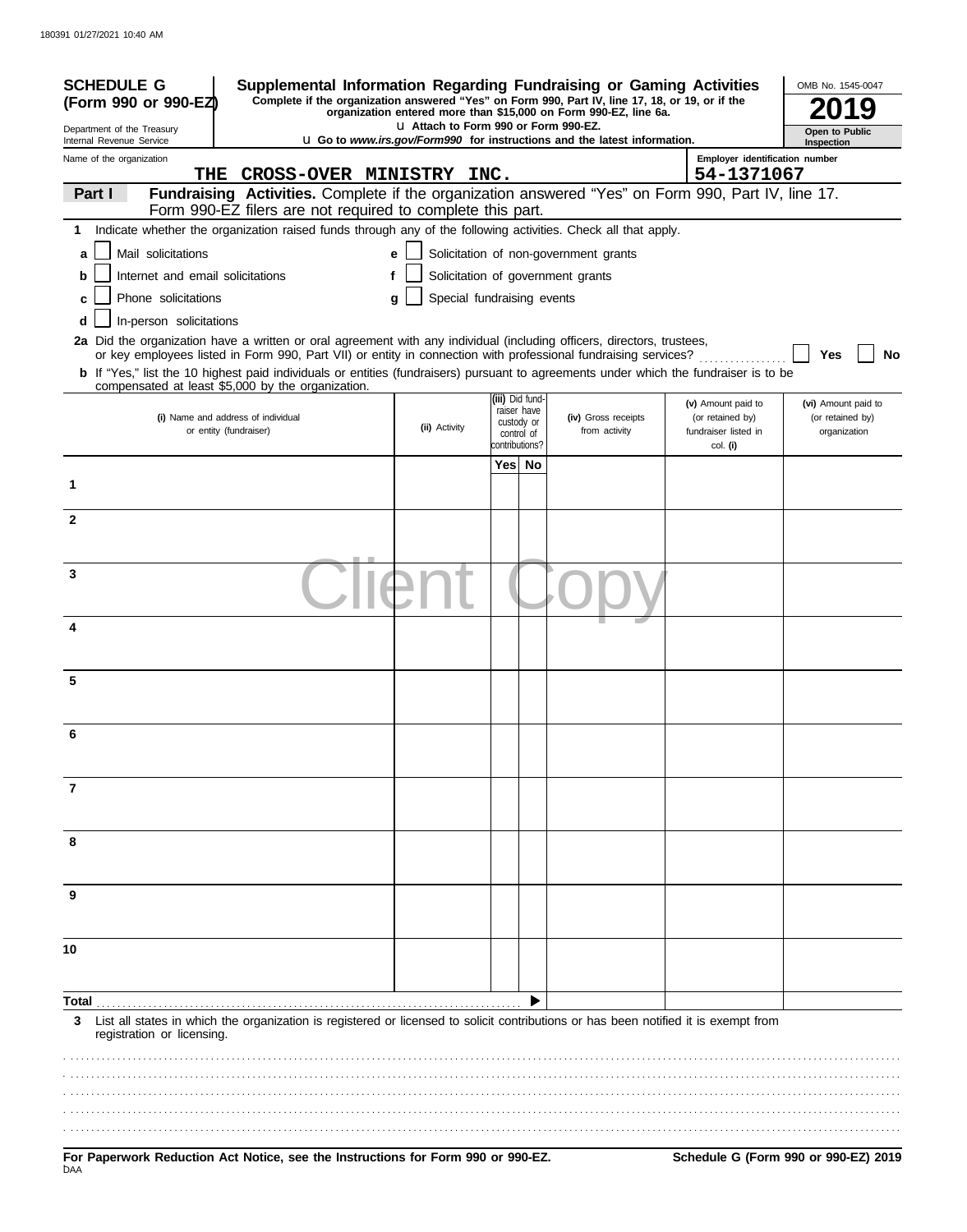|                                                                                                                    | Schedule G (Form 990 or 990-EZ) 2019 |                                      | THE CROSS-OVER MINISTRY INC.                                                                                           |                |  | 54-1371067       |  | Page 2 |
|--------------------------------------------------------------------------------------------------------------------|--------------------------------------|--------------------------------------|------------------------------------------------------------------------------------------------------------------------|----------------|--|------------------|--|--------|
| Part II                                                                                                            |                                      |                                      | <b>Fundraising Events.</b> Complete if the organization answered "Yes" on Form 990, Part IV, line 18, or reported more |                |  |                  |  |        |
| than \$15,000 of fundraising event contributions and gross income on Form 990-EZ, lines 1 and 6b. List events with |                                      |                                      |                                                                                                                        |                |  |                  |  |        |
|                                                                                                                    |                                      | gross receipts greater than \$5,000. |                                                                                                                        |                |  |                  |  |        |
|                                                                                                                    |                                      | (a) Event $#1$                       |                                                                                                                        | (b) Event $#2$ |  | (c) Other events |  |        |

|                             |  |                                           | (a) Event $#1$                                                                                           | (b) Event $#2$                                   | (c) Other events    |                                                     |  |  |
|-----------------------------|--|-------------------------------------------|----------------------------------------------------------------------------------------------------------|--------------------------------------------------|---------------------|-----------------------------------------------------|--|--|
|                             |  |                                           | <b>COMPASSIONATE</b><br>O                                                                                | SPRING INTO ACT                                  | $\mathbf 1$         | (d) Total events<br>(add col. (a) through           |  |  |
|                             |  |                                           | (event type)                                                                                             | (event type)                                     | (total number)      | col. (c)                                            |  |  |
| Revenue                     |  | 1 Gross receipts                          | 158,293                                                                                                  | 51,580                                           | 5,865               | 215,738                                             |  |  |
|                             |  | 2 Less: Contributions                     | 150,193                                                                                                  | 29,530                                           | 5,865               | 185,588                                             |  |  |
|                             |  | 3 Gross income (line 1 minus<br>$line 2)$ | 8,100                                                                                                    | 22,050                                           |                     | 30,150                                              |  |  |
|                             |  | 4 Cash prizes                             |                                                                                                          |                                                  |                     |                                                     |  |  |
|                             |  | 5 Noncash prizes                          |                                                                                                          |                                                  |                     |                                                     |  |  |
| Expenses                    |  | 6 Rent/facility costs                     |                                                                                                          |                                                  |                     |                                                     |  |  |
|                             |  | 7 Food and beverages                      |                                                                                                          |                                                  |                     |                                                     |  |  |
| Direct                      |  | 8 Entertainment                           |                                                                                                          |                                                  |                     |                                                     |  |  |
|                             |  | 9 Other direct expenses                   | 44,702                                                                                                   |                                                  | 10,447              | 55,149                                              |  |  |
|                             |  |                                           | 10 Direct expense summary. Add lines 4 through 9 in column (d)                                           |                                                  |                     | $\frac{55,149}{-24,999}$                            |  |  |
|                             |  | Part III                                  | Gaming. Complete if the organization answered "Yes" on Form 990, Part IV, line 19, or reported more than |                                                  |                     |                                                     |  |  |
|                             |  |                                           | \$15,000 on Form 990-EZ, line 6a.                                                                        |                                                  |                     |                                                     |  |  |
|                             |  |                                           | (a) Bingo                                                                                                | (b) Pull tabs/instant<br>bingo/progressive bingo | (c) Other gaming    | (d) Total gaming (add<br>col. (a) through col. (c)) |  |  |
| Revenue                     |  | 1 Gross revenue                           |                                                                                                          |                                                  |                     |                                                     |  |  |
|                             |  | 2 Cash prizes                             |                                                                                                          |                                                  |                     |                                                     |  |  |
| Expenses                    |  | 3 Noncash prizes                          |                                                                                                          |                                                  |                     |                                                     |  |  |
| Direct                      |  | 4 Rent/facility costs                     |                                                                                                          |                                                  |                     |                                                     |  |  |
|                             |  | 5 Other direct expenses                   |                                                                                                          |                                                  |                     |                                                     |  |  |
|                             |  | 6 Volunteer labor                         | Yes 9%<br>No.                                                                                            | Yes $%$<br>No.                                   | Yes<br>%<br>.<br>No |                                                     |  |  |
|                             |  |                                           | 7 Direct expense summary. Add lines 2 through 5 in column (d)                                            |                                                  |                     |                                                     |  |  |
|                             |  |                                           |                                                                                                          |                                                  |                     |                                                     |  |  |
|                             |  |                                           |                                                                                                          |                                                  |                     |                                                     |  |  |
| 9                           |  | b If "No," explain:                       |                                                                                                          |                                                  |                     | Yes<br>No                                           |  |  |
|                             |  |                                           |                                                                                                          |                                                  |                     |                                                     |  |  |
| <b>b</b> If "Yes," explain: |  |                                           |                                                                                                          |                                                  |                     |                                                     |  |  |
|                             |  |                                           |                                                                                                          |                                                  |                     |                                                     |  |  |
|                             |  |                                           |                                                                                                          |                                                  |                     |                                                     |  |  |
| DAA                         |  |                                           |                                                                                                          |                                                  |                     | Schedule G (Form 990 or 990-EZ) 2019                |  |  |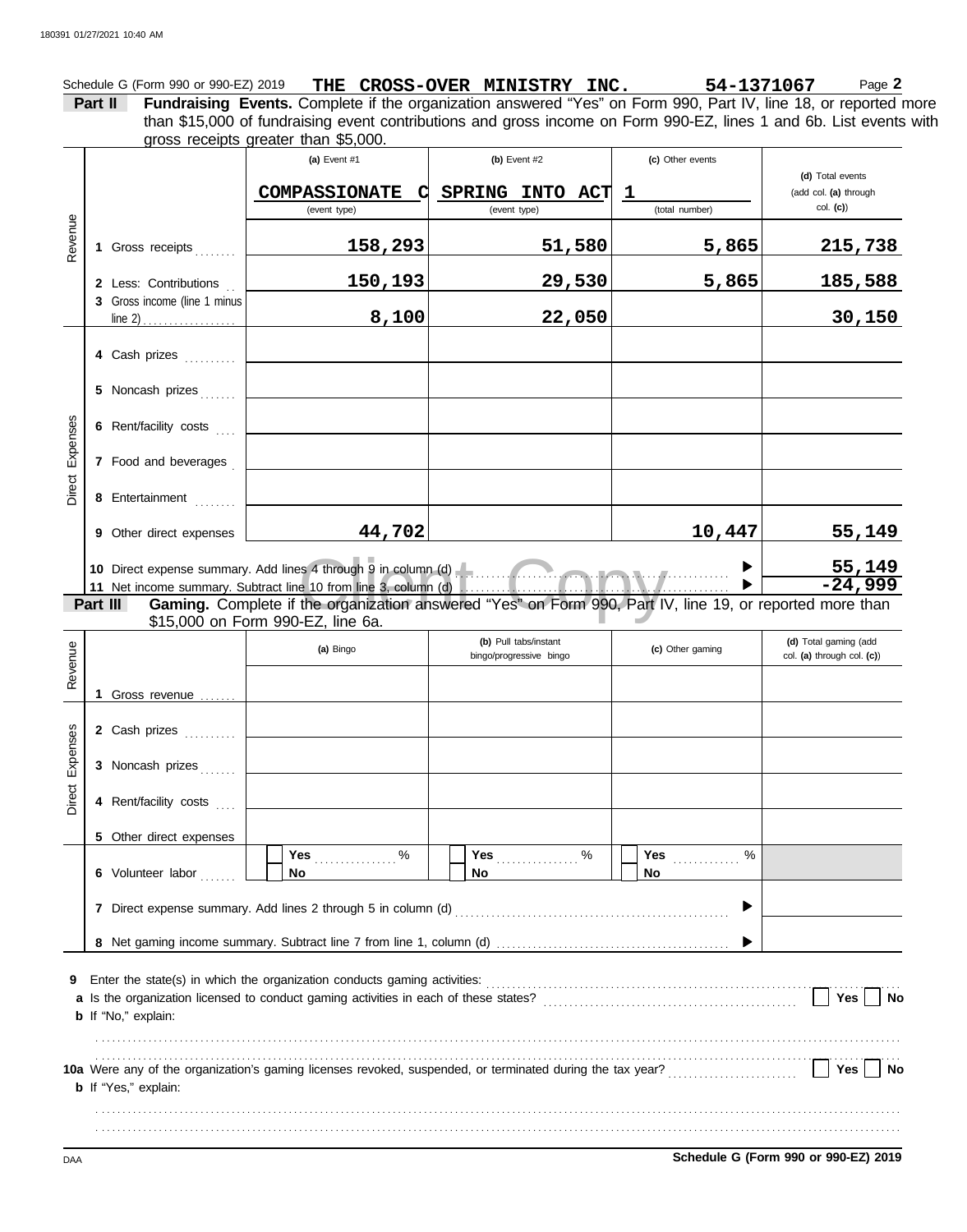|    |          | Schedule G (Form 990 or 990-EZ) 2019                                                                           |          | THE CROSS-OVER MINISTRY INC. |                        |  | 54-1371067                                                                                                                                                                                                                          |                 |            | Page 3 |
|----|----------|----------------------------------------------------------------------------------------------------------------|----------|------------------------------|------------------------|--|-------------------------------------------------------------------------------------------------------------------------------------------------------------------------------------------------------------------------------------|-----------------|------------|--------|
| 11 |          |                                                                                                                |          |                              |                        |  |                                                                                                                                                                                                                                     |                 | Yes        | No     |
| 12 |          | Is the organization a grantor, beneficiary or trustee of a trust, or a member of a partnership or other entity |          |                              |                        |  |                                                                                                                                                                                                                                     |                 |            |        |
|    |          |                                                                                                                |          |                              |                        |  |                                                                                                                                                                                                                                     |                 | Yes        | No     |
| 13 |          | Indicate the percentage of gaming activity conducted in:                                                       |          |                              |                        |  |                                                                                                                                                                                                                                     |                 |            |        |
| a  |          |                                                                                                                |          |                              |                        |  |                                                                                                                                                                                                                                     | 13a             |            | %      |
| b  |          | Enter the name and address of the person who prepares the organization's gaming/special events books and       |          |                              |                        |  |                                                                                                                                                                                                                                     | 13 <sub>b</sub> |            | %      |
| 14 | records: |                                                                                                                |          |                              |                        |  |                                                                                                                                                                                                                                     |                 |            |        |
|    |          |                                                                                                                |          |                              |                        |  |                                                                                                                                                                                                                                     |                 |            |        |
|    |          |                                                                                                                |          |                              |                        |  |                                                                                                                                                                                                                                     |                 |            |        |
|    |          | 15a Does the organization have a contract with a third party from whom the organization receives gaming        |          |                              |                        |  |                                                                                                                                                                                                                                     |                 | <b>Yes</b> | No     |
| b  |          |                                                                                                                |          |                              |                        |  |                                                                                                                                                                                                                                     |                 |            |        |
|    |          | amount of gaming revenue retained by the third party $\mathbf{u}\$                                             |          |                              |                        |  |                                                                                                                                                                                                                                     |                 |            |        |
| c  |          | If "Yes," enter name and address of the third party:                                                           |          |                              |                        |  |                                                                                                                                                                                                                                     |                 |            |        |
|    |          |                                                                                                                |          |                              |                        |  |                                                                                                                                                                                                                                     |                 |            |        |
|    |          |                                                                                                                |          |                              |                        |  | Name <b>u</b> entre and the contract of the contract of the contract of the contract of the contract of the contract of the contract of the contract of the contract of the contract of the contract of the contract of the contrac |                 |            |        |
|    |          |                                                                                                                |          |                              |                        |  |                                                                                                                                                                                                                                     |                 |            |        |
|    |          |                                                                                                                |          |                              |                        |  |                                                                                                                                                                                                                                     |                 |            |        |
| 16 |          | Gaming manager information:                                                                                    |          |                              |                        |  |                                                                                                                                                                                                                                     |                 |            |        |
|    |          |                                                                                                                |          |                              |                        |  |                                                                                                                                                                                                                                     |                 |            |        |
|    |          | Name u<br>Gaming manager compensation us                                                                       |          |                              |                        |  |                                                                                                                                                                                                                                     |                 |            |        |
|    |          |                                                                                                                |          |                              |                        |  |                                                                                                                                                                                                                                     |                 |            |        |
|    |          |                                                                                                                |          |                              |                        |  |                                                                                                                                                                                                                                     |                 |            |        |
|    |          | Director/officer                                                                                               | Employee |                              | Independent contractor |  |                                                                                                                                                                                                                                     |                 |            |        |
|    |          |                                                                                                                |          |                              |                        |  |                                                                                                                                                                                                                                     |                 |            |        |
| 17 |          | Mandatory distributions:                                                                                       |          |                              |                        |  |                                                                                                                                                                                                                                     |                 |            |        |
| a  |          | Is the organization required under state law to make charitable distributions from the gaming proceeds to      |          |                              |                        |  |                                                                                                                                                                                                                                     |                 |            |        |
|    |          | Enter the amount of distributions required under state law to be distributed to other exempt organizations or  |          |                              |                        |  |                                                                                                                                                                                                                                     |                 | Yes        | No     |
|    |          | spent in the organization's own exempt activities during the tax year us                                       |          |                              |                        |  |                                                                                                                                                                                                                                     |                 |            |        |
|    | Part IV  | See instructions.                                                                                              |          |                              |                        |  | Supplemental Information. Provide the explanations required by Part I, line 2b, columns (iii) and (v); and<br>Part III, lines 9, 9b, 10b, 15b, 15c, 16, and 17b, as applicable. Also provide any additional information.            |                 |            |        |
|    |          |                                                                                                                |          |                              |                        |  |                                                                                                                                                                                                                                     |                 |            |        |
|    |          |                                                                                                                |          |                              |                        |  |                                                                                                                                                                                                                                     |                 |            |        |
|    |          |                                                                                                                |          |                              |                        |  |                                                                                                                                                                                                                                     |                 |            |        |
|    |          |                                                                                                                |          |                              |                        |  |                                                                                                                                                                                                                                     |                 |            |        |
|    |          |                                                                                                                |          |                              |                        |  |                                                                                                                                                                                                                                     |                 |            |        |
|    |          |                                                                                                                |          |                              |                        |  |                                                                                                                                                                                                                                     |                 |            |        |
|    |          |                                                                                                                |          |                              |                        |  |                                                                                                                                                                                                                                     |                 |            |        |
|    |          |                                                                                                                |          |                              |                        |  |                                                                                                                                                                                                                                     |                 |            |        |
|    |          |                                                                                                                |          |                              |                        |  |                                                                                                                                                                                                                                     |                 |            |        |
|    |          |                                                                                                                |          |                              |                        |  |                                                                                                                                                                                                                                     |                 |            |        |
|    |          |                                                                                                                |          |                              |                        |  |                                                                                                                                                                                                                                     |                 |            |        |
|    |          |                                                                                                                |          |                              |                        |  |                                                                                                                                                                                                                                     |                 |            |        |
|    |          |                                                                                                                |          |                              |                        |  | Schedule G (Form 990 or 990-EZ) 2019                                                                                                                                                                                                |                 |            |        |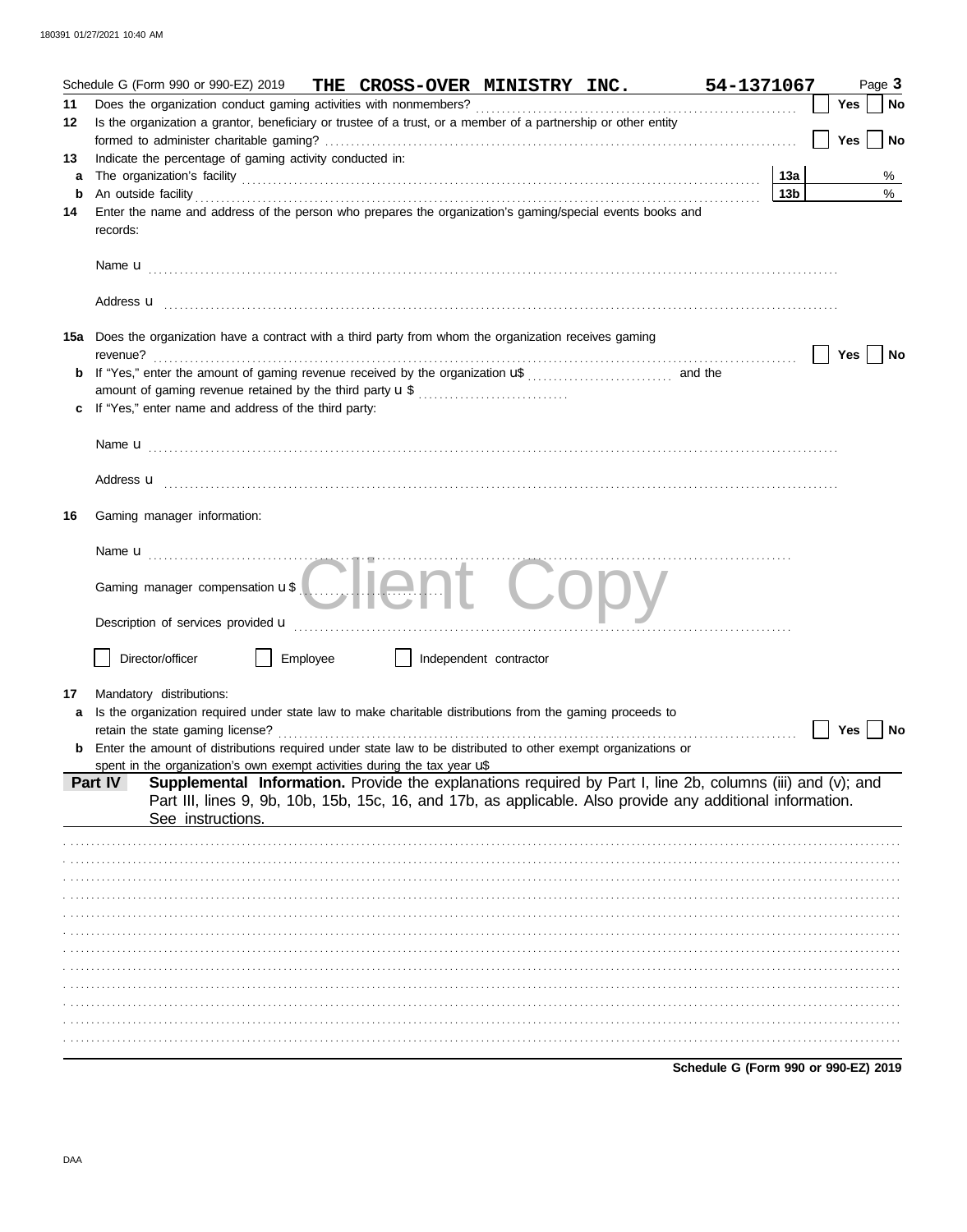|   | <b>Compensation Information</b><br><b>SCHEDULE J</b><br>For certain Officers, Directors, Trustees, Key Employees, and Highest<br>(Form 990)<br><b>Compensated Employees</b><br>u Complete if the organization answered "Yes" on Form 990, Part IV, line 23.<br>u Attach to Form 990.<br>Department of the Treasury |                                                                                                                      |                                |            |                         |  |  |
|---|--------------------------------------------------------------------------------------------------------------------------------------------------------------------------------------------------------------------------------------------------------------------------------------------------------------------|----------------------------------------------------------------------------------------------------------------------|--------------------------------|------------|-------------------------|--|--|
|   | Internal Revenue Service                                                                                                                                                                                                                                                                                           | uGo to www.irs.gov/Form990 for instructions and the latest information.                                              | Employer identification number | Inspection |                         |  |  |
|   | Name of the organization                                                                                                                                                                                                                                                                                           | THE CROSS-OVER MINISTRY INC.                                                                                         | 54-1371067                     |            |                         |  |  |
|   | Part I                                                                                                                                                                                                                                                                                                             | <b>Questions Regarding Compensation</b>                                                                              |                                |            |                         |  |  |
|   |                                                                                                                                                                                                                                                                                                                    |                                                                                                                      |                                | Yes        | No                      |  |  |
|   |                                                                                                                                                                                                                                                                                                                    | 1a Check the appropriate box(es) if the organization provided any of the following to or for a person listed on Form |                                |            |                         |  |  |
|   | First-class or charter travel                                                                                                                                                                                                                                                                                      | 990, Part VII, Section A, line 1a. Complete Part III to provide any relevant information regarding these items.      |                                |            |                         |  |  |
|   | Travel for companions                                                                                                                                                                                                                                                                                              | Housing allowance or residence for personal use<br>Payments for business use of personal residence                   |                                |            |                         |  |  |
|   |                                                                                                                                                                                                                                                                                                                    | Tax indemnification and gross-up payments<br>Health or social club dues or initiation fees                           |                                |            |                         |  |  |
|   | Discretionary spending account                                                                                                                                                                                                                                                                                     | Personal services (such as maid, chauffeur, chef)                                                                    |                                |            |                         |  |  |
|   |                                                                                                                                                                                                                                                                                                                    |                                                                                                                      |                                |            |                         |  |  |
|   |                                                                                                                                                                                                                                                                                                                    | <b>b</b> If any of the boxes on line 1a are checked, did the organization follow a written policy regarding payment  |                                |            |                         |  |  |
|   |                                                                                                                                                                                                                                                                                                                    | or reimbursement or provision of all of the expenses described above? If "No," complete Part III to                  |                                |            |                         |  |  |
|   | explain                                                                                                                                                                                                                                                                                                            |                                                                                                                      | 1b                             |            |                         |  |  |
| 2 |                                                                                                                                                                                                                                                                                                                    | Did the organization require substantiation prior to reimbursing or allowing expenses incurred by all                |                                |            |                         |  |  |
|   |                                                                                                                                                                                                                                                                                                                    | directors, trustees, and officers, including the CEO/Executive Director, regarding the items checked on line         |                                |            |                         |  |  |
|   | 1a?                                                                                                                                                                                                                                                                                                                |                                                                                                                      | $\mathbf{2}$                   |            |                         |  |  |
| 3 |                                                                                                                                                                                                                                                                                                                    | Indicate which, if any, of the following the organization used to establish the compensation of the                  |                                |            |                         |  |  |
|   |                                                                                                                                                                                                                                                                                                                    | organization's CEO/Executive Director. Check all that apply. Do not check any boxes for methods used by a            |                                |            |                         |  |  |
|   |                                                                                                                                                                                                                                                                                                                    | related organization to establish compensation of the CEO/Executive Director, but explain in Part III.               |                                |            |                         |  |  |
|   | Compensation committee                                                                                                                                                                                                                                                                                             | Written employment contract                                                                                          |                                |            |                         |  |  |
|   |                                                                                                                                                                                                                                                                                                                    | Compensation survey or study<br>Independent compensation consultant                                                  |                                |            |                         |  |  |
|   | Form 990 of other organizations                                                                                                                                                                                                                                                                                    | Approval by the board or compensation committee<br>図                                                                 |                                |            |                         |  |  |
|   |                                                                                                                                                                                                                                                                                                                    |                                                                                                                      |                                |            |                         |  |  |
| 4 | organization or a related organization:                                                                                                                                                                                                                                                                            | During the year, did any person listed on Form 990, Part VII, Section A, line 1a, with respect to the filing         |                                |            |                         |  |  |
|   |                                                                                                                                                                                                                                                                                                                    | a Receive a severance payment or change-of-control payment?                                                          | 4a                             |            | <u>x</u>                |  |  |
|   |                                                                                                                                                                                                                                                                                                                    |                                                                                                                      | 4b                             |            | $\mathbf x$             |  |  |
|   |                                                                                                                                                                                                                                                                                                                    |                                                                                                                      | 4c                             |            | X                       |  |  |
|   |                                                                                                                                                                                                                                                                                                                    | If "Yes" to any of lines 4a-c, list the persons and provide the applicable amounts for each item in Part III.        |                                |            |                         |  |  |
|   |                                                                                                                                                                                                                                                                                                                    | Only section 501(c)(3), 501(c)(4), and 501(c)(29) organizations must complete lines 5-9.                             |                                |            |                         |  |  |
| 5 |                                                                                                                                                                                                                                                                                                                    | For persons listed on Form 990, Part VII, Section A, line 1a, did the organization pay or accrue any                 |                                |            |                         |  |  |
|   |                                                                                                                                                                                                                                                                                                                    | compensation contingent on the revenues of:                                                                          |                                |            |                         |  |  |
|   | a The organization?                                                                                                                                                                                                                                                                                                |                                                                                                                      | 5a                             |            | <u>x</u>                |  |  |
|   |                                                                                                                                                                                                                                                                                                                    |                                                                                                                      | 5b                             |            | $\overline{\mathbf{x}}$ |  |  |
|   |                                                                                                                                                                                                                                                                                                                    | If "Yes" on line 5a or 5b, describe in Part III.                                                                     |                                |            |                         |  |  |
| 6 |                                                                                                                                                                                                                                                                                                                    | For persons listed on Form 990, Part VII, Section A, line 1a, did the organization pay or accrue any                 |                                |            |                         |  |  |
|   |                                                                                                                                                                                                                                                                                                                    | compensation contingent on the net earnings of:                                                                      |                                |            |                         |  |  |
|   | a The organization?                                                                                                                                                                                                                                                                                                |                                                                                                                      | 6a                             |            | <u>x</u>                |  |  |
|   |                                                                                                                                                                                                                                                                                                                    |                                                                                                                      | 6b                             |            | $\mathbf x$             |  |  |
|   |                                                                                                                                                                                                                                                                                                                    | If "Yes" on line 6a or 6b, describe in Part III.                                                                     |                                |            |                         |  |  |
| 7 |                                                                                                                                                                                                                                                                                                                    | For persons listed on Form 990, Part VII, Section A, line 1a, did the organization provide any nonfixed              |                                |            |                         |  |  |
|   |                                                                                                                                                                                                                                                                                                                    |                                                                                                                      | $\overline{7}$                 |            | X                       |  |  |
|   |                                                                                                                                                                                                                                                                                                                    | 8 Were any amounts reported on Form 990, Part VII, paid or accrued pursuant to a contract that was subject           |                                |            |                         |  |  |
|   |                                                                                                                                                                                                                                                                                                                    | to the initial contract exception described in Regulations section 53.4958-4(a)(3)? If "Yes," describe               |                                |            |                         |  |  |
|   |                                                                                                                                                                                                                                                                                                                    | $\overline{m}$ Part III                                                                                              | 8                              |            | x                       |  |  |
| 9 |                                                                                                                                                                                                                                                                                                                    | If "Yes" on line 8, did the organization also follow the rebuttable presumption procedure described in               |                                |            |                         |  |  |
|   | Regulations section 53.4958-6(c)?                                                                                                                                                                                                                                                                                  |                                                                                                                      | 9                              |            |                         |  |  |
|   |                                                                                                                                                                                                                                                                                                                    | For Paperwork Reduction Act Notice, see the Instructions for Form 990.                                               | Schedule J (Form 990) 2019     |            |                         |  |  |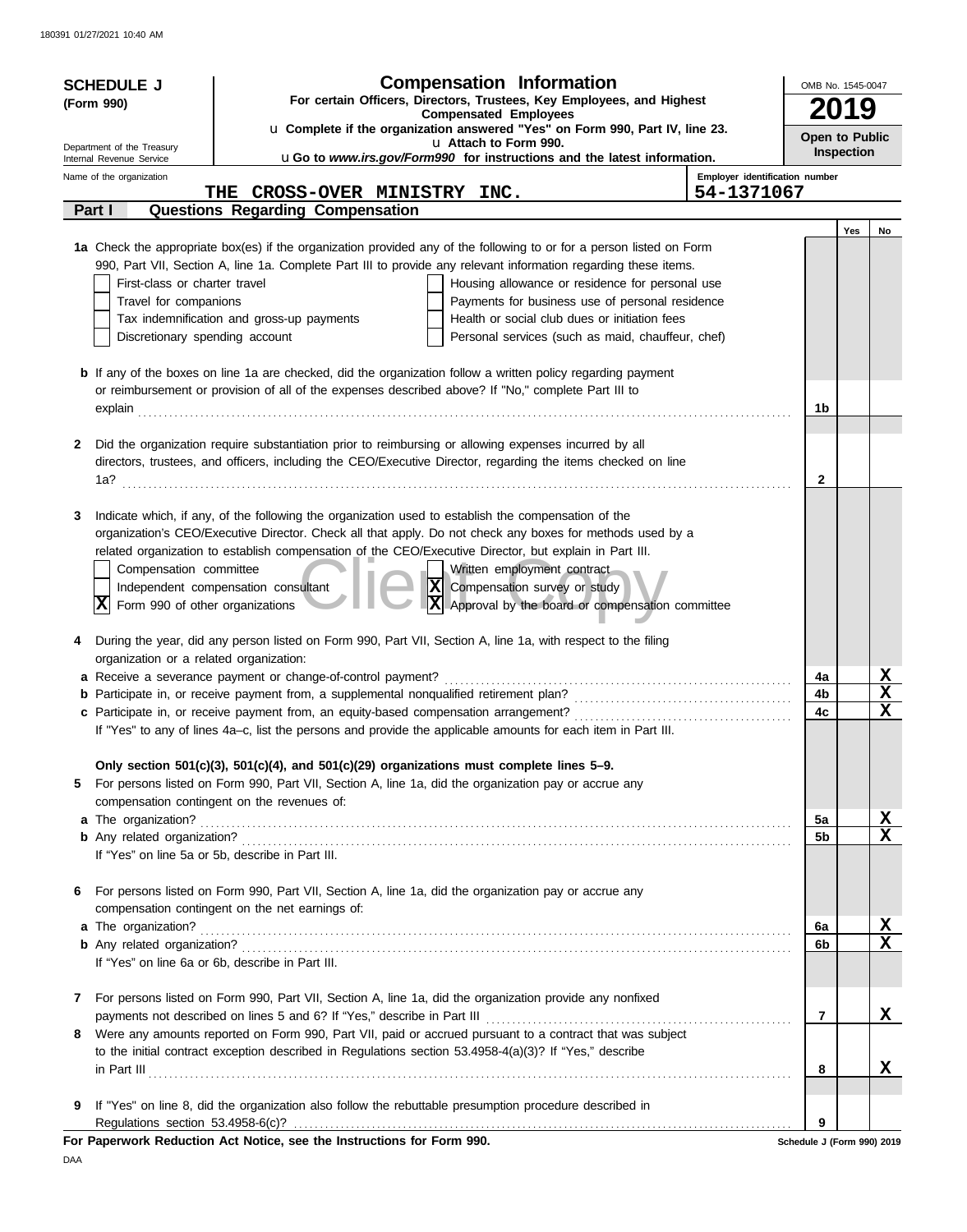#### 54-1371067 THE CROSS-OVER MINISTRY INC. Page 2 Schedule J (Form 990) 2019 Officers, Directors, Trustees, Key Employees, and Highest Compensated Employees. Use duplicate copies if additional space is needed. Part II

For each individual whose compensation must be reported on Schedule J, report compensation from the organization on row (i) and from related organizations, described in the instructions, on row (ii). Do not list any individuals that aren't listed on Form 990, Part VII.

Note: The sum of columns (B)(i)-(iii) for each listed individual must equal the total amount of Form 990, Part VII, Section A, line 1a, applicable column (D) and (E) amounts for that individual.

| in column (B) reported<br>other deferred<br>benefits<br>$(B)(i)$ - $(D)$<br>(i) Base<br>compensation<br>(ii) Bonus & incentive<br>compensation<br>(iii) Other<br>reportable<br>compensation<br>(A) Name and Title<br>as deferred on prior<br>compensation<br>Form 990<br>MICHAEL MURCHIE, MD<br>154,853<br>147,744<br>$\left[7,109\right]$<br>0<br>0<br>(i)<br>1 EX-OFFICIO MED DIR.<br>$\Omega$<br>0<br>0<br>$\Omega$<br>n<br>(iii)<br>0<br>(i)<br>(i)<br>l (i)<br>(i)<br>  (i)<br>l (ii)<br>(i)<br>m<br>(i)<br>8<br>l (i)<br>9<br>(i)<br>  (i)<br>l (ii)<br>(i)<br>(iii)<br>(i)<br>  (i)  <br>14<br>l (i)<br>15<br>(i)<br>l (ii) |    | (B) Breakdown of W-2 and/or 1099-MISC compensation |  | (C) Retirement and | (D) Nontaxable | (E) Total of columns | (F) Compensation |
|------------------------------------------------------------------------------------------------------------------------------------------------------------------------------------------------------------------------------------------------------------------------------------------------------------------------------------------------------------------------------------------------------------------------------------------------------------------------------------------------------------------------------------------------------------------------------------------------------------------------------------|----|----------------------------------------------------|--|--------------------|----------------|----------------------|------------------|
|                                                                                                                                                                                                                                                                                                                                                                                                                                                                                                                                                                                                                                    |    |                                                    |  |                    |                |                      |                  |
|                                                                                                                                                                                                                                                                                                                                                                                                                                                                                                                                                                                                                                    |    |                                                    |  |                    |                |                      |                  |
|                                                                                                                                                                                                                                                                                                                                                                                                                                                                                                                                                                                                                                    |    |                                                    |  |                    |                |                      |                  |
|                                                                                                                                                                                                                                                                                                                                                                                                                                                                                                                                                                                                                                    |    |                                                    |  |                    |                |                      |                  |
|                                                                                                                                                                                                                                                                                                                                                                                                                                                                                                                                                                                                                                    |    |                                                    |  |                    |                |                      |                  |
|                                                                                                                                                                                                                                                                                                                                                                                                                                                                                                                                                                                                                                    |    |                                                    |  |                    |                |                      |                  |
|                                                                                                                                                                                                                                                                                                                                                                                                                                                                                                                                                                                                                                    |    |                                                    |  |                    |                |                      |                  |
|                                                                                                                                                                                                                                                                                                                                                                                                                                                                                                                                                                                                                                    |    |                                                    |  |                    |                |                      |                  |
|                                                                                                                                                                                                                                                                                                                                                                                                                                                                                                                                                                                                                                    |    |                                                    |  |                    |                |                      |                  |
|                                                                                                                                                                                                                                                                                                                                                                                                                                                                                                                                                                                                                                    |    |                                                    |  |                    |                |                      |                  |
|                                                                                                                                                                                                                                                                                                                                                                                                                                                                                                                                                                                                                                    |    |                                                    |  |                    |                |                      |                  |
|                                                                                                                                                                                                                                                                                                                                                                                                                                                                                                                                                                                                                                    |    |                                                    |  |                    |                |                      |                  |
|                                                                                                                                                                                                                                                                                                                                                                                                                                                                                                                                                                                                                                    |    |                                                    |  |                    |                |                      |                  |
|                                                                                                                                                                                                                                                                                                                                                                                                                                                                                                                                                                                                                                    |    |                                                    |  |                    |                |                      |                  |
|                                                                                                                                                                                                                                                                                                                                                                                                                                                                                                                                                                                                                                    |    |                                                    |  |                    |                |                      |                  |
|                                                                                                                                                                                                                                                                                                                                                                                                                                                                                                                                                                                                                                    |    |                                                    |  |                    |                |                      |                  |
|                                                                                                                                                                                                                                                                                                                                                                                                                                                                                                                                                                                                                                    |    |                                                    |  |                    |                |                      |                  |
|                                                                                                                                                                                                                                                                                                                                                                                                                                                                                                                                                                                                                                    |    |                                                    |  |                    |                |                      |                  |
|                                                                                                                                                                                                                                                                                                                                                                                                                                                                                                                                                                                                                                    |    |                                                    |  |                    |                |                      |                  |
|                                                                                                                                                                                                                                                                                                                                                                                                                                                                                                                                                                                                                                    |    |                                                    |  |                    |                |                      |                  |
|                                                                                                                                                                                                                                                                                                                                                                                                                                                                                                                                                                                                                                    | 10 |                                                    |  |                    |                |                      |                  |
|                                                                                                                                                                                                                                                                                                                                                                                                                                                                                                                                                                                                                                    |    |                                                    |  |                    |                |                      |                  |
|                                                                                                                                                                                                                                                                                                                                                                                                                                                                                                                                                                                                                                    |    |                                                    |  |                    |                |                      |                  |
|                                                                                                                                                                                                                                                                                                                                                                                                                                                                                                                                                                                                                                    |    |                                                    |  |                    |                |                      |                  |
|                                                                                                                                                                                                                                                                                                                                                                                                                                                                                                                                                                                                                                    | 12 |                                                    |  |                    |                |                      |                  |
|                                                                                                                                                                                                                                                                                                                                                                                                                                                                                                                                                                                                                                    |    |                                                    |  |                    |                |                      |                  |
|                                                                                                                                                                                                                                                                                                                                                                                                                                                                                                                                                                                                                                    | 13 |                                                    |  |                    |                |                      |                  |
|                                                                                                                                                                                                                                                                                                                                                                                                                                                                                                                                                                                                                                    |    |                                                    |  |                    |                |                      |                  |
|                                                                                                                                                                                                                                                                                                                                                                                                                                                                                                                                                                                                                                    |    |                                                    |  |                    |                |                      |                  |
|                                                                                                                                                                                                                                                                                                                                                                                                                                                                                                                                                                                                                                    |    |                                                    |  |                    |                |                      |                  |
|                                                                                                                                                                                                                                                                                                                                                                                                                                                                                                                                                                                                                                    |    |                                                    |  |                    |                |                      |                  |
|                                                                                                                                                                                                                                                                                                                                                                                                                                                                                                                                                                                                                                    |    |                                                    |  |                    |                |                      |                  |
| $\sim$ $\sim$                                                                                                                                                                                                                                                                                                                                                                                                                                                                                                                                                                                                                      | 16 |                                                    |  |                    |                |                      |                  |

Schedule J (Form 990) 2019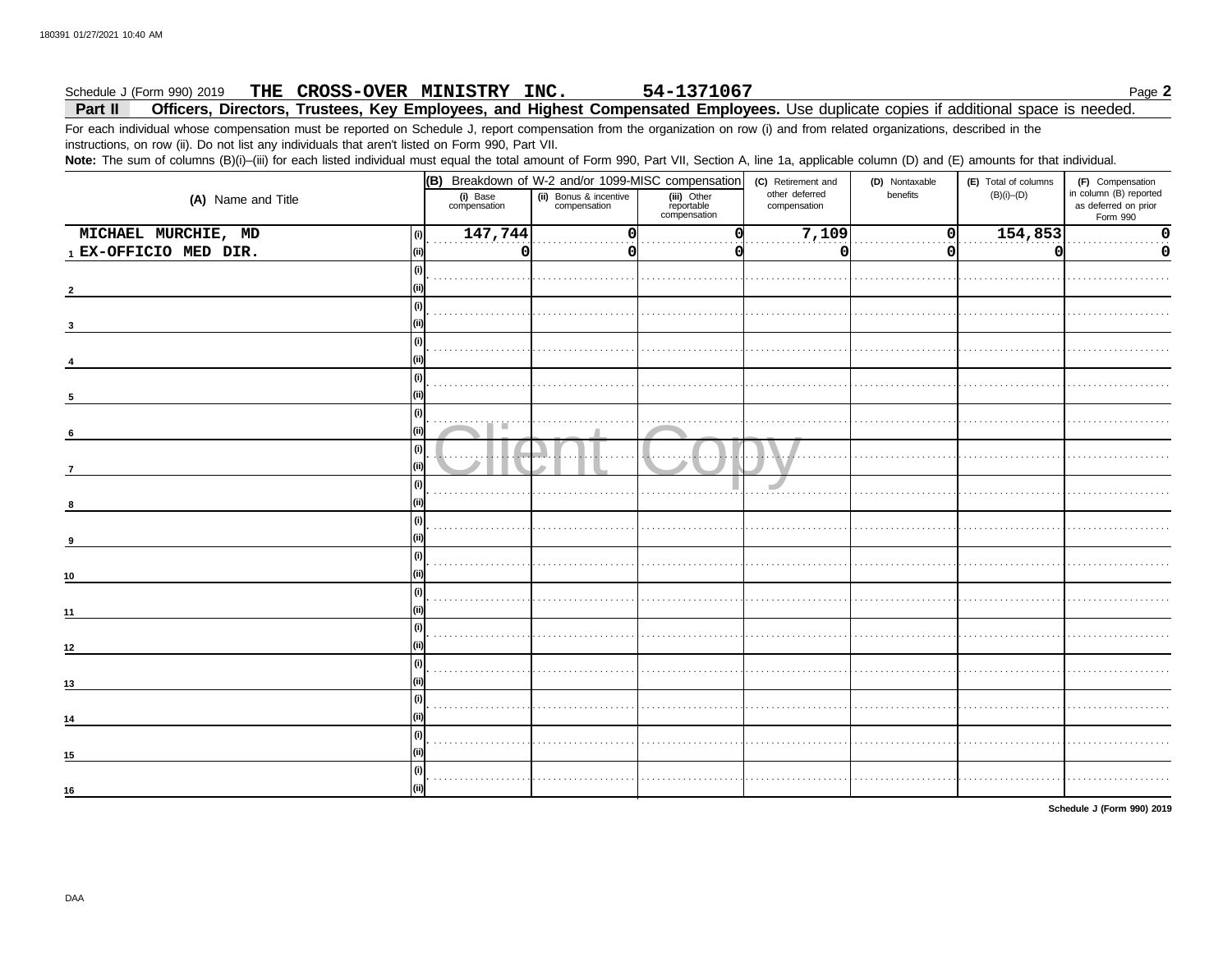| Supplemental Information<br>Part III<br>Provide the information, explanation, or descriptions required for Part I, lines 1a, 1b, 3, 4a, 4b, 4c, 5a, 5b, 6a, 6b, 7, and 8, and for Part II. Also complete this part<br>for any additional information.<br>PART III - OTHER ADDITIONAL INFORMATION<br>AT LEAST ONCE EVERY 3 YEARS, CROSSOVER HAS THE CEO'S SALARY REVIEWED AND<br>APPROVED BY THE BOARD OF DIRECTORS. THE HUMAN RESOURCES COMMITTEE IS<br>RESPONSIBLE FOR THIS PROCESS AND THEIR PROPOSAL IS SENT OT THE BOARD OF<br>DIRECTORS TO VOTE ON.<br>Client C | Schedule J (Form 990) 2019 THE CROSS-OVER MINISTRY INC. | 54-1371067 | Page 3                     |
|----------------------------------------------------------------------------------------------------------------------------------------------------------------------------------------------------------------------------------------------------------------------------------------------------------------------------------------------------------------------------------------------------------------------------------------------------------------------------------------------------------------------------------------------------------------------|---------------------------------------------------------|------------|----------------------------|
|                                                                                                                                                                                                                                                                                                                                                                                                                                                                                                                                                                      |                                                         |            |                            |
|                                                                                                                                                                                                                                                                                                                                                                                                                                                                                                                                                                      |                                                         |            |                            |
|                                                                                                                                                                                                                                                                                                                                                                                                                                                                                                                                                                      |                                                         |            |                            |
|                                                                                                                                                                                                                                                                                                                                                                                                                                                                                                                                                                      |                                                         |            |                            |
|                                                                                                                                                                                                                                                                                                                                                                                                                                                                                                                                                                      |                                                         |            |                            |
|                                                                                                                                                                                                                                                                                                                                                                                                                                                                                                                                                                      |                                                         |            |                            |
|                                                                                                                                                                                                                                                                                                                                                                                                                                                                                                                                                                      |                                                         |            |                            |
|                                                                                                                                                                                                                                                                                                                                                                                                                                                                                                                                                                      |                                                         |            |                            |
|                                                                                                                                                                                                                                                                                                                                                                                                                                                                                                                                                                      |                                                         |            |                            |
|                                                                                                                                                                                                                                                                                                                                                                                                                                                                                                                                                                      |                                                         |            |                            |
|                                                                                                                                                                                                                                                                                                                                                                                                                                                                                                                                                                      |                                                         |            |                            |
|                                                                                                                                                                                                                                                                                                                                                                                                                                                                                                                                                                      |                                                         |            |                            |
|                                                                                                                                                                                                                                                                                                                                                                                                                                                                                                                                                                      |                                                         |            |                            |
|                                                                                                                                                                                                                                                                                                                                                                                                                                                                                                                                                                      |                                                         |            |                            |
|                                                                                                                                                                                                                                                                                                                                                                                                                                                                                                                                                                      |                                                         |            |                            |
|                                                                                                                                                                                                                                                                                                                                                                                                                                                                                                                                                                      |                                                         |            |                            |
|                                                                                                                                                                                                                                                                                                                                                                                                                                                                                                                                                                      |                                                         |            |                            |
|                                                                                                                                                                                                                                                                                                                                                                                                                                                                                                                                                                      |                                                         |            |                            |
|                                                                                                                                                                                                                                                                                                                                                                                                                                                                                                                                                                      |                                                         |            |                            |
|                                                                                                                                                                                                                                                                                                                                                                                                                                                                                                                                                                      |                                                         |            | Schedule J (Form 990) 2019 |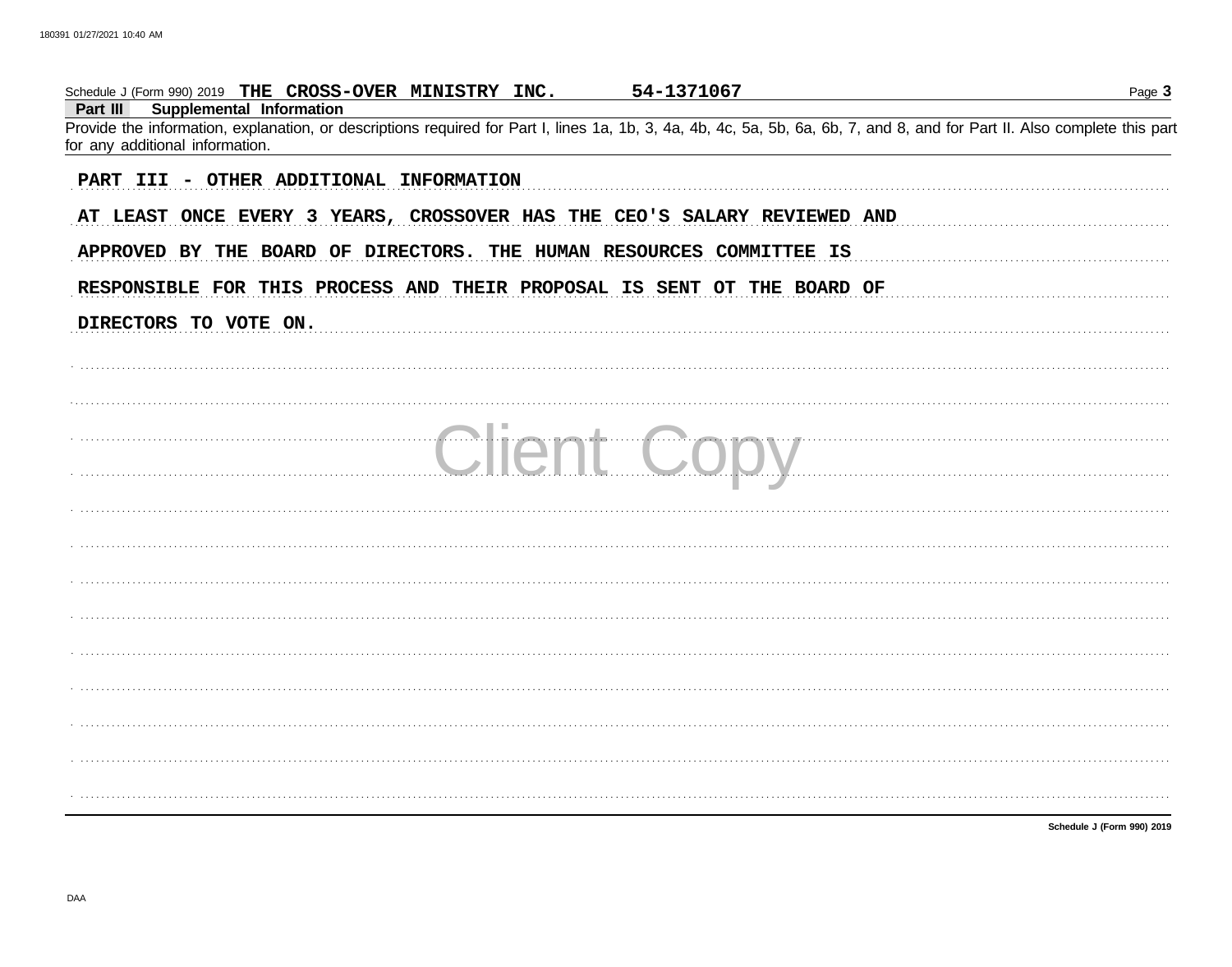## **(Form 990)**

### **SCHEDULE M**  $\left\{\n \begin{array}{ccc}\n \cdot & \cdot & \cdot \\
 \cdot & \cdot & \cdot \\
 \cdot & \cdot & \cdot\n \end{array}\n \right\}$  Noncash Contributions

u **Complete if the organizations answered "Yes" on Form 990, Part IV, lines 29 or 30.** u **Attach to Form 990.**

u **Go to** *www.irs.gov/Form990* **for instructions and the latest information.**

OMB No. 1545-0047 **2019**

**Inspection Open To Public**

Name of the organization **Employer identification number Employer identification number** Internal Revenue Service Department of the Treasury

## **THE CROSS-OVER MINISTRY INC. 54-1371067**

|       | Part I               | <b>Types of Property</b>                                                                                           |             |                            |                                             |                              |     |     |          |
|-------|----------------------|--------------------------------------------------------------------------------------------------------------------|-------------|----------------------------|---------------------------------------------|------------------------------|-----|-----|----------|
|       |                      |                                                                                                                    | (a)         | (b)                        | (c)                                         | (d)                          |     |     |          |
|       |                      |                                                                                                                    | Check if    | Number of contributions or | Noncash contribution<br>amounts reported on | Method of determining        |     |     |          |
|       |                      |                                                                                                                    | applicable  | items contributed          | Form 990, Part VIII, line 1g                | noncash contribution amounts |     |     |          |
| 1     |                      | Art - Works of art<br>.                                                                                            |             |                            |                                             |                              |     |     |          |
| 2     |                      | Art - Historical treasures                                                                                         |             |                            |                                             |                              |     |     |          |
| 3     |                      | Art - Fractional interests                                                                                         |             |                            |                                             |                              |     |     |          |
| 4     |                      | Books and publications                                                                                             |             |                            |                                             |                              |     |     |          |
| 5     |                      | Clothing and household                                                                                             |             |                            |                                             |                              |     |     |          |
|       | goods                |                                                                                                                    |             |                            |                                             |                              |     |     |          |
| 6     |                      | Cars and other vehicles                                                                                            |             |                            |                                             |                              |     |     |          |
| 7     |                      | Boats and planes<br>.                                                                                              |             |                            |                                             |                              |     |     |          |
| 8     |                      | Intellectual property                                                                                              |             |                            |                                             |                              |     |     |          |
| 9     |                      | Securities - Publicly traded                                                                                       | $\mathbf x$ | $\mathbf{2}$               | 1,071                                       | HIGH/LOW MEAN METHOD         |     |     |          |
| 10    |                      | Securities - Closely held stock                                                                                    |             |                            |                                             |                              |     |     |          |
| 11    |                      | Securities - Partnership, LLC,                                                                                     |             |                            |                                             |                              |     |     |          |
|       |                      | or trust interests                                                                                                 |             |                            |                                             |                              |     |     |          |
| 12    |                      | Securities - Miscellaneous                                                                                         |             |                            |                                             |                              |     |     |          |
| 13    |                      | Qualified conservation                                                                                             |             |                            |                                             |                              |     |     |          |
|       |                      | contribution - Historic                                                                                            |             |                            |                                             |                              |     |     |          |
|       |                      | structures                                                                                                         |             |                            |                                             |                              |     |     |          |
| 14    |                      | Qualified conservation                                                                                             |             |                            |                                             |                              |     |     |          |
|       |                      | contribution - Other                                                                                               |             |                            |                                             |                              |     |     |          |
| 15    |                      | Real estate - Residential                                                                                          |             |                            |                                             |                              |     |     |          |
| 16    |                      | Real estate - Commercial                                                                                           |             |                            |                                             |                              |     |     |          |
| 17    |                      | Real estate - Other                                                                                                |             |                            |                                             |                              |     |     |          |
| 18    |                      | Collectibles                                                                                                       |             |                            |                                             |                              |     |     |          |
| 19    |                      | Food inventory                                                                                                     |             |                            |                                             |                              |     |     |          |
| 20    |                      | Drugs and medical supplies                                                                                         | X           | 43                         | 2,740,968                                   | <b>FAIR MARKET VALUE</b>     |     |     |          |
| 21    |                      | Taxidermy                                                                                                          |             |                            |                                             |                              |     |     |          |
| 22    |                      | Historical artifacts                                                                                               |             |                            |                                             |                              |     |     |          |
| 23    |                      | Scientific specimens                                                                                               |             |                            |                                             |                              |     |     |          |
| 24    |                      | Archeological artifacts                                                                                            |             |                            |                                             |                              |     |     |          |
| 25    |                      | Other <b>u( EQUIPMENT</b>                                                                                          | $\mathbf X$ | 1                          | 2,000                                       |                              |     |     |          |
| 26    |                      |                                                                                                                    |             |                            |                                             |                              |     |     |          |
| 27    |                      |                                                                                                                    |             |                            |                                             |                              |     |     |          |
| 28    | Other $\mathbf{u}$ ( |                                                                                                                    |             |                            |                                             |                              |     |     |          |
| 29    |                      | Number of Forms 8283 received by the organization during the tax year for contributions for                        |             |                            |                                             |                              |     |     |          |
|       |                      | which the organization completed Form 8283, Part IV, Donee Acknowledgement                                         |             |                            |                                             | 29                           |     |     |          |
|       |                      |                                                                                                                    |             |                            |                                             |                              |     | Yes | No       |
| 30a l |                      | During the year, did the organization receive by contribution any property reported in Part I, lines 1 through     |             |                            |                                             |                              |     |     |          |
|       |                      | 28, that it must hold for at least three years from the date of the initial contribution, and which isn't required |             |                            |                                             |                              |     |     |          |
|       |                      | to be used for exempt purposes for the entire holding period?                                                      |             |                            |                                             |                              | 30a |     | X        |
|       |                      | <b>b</b> If "Yes," describe the arrangement in Part II.                                                            |             |                            |                                             |                              |     |     |          |
| 31    |                      | Does the organization have a gift acceptance policy that requires the review of any nonstandard                    |             |                            |                                             |                              |     |     |          |
|       | contributions?       |                                                                                                                    |             |                            |                                             |                              | 31  |     | X        |
| 32a   |                      | Does the organization hire or use third parties or related organizations to solicit, process, or sell noncash      |             |                            |                                             |                              |     |     |          |
|       | contributions?       |                                                                                                                    |             |                            |                                             |                              | 32a |     | <u>x</u> |
|       |                      | <b>b</b> If "Yes," describe in Part II.                                                                            |             |                            |                                             |                              |     |     |          |
| 33    |                      | If the organization didn't report an amount in column (c) for a type of property for which column (a) is checked,  |             |                            |                                             |                              |     |     |          |

describe in Part II.

**For Paperwork Reduction Act Notice, see the Instructions for Form 990. Schedule M (Form 990) 2019**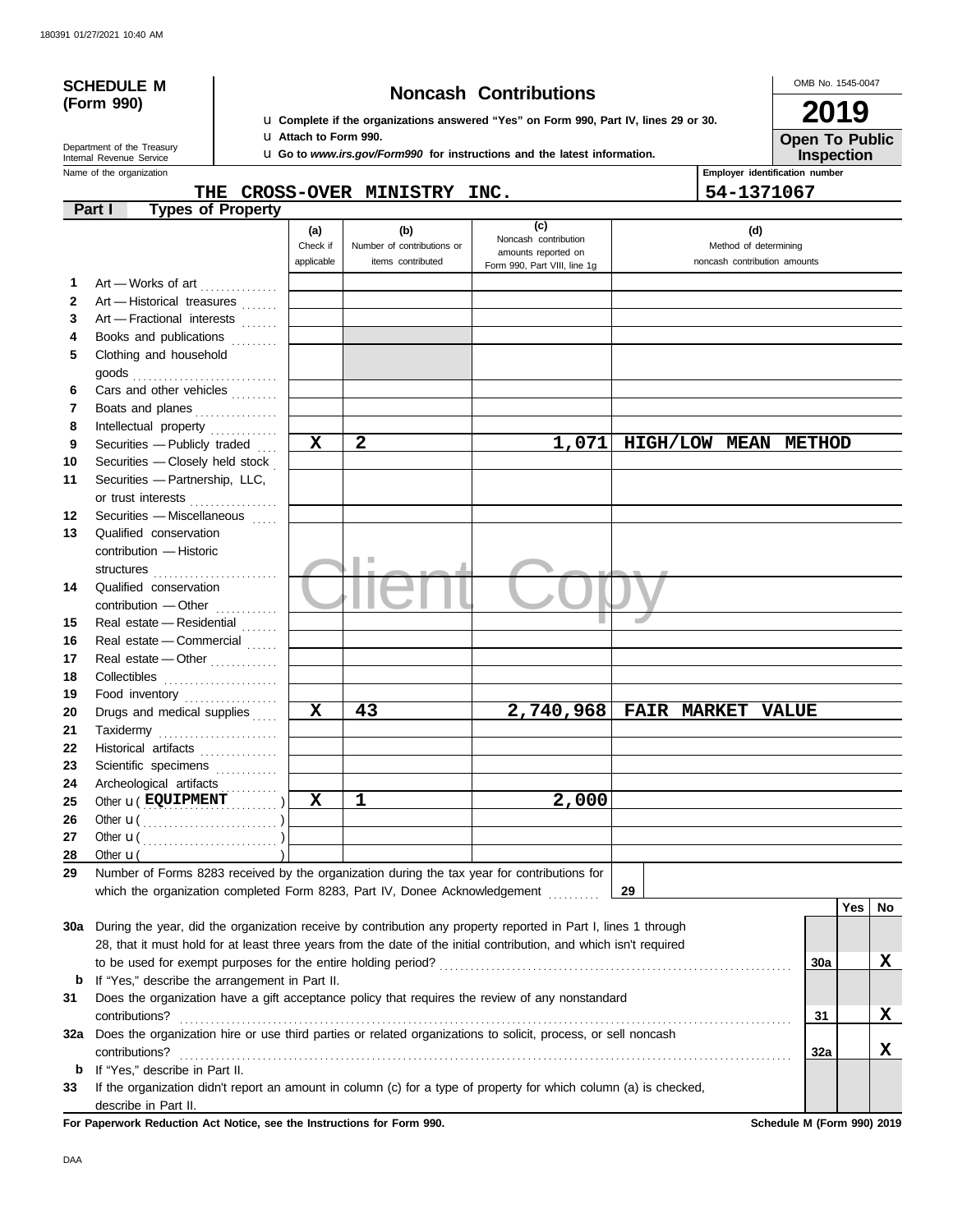|         |  | Schedule M (Form 990) 2019 THE CROSS-OVER MINISTRY INC.                           | 54-1371067  | Page 2                                                                                                                                                                                                                       |
|---------|--|-----------------------------------------------------------------------------------|-------------|------------------------------------------------------------------------------------------------------------------------------------------------------------------------------------------------------------------------------|
| Part II |  | or a combination of both. Also complete this part for any additional information. |             | Supplemental Information. Provide the information required by Part I, lines 30b, 32b, and 33, and whether<br>the organization is reporting in Part I, column (b), the number of contributions, the number of items received, |
|         |  |                                                                                   |             |                                                                                                                                                                                                                              |
|         |  |                                                                                   |             |                                                                                                                                                                                                                              |
|         |  |                                                                                   |             |                                                                                                                                                                                                                              |
|         |  |                                                                                   |             |                                                                                                                                                                                                                              |
|         |  |                                                                                   |             |                                                                                                                                                                                                                              |
|         |  |                                                                                   |             |                                                                                                                                                                                                                              |
|         |  |                                                                                   |             |                                                                                                                                                                                                                              |
|         |  |                                                                                   |             |                                                                                                                                                                                                                              |
|         |  |                                                                                   |             |                                                                                                                                                                                                                              |
|         |  |                                                                                   |             |                                                                                                                                                                                                                              |
|         |  |                                                                                   |             |                                                                                                                                                                                                                              |
|         |  |                                                                                   |             |                                                                                                                                                                                                                              |
|         |  |                                                                                   | Client Copy |                                                                                                                                                                                                                              |
|         |  |                                                                                   |             |                                                                                                                                                                                                                              |
|         |  |                                                                                   |             |                                                                                                                                                                                                                              |
|         |  |                                                                                   |             |                                                                                                                                                                                                                              |
|         |  |                                                                                   |             |                                                                                                                                                                                                                              |
|         |  |                                                                                   |             |                                                                                                                                                                                                                              |
|         |  |                                                                                   |             |                                                                                                                                                                                                                              |
|         |  |                                                                                   |             |                                                                                                                                                                                                                              |
|         |  |                                                                                   |             |                                                                                                                                                                                                                              |
|         |  |                                                                                   |             |                                                                                                                                                                                                                              |
|         |  |                                                                                   |             |                                                                                                                                                                                                                              |
|         |  |                                                                                   |             |                                                                                                                                                                                                                              |
|         |  |                                                                                   |             |                                                                                                                                                                                                                              |
|         |  |                                                                                   |             |                                                                                                                                                                                                                              |
|         |  |                                                                                   |             |                                                                                                                                                                                                                              |
|         |  |                                                                                   |             |                                                                                                                                                                                                                              |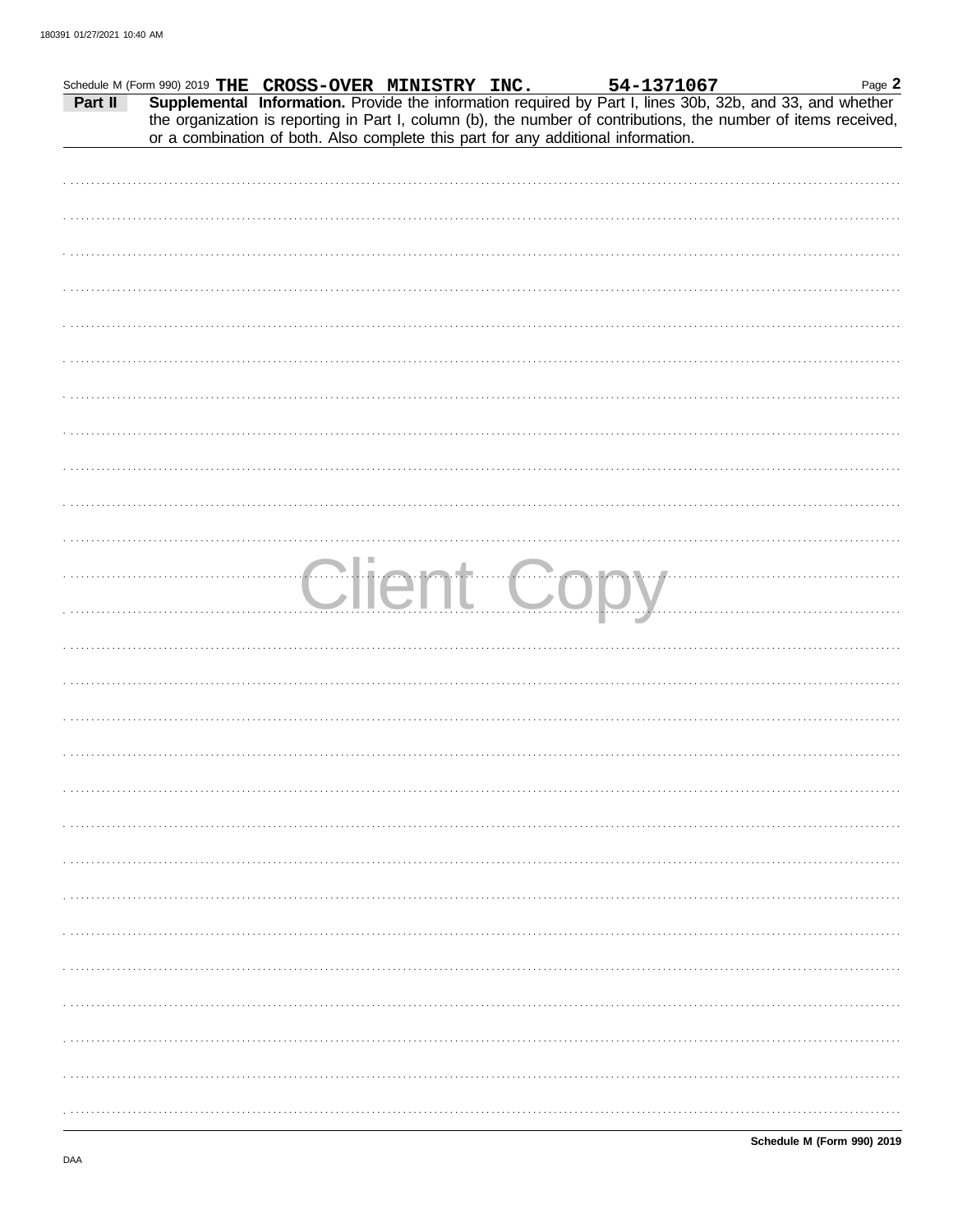| <b>SCHEDULE O</b>                                                          | Supplemental Information to Form 990 or 990-EZ                                                                                                                                                                           | OMB No. 1545-0047                                                                             |
|----------------------------------------------------------------------------|--------------------------------------------------------------------------------------------------------------------------------------------------------------------------------------------------------------------------|-----------------------------------------------------------------------------------------------|
| (Form 990 or 990-EZ)                                                       | Complete to provide information for responses to specific questions on<br>2019                                                                                                                                           |                                                                                               |
| Department of the Treasury<br>Internal Revenue Service                     | Open to Public<br><b>Inspection</b>                                                                                                                                                                                      |                                                                                               |
| Name of the organization                                                   |                                                                                                                                                                                                                          | Employer identification number                                                                |
|                                                                            | <b>CROSS-OVER MINISTRY</b><br>THE<br>INC.                                                                                                                                                                                | 54-1371067                                                                                    |
| <b>CROSSOVER</b><br><b>PROVIDE</b><br><b>CARE</b><br><b>JANUARY</b><br>TN. | FORM 990, PART III, LINE 4A - FIRST ACCOMPLISHMENT<br>HEALTHCARE CLINICS IN<br><b>OPERATES</b><br><b>TWO</b><br>GROUPS:<br>LOW INCOME,<br>UNINSURED PATIENTS<br><b>TWO</b><br>TO<br>2019, PATIENTS ENROLLED IN MEDICAID. | THE RICHMOND, VA AREA THAT<br>AND,<br><b>BEGINNING</b><br>IN 2019, CROSSOVER<br><b>SERVED</b> |
| 6,600<br><b>OVER</b>                                                       | PEOPLE PROVIDING A<br><b>COMPREHENSIVE MIX</b><br>OF                                                                                                                                                                     | INCLUDING<br><b>PRIMARY</b><br><b>CARE</b>                                                    |
| <b>PEDIATRICS),</b>                                                        | CARE,<br><b>COUNSELING,</b><br><b>HIV</b><br><b>VISION</b><br><b>TESTING</b><br>DENTAL,                                                                                                                                  | <b>TREATME</b><br><b>AND</b>                                                                  |

OBSTERICS, GYN AND OVER 15 OTHER SUBSPECIALTIES. CROSSOVER ALSO OPERATES A LICENSED PHARMACY. CROSSOVER IS UNIQUELY POSITIONED TO PROVIDE THESE

SERVICES, DUE TO OUR MANY COLLABORATORS AND NUMEROUS VOLUNTEERS. IN 2019,

OVER 400 VOLUNTEERS CONTRIBUTED MORE THAN 27,000 HOURS OF SERVICE.

CROSSOVER ALSO BENEFITS FROM PRO BONO MEDICATIONS, LABS AND IMAGING. WE

PROVIDE COMPREHENSIVE CARE SO THAT OUR PATIENTS CAN LEAD MORE PRODUCTIVE,

FULFILLING LIVES.

FORM 990, PART VI, LINE 11B - ORGANIZATION'S PROCESS TO REVIEW FORM 990 THE 990 IS REVIEWED BY THE ADMINISTRATOR AND THE BOARD CHAIR. COPIES OF THE 990 ARE ALSO PROVIDED TO THE ENTIRE BOARD.

FORM 990, PART VI, LINE 12C - ENFORCEMENT OF CONFLICTS POLICY THE STANDARD BEHAVIOR AT CROSS OVER MINISTRY IS THAT ALL BOARD MEMBERS, STAFF AND VOLUNTEERS SCRUPULOUSLY AVOID ANY CONFLICT OF INTEREST BETWEEN THE INTEREST OF CROSS OVER MINISTRY ON ONE HAND, AND PERSONAL, PROFESSIONAL, AND BUSINESS INTERESTS ON THE OTHER. THIS INCLUDES AVOIDING ACTUAL CONFLICTS OF INTEREST AS WELL AS PERCEPTION OF CONFLICTS OF **INTEREST.**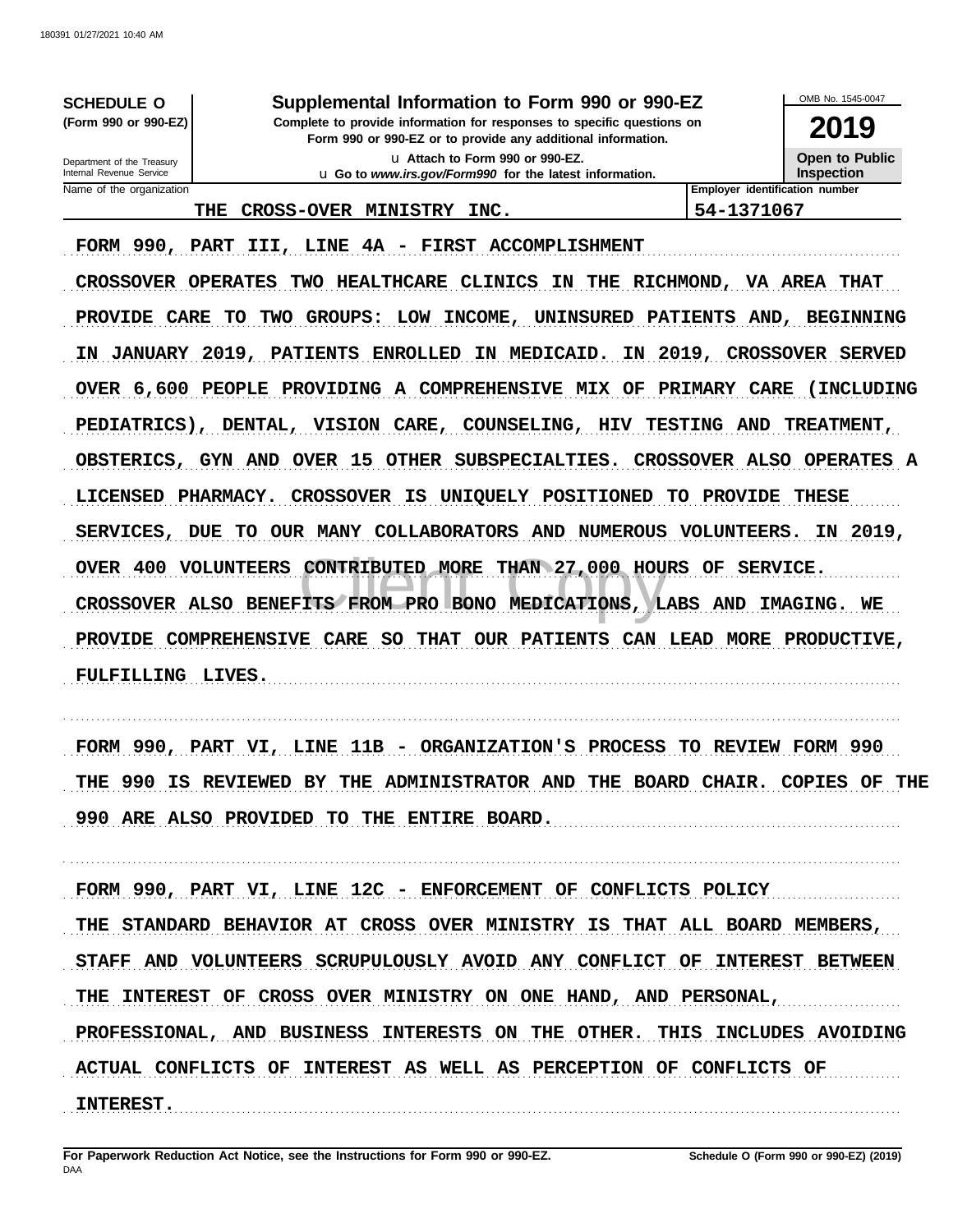| Schedule O (Form 990 or 990-EZ) (2019)<br>Name of the organization                   | Page 2<br>Employer identification number |
|--------------------------------------------------------------------------------------|------------------------------------------|
| CROSS-OVER MINISTRY INC.<br>THE                                                      | 54-1371067                               |
| THE COURSE OF MEETINGS OF ACTIVITIES, BOARD MEMBERS, STAFF AND<br>ΙN                 |                                          |
| VOLUNTEERS ARE REQUIRED TO DISCLOSE ANY INTEREST                                     | IN A TRANSACTION OR                      |
| THEY (INCLUDING THEIR BUSINESS OR OTHER NONPROFIT<br>DECISION WHERE                  |                                          |
| AFFILIATION), THEIR FAMILY, EMPLOYER OR CLOSE ASSOCIATE WILL RECEIVE A               |                                          |
| BENEFIT OR GAIN. AFTER DISCLOSE, THEY MUST LEAVE THE ROOM AND ABSTAIN FROM           |                                          |
| VOTING OR OTHER ACTIVITIES.                                                          |                                          |
|                                                                                      |                                          |
| FORM 990, PART VI, LINE 19 - GOVERNING DOCUMENTS DISCLOSURE EXPLANATION              |                                          |
| INC. MAKES ITS GOVERNING DOCUMENTS, CONFLICT OF<br>CROSS OVER MINISTRY,              |                                          |
| INTEREST POLICY AND FINANCIAL STATEMENTS AVAILABLE<br>TO                             | PUBLIC UPON<br>THE                       |
| REQUEST.                                                                             |                                          |
|                                                                                      |                                          |
| 1.1.1.1.1.1.1<br>FORM 990, PART XI, LINE 9 - OTHER CHANGES IN NET ASSETS EXPLANATION |                                          |
| SECTION 481(A) ADJUSTMENT                                                            | \$<br>$-19,838$                          |
|                                                                                      |                                          |
|                                                                                      |                                          |
|                                                                                      |                                          |
|                                                                                      |                                          |
|                                                                                      |                                          |
|                                                                                      |                                          |
|                                                                                      |                                          |
|                                                                                      |                                          |
|                                                                                      |                                          |
|                                                                                      |                                          |
|                                                                                      |                                          |
|                                                                                      |                                          |
|                                                                                      |                                          |
|                                                                                      |                                          |
|                                                                                      | PAGE 1 OF 1                              |

Schedule O (Form 990 or 990-EZ) (2019)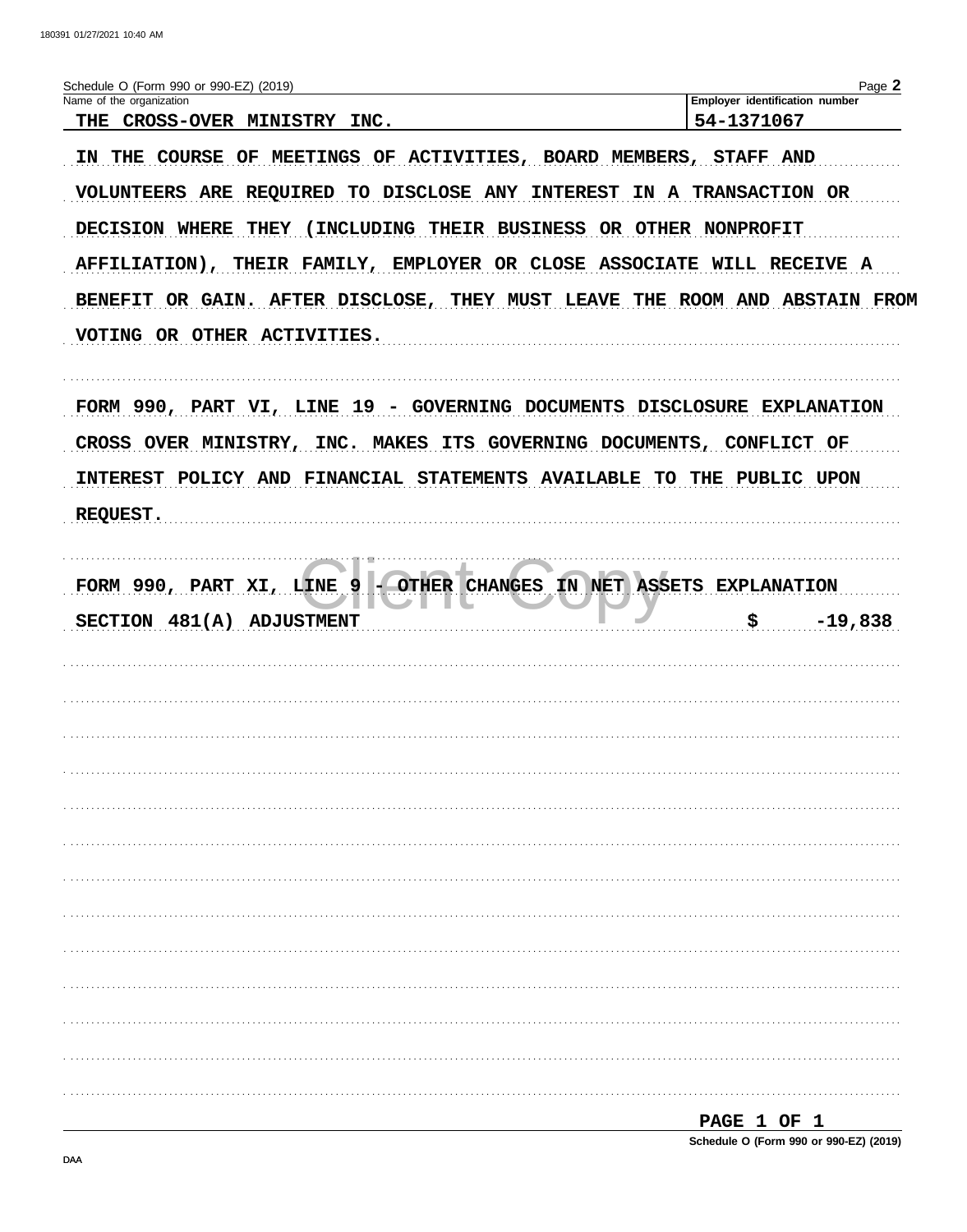|          | Form 4562<br>Department of the Treasury                                                                                                               |                             |                                                        |                                                                                  | <b>Depreciation and Amortization</b><br>(Including Information on Listed Property)<br>u Attach to your tax return. | OMB No. 1545-0172<br>9 |                  |                |                                                                                                          |
|----------|-------------------------------------------------------------------------------------------------------------------------------------------------------|-----------------------------|--------------------------------------------------------|----------------------------------------------------------------------------------|--------------------------------------------------------------------------------------------------------------------|------------------------|------------------|----------------|----------------------------------------------------------------------------------------------------------|
|          | (99)<br>Internal Revenue Service                                                                                                                      |                             |                                                        |                                                                                  | u Go to www.irs.gov/Form4562 for instructions and the latest information.                                          |                        |                  |                | 179<br>Sequence No.                                                                                      |
|          | Name(s) shown on return                                                                                                                               |                             |                                                        |                                                                                  |                                                                                                                    |                        |                  |                | Identifying number                                                                                       |
|          |                                                                                                                                                       |                             | THE CROSS-OVER MINISTRY INC.                           |                                                                                  |                                                                                                                    |                        |                  |                | 54-1371067                                                                                               |
|          | Business or activity to which this form relates                                                                                                       |                             |                                                        |                                                                                  |                                                                                                                    |                        |                  |                |                                                                                                          |
|          | INDIRECT DEPRECIATION                                                                                                                                 |                             |                                                        |                                                                                  |                                                                                                                    |                        |                  |                |                                                                                                          |
|          | <b>Part I</b>                                                                                                                                         |                             | Election To Expense Certain Property Under Section 179 |                                                                                  |                                                                                                                    |                        |                  |                |                                                                                                          |
| 1        | Maximum amount (see instructions)                                                                                                                     |                             |                                                        |                                                                                  | <b>Note:</b> If you have any listed property, complete Part V before you complete Part I.                          |                        |                  | 1              | 1,020,000                                                                                                |
| 2        | Total cost of section 179 property placed in service (see instructions)                                                                               |                             |                                                        |                                                                                  |                                                                                                                    |                        |                  | $\overline{2}$ |                                                                                                          |
| 3        | Threshold cost of section 179 property before reduction in limitation (see instructions) [[[[[[[[[[[[[[[[[[[[[                                        |                             |                                                        |                                                                                  |                                                                                                                    |                        |                  | $\overline{3}$ | 2,550,000                                                                                                |
| 4        | Reduction in limitation. Subtract line 3 from line 2. If zero or less, enter -0-                                                                      |                             |                                                        |                                                                                  |                                                                                                                    |                        |                  | 4              |                                                                                                          |
| 5        | Dollar limitation for tax year. Subtract line 4 from line 1. If zero or less, enter -0-. If married filing separately, see instructions               |                             |                                                        |                                                                                  |                                                                                                                    |                        |                  | 5              |                                                                                                          |
| 6        |                                                                                                                                                       | (a) Description of property |                                                        |                                                                                  | (b) Cost (business use only)                                                                                       |                        | (c) Elected cost |                |                                                                                                          |
|          |                                                                                                                                                       |                             |                                                        |                                                                                  |                                                                                                                    |                        |                  |                |                                                                                                          |
|          |                                                                                                                                                       |                             |                                                        |                                                                                  |                                                                                                                    |                        |                  |                |                                                                                                          |
| 7        | Listed property. Enter the amount from line 29                                                                                                        |                             |                                                        |                                                                                  |                                                                                                                    | $\overline{7}$         |                  |                |                                                                                                          |
| 8        | Total elected cost of section 179 property. Add amounts in column (c), lines 6 and 7 [[[[[[[[[[[[[[[[[[[[[[[[                                         |                             |                                                        |                                                                                  |                                                                                                                    |                        |                  | 8              |                                                                                                          |
| 9        | Tentative deduction. Enter the smaller of line 5 or line 8                                                                                            |                             |                                                        |                                                                                  |                                                                                                                    |                        |                  | 9              |                                                                                                          |
| 10       | Carryover of disallowed deduction from line 13 of your 2018 Form 4562                                                                                 |                             |                                                        |                                                                                  |                                                                                                                    |                        |                  | 10             |                                                                                                          |
| 11       | Business income limitation. Enter the smaller of business income (not less than zero) or line 5. See instructions                                     |                             |                                                        |                                                                                  |                                                                                                                    |                        |                  | 11             |                                                                                                          |
| 12       | Section 179 expense deduction. Add lines 9 and 10, but don't enter more than line 11                                                                  |                             |                                                        |                                                                                  |                                                                                                                    |                        |                  | 12             |                                                                                                          |
| 13       | Carryover of disallowed deduction to 2020. Add lines 9 and 10, less line 12                                                                           |                             |                                                        |                                                                                  |                                                                                                                    | 13                     |                  |                |                                                                                                          |
|          | Note: Don't use Part II or Part III below for listed property. Instead, use Part V.                                                                   |                             |                                                        |                                                                                  |                                                                                                                    |                        |                  |                |                                                                                                          |
|          | Part II                                                                                                                                               |                             |                                                        |                                                                                  |                                                                                                                    |                        |                  |                | Special Depreciation Allowance and Other Depreciation (Don't include listed property. See instructions.) |
| 14       | Special depreciation allowance for qualified property (other than listed property) placed in service.                                                 |                             |                                                        |                                                                                  |                                                                                                                    |                        |                  |                |                                                                                                          |
| 15       | uuring the tax year. See instructions<br>Property subject to section 168(f)(1) election                                                               |                             |                                                        |                                                                                  |                                                                                                                    |                        |                  | 14<br>15       |                                                                                                          |
| 16       |                                                                                                                                                       |                             |                                                        |                                                                                  |                                                                                                                    |                        |                  | 16             | 78,470                                                                                                   |
|          |                                                                                                                                                       |                             |                                                        |                                                                                  |                                                                                                                    |                        | .                |                |                                                                                                          |
|          |                                                                                                                                                       |                             |                                                        |                                                                                  |                                                                                                                    |                        |                  |                |                                                                                                          |
|          | Part III                                                                                                                                              |                             |                                                        |                                                                                  | <b>MACRS Depreciation (Don't include listed property. See instructions.)</b><br><b>Section A</b>                   |                        |                  |                |                                                                                                          |
|          |                                                                                                                                                       |                             |                                                        |                                                                                  |                                                                                                                    |                        |                  |                |                                                                                                          |
| 17<br>18 | MACRS deductions for assets placed in service in tax years beginning before 2019                                                                      |                             |                                                        |                                                                                  |                                                                                                                    |                        | $\mathbf{u}$     | 17             | 123                                                                                                      |
|          | If you are electing to group any assets placed in service during the tax year into one or more general asset accounts, check here                     |                             |                                                        |                                                                                  | Section B—Assets Placed in Service During 2019 Tax Year Using the General Depreciation System                      |                        |                  |                |                                                                                                          |
|          | (a) Classification of property                                                                                                                        |                             | (b) Month and year<br>placed in<br>service             | (c) Basis for depreciation<br>(business/investment use<br>only-see instructions) | (d) Recovery<br>period                                                                                             | (e) Convention         | (f) Method       |                | (g) Depreciation deduction                                                                               |
| 19a      | 3-year property                                                                                                                                       |                             |                                                        |                                                                                  |                                                                                                                    |                        |                  |                |                                                                                                          |
| b        | 5-year property                                                                                                                                       |                             |                                                        |                                                                                  |                                                                                                                    |                        |                  |                |                                                                                                          |
| c        | 7-year property                                                                                                                                       |                             |                                                        |                                                                                  |                                                                                                                    |                        |                  |                |                                                                                                          |
| d        | 10-year property                                                                                                                                      |                             |                                                        |                                                                                  |                                                                                                                    |                        |                  |                |                                                                                                          |
| е        | 15-year property                                                                                                                                      |                             |                                                        |                                                                                  |                                                                                                                    |                        |                  |                |                                                                                                          |
|          | 20-year property                                                                                                                                      |                             |                                                        |                                                                                  |                                                                                                                    |                        |                  |                |                                                                                                          |
| g        | 25-year property                                                                                                                                      |                             |                                                        |                                                                                  | 25 yrs.                                                                                                            |                        | S/L              |                |                                                                                                          |
|          | h Residential rental                                                                                                                                  |                             |                                                        |                                                                                  | 27.5 yrs.                                                                                                          | ΜМ                     | S/L              |                |                                                                                                          |
|          | property                                                                                                                                              |                             |                                                        |                                                                                  | 27.5 yrs.                                                                                                          | ΜМ                     | S/L              |                |                                                                                                          |
| Ť.       | Nonresidential real                                                                                                                                   |                             |                                                        |                                                                                  | 39 yrs.                                                                                                            | ΜМ                     | S/L              |                |                                                                                                          |
|          | property                                                                                                                                              |                             |                                                        |                                                                                  |                                                                                                                    | MМ                     | S/L              |                |                                                                                                          |
|          |                                                                                                                                                       |                             |                                                        |                                                                                  | Section C-Assets Placed in Service During 2019 Tax Year Using the Alternative Depreciation System                  |                        |                  |                |                                                                                                          |
|          | 20a Class life                                                                                                                                        |                             |                                                        |                                                                                  |                                                                                                                    |                        | S/L              |                |                                                                                                          |
|          | $b$ 12-year                                                                                                                                           |                             |                                                        |                                                                                  | 12 yrs.                                                                                                            |                        | S/L              |                |                                                                                                          |
|          | $c30-year$                                                                                                                                            |                             |                                                        |                                                                                  | 30 yrs.                                                                                                            | MМ<br>MМ               | S/L              |                |                                                                                                          |
|          | d 40-year                                                                                                                                             |                             |                                                        |                                                                                  | 40 yrs.                                                                                                            |                        | S/L              |                |                                                                                                          |
| 21       | Part IV<br><b>Summary</b> (See instructions.)                                                                                                         |                             |                                                        |                                                                                  |                                                                                                                    |                        |                  | 21             |                                                                                                          |
| 22       | Listed property. Enter amount from line 28<br>Total. Add amounts from line 12, lines 14 through 17, lines 19 and 20 in column (g), and line 21. Enter |                             |                                                        |                                                                                  |                                                                                                                    |                        |                  |                |                                                                                                          |
|          | here and on the appropriate lines of your return. Partnerships and S corporations—see instructions                                                    |                             |                                                        |                                                                                  |                                                                                                                    |                        |                  | 22             | 78,593                                                                                                   |
| 23       | For assets shown above and placed in service during the current year, enter the                                                                       |                             |                                                        |                                                                                  |                                                                                                                    |                        |                  |                |                                                                                                          |
|          | For Paperwork Reduction Act Notice, see separate instructions.                                                                                        |                             |                                                        |                                                                                  |                                                                                                                    | 23                     |                  |                | Form 4562 (2019)                                                                                         |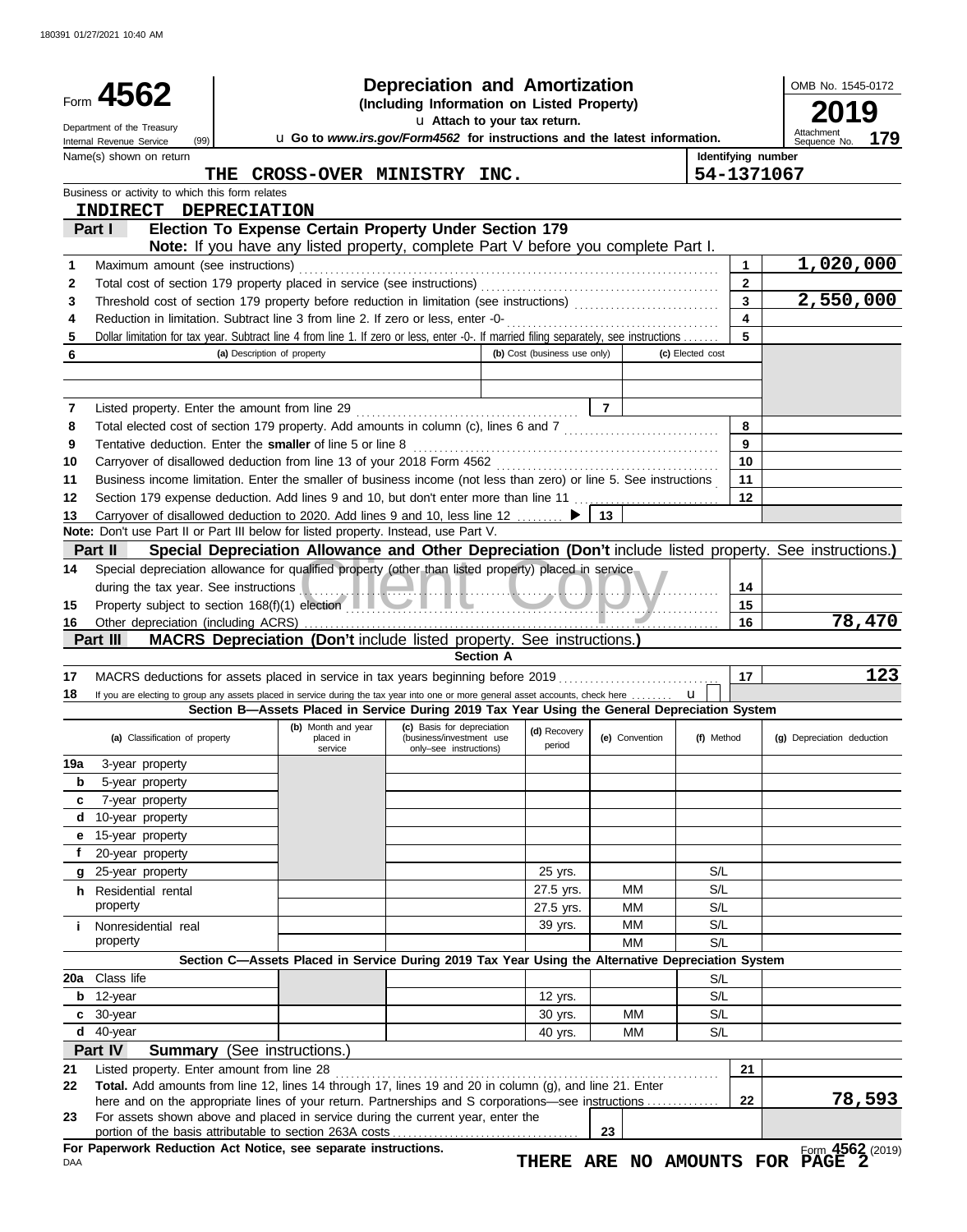The Cross-Over Ministry Inc. 8600 Quioccasin Road, Suite 102 Richmond, VA 23229

### **Electing out of Bonus Depreciation Allowance for All Eligible Depreciable Property**

The above named taxpayer elects out of the first-year bonus depreciation allowance under IRC Section 168(k)(7) for all eligible depreciable property placed in service during the tax year.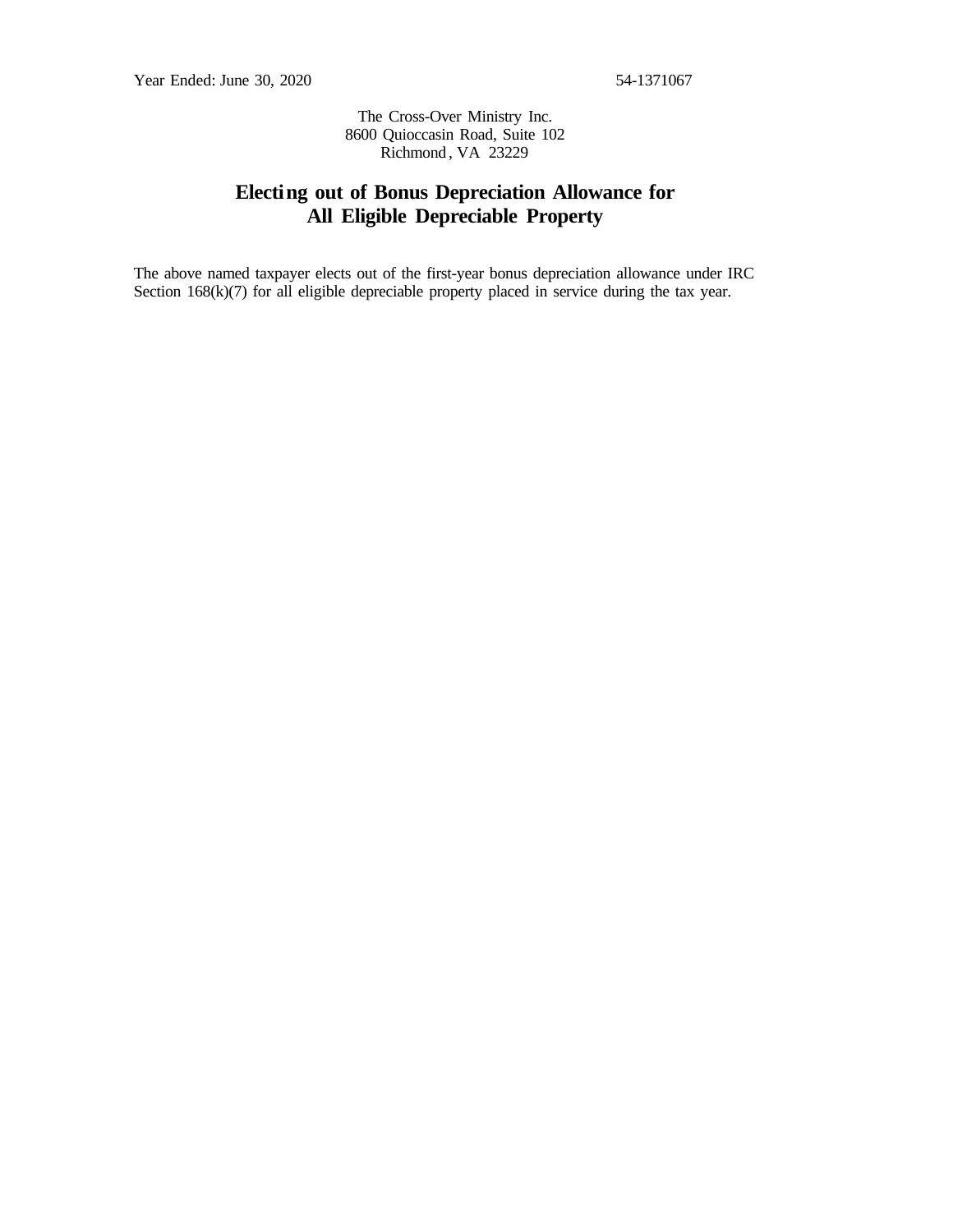#### 180391 The Cross-Over Ministry Inc. 01/27/2021 10:39 AM 54-1371067 **Federal Asset Report**

#### FYE: 6/30/2020 **Form 990, Page 1**

| Asset      | Description                                             | Date<br>In Service   | Cost             | ℅ | Bus Sec<br>179 Bonus | Basis<br>for Depr | Per Conv Meth                      | Prior          | Current                              |
|------------|---------------------------------------------------------|----------------------|------------------|---|----------------------|-------------------|------------------------------------|----------------|--------------------------------------|
|            | <b>Prior MACRS:</b>                                     |                      |                  |   |                      |                   |                                    |                |                                      |
| 6          | Miniblinds                                              | 3/21/97              | 391              |   |                      | 391               | 7 HY 200DB                         | 391            | 0                                    |
| 7          | Parking Lot Paving                                      | 12/04/00             | 8,500            |   |                      | 8,500             | 15 HY 150DB                        | 8,500          | 0                                    |
| 8          | Ramp                                                    | 4/12/00              | 3,860            |   |                      | 3.860             | 15 HY 150DB                        | 3,860          | 0                                    |
| 9          | Refrigerator                                            | 11/09/98             | 164              |   |                      | 164               | 5 HY 200DB                         | 164            | 0                                    |
| 10         | Parking Lot (Botanical Garden)<br>Building Improvements | 3/12/01<br>1/01/01   | 20,000<br>10,745 |   |                      | 20,000<br>10,745  | 15 HY 150DB<br>39<br>MM S/L        | 20,000<br>0    | 0<br>$\mathbf{0}$                    |
| 11<br>65   | Accordian Folding                                       | 2/26/03              | 2,617            |   |                      | 2,617             | 39<br>MM S/L                       | 1,099          | 67                                   |
| 66         | Sherbourne Improvements                                 | 5/11/03              | 2,158            |   |                      | 2,158             | 39 MM S/L                          | 892            | 56                                   |
| 67         | Computer $&$ SW                                         | 5/19/99              | 5,743            |   |                      | 5,743             | 5 HY 200DB                         | 5,743          | $\mathbf{0}$                         |
| 68         | Computer (Dale)                                         | 10/15/99             | 1,343            |   |                      | 1,343             | 5 HY 200DB                         | 1,343          | $\mathbf{0}$                         |
| 69         | Computer                                                | 2/15/00              | 3,747            |   |                      | 3,747             | 5 HY 200DB                         | 3,747          | 0                                    |
| 70<br>71   | Scanner<br>Computer                                     | 8/23/00<br>6/19/01   | 1,410<br>4,481   |   |                      | 1,410<br>4,481    | 5 HY 200DB<br>5 HY 200DB           | 1,410<br>4,481 | 0<br>$\boldsymbol{0}$                |
| 72         | Computer (NPO)                                          | 10/22/01             | 1,992            |   |                      | 1,992             | 5 HY 200DB                         | 1,992          | 0                                    |
| 73         | Computers                                               | 11/04/02             | 1,850            |   |                      | 1,850             | 5 HY 200DB                         | 1,850          | $\boldsymbol{0}$                     |
| 74         | Dell Computer                                           | 2/10/03              | 1,480            |   |                      | 1,480             | 5 HY 200DB                         | 1,480          | 0                                    |
| 75         | Dell Computer                                           | 4/21/03              | 913              |   |                      | 913               | 5 HY 200DB                         | 913            | $\boldsymbol{0}$                     |
| 76         | Dell Computer                                           | 2/19/03<br>2/10/03   | 1,774            |   |                      | 1,774             | 5 HY 200DB                         | 1,774          | $\boldsymbol{0}$                     |
| 77<br>83   | Dell Computer<br>Desktop Computer                       | 7/27/04              | 1,662<br>1,100   |   |                      | 1,662<br>1,100    | 5 HY 200DB<br>5 HY 200DB           | 1,662<br>1,100 | $\boldsymbol{0}$<br>$\boldsymbol{0}$ |
| 141        | Bi-Slider System                                        | 2/23/00              | 2,419            |   |                      | 2,419             | 7 HY 200DB                         | 2,419          | $\boldsymbol{0}$                     |
| 142        | Accordian partition                                     | 2/11/00              | 4,080            |   |                      | 4,080             | 7 HY 200DB                         | 4,080          | $\boldsymbol{0}$                     |
| 143        | Carpet/Tile/Countertop                                  | 3/06/00              | 6,329            |   |                      | 6,329             | 7 HY 200DB                         | 6,329          | $\boldsymbol{0}$                     |
| 144        | Office Furniture                                        | 9/20/02              | 3,500            |   |                      | 3,500             | 7 HY 200DB                         | 3,500          | $\boldsymbol{0}$                     |
| 145        | Office Furniture                                        | 11/06/02             | 975              |   |                      | 975               | 7 HY 200DB                         | 975            | $\boldsymbol{0}$                     |
| 146<br>147 | Office Furniture<br>Creative Office- Cub                | 11/18/02<br>10/22/03 | 210<br>4,850     |   |                      | 210<br>4,850      | 7 HY 200DB<br>7 HY 200DB           | 210<br>4,850   | $\boldsymbol{0}$<br>$\boldsymbol{0}$ |
| 148        | VCT Flooring                                            | 4/24/03              | 2,314            |   |                      | 2,314             | 7 HY 200DB                         | 2,314          | $\boldsymbol{0}$                     |
| 149        | Asbestos Abatement                                      | 4/24/03              | 3,900            |   |                      | 3,900             | 7 HY 200DB                         | 3,900          | $\boldsymbol{0}$                     |
| 178        | Equipment                                               | 6/01/91              | 230              |   |                      | 230               | 5 HY 200DB                         | 230            | $\boldsymbol{0}$                     |
| 179        | Copier                                                  | 4/01/92              | 1,061            |   |                      | 1,061             | 5<br><b>HY 200DB</b>               | 1,061          | $\boldsymbol{0}$                     |
| 180        | Hemocue Photome                                         | 1/07/93              | 600              |   |                      | 600               | $\overline{5}$<br><b>HY 200DB</b>  | 600            | 0                                    |
| 181<br>182 | Kowa Ha-1<br>Audiometer                                 | 2/24/93<br>9/07/93   | 893<br>265       |   |                      | 893<br>265        | 5<br><b>HY 200DB</b><br>5 HY 200DB | 893<br>265     | $\boldsymbol{0}$<br>0                |
| 183        | Ear Thermometer                                         | 9/07/93              | 314              |   |                      | 314               | 5<br><b>HY 200DB</b>               | 314            | $\boldsymbol{0}$                     |
| 184        | Colotux                                                 | 1/31/94              | 393              |   |                      | 393               | 5 HY 200DB                         | 393            | 0                                    |
| 185        | Colorado Tape Back                                      | 8/31/94              | 515              |   |                      | 515               | 5 HY 200DB                         | 515            | $\boldsymbol{0}$                     |
| 186        | 2 Hemocue B-Glu                                         | 10/20/94             | 225              |   |                      | 225               | 5 HY 200DB                         | 225            | 0                                    |
| 187<br>188 | MRTRA EKG Machine                                       | 12/20/94<br>10/09/95 | 5,299<br>2,247   |   |                      | 5,299<br>2,247    | 5 HY 200DB<br>5 HY 200DB           | 5,299          | $\boldsymbol{0}$<br>0                |
| 189        | <b>HP</b> Computer System<br>Computer Printer           | 3/07/96              | 499              |   |                      | 499               | 5 HY 200DB                         | 2,247<br>499   | $\boldsymbol{0}$                     |
| 190        | Computer Scanner                                        | 7/12/96              | 366              |   |                      | 366               | 5 HY 200DB                         | 366            | 0                                    |
| 191        | Hemoglobin Photo                                        | 7/23/96              | 300              |   |                      | 300               | 5<br><b>HY 200DB</b>               | 300            | 0                                    |
| 192        | Misc Computer Parts                                     | 10/31/96             | 134              |   |                      | 134               | 5 HY 200DB                         | 134            | $\overline{0}$                       |
|            | 193 Contel Phone System                                 | 7/16/97              | 585              |   |                      | 585               | 5 HY 200DB                         | 585            | 0                                    |
| 194<br>195 | Security System                                         | 10/10/97<br>9/16/97  | 5,035<br>378     |   |                      | 5,035<br>378      | 5 HY 200DB<br>5<br><b>HY 200DB</b> | 5,035          | $\boldsymbol{0}$<br>0                |
| 196        | Dental Equipment<br>Medical Wall Units                  | 2/19/98              | 300              |   |                      | 300               | 5 HY 200DB                         | 378<br>300     | 0                                    |
| 197        | Ethernet Cards                                          | 3/23/98              | 436              |   |                      | 436               | 5 HY 200DB                         | 436            | 0                                    |
| 198        | Multi User Software License                             | 4/30/98              | 5,500            |   |                      | 5,500             | 5 HY 200DB                         | 5,500          | $\overline{0}$                       |
| 199        | Personnel Schedule                                      | 6/16/98              | 409              |   |                      | 409               | 5 HY 200DB                         | 409            | 0                                    |
| 200        | 3 Pentium PC's                                          | 7/09/98              | 8,996            |   |                      | 8,996             | 5 HY 200DB                         | 8,996          | 0                                    |
| 201<br>202 | Acer Computer System<br>Copy Machine                    | 12/01/98<br>12/01/98 | 719<br>12,448    |   |                      | 719<br>12,448     | 5 HY 200DB<br>5 HY 200DB           | 719<br>12,448  | 0<br>0                               |
| 203        | Camcorder                                               | 11/29/99             | 350              |   |                      | 350               | 5 HY 200DB                         | 350            | 0                                    |
| 204        | Pulse Oximeter                                          | 4/27/99              | 595              |   |                      | 595               | 5 HY 200DB                         | 595            | 0                                    |
| 205        | Machinery & Equipment                                   | 1/01/01              | 325              |   |                      | 325               | 5<br><b>HY 200DB</b>               | 325            | 0                                    |
| 206        | Dental Equipment                                        | 4/24/02              | 3,855            |   |                      | 3,855             | 7 HY 200DB                         | 3,855          | 0                                    |
| 207        | <b>EKG</b> Machine                                      | 12/16/02             | 2,850            |   |                      | 2,850             | 7 HY 200DB                         | 2,850          | 0                                    |
| 208        | Vital Sign Mbl                                          | 2/26/03              | 3,440            |   |                      | 3,440             | 7 HY 200DB                         | 3,440          | 0<br>0                               |
| 209<br>210 | Integrated Sys w/76<br>Integrated Diag Sys              | 3/26/03<br>3/25/03   | 1,192<br>1,293   |   |                      | 1,192<br>1,293    | 7 HY 200DB<br>7 HY 200DB           | 1,192<br>1,293 | 0                                    |
| 211        | Exam Light $-$ (6)                                      | 3/25/03              | 1,433            |   |                      | 1,433             | 7 HY 200DB                         | 1,433          | 0                                    |
|            | 212 Vital Sign Monitor                                  | 3/25/03              | 1,680            |   |                      | 1,680             | 7 HY 200DB                         | 1,680          | 0                                    |
| 213        | Integrated Sys w/76                                     | 3/26/03              | 5,180            |   |                      | 5,180             | 7 HY 200DB                         | 5,180          | 0                                    |
| 214        | <b>HP FO Autochuck</b>                                  | 3/03/03              | 2,666            |   |                      | 2,666             | 7 HY 200DB                         | 2,666          | 0                                    |
| 215        | Pelton Crane OCR                                        | 9/03/03              | 1,359            |   |                      | 1,359             | 7 HY 200DB                         | 1,359          | $\theta$                             |
|            |                                                         |                      |                  |   |                      |                   |                                    |                |                                      |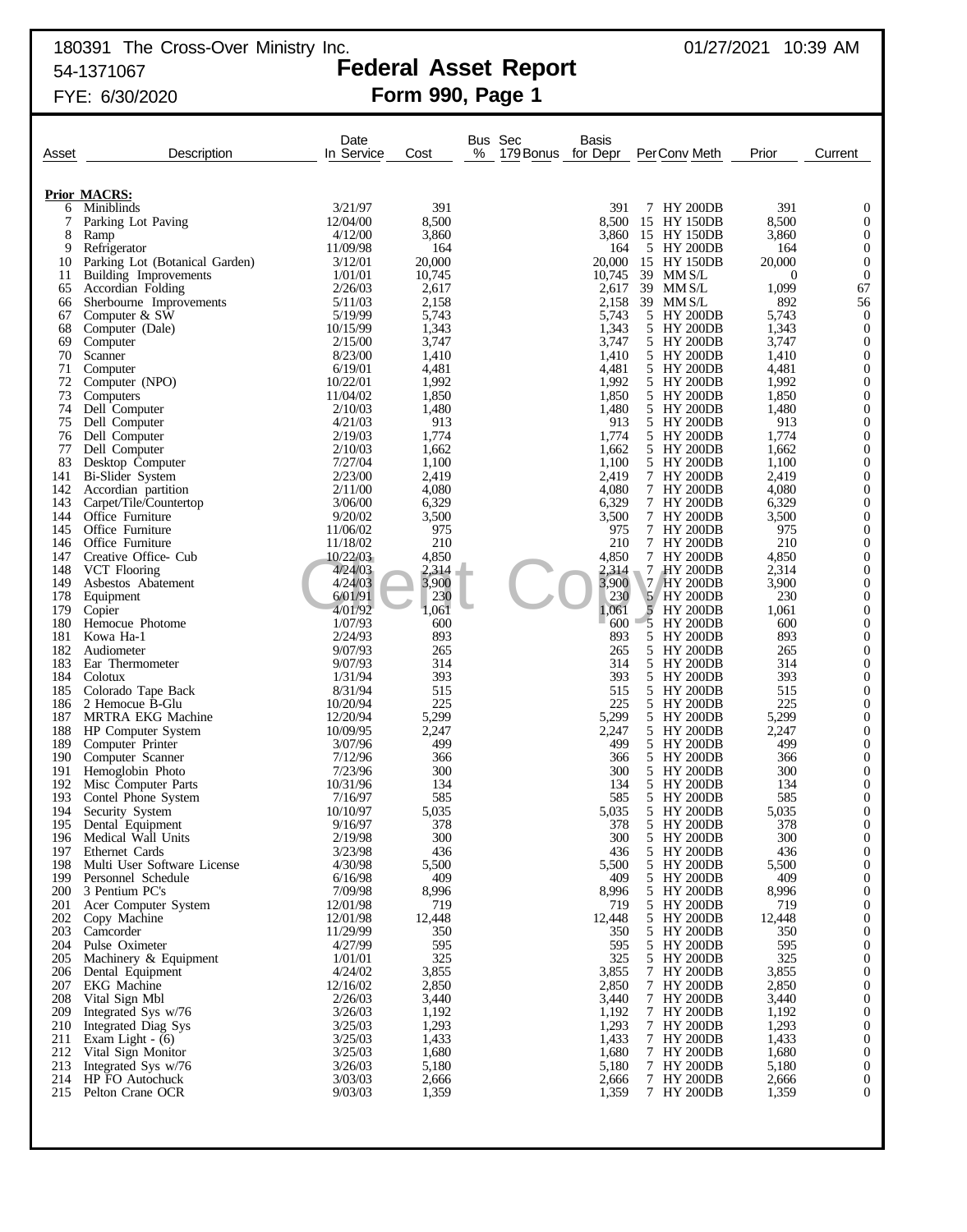### 180391 The Cross-Over Ministry Inc. 01/27/2021 10:39 AM 54-1371067 **Federal Asset Report**

FYE: 6/30/2020 **Form 990, Page 1**

| Asset    | Description                                             | Date<br>In Service   | Cost             | % | Bus Sec<br>179 Bonus | Basis<br>for Depr | PerConv Meth                | Prior            | Current                              |
|----------|---------------------------------------------------------|----------------------|------------------|---|----------------------|-------------------|-----------------------------|------------------|--------------------------------------|
|          |                                                         |                      | 178,872          |   |                      | 178,872           |                             | 165,343          | 123                                  |
|          |                                                         |                      |                  |   |                      |                   |                             |                  |                                      |
|          | <b>Other Depreciation:</b>                              |                      |                  |   |                      |                   |                             |                  |                                      |
| 2        | Building Modifications<br><b>Building</b>               | 11/01/91<br>12/14/90 | 89,067<br>72,198 |   |                      | 89,067<br>72,198  | 31 MO S/L<br>31<br>MO S/L   | 78,228<br>65,513 | 2,828<br>2,292                       |
| 3        | 106 Cowardin Avenue                                     | 11/01/95             | 65,294           |   |                      | 65,294            | 39<br>MO S/L                | 39,623           | 1,674                                |
| 4        | <b>Building Renovations</b>                             | 6/30/97              | 113,541          |   |                      | 113,541           | 39<br>MO S/L                | 64,049           | 2,911                                |
| 5<br>12  | Building Renovations<br>Construction Walls              | 6/30/97<br>4/13/04   | 37,884<br>3,000  |   |                      | 37,884<br>3,000   | 39 MO S/L<br>5 MO S/L       | 21,370<br>3,000  | 972<br>$\overline{0}$                |
| 13       | New Roof at Cowardin                                    | 3/26/04              | 26,950           |   |                      | 26,950            | 39 MO S/L                   | 10,538           | 691                                  |
| 14       | Tiles and Carpet                                        | 4/15/05              | 5,577            |   |                      | 5,577             | 15 MO S/L                   | 5,298            | 279                                  |
| 15<br>16 | Flooring Labor<br>Glass for Johnke Rd                   | 5/10/05<br>12/20/05  | 3,420<br>248     |   |                      | 3,420<br>248      | 15 MO S/L<br>15 MO S/L      | 3,230<br>223     | 190<br>17                            |
| 17       | Leasehold Improvement                                   | 3/26/04              | 19,559           |   |                      | 19,559            | 5 MO S/L                    | 19,559           | $\overline{0}$                       |
| 18       | Building Improvement                                    | 6/13/06              | 2,050            |   |                      | 2,050             | 15 MO S/L                   | 1,788            | 137                                  |
| 19<br>20 | Building Improvement<br><b>HVAC</b> Compressor          | 6/29/06<br>7/01/06   | 2,050<br>2,055   |   |                      | 2,050<br>2,055    | 15 MO S/L<br>15 MO S/L      | 1,777<br>1,781   | 136<br>137                           |
| 21       | HVAC evaporator                                         | 12/01/06             | 3,198            |   |                      | 3.198             | 15 MO S/L                   | 2,683            | 213                                  |
| 22       | Convert Closet                                          | 2/15/08              | 1,000            |   |                      | 1,000             | 15 MO S/L                   | 756              | 66                                   |
| 23<br>24 | Remainder to Convert<br>Install Wall Cabinets           | 2/19/08<br>3/21/08   | 1,205<br>300     |   |                      | 1,205<br>300      | 15 MO S/L<br>15<br>MO S/L   | 910<br>225       | 81<br>20                             |
| 25       | Remainder to Install                                    | 4/14/08              | 300              |   |                      | 300               | 15 MO S/L                   | 225              | 20                                   |
| 26       | Install Sliding Glass                                   | 5/05/08              | 280              |   |                      | 280               | 15<br>MO S/L                | 208              | 19                                   |
| 27<br>28 | Nurse's Station Improvement<br><b>HVAC</b> Unit on Medi | 12/04/08<br>7/24/08  | 3,500<br>7,707   |   |                      | 3,500<br>7,707    | 15 MO S/L<br>15<br>MO S/L   | 2,469<br>5,609   | 234<br>514                           |
| 29       | Cowardin Construction                                   | 9/04/08              | 2,500            |   |                      | 2,500             | 15 MO S/L                   | 1,806            | 166                                  |
| 30       | Cowardin Front Window                                   | 9/16/08              | 250              |   |                      | 250               | 15<br>MO S/L                | 179              | 17                                   |
| 31<br>32 | Carpet<br>Cowardin Building Improvement                 | 9/17/08<br>9/25/08   | 2,184<br>5,647   |   |                      | 2,184<br>5,647    | 15 MO S/L<br>$-15$ MO S/L   | 1,565<br>4,047   | 146<br>377                           |
| 33       | Carpet Installation                                     | 10/21/08             | 682              |   |                      | 682               | 15 MO S/L                   | 485              | 45                                   |
| 34       | Crown Molding Lab                                       | 10/22/08             | 250              |   |                      | 250               | 15 MO S/L                   | 178              | 16                                   |
| 35<br>36 | Door installation<br>2 Junction boxes                   | 10/23/08<br>10/28/08 | ,200<br>200      |   |                      | ,200<br>200       | $15$ MO S/L<br>15<br>MO S/L | 853<br>142       | 80<br>14                             |
| 37       | A/C and Heater Unit                                     | 11/01/08             | 194              |   |                      | 194               | 15 MO S/L                   | 138              | 13                                   |
| 38       | Thermometer                                             | 11/07/08             | 186              |   |                      | 186               | 15 MO S/L                   | 132              | 13                                   |
| 39<br>40 | Phone Line<br>Electrical Outlet Installation            | 11/13/08<br>11/18/08 | 1,513<br>145     |   |                      | 1,513<br>145      | 15 MO S/L<br>15 MO S/L      | 1,076<br>102     | 100<br>10                            |
| 41       | Installing Network                                      | 12/01/08             | 425              |   |                      | 425               | 15 MO S/L                   | 300              | 28                                   |
| 42       | West End System                                         | 12/01/08             | 1,095<br>350     |   |                      | 1,095             | 15 MO S/L                   | 772<br>247       | 73<br>23                             |
| 43<br>44 | Lamp & Circuit Installation<br>Wall Installation        | 12/03/08<br>12/08/08 | 2,225            |   |                      | 350<br>2,225      | 15 MO S/L<br>15 MO S/L      | 1,570            | 148                                  |
| 45       | Nurses Station Improvements                             | 12/16/08             | 5,748            |   |                      | 5.748             | 15 MO S/L                   | 4,056            | 383                                  |
| 46       | Nurses Station                                          | 1/06/09<br>1/09/09   | 6,938<br>2,500   |   |                      | 6.938             | 15 MO S/L<br>15 MO S/L      | 4,857<br>1,750   | 462<br>167                           |
| 47<br>48 | Door Repair<br>Modification Nurse Station               | 1/27/09              | 338              |   |                      | 2,500<br>338      | 15 MO S/L                   | 234              | 23                                   |
| 49       | Front Office and Bathroom                               | 1/28/09              | 2,360            |   |                      |                   | 2,360 15 MO S/L             | 1,639            | 157                                  |
| 50<br>51 | Office Remodel                                          | 2/05/09<br>3/04/09   | 2,440<br>357     |   |                      | 2,440             | 15 MO S/L<br>357 15 MO S/L  | 1,694<br>246     | 163<br>24                            |
| 52       | Lettering and Lamp<br>Window and File Cabinet           | 3/09/09              | 646              |   |                      |                   | 646 15 MO S/L               | 445              | 43                                   |
| 53       | Phones                                                  | 3/09/09              | 150              |   |                      |                   | 150 15 MO S/L               | 103              | 10                                   |
| 54<br>55 | Lights Ballasts etc.<br>Windows                         | 3/19/09<br>4/01/09   | 1,341<br>1,499   |   |                      | 1,341<br>1,499    | 15 MO S/L<br>15 MO S/L      | 917<br>1,024     | 89<br>100                            |
| 56       | Lights and Lock                                         | 4/21/09              | 451              |   |                      | 451               | 15 MO S/L                   | 305              | 30                                   |
| 57       | Fax machine                                             | 6/24/09              | 263              |   |                      | 263               | 5 MO S/L                    | 263              | $\mathbf{0}$                         |
| 58<br>59 | Lamp & Circuit Installation<br>JL Dull Electric         | 4/20/11<br>9/19/11   | 160<br>496       |   |                      | 160<br>496        | 5 MO S/L<br>15 MO S/L       | 160<br>256       | $\boldsymbol{0}$<br>33               |
| 60       | JL Dull Electric                                        | 1/12/12              | 278              |   |                      | 278               | 15 MO S/L                   | 139              | 19                                   |
| 61       | West End Expansion                                      | 2/18/13              | 10,000           |   |                      | 10,000            | 5 MO S/L                    | 10,000           | $\boldsymbol{0}$                     |
| 62<br>63 | Cowardin Flooring<br>West End Kitchen                   | 4/26/13<br>3/06/13   | 3,155<br>1,580   |   |                      | 3,155<br>1,580    | 5 MO S/L<br>5 MO S/L        | 3,155<br>1,580   | $\boldsymbol{0}$<br>$\boldsymbol{0}$ |
| 64       | Cowardin Painting                                       | 5/17/13              | 1,200            |   |                      | 1,200             | 5 MO S/L                    | 1,200            | $\boldsymbol{0}$                     |
| 78       | Wiring of Computer                                      | 4/15/04              | 1,539            |   |                      | 1,539             | 5 MO S/L                    | 1,539            | $\boldsymbol{0}$                     |
| 79<br>80 | <b>HIV</b> Computer<br>Desktop Computer                 | 4/21/04<br>7/27/04   | 1,088<br>1,100   |   |                      | 1,088<br>1,100    | 5 MO S/L<br>5 MO S/L        | 1,088<br>1,100   | $\boldsymbol{0}$<br>$\boldsymbol{0}$ |
| 81       | Desktop Computer                                        | 7/27/04              | 1,100            |   |                      | 1,100             | 5 MO S/L                    | 1,100            | $\boldsymbol{0}$                     |
| 82       | Desktop Computer                                        | 7/27/04              | 1,100            |   |                      | 1,100             | 5 MO S/L                    | 1,100            | $\boldsymbol{0}$                     |
| 84<br>85 | Laptop Computer 1<br>Laptop Computer 2                  | 7/27/04<br>7/27/04   | 1,200<br>1,200   |   |                      | 1,200<br>1,200    | 5 MO S/L<br>5 MO S/L        | 1,200<br>1,200   | $\boldsymbol{0}$<br>$\boldsymbol{0}$ |
| 86       | Desktop Computer                                        | 7/27/04              | 1,000            |   |                      | 1,000             | 5 MO S/L                    | 1,000            | $\theta$                             |
|          |                                                         |                      |                  |   |                      |                   |                             |                  |                                      |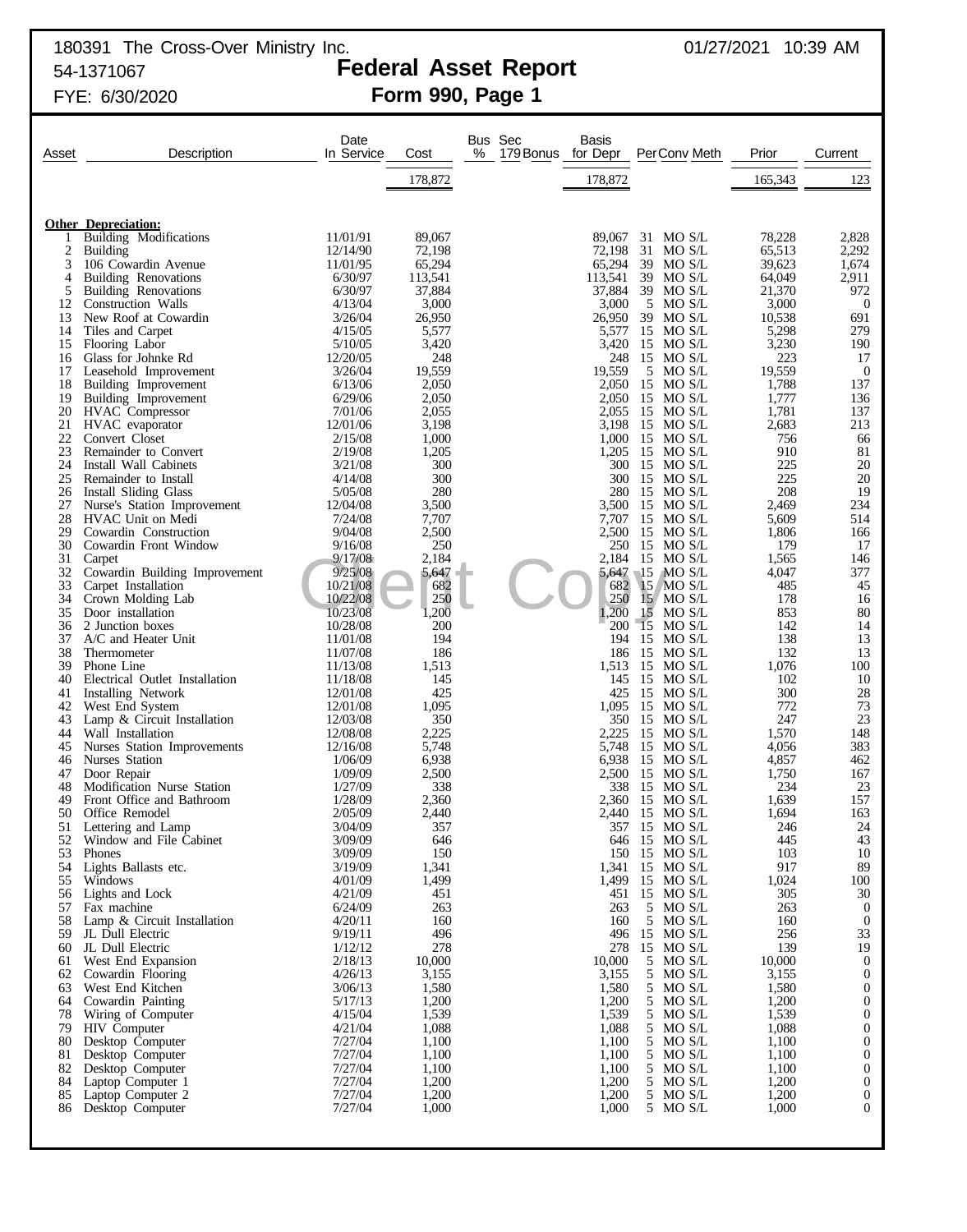| Asset      | Description                              | Date<br>In Service  | Cost           | <b>Bus</b><br>% | Sec<br>179 Bonus | <b>Basis</b><br>for Depr | PerConv Meth                | Prior          | Current                              |
|------------|------------------------------------------|---------------------|----------------|-----------------|------------------|--------------------------|-----------------------------|----------------|--------------------------------------|
|            |                                          |                     |                |                 |                  |                          |                             |                |                                      |
| 87<br>88   | Dell Computer<br>Dell Computer           | 1/04/04<br>1/04/04  | 1,161<br>1,161 |                 |                  | 1,161<br>1,161           | 5 MO S/L<br>5 MO S/L        | 1,161<br>1,161 | $\bf{0}$<br>0                        |
| 89         | Dell Computer                            | 1/04/04             | 1,161          |                 |                  | 1,161                    | 5 MO S/L                    | 1,161          | 0                                    |
| 90         | Dell Computer                            | 1/04/04             | 1,161          |                 |                  | 1,161                    | 5 MO S/L                    | 1,161          | 0                                    |
| 91         | Dell Computer                            | 1/04/04             | 1,161          |                 |                  | 1,161                    | 5 MO S/L                    | 1,161          | 0                                    |
| 92         | Pharmacy Computer                        | 8/16/04             | 1,418          |                 |                  | 1,418                    | 5 MO S/L                    | 1,418          | 0                                    |
| 93         | Computers Printers etc.                  | 2/03/06             | 10,140         |                 |                  | 10,140                   | 5 MO S/L                    | 10,140         | 0                                    |
| 94         | Laptop                                   | 3/01/06             | 998            |                 |                  | 998                      | 5 MO S/L                    | 998            | 0                                    |
| 95         | Software and Server                      | 7/02/06             | 3,876          |                 |                  | 3,876                    | 5 MO S/L                    | 3,876          | 0                                    |
| 96         | 3 Laptops (network)                      | 8/02/06             | 4,084          |                 |                  | 4,084                    | 5 MO S/L                    | 4,084          | $\boldsymbol{0}$                     |
| 97         | Tech Plan                                | 9/02/06             | 700            |                 |                  | 700                      | 5 MO S/L                    | 700            | 0                                    |
| 98         | Tech Plan/Tech inventory                 | 10/02/06            | 1,025          |                 |                  | 1,025                    | 5 MO S/L                    | 1,025          | $\boldsymbol{0}$                     |
| 99         | Laptop/Network cable                     | 11/02/06            | 1,737          |                 |                  | 1,737                    | 5 MO S/L                    | 1,737          | 0                                    |
| 100        | Replacement Server                       | 12/02/06            | 825            |                 |                  | 825                      | 5 MO S/L                    | 825            | $\boldsymbol{0}$                     |
| 101        | Desktop Computer                         | 3/02/07             | 1,775          |                 |                  | 1,775                    | 5 MO S/L                    | 1,775          | 0                                    |
| 102        | Rewiring                                 | 3/09/07             | 2,225          |                 |                  | 2,225                    | 5 MO S/L                    | 2,225          | $\boldsymbol{0}$                     |
| 103        | Printer & Computer                       | 4/02/07             | 500            |                 |                  | 500                      | 5 MO S/L                    | 500            | 0                                    |
| 104        | Wireless Router                          | 5/02/07             | 2,560          |                 |                  | 2,560                    | 5 MO S/L                    | 2,560          | $\mathbf{0}$<br>$\overline{0}$       |
| 105<br>106 | PAMS export<br>Donor Software Evaluation | 6/02/07<br>7/02/07  | 1,150<br>1,350 |                 |                  | 1,150                    | 5 MO S/L<br>1,350 15 MO S/L | 1,150<br>1,080 | 90                                   |
| 107        | E-Tapestry Evaluation                    | 8/02/07             | 1,300          |                 |                  |                          | 1,300 15 MO S/L             | 1,033          | 86                                   |
| 108        | Laptop                                   | 11/01/07            | 1,150          |                 |                  | 1,150                    | 15 MO S/L                   | 894            | 77                                   |
| 109        | Laptop                                   | 1/01/08             | 1,200          |                 |                  |                          | 1,200 15 MO S/L             | 920            | 80                                   |
| 110        | Laptop                                   | 3/01/08             | 1,200          |                 |                  | 1,200                    | 15 MO S/L                   | 907            | 80                                   |
| 111        | Laptop                                   | 3/28/08             | 1,200          |                 |                  | 1,200                    | 15 MO S/L                   | 900            | 80                                   |
| 112        | 2 Laptops                                | 5/01/08             | 2,400          |                 |                  | 2,400                    | 15 MO S/L                   | 1,787          | 160                                  |
| 113        | Laptop                                   | 6/01/08             | 1,200          |                 |                  | 1,200                    | 15 MO S/L                   | 887            | 80                                   |
| 114        | Laptop                                   | 12/18/08            | 1,200          |                 |                  | 1,200                    | 5 MO S/L                    | 1,200          | $\boldsymbol{0}$                     |
| 115        | Wireless Router                          | 12/18/08            | 265            |                 |                  | 265                      | 5 MO S/L                    | 265            | $\boldsymbol{0}$                     |
| 116        | Laptop and Power surge                   | 12/19/08            | 1,285          |                 |                  | 1,285                    | 5 MO S/L                    | 1,285          | $\boldsymbol{0}$                     |
| 117        | Wireless router                          | 1/01/09             | $-415 = -$     |                 |                  | 415                      | $5$ MO S/L                  | 115            | 0                                    |
| 118        | Power adapter                            | 2/01/09             | 55             |                 |                  | 55                       | 5 MO S/L                    | 55             | $\boldsymbol{0}$                     |
| 119        | Network Printer                          | 3/01/09             | 875            |                 |                  | 875                      | 5 MO S/L                    | 875            | 0                                    |
| 120        | Server                                   | 3/02/09             | 4,158          |                 |                  | 4,158                    | -5<br>MO S/L                | 4,158          | $\boldsymbol{0}$                     |
| 121<br>122 | LCD Projector<br>Power Supply            | 10/31/09<br>9/30/09 | 700<br>75      |                 |                  | 700<br>75                | 5 MO S/L<br>5<br>MO S/L     | 700<br>75      | 0<br>$\boldsymbol{0}$                |
| 123        | Computer and Bag                         | 10/31/09            | 1,000          |                 |                  | 1,000                    | 5 MO S/L                    | 1,000          | 0                                    |
| 124        | Computer and Bag                         | 10/31/09            | 1,000          |                 |                  | 1,000                    | 5 MO S/L                    | 1,000          | $\boldsymbol{0}$                     |
| 125        | Wise Woman Laptop                        | 12/31/09            | 2,000          |                 |                  | 2,000                    | 5 MO S/L                    | 2,000          | 0                                    |
| 126        | Laptop for Solita                        | 5/31/10             | 1,380          |                 |                  | 1,380                    | 5 MO S/L                    | 1,380          | $\boldsymbol{0}$                     |
| 127        | Laptop for Lynn Wil                      | 6/01/10             | 916            |                 |                  | 916                      | 5 MO S/L                    | 916            | 0                                    |
| 128        | Laptop for Lyn                           | 6/01/10             | 916            |                 |                  | 916                      | 5 MO S/L                    | 916            | $\boldsymbol{0}$                     |
| 129        | Printer/External Hardware                | 1/01/11             | 987            |                 |                  | 987                      | 5 MO S/L                    | 987            | 0                                    |
| 130        | Canon Image Class                        | 1/27/11             | 421            |                 |                  | 421                      | 5 MO S/L                    | 421            | $\boldsymbol{0}$                     |
| 131        | Laptop and Case                          | 2/01/11             | 693            |                 |                  | 693                      | 5 MO S/L                    | 693            | 0                                    |
| 132        | 2 desktops                               | 2/02/11             | 1,030          |                 |                  | 1,030                    | 5 MO S/L                    | 1,030          | 0                                    |
| 133        | Laptop/hard drive                        | 2/17/11             | 865            |                 |                  | 865                      | 5 MO S/L                    | 865            | $\overline{0}$                       |
|            | 134 4 Computers                          | 4/12/11             | 1,980          |                 |                  | 1,980                    | 5 MO S/L                    | 1,980          | $\boldsymbol{0}$                     |
| 135<br>136 | 3 Computers<br>Lexmark Printer           | 1/03/11<br>2/23/12  | 1,346<br>1,529 |                 |                  | 1,346<br>1,529           | 5 MO S/L<br>5 MO S/L        | 1,346<br>1,529 | $\boldsymbol{0}$<br>$\boldsymbol{0}$ |
| 137        | 4 HP Elitebook                           | 3/25/13             | 3,133          |                 |                  | 3,133                    | 5 MO S/L                    | 3,133          | $\mathbf{0}$                         |
| 138        | 2 HP Elitebook                           | 3/28/13             | 1,567          |                 |                  | 1,567                    | 5 MO S/L                    | 1,567          | $\boldsymbol{0}$                     |
| 139        | 2 HP Compact                             | 3/28/13             | 1,757          |                 |                  | 1,757                    | 5 MO S/L                    | 1,757          | $\boldsymbol{0}$                     |
| 140        | HP Elite Book 8440                       | 3/28/13             | 769            |                 |                  | 769                      | 5 MO S/L                    | 769            | $\boldsymbol{0}$                     |
| 150        | Sink and Water Heater                    | 4/29/04             | 1,225          |                 |                  | 1,225                    | 5 MO S/L                    | 1,225          | 0                                    |
| 151        | Furniture                                | 3/26/04             | 913            |                 |                  | 913                      | 5 MO S/L                    | 913            | $\boldsymbol{0}$                     |
| 152        | Waiting room furniture                   | 5/31/05             | 13,278         |                 |                  | 13,278                   | 5 MO S/L                    | 13,278         | 0                                    |
| 153        | Cabinets                                 | 6/06/05             | 900            |                 |                  | 900                      | 5 MO S/L                    | 900            | $\boldsymbol{0}$                     |
| 154        | Bathroom Fixtures                        | 6/07/05             | 3,006          |                 |                  | 3,006                    | 5 MO S/L                    | 3,006          | 0                                    |
| 155        | Ceiling Tiles                            | 6/20/05             | 1,700          |                 |                  | 1,700                    | 5 MO S/L                    | 1,700          | $\boldsymbol{0}$                     |
| 156        | Cabinets for West End                    | 10/24/05            | 1,180          |                 |                  | 1,180                    | 5 MO S/L                    | 1,180          | 0                                    |
| 157        | Cabinets and Sink                        | 12/28/05            | 777            |                 |                  | 777                      | 5 MO S/L                    | 777            | $\mathbf{0}$                         |
| 158<br>159 | Dental Stools                            | 12/04/06            | 1,037          |                 |                  | 1,037<br>307             | 5 MO S/L<br>15 MO S/L       | 1,037          | $\boldsymbol{0}$                     |
| 160        | Furniture<br>Cabinets for Storage        | 3/13/08<br>5/05/08  | 307<br>1,310   |                 |                  | 1,310                    | 15 MO S/L                   | 232<br>975     | 20<br>$88\,$                         |
| 161        | Cowardin Office Furniture                | 9/22/08             | 48,147         |                 |                  | 48,147                   | 5 MO S/L                    | 48,147         | $\boldsymbol{0}$                     |
| 162        | File Cabinet                             | 1/15/09             | 531            |                 |                  | 531                      | 5 MO S/L                    | 531            | $\boldsymbol{0}$                     |
| 163        | Furniture                                | 3/01/09             | 11,435         |                 |                  | 11,435                   | 5 MO S/L                    | 11,435         | 0                                    |
| 164        | Refurbished Station                      | 5/02/12             | 1,630          |                 |                  | 1,630                    | 7 MO S/L                    | 1,630          | $\mathbf{0}$                         |
| 165        | 1/2 Charge                               | 5/02/12             | 3,305          |                 |                  | 3,305                    | 7 MO S/L                    | 3,305          | 0                                    |
| 166        | 1/2 Charge                               | 5/23/12             | 3,136          |                 |                  | 3,136                    | 7 MO S/L                    | 3,136          | $\Omega$                             |
|            |                                          |                     |                |                 |                  |                          |                             |                |                                      |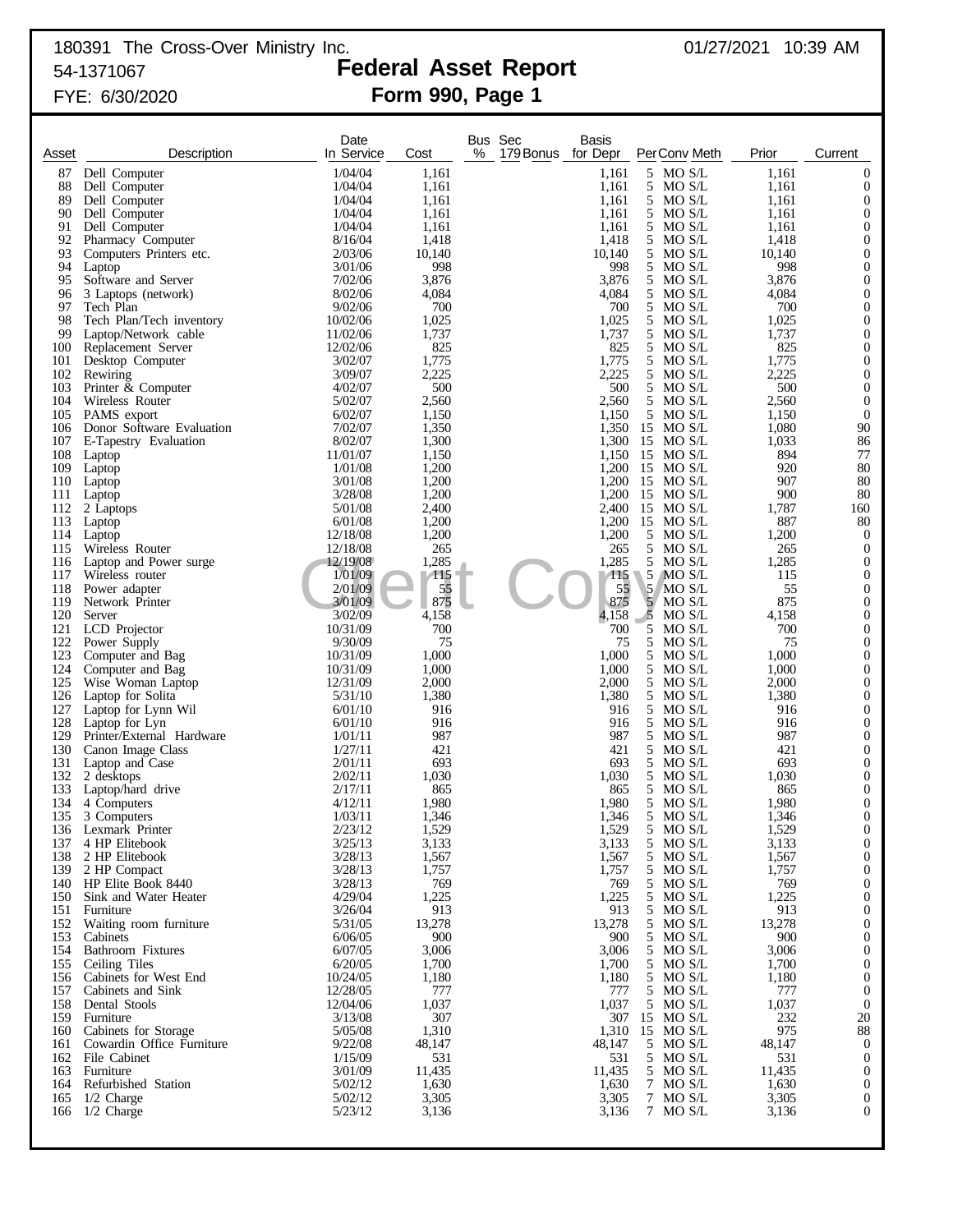| Asset      | Description                                             | Date<br>In Service   | Cost               | Bus<br>% | Sec<br>179 Bonus | Basis<br>for Depr | PerConv Meth                                                            | Prior                              | Current                              |
|------------|---------------------------------------------------------|----------------------|--------------------|----------|------------------|-------------------|-------------------------------------------------------------------------|------------------------------------|--------------------------------------|
| 167        | Cubicles                                                | 6/06/12              | 1,455              |          |                  | 1,455             | 7 MO S/L                                                                | 1,455                              | $\bf{0}$                             |
| 168        | West End Chairs                                         | 5/11/13              | 1,061              |          |                  | 1,061             | 5 MO S/L                                                                | 1,061                              | 0                                    |
| 169        | West End Tables                                         | 5/18/13              | 405                |          |                  | 405               | 5 MO S/L                                                                | 405                                | 0                                    |
| 170        | West End Tables                                         | 5/18/13              | 1,822              |          |                  | 1,822             | 5 MO S/L                                                                | 1,822                              | 0                                    |
| 171        | West end Pharmacy                                       | 3/05/13              | 581                |          |                  | 581               | 5 MO S/L                                                                | 581                                | $\overline{0}$                       |
| 172        | Cowardin Pharmacy                                       | 5/29/13              | 309                |          |                  | 309               | 5 MO S/L                                                                | 309                                | 0                                    |
| 173<br>174 | <b>LHP</b> Shelves                                      | 4/03/13              | 295                |          |                  | 295               | 5 MO S/L<br>$\overline{0}$                                              | 295                                | 0                                    |
| 175        | Land<br>Part of Lot- Cowardin                           | 12/14/90<br>12/23/97 | 18,050<br>29,476   |          |                  | 18,050<br>29,476  | Land<br>$\hspace{0.1mm}-\hspace{0.1mm}-\hspace{0.1mm}$<br>$0 -$<br>Land | $\boldsymbol{0}$<br>$\overline{0}$ | $\boldsymbol{0}$<br>$\boldsymbol{0}$ |
| 176        | 112 Cowardin                                            | 10/02/98             | 24,860             |          |                  | 24,860            | $\overline{0}$<br>Land<br>$\sim$                                        | $\overline{0}$                     | $\boldsymbol{0}$                     |
| 177        | Land Improvement                                        | 11/16/99             | 463                |          |                  | 463               | 15 MO S/L                                                               | 463                                | $\boldsymbol{0}$                     |
| 216        | Ginter Park- Telephone                                  | 4/22/04              | 9,959              |          |                  | 9,959             | 5 MO S/L                                                                | 9,959                              | $\boldsymbol{0}$                     |
| 217        | Validator 10                                            | 7/22/04              | 1,150              |          |                  | 1,150             | 7 MO S/L                                                                | 1,150                              | $\boldsymbol{0}$                     |
| 218        | Telephone System                                        | 10/01/04             | 2,850              |          |                  | 2,850             | 7 MO S/L                                                                | 2,850                              | $\boldsymbol{0}$                     |
| 219        | Equipment- Various                                      | 3/26/04              | 2,019              |          |                  | 2,019             | 5 MO S/L                                                                | 2,019                              | $\boldsymbol{0}$                     |
| 220        | Lombart- Instrument                                     | 10/27/04             | 1,295              |          |                  | 1,295             | 5 MO S/L                                                                | 1,295                              | $\boldsymbol{0}$                     |
| 221        | Phone System                                            | 9/23/05              | 6,358              |          |                  | 6,358             | 7 MO S/L                                                                | 6,358                              | $\boldsymbol{0}$                     |
| 222<br>223 | First Choice Voice<br>Eye Equipment                     | 2/09/05<br>6/21/05   | 13,368<br>33,870   |          |                  | 13,368<br>33,870  | 7 MO S/L<br>7 MO S/L                                                    | 13,368<br>33,870                   | $\boldsymbol{0}$<br>$\boldsymbol{0}$ |
| 224        | Slit Lamp                                               | 9/13/05              | 3,195              |          |                  | 3,195             | 7 MO S/L                                                                | 3,195                              | $\boldsymbol{0}$                     |
| 225        | Copier                                                  | 9/30/05              | 10,000             |          |                  | 10,000            | 7 MO S/L                                                                | 10,000                             | $\boldsymbol{0}$                     |
| 226        | <b>EKG</b> Machine                                      | 11/29/05             | 2,750              |          |                  | 2,750             | 7 MO S/L                                                                | 2,750                              | $\boldsymbol{0}$                     |
| 227        | Panorex Machine                                         | 12/02/05             | 13,326             |          |                  | 13,326            | 7 MO S/L                                                                | 13,326                             | $\boldsymbol{0}$                     |
| 228        | Compressor and Va                                       | 12/12/05             | 1,400              |          |                  | 1,400             | 7 MO S/L                                                                | 1,400                              | $\boldsymbol{0}$                     |
| 229        | Autoclave                                               | 12/29/05             | 3,893              |          |                  | 3,893             | 7 MO S/L                                                                | 3,893                              | $\boldsymbol{0}$                     |
| 230        | X-Ray Arm                                               | 9/15/06              | 2,773              |          |                  | 2,773             | 7 MO S/L                                                                | 2,773                              | $\boldsymbol{0}$                     |
| 231        | Handpieces                                              | 11/02/06             | 2,765              |          |                  | 2,765             | 7 MO S/L                                                                | 2,765                              | $\boldsymbol{0}$                     |
| 232        | Autoclave                                               | 12/01/06             | 4,007              |          |                  | 4,007             | 7 MO S/L                                                                | 4,007                              | $\boldsymbol{0}$                     |
| 233        | new 2 Divider chart                                     | 3/01/07              | 2,420              |          |                  | 2,420             | 7 MO S/L                                                                | 2,420                              | $\boldsymbol{0}$                     |
| 234        | New Top end Charts                                      | 3/09/07              | 202                |          |                  | 202               | 7 MO S/L                                                                | 202                                | $\boldsymbol{0}$<br>$\boldsymbol{0}$ |
| 235<br>236 | Dental Compressor<br>Cavitron                           | 3/19/07<br>4/01/07   | $2,210 =$<br>4,740 |          |                  | 2,210<br>4,740    | 7 MO S/L<br>7 MO S/L                                                    | 2,210<br>4,740                     | 0                                    |
| 237        | New Top end Charts                                      | 5/23/07              | 210                |          |                  | 210               | 7/<br>MO S/L                                                            | 210                                | $\overline{0}$                       |
| 238        | New 2 Divider Chart                                     | 6/26/07              | 897                |          |                  | 897               | -7<br>MO S/L                                                            | 897                                | $\overline{0}$                       |
| 239        | Replace Evaporator                                      | 8/01/07              | 3,415              |          |                  | 3,415             | 15 MO S/L                                                               | 2,713                              | 228                                  |
| 240        | Replacement of HVAC                                     | 5/08/09              | 7,095              |          |                  | 7,095             | 7<br>MO S/L                                                             | 7,095                              | $\theta$                             |
| 241        | New Copier                                              | 3/23/10              | 5,768              |          |                  | 5,768             | 5 MO S/L                                                                | 5,768                              | $\mathbf{0}$                         |
| 242        | New Copier                                              | 3/23/10              | 5,606              |          |                  | 5,606             | 5 MO S/L                                                                | 5,606                              | 0                                    |
| 243        | Autorefractor Eye                                       | 4/08/11              | 2,300              |          |                  | 2,300             | 7 MO S/L                                                                | 2,300                              | 0                                    |
| 244        | Air Vacuum line                                         | 5/11/11              | 4,500              |          |                  | 4,500             | 7 MO S/L                                                                | 4,500                              | $\boldsymbol{0}$<br>$\boldsymbol{0}$ |
| 245<br>246 | Dental Equipment<br>Topaz Siggem 1X5 LCD Serial         | 4/09/14<br>5/23/14   | 37,020<br>3,394    |          |                  | 37,020<br>3,394   | 5 MO S/L<br>5 MO S/L                                                    | 37,020<br>3,394                    | $\boldsymbol{0}$                     |
| 247        | Electronic Signature Pad Cord                           | 5/08/14              | 2,512              |          |                  | 2,512             | 5 MO S/L                                                                | 2,512                              | $\boldsymbol{0}$                     |
| 248        | Lenovo ThinkPad 65W Ultraportable AC A 6/13/14          |                      | 1,449              |          |                  | 1,449             | 5 MO S/L                                                                | 1,449                              | 0                                    |
| 249        | Software                                                | 5/11/00              | 2,100              |          |                  | 2,100             | MO S/L<br>3                                                             | 2,100                              | 0                                    |
| 250        | Software (Hubble)                                       | 3/31/01              | 2,250              |          |                  | 2,250             | 3<br>MO S/L                                                             | 2,250                              | 0                                    |
| 251        | Hubble Software                                         | 3/20/02              | 2,250              |          |                  | 2,250             | 3<br>MO S/L                                                             | 2,250                              | $\theta$                             |
| 252        | GiftMaker Pro Upgrade                                   | 8/29/02              | 1,584              |          |                  | 1,584             | 3 MO S/L                                                                | 1,584                              | $\mathbf{0}$                         |
| 253        | <b>VIP Pharmacy Mgmt</b>                                | 8/16/04              | 5,325              |          |                  | 5,325             | $3$ MO S/L                                                              | 5,325                              | $\mathbf{0}$                         |
| 254        | Davison Long                                            | 11/11/04             | 1,090              |          |                  | 1,090             | $3$ MO S/L                                                              | 1,090                              | $\boldsymbol{0}$                     |
| 255<br>256 | Microsoft office<br>Cowardin Flooring                   | 4/22/11<br>8/07/13   | 759<br>3,358       |          |                  | 759<br>3,358      | $3$ MO S/L<br>5 MO S/L                                                  | 759<br>3,358                       | $\boldsymbol{0}$<br>$\boldsymbol{0}$ |
| 257        | Computer                                                | 1/03/19              | 966                |          |                  | 966               | 5 MO S/L                                                                | 97                                 | 193                                  |
| 258        | Hardware for E.H.R. Equipment                           | 8/06/14              | 10,810             |          |                  | 10,810            | 5 MO S/L                                                                | 10,630                             | 180                                  |
| 259        | Computer Hardware - E.H.R Equipment                     | 9/30/14              | 8,692              |          |                  | 8,692             | 5 MO S/L                                                                | 8,257                              | 435                                  |
| 260        | Computer Software                                       | 10/07/14             | 15,509             |          |                  | 15,509            | $3$ MO S/L                                                              | 15,509                             | $\overline{0}$                       |
| 261        | Computer Software                                       | 10/07/14             | 15,509             |          |                  | 15,509            | $3$ MO S/L                                                              | 15,509                             | $\mathbf{0}$                         |
| 262        | Computer Hardware                                       | 12/14/14             | 5,405              |          |                  | 5,405             | 5 MO S/L                                                                | 4,955                              | 450                                  |
| 263        | Computer Hardware                                       | 12/31/14             | 682                |          |                  | 682               | 5 MO S/L                                                                | 614                                | 68                                   |
| 264        | Computer Equipment for Cardinal Pharmacy 12/31/14       |                      | 1,540              |          |                  | 1,540             | 5 MO S/L                                                                | 1,386                              | 154                                  |
| 265        | Capitalize Barracuda Spyware & Internet Se $3/31/15$    |                      | 9,594              |          |                  | 9,594             | $3$ MO S/L                                                              | 9,594                              | $\overline{0}$                       |
| 266        | Computer software eCW Bridge                            | 3/31/15              | 18,080             |          |                  | 18,080            | $3$ MO S/L                                                              | 18,080                             | $\mathbf{0}$                         |
| 267<br>268 | Laptop/Computer for K Bell                              | 6/11/15<br>6/11/15   | 1,081<br>2,830     |          |                  | 1,081<br>2,830    | 5 MO S/L<br>5 MO S/L                                                    | 883<br>2,311                       | 198<br>519                           |
| 269        | Dental equipment Capitalize<br>Dental Camera Capitalize | 6/11/15              | 9,810              |          |                  | 9,810             | 5 MO S/L                                                                | 8,012                              | 1,798                                |
| 270        | Monitor & ECG for Cowardin                              | 8/19/14              | 6,997              |          |                  | 6,997             | 5 MO S/L                                                                | 6,764                              | 233                                  |
| 271        | Digital Scale & Adoption for Cowardin Clir 9/09/14      |                      | 1,929              |          |                  | 1,929             | 5 MO S/L                                                                | 1,865                              | 64                                   |
| 272        | Dental Camera                                           | 6/11/15              | 5,445              |          |                  | 5,445             | 5 MO S/L                                                                | 4,447                              | 998                                  |
| 273        | Capitalize Dental Equipment                             | 6/11/15              | 13,200             |          |                  | 13,200            | 5 MO S/L                                                                | 10,780                             | 2,420                                |
| 274        | A Plus Maintenance Telephone                            | 6/11/15              | 3,700              |          |                  | 3,700             | 5 MO S/L                                                                | 3,022                              | 678                                  |
| 275        | Cowardin Floors                                         | 4/01/15              | 743                |          |                  | 743               | 15 MO S/L                                                               | 211                                | 49                                   |
|            |                                                         |                      |                    |          |                  |                   |                                                                         |                                    |                                      |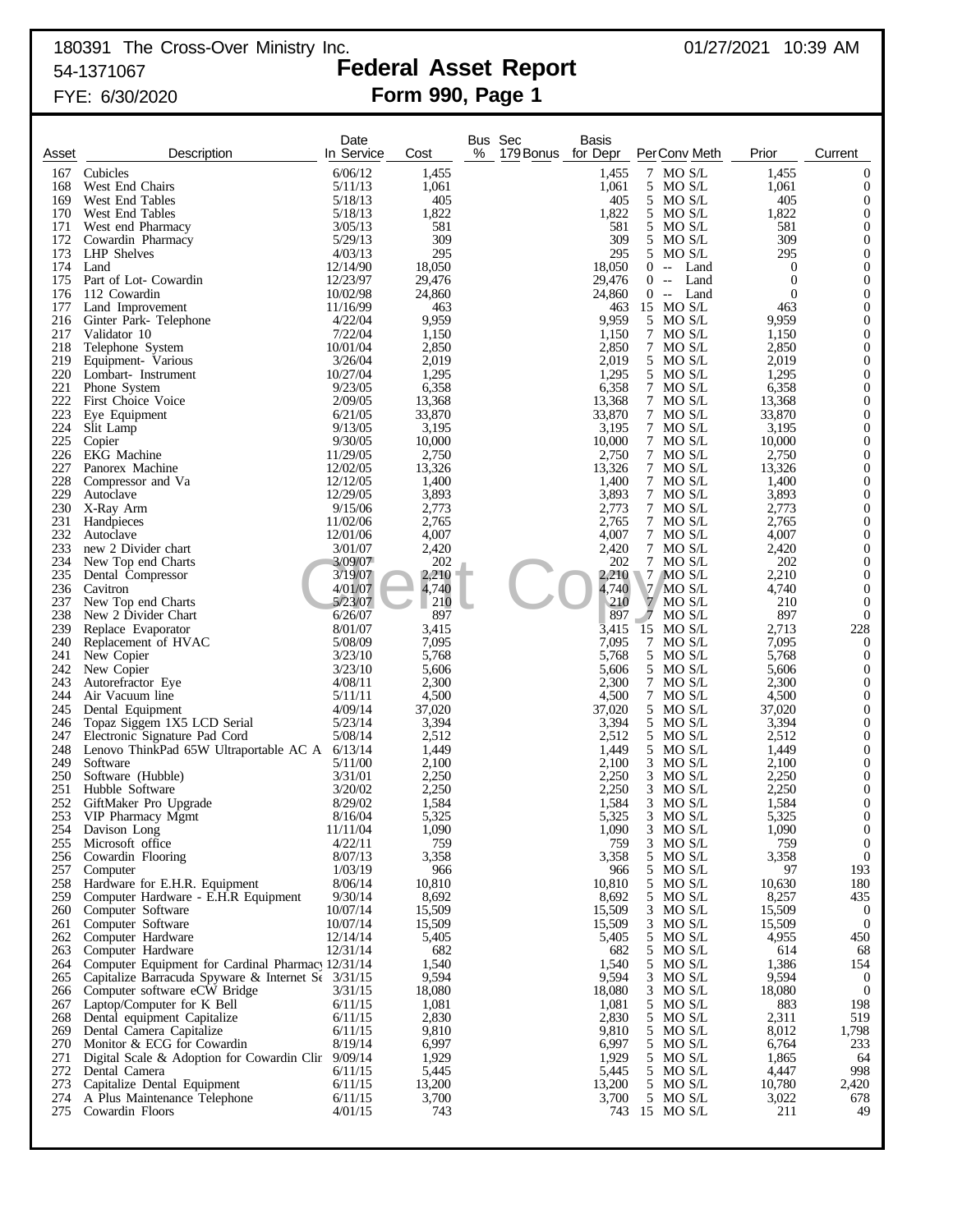| Asset      | Description                                                                      | Date<br>In Service  | Cost           | Bus<br>℅    | Sec<br>179 Bonus | Basis<br>for Depr | PerConv Meth                     | Prior          | Current      |
|------------|----------------------------------------------------------------------------------|---------------------|----------------|-------------|------------------|-------------------|----------------------------------|----------------|--------------|
| 276        | Cowardin Floors                                                                  | 4/12/15             | 11,441         |             |                  | 11,441            | 15 MO S/L                        | 3,242          | 762          |
| 277        | Cowardin Facility Upgrades - Global Indust 4/03/15                               |                     | 1,632          |             |                  | 1,632             | 7 MO S/L                         | 991            | 233          |
| 278        | Waiting Room Chairs                                                              | 6/09/15             | 1,062          |             |                  | 1,062             | 7<br>MO S/L                      | 620            | 152          |
| 279        | Conference room phone                                                            | 11/20/14            | 425            |             |                  | 425               | 5 MO S/L                         | 390            | 35           |
| 280<br>281 | HP Elite Desk 800 system<br>Grace Yu Laptop                                      | 10/28/14<br>7/06/15 | 1,540<br>1,081 |             |                  | 1,540<br>1,081    | 5 MO S/L<br>5 MO S/L             | 1,437<br>865   | 103<br>216   |
| 282        | 4 Curing Lights                                                                  | 6/10/15             | 1,600          |             |                  | 1,600             | 5 MO S/L                         | 1,307          | 293          |
| 283        | 2 Acclean Hygenist Handpiece                                                     | 6/10/15             | 1,000          |             |                  | 1,000             | 5 MO S/L                         | 817            | 183          |
| 284        | 4 Little Guy Handpiece                                                           | 6/10/15             | 2,560          |             |                  | 2,560             | 5 MO S/L                         | 2,091          | 469          |
| 285        | 2 Touch Guy Amalgamator                                                          | 6/10/15             | 920            |             |                  | 920               | 5 MO S/L                         | 751            | 169          |
| 286        | 2 Stylus highspeed w/occplr                                                      | 6/12/15             | 2,830          |             |                  | 2,830             | 5 MO S/L                         | 2,311          | 519          |
| 287        | New Backflow Preventer                                                           | 7/22/14             | 785            |             |                  | 785               | 5 MO S/L                         | 772            | 13           |
| 288<br>289 | 2 Scanners<br>1 Scanner                                                          | 10/17/14<br>9/09/14 | 693<br>356     |             |                  | 693<br>356        | 5 MO S/L<br>5 MO S/L             | 647<br>344     | 46<br>12     |
| 290        | Roof Repair                                                                      | 11/25/14            | 590            |             |                  | 590               | 15 MO S/L                        | 180            | 40           |
| 291        | Renovation of Dental area for dif radiation 10/07/14                             |                     | 3,375          |             |                  | 3,375             | 5 MO S/L                         | 3,206          | 169          |
| 292        | 4 port IVR & accessories for phone system                                        | 4/17/15             | 4,213          |             |                  | 4,213             | 5 MO S/L                         | 3,511          | 702          |
| 293        | New HP Laptop for NP                                                             | 12/28/15            | 1,081          |             |                  | 1,081             | 5 MO S/L                         | 757            | 216          |
| 294        | New Printer                                                                      | 2/11/16             | 1,812          |             |                  | 1,812             | 5 MO S/L                         | 1,238          | 363          |
| 295        | Computers for Pharmacy                                                           | 2/05/15             | 5,956          |             |                  | 5,956             | 5 MO S/L                         | 5,261          | 695          |
| 296<br>297 | New laptop for pharm tech<br>New laptops for Jackie & Julie & Lynn               | 3/16/16<br>3/30/16  | 1,081<br>3,243 |             |                  | 1,081<br>3,243    | 5 MO S/L<br>5 MO S/L             | 721<br>2,108   | 216<br>649   |
| 298        | New laptop for Alex                                                              | 3/30/16             | 1,081          |             |                  | 1,081             | 5 MO S/L                         | 703            | 216          |
| 299        | New laptop                                                                       | 3/30/16             | 1,008          |             |                  | 1,008             | 5 MO S/L                         | 655            | 202          |
| 300        | New laptops for Teresa & Andrea & Flor                                           | 3/30/16             | 3,243          |             |                  | 3,243             | 5 MO S/L                         | 2,108          | 649          |
| 301        | New laptop for Martha                                                            | 3/30/16             | 1,081          |             |                  | 1,081             | 5 MO S/L                         | 703            | 216          |
| 302        | New laptops for Marsha and Renee                                                 | 3/30/16             | 2,162          |             |                  | 2,162             | 5 MO S/L                         | 1,405          | 433          |
| 303        | Laptop for TIPS                                                                  | 3/30/16             | 4,324          |             |                  | 4,324             | 5 MO S/L                         | 2,811          | 864          |
| 304<br>305 | New laptops for LHP                                                              | 3/30/16<br>3/31/16  | 2,162<br>4,203 |             |                  | 2,162<br>4,203    | 5 MO S/L<br>5 MO S/L             | 1,405<br>2,732 | 433<br>841   |
| 306        | Panasonic kvseries doc scanner<br>Laptop for Social Work Intern                  | 6/01/16             | 1,081          | <b>STAR</b> |                  | 1,081             | $5$ MO S/L                       | 667            | 216          |
|            | 307 New tables                                                                   | 3/10/16             | 2,396          |             |                  | 2,396             | $5/MO$ S/L                       | 1,597          | 480          |
| 308        | Dental equipment                                                                 | 7/15/15             | 1,210          |             |                  | 1,210             | $5/MO$ S/L                       | 968            | 242          |
| 309        | Dental equipment                                                                 | 6/03/16             | 2,030          |             |                  | 2,030             | 5 MO S/L                         | 1,252          | 406          |
| 310        | Three Diagnostic Systems                                                         | 6/17/16             | 3,536          |             |                  | 3,536             | 5 MO S/L                         | 2,122          | 707          |
| 312<br>313 | Computer Equipment                                                               | 9/26/16<br>12/12/16 | 15,308<br>700  |             |                  | 15,308<br>700     | 5 MO S/L<br>5 MO S/L             | 8,419<br>362   | 3,062<br>140 |
| 314        | Laptop for Karen Bosley<br>Computers and projector                               | 5/10/17             | 3,049          |             |                  | 3,049             | 5 MO S/L                         | 1,321          | 610          |
| 315        | Laptops - Cowardin HP Elitebook                                                  | 6/09/17             | 2,750          |             |                  | 2,750             | 5 MO S/L                         | 1,146          | 550          |
|            | 316 HP Probook                                                                   | 6/20/17             | 3,200          |             |                  | 3,200             | 5 MO S/L                         | 1,280          | 640          |
| 317        | Laptops                                                                          | 6/09/17             | 2,750          |             |                  | 2,750             | 5 MO S/L                         | 1,146          | 550          |
| 318        | Build Out                                                                        | 4/19/17             | 7,916          |             |                  | 7.916             | 15 MO S/L                        | 1,143          | 528          |
| 319        | Cowardin Parking Lot                                                             | 6/20/17             | 18,300         |             |                  | 18,300            | 15 MO S/L                        | 2,440          | 1,220        |
| 320<br>321 | Hot Water Tank<br>Dental equipment                                               | 3/08/17<br>2/23/17  | 1,100<br>6,003 |             |                  | 1,100<br>6,003    | 7 MO S/L<br>5 MO S/L             | 367<br>2,801   | 157<br>1,201 |
| 322        | Dental equipment                                                                 | 5/19/17             | 853            |             |                  | 853               | 5 MO S/L                         | 355            | 171          |
| 323        | CP Technology- Lenovo SystemX X3550 S 8/09/17                                    |                     | 3,641          |             |                  | 3,641             | 5 MO S/L                         | 1,396          | 728          |
| 324        | CP Technology -Laptop HP Pro 440                                                 | 12/04/17            | 889            |             |                  | 889               | 5 MO S/L                         | 282            | 177          |
| 325        | CP Technology - 8 Computers HP/Accessor                                          | 2/07/18             | 11,200         |             |                  | 11,200            | 5 MO S/L                         | 3,173          | 2,240        |
| 326        | CP Technology - Refurbished ipad/HP Pro                                          | 4/19/18             | 7,845          |             |                  | 7,845             | 5 MO S/L                         | 1,831          | 1,569        |
| 327<br>328 | 1st Choice Voice & Data - New Phone Syste 4/19/18<br>Kirby Lester - Pill Counter | 12/11/17            | 4,675          |             |                  | 4,675             | 5 MO S/L<br>5 MO S/L             | 1,091<br>1,640 | 935<br>1,036 |
| 329        | Laptop                                                                           | 12/04/18            | 5,180<br>938   |             |                  | 5,180<br>938      | 5 MO S/L                         | 109            | 188          |
|            | 330 Laptops                                                                      | 12/14/18            | 1,932          |             |                  | 1,932             | 5 MO S/L                         | 225            | 387          |
| 331        | UniFi AP AC Pro 5 Pack                                                           | 4/08/19             | 615            |             |                  | 615               | 5 MO S/L                         | 31             | 123          |
| 332        | Scanners (5)                                                                     | 12/20/18            | 4,405          |             |                  | 4,405             | 5 MO S/L                         | 440            | 881          |
| 333        | Computer Equipment                                                               | 4/08/19             | 3,330          |             |                  | 3,330             | 5 MO S/L                         | 167            | 666          |
| 334        | Laptops $(10)$                                                                   | 6/07/19             | 8,445          |             |                  | 8,445             | 5 MO S/L                         | 141            | 1,689        |
|            | 335 Eye Clinic<br>336 Flooring                                                   | 4/24/19<br>5/01/19  | 3,225<br>650   |             |                  |                   | 3,225 15 MO S/L<br>650 15 MO S/L | 36<br>7        | 215<br>44    |
| 337        | Windows                                                                          | 5/01/19             | 2,176          |             |                  |                   | 2,176 15 MO S/L                  | 24             | 145          |
| 338        | Lighting                                                                         | 5/24/19             | 1,374          |             |                  |                   | 1,374 15 MO S/L                  | 8              | 91           |
| 339        | Flooring                                                                         | 6/22/19             | 923            |             |                  |                   | 923 15 MO S/L                    | $\overline{0}$ | 62           |
|            | 340 Door                                                                         | 6/26/19             | 1,774          |             |                  | 1,774             | 15 MO S/L                        | 0              | 118          |
| 341        | Refrigerator                                                                     | 1/09/19             | 1,860          |             |                  | 1,860             | 5 MO S/L                         | 186            | 372          |
| 342        | Medical Monitor                                                                  | 1/22/19             | 2,574          |             |                  | 2,574             | 5 MO S/L                         | 215            | 514          |
| 343<br>344 | Dental Handpiece<br><b>ESI</b> Motherboard                                       | 2/05/19<br>3/01/19  | 1,612<br>3,450 |             |                  | 1,612<br>3,450    | 5 MO S/L<br>5 MO S/L             | 134<br>230     | 323<br>690   |
| 345        | Data Lines                                                                       | 6/08/19             | 4,420          |             |                  | 4,420             | 5 MO S/L                         | 74             | 884          |
| 346        | Data Lines                                                                       | 6/30/19             | 5,270          |             |                  | 5,270             | 5 MO S/L                         | $\bf{0}$       | 1,054        |
| 347        | Dental                                                                           | 7/01/19             | 5,750          |             |                  | 5,750             | 15 MO S/L                        | $\theta$       | 383          |
|            |                                                                                  |                     |                |             |                  |                   |                                  |                |              |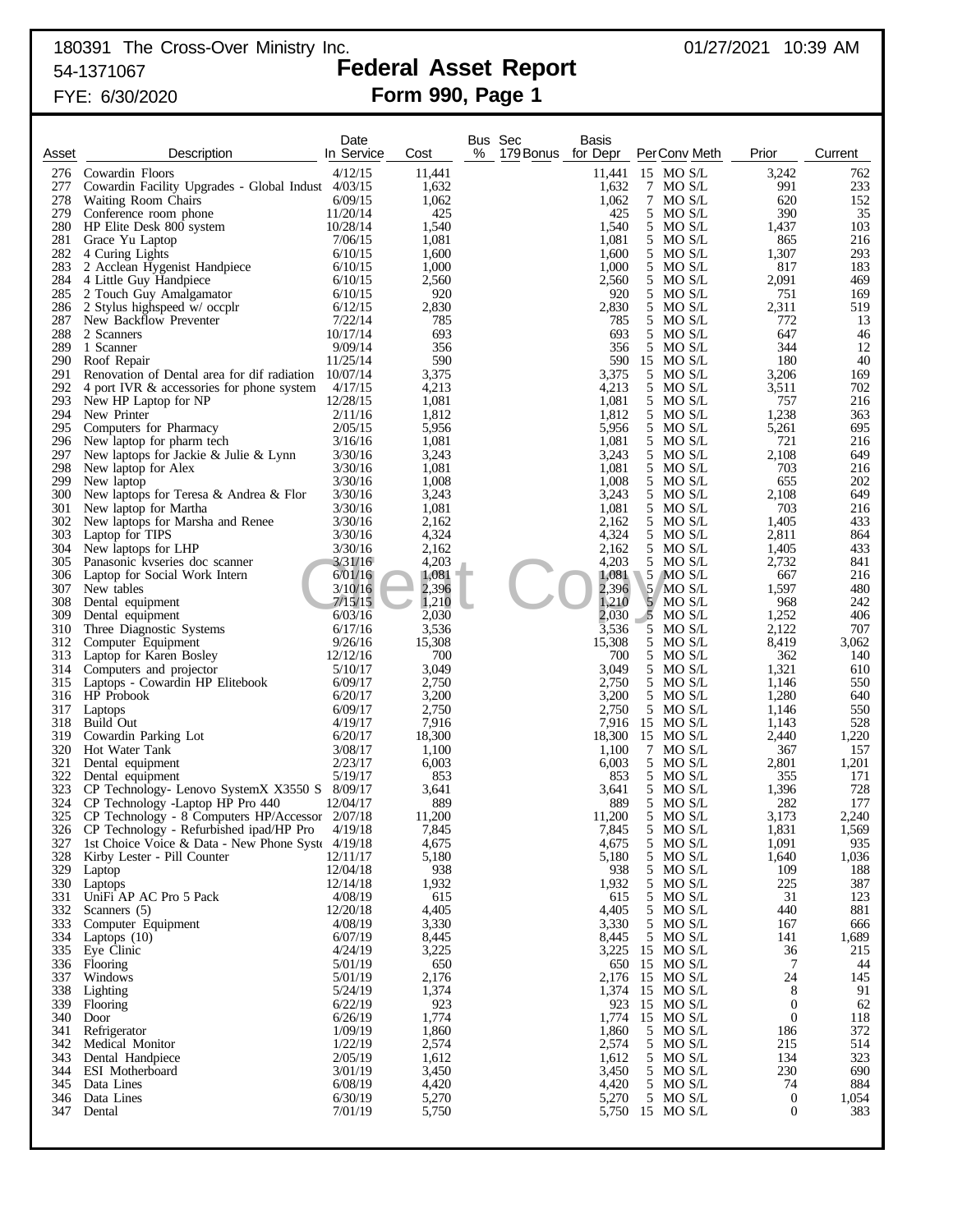$\begin{array}{|c|c|c|c|c|}\n\hline\n & 3/10/20 & 12,717 & 5 & 12,717 & 5 & 10/18/19 \\
\hline\n & 10/18/19 & 2,000 & 2,000 & 5 & 1,531,194 \\
\hline\n & 1,531,194 & 5 & 1,531,194 & 5 & 1,531,194 \\
\hline\n & 1,531,194 & 5 & 1,531,194 & 5 & 1,531,194 \\
\hline\n & 1,531,194 & 5 & 1,531$ Date Bus Sec Basis<br>In Service Cost % 179 Bonus for Dep Asset **Description** In Service Cost % 179Bonus for Depr PerConv Meth Prior Current 348 Dental 9/08/19 340 340 15 MO S/L 0 19 349 Medical/Nurse Station 9/22/19 400 400 15 MO S/L 0 20 350 Medical Area Plumbing  $\begin{array}{cccc} 9/30/19 & 1,700 & 1,700 & 15 \text{ MO S/L} & 0 & 85 \\ 351 & \text{Dental Expansion} & 10/01/19 & 4,000 & 4,000 & 15 \text{ MO S/L} & 0 & 200 \end{array}$ 351 Dental Expansion 10/01/19 4,000 4,000 15 MO S/L 0 200 10/03/19 2,150 2,150 15 MO S/L 0 108<br>
3.158 New Roof - Cowardin 10/11/19 48,363 15 MO S/L 0 2,418 353 New Roof - Cowardin 10/11/19 48,363 48,363 15 MO S/L 0 2,418<br>354 Dental Area Electric 11/15/19 225 225 225 15 MO S/L 0 10 354 Dental Area Electric 11/15/19 225 225 15 MO S/L 0 10<br>355 Exam Room - Cowardin Office 1/07/20 1,316 15 MO S/L 0 44 Exam Room - Cowardin Office 1/07/20 1,316 1,316 15 MO S/L 0 44<br>Clinic Renovation 1/17/20 659 15 MO S/L 0 18 356 Clinic Renovation 1/17/20 659 659 15 MO S/L 0 18<br>357 Dental Area Plumbing 2/28/20 3,600 659 3,600 15 MO S/L 0 80 357 Dental Area Plumbing 2/28/20 3,600 3,600 3,600 3,600 3,600 3 80<br>358 Laptops 8/07/19 6,916 5 MO S/L 0 1,268 358 Laptops 8/07/19 6,916 6,916 5 MO S/L 0 1,268 359 Nurse/Volunteer Laptops - HP Probook 2/08/20 6,380 6,380 5 MO S/L 0 532 360 3 Computers - HP Elitebook 2/08/20 2,600 2,600 5 MO S/L 0 217 361 Dental Computers - 8 Lenovo's 3/18/20 4,120 4,120 4,120 5 MO S/L 0 206<br>362 5 HP Elitebook 745 G6 3/19/20 5,746 5 MO S/L 0 287 362 5 HP Elitebook 745 G6 3/19/20 5,746 5 MO S/L 0 287<br>363 Technology Support 6 6/10/20 3.480 3.480 5 MO S/L 0 58 363 Technology Support 6/10/20 3,480 3,480 5 MO S/L 0 58<br>364 Cubicle Setup 3,175 7/30/19 3,175 3,175 3,175 5 MO S/L 0 582 364 Cubicle Setup 7/30/19 3,175 3,175 5 MO S/L 0 582 365 Furniture - Precise Communications  $\frac{9}{01/19}$   $\frac{600}{11,187}$   $\frac{600}{11,187}$   $\frac{5}{11,187}$   $\frac{5}{100}$   $\frac{5}{100}$   $\frac{100}{1,492}$   $\frac{1492}{1,492}$ 366 Workstation for Development 11/05/19 11,187 11,187 5 MO S/L 0 1,492<br>367 Cabinets 9/03/19 1,325 1,325 5 MO S/L 0 221 367 Cabinets **9/03/19** 1,325 1,325 5 MO S/L 0 221 368 Cabinets for Nurse Station 9/09/19 873 873 5 MO S/L 0 145<br>369 Dental Suite 9/10/19 400 400 5 MO S/L 0 67 369 Dental Suite 67 0 67 9/10/19 400 400 400 5 MO S/L 0 67 370 2 Panels 9/12/19 195 195 5 MO S/L 0 33 371 Exam Room for TIPS Team 10/01/19 9,654 9,654 5 MO S/L 0 1,448<br>372 Tiger Medical 12/11/19 771 771 5 MO S/L 0 90 372 Tiger Medical 12/11/19 771 771 5 MO S/L 0 90 373 TIPS - Shelf, Baskets, & Chair 3/10/20 1,116 1,116 5 MO S/L 0 74<br>374 Phone System 3 7/01/19 2,566 2,566 5 MO S/L 0 513 374 Phone System 2,566 2,566 2,566 5 MO S/L 0 513 375 Air Conditioner 7/26/19 9,054 9,054 5 MO S/L 0 1,660 376 Water Ring, Statim G4, Airstar 509 Compre  $\frac{9}{27/19}$  19,652 19,652 5 MO S/L 0 2,948<br>377 TIPS Supplies 3/10/20 12,717 12,717 5 MO S/L 0 848 377 TIPS Supplies 3/10/20 12,717 12,717 5 MO S/L 0 848 378 Exam Room Furniture Etc. 10/18/19 2,000 267 2,000 5 MO S/L 0 267 **Total Other Depreciation 1,531,194 1,531,194 989,616 78,470 Total ACRS and Other Depreciation** 1,531,194 1,531,194 989,616 78,470 **Grand Totals** 1,710,066 1,710,066 1,154,959 78,593 **Less: Dispositions and Transfers**  $\begin{array}{ccc} 0 & 0 & 0 \\ \textbf{Less: } \textbf{Start-up} / \textbf{Org} & \textbf{Express: } \\ \end{array}$ **Less: Start-up/Org Expense** 0 0 0 0

**Net Grand Totals** 1,710,066 1,710,066 1,710,066 1,154,959 78,593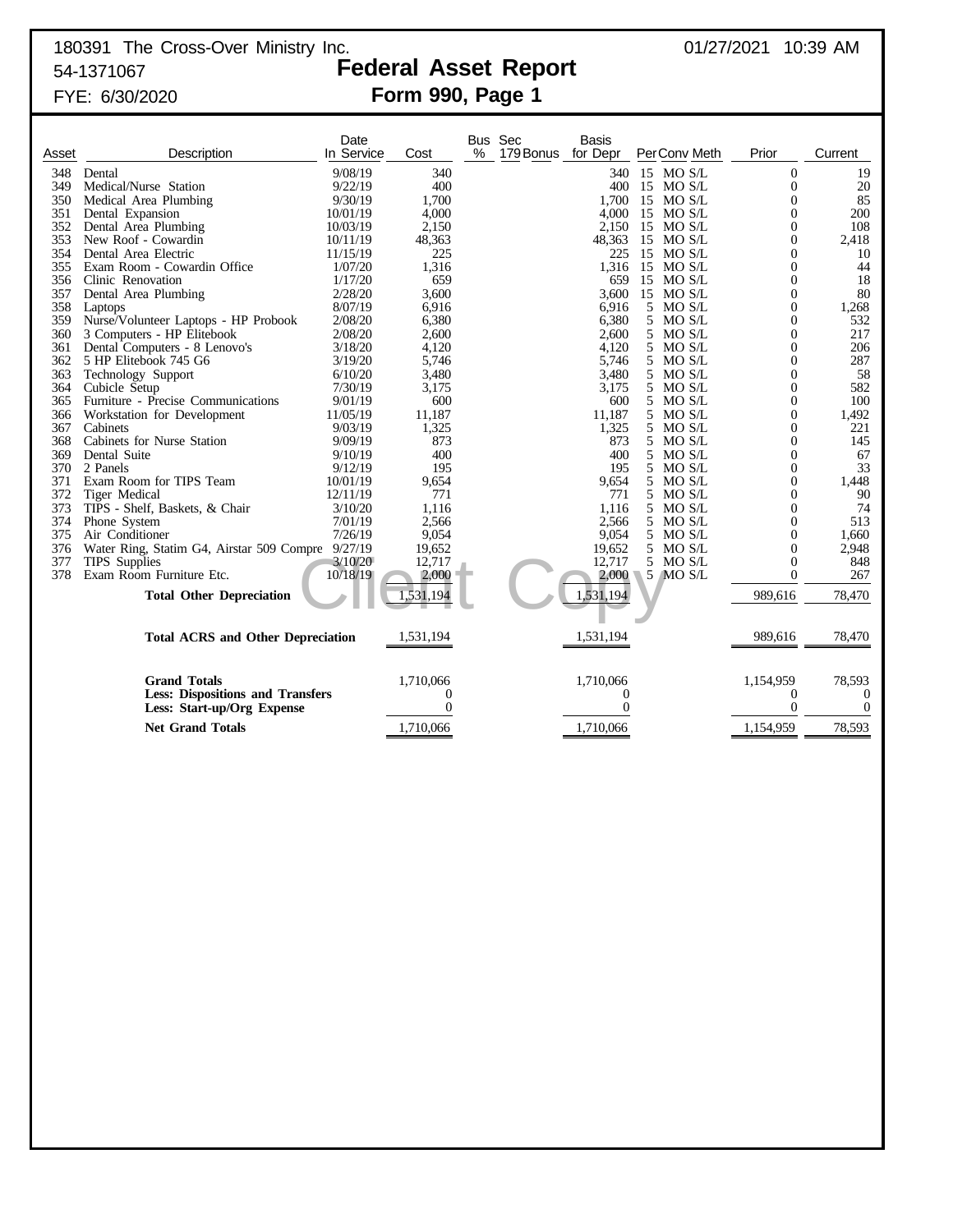### 180391 The Cross-Over Ministry Inc. 01/27/2021 10:40 AM 54-1371067 **Depreciation Adjustment Report** FYE: 6/30/2020 **All Business Activities**

| Form   | Unit         | Asset                     | Description                    | Tax            | <b>AMT</b>       | <b>AMT</b><br>Adjustments/<br>Preferences |
|--------|--------------|---------------------------|--------------------------------|----------------|------------------|-------------------------------------------|
|        |              | <b>MACRS</b> Adjustments: |                                |                |                  |                                           |
| Page 1 |              | 7                         | Parking Lot Paving             | $\theta$       | $\mathbf{0}$     | 0                                         |
| Page 1 |              | 10                        | Parking Lot (Botanical Garden) | $\overline{0}$ | $\mathbf{0}$     | 0                                         |
| Page 1 |              | 65                        | Accordian Folding              | 67             | 67               | 0                                         |
| Page 1 |              | 66                        | Sherbourne Improvements        | 56             | 56               | $\boldsymbol{0}$                          |
| Page 1 |              | 70                        | Scanner                        | $\Omega$       | $\mathbf{0}$     | $\theta$                                  |
| Page 1 |              | 71                        | Computer                       | 0              | $\mathbf{0}$     | $\theta$                                  |
| Page 1 |              | 72                        | Computer (NPO)                 | 0              | $\theta$         | $\overline{0}$                            |
| Page 1 |              | 73                        | Computers                      | 0              | $\theta$         | 0                                         |
| Page 1 |              | 74                        | Dell Computer                  |                | $\boldsymbol{0}$ | $\boldsymbol{0}$                          |
| Page 1 | $\mathbf{1}$ | 75                        | Dell Computer                  | 0              | $\mathbf{0}$     | $\boldsymbol{0}$                          |
| Page 1 | $\mathbf{1}$ | 76                        | Dell Computer                  |                | $\mathbf{0}$     | $\overline{0}$                            |
| Page 1 | 1            | 77                        | Dell Computer                  |                | $\overline{0}$   | $\overline{0}$                            |
| Page 1 | $\mathbf{1}$ | 83                        | Desktop Computer               |                | $\overline{0}$   | $\overline{0}$                            |
| Page 1 | $\mathbf{1}$ | 144                       | Office Furniture               |                | $\overline{0}$   | $\overline{0}$                            |
| Page 1 | 1            | 145                       | Office Furniture               |                | $\overline{0}$   | $\boldsymbol{0}$                          |
| Page 1 |              | 146                       | Office Furniture               |                | $\overline{0}$   | $\overline{0}$                            |
| Page 1 |              | 147                       | Creative Office- Cub           |                | $\overline{0}$   | $\theta$                                  |
| Page 1 | 1            | 148                       | <b>VCT</b> Flooring            |                | $\theta$         | $\theta$                                  |
| Page 1 | 1            | 149                       | Asbestos Abatement             |                | $\theta$         | $\theta$                                  |
| Page 1 | 1            | 205                       | Machinery & Equipment          |                | $\overline{0}$   | 0                                         |
| Page 1 | 1            | 206                       | Dental Equipment               |                | $\overline{0}$   | 0                                         |
| Page 1 | $\mathbf{1}$ | 207                       | <b>EKG</b> Machine             |                |                  |                                           |
| Page 1 | $\mathbf{1}$ | 208                       | Vital Sign Mbl                 |                |                  |                                           |
| Page 1 | $\mathbf{1}$ | 209                       | Integrated Sys w/76            |                |                  |                                           |
| Page 1 | 1            | 210                       | Integrated Diag Sys            |                |                  | $\theta$                                  |
| Page 1 | $\mathbf{1}$ | 211                       | Exam Light $-$ (6)             |                |                  | $\theta$                                  |
| Page 1 | $\mathbf{1}$ | 212                       | Vital Sign Monitor             |                |                  | $\theta$                                  |
| Page 1 |              | 213                       | Integrated Sys w/76            |                |                  | $\theta$                                  |
| Page 1 |              | 214                       | HP FO Autochuck                |                | $\theta$         | $\theta$                                  |
| Page 1 |              | 215                       | Pelton Crane OCR               |                | $\Omega$         | $\theta$                                  |
|        |              |                           |                                |                |                  |                                           |
|        |              |                           |                                | 123            | 123              | $\overline{0}$                            |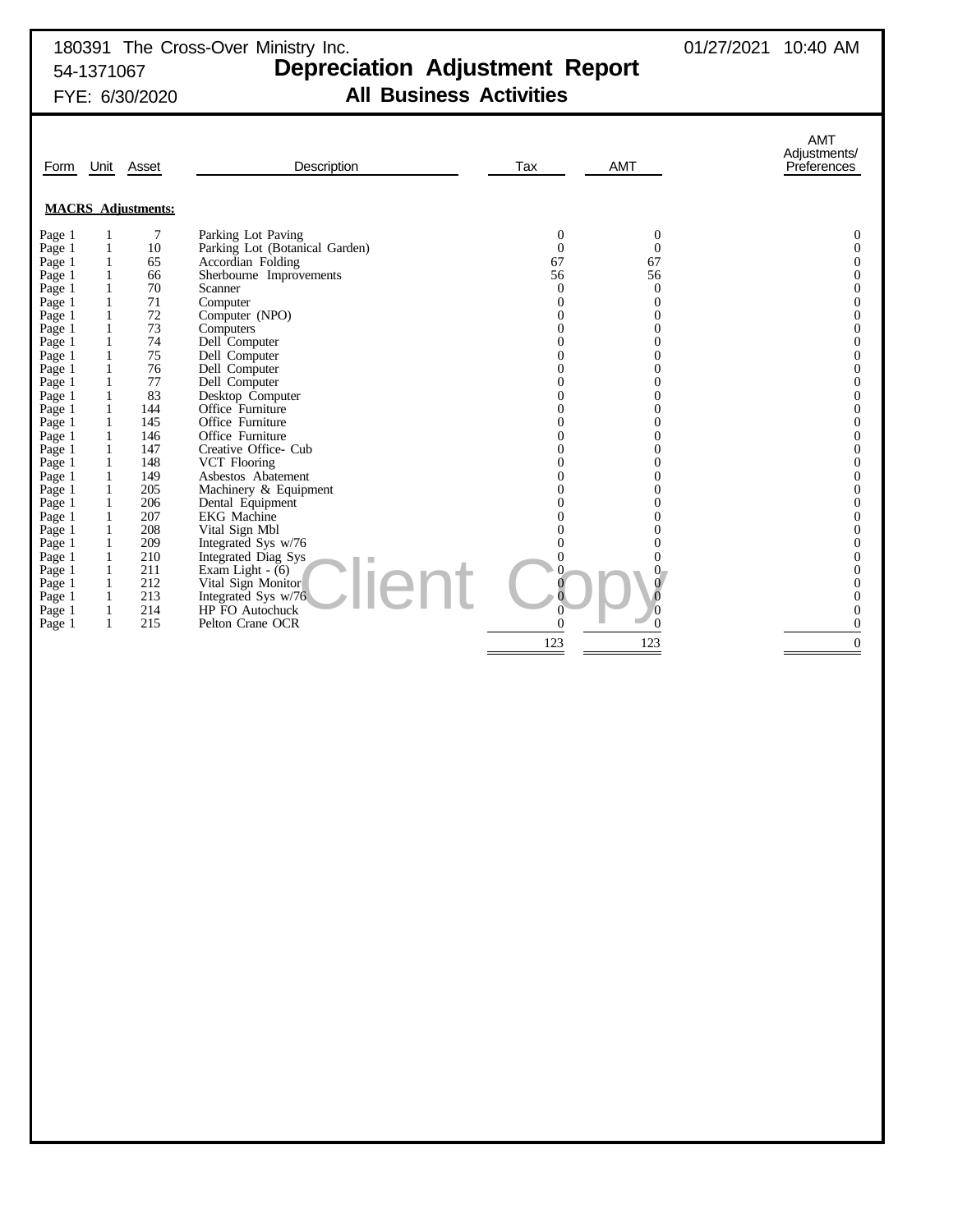| Asset               | Description                                       | Date In<br>Service  | Cost           | Tax                                  | <b>AMT</b>                           |
|---------------------|---------------------------------------------------|---------------------|----------------|--------------------------------------|--------------------------------------|
|                     |                                                   |                     |                |                                      |                                      |
| <b>Prior MACRS:</b> |                                                   |                     |                |                                      |                                      |
| 6                   | Miniblinds                                        | 3/21/97             | 391            | $\boldsymbol{0}$                     | 0                                    |
| 7                   | Parking Lot Paving                                | 12/04/00            | 8,500          | $\overline{0}$                       | $\boldsymbol{0}$                     |
| 8<br>9              | Ramp<br>Refrigerator                              | 4/12/00<br>11/09/98 | 3,860<br>164   | $\overline{0}$<br>$\overline{0}$     | $\boldsymbol{0}$<br>$\boldsymbol{0}$ |
| 10                  | Parking Lot (Botanical Garden)                    | 3/12/01             | 20,000         | $\mathbf{0}$                         | $\boldsymbol{0}$                     |
| 11                  | Building Improvements                             | 1/01/01             | 10,745         | 276                                  | $\boldsymbol{0}$                     |
| 65<br>66            | Accordian Folding<br>Sherbourne Improvements      | 2/26/03<br>5/11/03  | 2.617<br>2,158 | 67<br>55                             | 67<br>55                             |
| 67                  | Computer & SW                                     | 5/19/99             | 5,743          | $\boldsymbol{0}$                     | $\boldsymbol{0}$                     |
| 68                  | Computer (Dale)                                   | 10/15/99            | 1,343          | $\overline{0}$                       | $\boldsymbol{0}$                     |
| 69                  | Computer                                          | 2/15/00             | 3,747          | $\overline{0}$                       | $\boldsymbol{0}$                     |
| 70<br>71            | Scanner<br>Computer                               | 8/23/00<br>6/19/01  | 1,410<br>4,481 | 0<br>$\overline{0}$                  | $\boldsymbol{0}$<br>$\boldsymbol{0}$ |
| 72                  | Computer (NPO)                                    | 10/22/01            | 1,992          | 0                                    | $\boldsymbol{0}$                     |
| 73                  | Computers                                         | 11/04/02            | 1,850          | $\overline{0}$                       | $\boldsymbol{0}$                     |
| 74                  | Dell Computer                                     | 2/10/03             | 1,480          | 0                                    | $\boldsymbol{0}$                     |
| 75<br>76            | Dell Computer<br>Dell Computer                    | 4/21/03<br>2/19/03  | 913<br>1,774   | $\overline{0}$<br>0                  | $\boldsymbol{0}$<br>$\boldsymbol{0}$ |
| 77                  | Dell Computer                                     | 2/10/03             | 1,662          | 0                                    | $\boldsymbol{0}$                     |
| 83                  | Desktop Computer                                  | 7/27/04             | 1,100          | 0                                    | $\boldsymbol{0}$                     |
| 141                 | Bi-Slider System                                  | 2/23/00             | 2,419          | $\overline{0}$                       | $\boldsymbol{0}$                     |
| 142<br>143          | Accordian partition<br>Carpet/Tile/Countertop     | 2/11/00<br>3/06/00  | 4,080<br>6,329 | 0<br>$\boldsymbol{0}$                | $\boldsymbol{0}$<br>$\boldsymbol{0}$ |
| 144                 | Office Furniture                                  | 9/20/02             | 3,500          | $\overline{0}$                       | $\mathbf{0}$                         |
| 145                 | Office Furniture                                  | 11/06/02            | 975            | $\boldsymbol{0}$                     | $\boldsymbol{0}$                     |
| 146                 | Office Furniture                                  | 11/18/02            | 210            | $\overline{0}$                       | $\mathbf{0}$                         |
| 147<br>148          | Creative Office- Cub<br>VCT Flooring              | 10/22/03<br>4/24/03 | 4,850<br>2,314 | 0<br>0                               | $\boldsymbol{0}$<br>$\boldsymbol{0}$ |
| 149                 | Asbestos Abatement                                | 4/24/03             | 3,900          | Ō                                    | $\boldsymbol{0}$                     |
| 178                 | Equipment                                         | 6/01/91             | 230            | Ō                                    | $\mathbf{0}$                         |
| 179<br>180          | Copier<br>Hemocue Photome                         | 4/01/92             | 1,061          | $\overline{0}$<br>$\overline{0}$     | $\mathbf{0}$<br>$\mathbf{0}$         |
| 181                 | Kowa Ha-1                                         | 1/07/93<br>2/24/93  | 600<br>893     | $\boldsymbol{0}$                     | $\boldsymbol{0}$                     |
| 182                 | Audiometer                                        | 9/07/93             | 265            | 0                                    | $\boldsymbol{0}$                     |
| 183                 | Ear Thermometer                                   | 9/07/93             | 314            | $\overline{0}$                       | $\boldsymbol{0}$                     |
| 184<br>185          | Colotux<br>Colorado Tape Back                     | 1/31/94<br>8/31/94  | 393<br>515     | 0<br>$\boldsymbol{0}$                | $\boldsymbol{0}$<br>$\boldsymbol{0}$ |
| 186                 | 2 Hemocue B-Glu                                   | 10/20/94            | 225            | 0                                    | $\boldsymbol{0}$                     |
| 187                 | <b>MRTRA EKG Machine</b>                          | 12/20/94            | 5,299          | 0                                    | $\boldsymbol{0}$                     |
| 188                 | <b>HP</b> Computer System                         | 10/09/95            | 2,247          | 0                                    | $\boldsymbol{0}$                     |
| 189<br>190          | Computer Printer<br>Computer Scanner              | 3/07/96<br>7/12/96  | 499<br>366     | 0<br>$\overline{0}$                  | $\boldsymbol{0}$<br>$\overline{0}$   |
| 191                 | Hemoglobin Photo                                  | 7/23/96             | 300            | $\boldsymbol{0}$                     | $\boldsymbol{0}$                     |
| 192                 | Misc Computer Parts                               | 10/31/96            | 134            | $\boldsymbol{0}$                     | $\boldsymbol{0}$                     |
| 193                 | Contel Phone System                               | 7/16/97             | 585            | $\boldsymbol{0}$                     | $\boldsymbol{0}$                     |
| 194<br>195          | Security System<br>Dental Equipment               | 10/10/97<br>9/16/97 | 5,035<br>378   | $\boldsymbol{0}$<br>$\boldsymbol{0}$ | $\boldsymbol{0}$<br>$\boldsymbol{0}$ |
| 196                 | Medical Wall Units                                | 2/19/98             | 300            | $\boldsymbol{0}$                     | $\boldsymbol{0}$                     |
| 197                 | Ethernet Cards                                    | 3/23/98             | 436            | $\boldsymbol{0}$                     | $\boldsymbol{0}$                     |
| 198<br>199          | Multi User Software License<br>Personnel Schedule | 4/30/98             | 5,500          | 0                                    | $\boldsymbol{0}$                     |
| 200                 | 3 Pentium PC's                                    | 6/16/98<br>7/09/98  | 409<br>8,996   | $\boldsymbol{0}$<br>$\boldsymbol{0}$ | $\boldsymbol{0}$<br>$\boldsymbol{0}$ |
| 201                 | Acer Computer System                              | 12/01/98            | 719            | $\boldsymbol{0}$                     | $\boldsymbol{0}$                     |
| 202                 | Copy Machine                                      | 12/01/98            | 12,448         | $\overline{0}$                       | $\boldsymbol{0}$                     |
| 203<br>204          | Camcorder<br>Pulse Oximeter                       | 11/29/99<br>4/27/99 | 350<br>595     | $\boldsymbol{0}$<br>0                | $\boldsymbol{0}$<br>$\boldsymbol{0}$ |
| 205                 | Machinery & Equipment                             | 1/01/01             | 325            | $\boldsymbol{0}$                     | $\boldsymbol{0}$                     |
| 206                 | Dental Equipment                                  | 4/24/02             | 3,855          | 0                                    | $\boldsymbol{0}$                     |
| 207                 | <b>EKG</b> Machine                                | 12/16/02            | 2,850          | $\boldsymbol{0}$                     | $\boldsymbol{0}$                     |
| 208<br>209          | Vital Sign Mbl                                    | 2/26/03<br>3/26/03  | 3,440<br>1,192 | 0<br>$\boldsymbol{0}$                | $\boldsymbol{0}$<br>$\boldsymbol{0}$ |
| 210                 | Integrated Sys w/76<br>Integrated Diag Sys        | 3/25/03             | 1,293          | 0                                    | $\boldsymbol{0}$                     |
| 211                 | Exam Light $-$ (6)                                | 3/25/03             | 1,433          | $\boldsymbol{0}$                     | $\boldsymbol{0}$                     |
| 212                 | Vital Sign Monitor                                | 3/25/03             | 1,680          | $\overline{0}$                       | $\boldsymbol{0}$                     |
| 213<br>214          | Integrated Sys w/76<br>HP FO Autochuck            | 3/26/03<br>3/03/03  | 5,180<br>2,666 | $\boldsymbol{0}$<br>$\boldsymbol{0}$ | $\boldsymbol{0}$<br>$\boldsymbol{0}$ |
| 215                 | Pelton Crane OCR                                  | 9/03/03             | 1,359          | $\boldsymbol{0}$                     | $\mathbf{0}$                         |
|                     |                                                   |                     |                |                                      |                                      |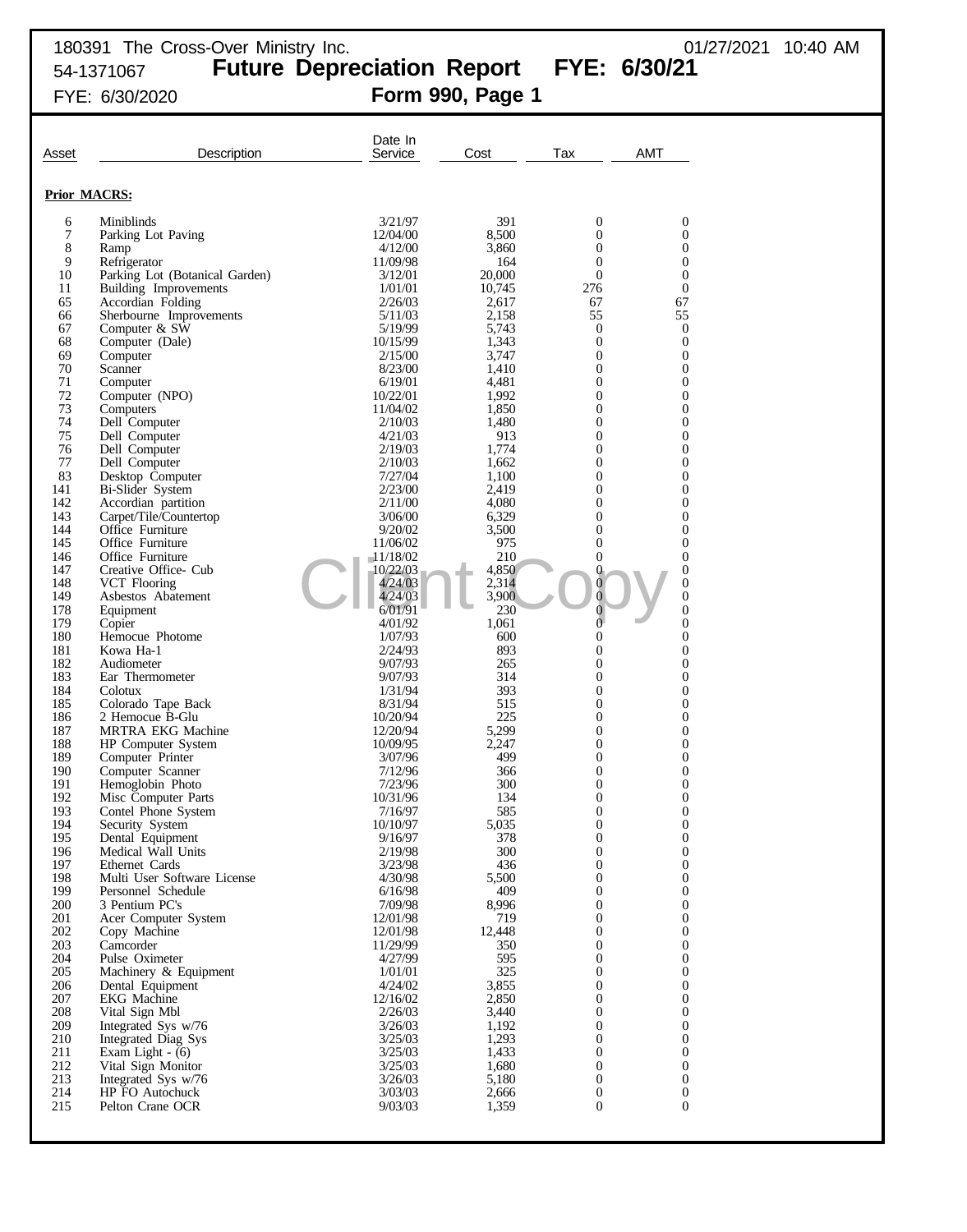### 180391 The Cross-Over Ministry Inc.<br>54-1371067 **Future Depreciation Report FYE: 6/30/21** 54-1371067 **Future Depreciation Report FYE: 6/30/21** FYE: 6/30/2020 **Form 990, Page 1**

# Date In<br>Service Asset Description **Service** Cost Tax AMT 178,872 398 122 **Other Depreciation:** 11/01/91 89,067 2,827 0 11/01/91 99,067 2,827 0 2 Building 12/14/90 72,198 2,292 0 106 Cowardin Avenue 11/01/95 65,294 1,674 0 Building Renovations 6/30/97 113,541 2,911 0 Building Renovations 6/30/97 37,884 971 0

| 12 | Construction Walls             | 4/13/04  | 3,000  | $\boldsymbol{0}$ | 0                |
|----|--------------------------------|----------|--------|------------------|------------------|
| 13 | New Roof at Cowardin           | 3/26/04  | 26,950 | 691              | $\boldsymbol{0}$ |
| 14 | Tiles and Carpet               | 4/15/05  | 5,577  | 0                | 0                |
| 15 | Flooring Labor                 | 5/10/05  | 3,420  | $\boldsymbol{0}$ | 0                |
| 16 | Glass for Johnke Rd            | 12/20/05 | 248    | 8                | 0                |
| 17 | Leasehold Improvement          | 3/26/04  | 19,559 | $\overline{0}$   | 0                |
| 18 | Building Improvement           | 6/13/06  | 2,050  | 125              | 0                |
| 19 | Building Improvement           | 6/29/06  | 2,050  | 137              | 0                |
| 20 | <b>HVAC</b> Compressor         | 7/01/06  | 2,055  | 137              | 0                |
| 21 | HVAC evaporator                | 12/01/06 | 3,198  | 213              | 0                |
| 22 | Convert Closet                 | 2/15/08  | 1,000  | 67               | 0                |
| 23 | Remainder to Convert           | 2/19/08  | 1,205  | 80               | 0                |
| 24 | Install Wall Cabinets          | 3/21/08  | 300    | 20               | 0                |
| 25 | Remainder to Install           | 4/14/08  | 300    | 20               | 0                |
| 26 | <b>Install Sliding Glass</b>   | 5/05/08  | 280    | 19               | 0                |
| 27 | Nurse's Station Improvement    | 12/04/08 | 3,500  | 233              | 0                |
| 28 | <b>HVAC</b> Unit on Medi       | 7/24/08  | 7,707  | 514              | $\boldsymbol{0}$ |
| 29 | Cowardin Construction          | 9/04/08  | 2,500  | 167              | $\boldsymbol{0}$ |
| 30 |                                | 9/16/08  | 250    | 17               | $\boldsymbol{0}$ |
| 31 | Cowardin Front Window          | 9/17/08  | 2,184  | 145              |                  |
| 32 | Carpet                         |          |        |                  | $\boldsymbol{0}$ |
|    | Cowardin Building Improvement  | 9/25/08  | 5,647  | 376<br>46        | $\boldsymbol{0}$ |
| 33 | Carpet Installation            | 10/21/08 | 682    |                  | $\boldsymbol{0}$ |
| 34 | Crown Molding Lab              | 10/22/08 | 250    | 17               | $\boldsymbol{0}$ |
| 35 | Door installation              | 10/23/08 | 1,200  | 80               | $\boldsymbol{0}$ |
| 36 | 2 Junction boxes               | 10/28/08 | 200    | 13               | $\boldsymbol{0}$ |
| 37 | A/C and Heater Unit            | 11/01/08 | 194    | 13               | 0                |
| 38 | Thermometer                    | 11/07/08 | 186    | 12               | $\boldsymbol{0}$ |
| 39 | Phone Line                     | 11/13/08 | 1,513  | 101              | 0                |
| 40 | Electrical Outlet Installation | 11/18/08 | 145    | 10               | 0                |
| 41 | Installing Network             | 12/01/08 | 425    | 28               | 0                |
| 42 | West End System                | 12/01/08 | 1,095  | 73               | 0                |
| 43 | Lamp & Circuit Installation    | 12/03/08 | 350    | 24               | 0                |
| 44 | Wall Installation              | 12/08/08 | 2,225  | 148              | $\boldsymbol{0}$ |
| 45 | Nurses Station Improvements    | 12/16/08 | 5,748  | 383              | 0                |
| 46 | Nurses Station                 | 1/06/09  | 6,938  | 463              | $\boldsymbol{0}$ |
| 47 | Door Repair                    | 1/09/09  | 2,500  | 166              | 0                |
| 48 | Modification Nurse Station     | 1/27/09  | 338    | 22               | $\boldsymbol{0}$ |
| 49 | Front Office and Bathroom      | 1/28/09  | 2,360  | 158              | 0                |
| 50 | Office Remodel                 | 2/05/09  | 2,440  | 163              | $\boldsymbol{0}$ |
| 51 | Lettering and Lamp             | 3/04/09  | 357    | 24               | 0                |
| 52 | Window and File Cabinet        | 3/09/09  | 646    | 43               | 0                |
| 53 | <b>Phones</b>                  | 3/09/09  | 150    | 10               | 0                |
| 54 | Lights Ballasts etc.           | 3/19/09  | 1,341  | 89               | 0                |
| 55 | Windows                        | 4/01/09  | 1,499  | 100              | 0                |
| 56 | Lights and Lock                | 4/21/09  | 451    | 30               | 0                |
| 57 | Fax machine                    | 6/24/09  | 263    | 0                | 0                |
| 58 | Lamp & Circuit Installation    | 4/20/11  | 160    | $\mathbf{0}$     | 0                |
| 59 | JL Dull Electric               | 9/19/11  | 496    | 34               | 0                |
| 60 | JL Dull Electric               | 1/12/12  | 278    | 18               | $\boldsymbol{0}$ |
| 61 | West End Expansion             | 2/18/13  | 10,000 | $\mathbf{0}$     | $\mathbf{0}$     |
| 62 | Cowardin Flooring              | 4/26/13  | 3,155  | $\mathbf{0}$     | 0                |
| 63 | West End Kitchen               | 3/06/13  | 1,580  | $\boldsymbol{0}$ | $\boldsymbol{0}$ |
| 64 | Cowardin Painting              | 5/17/13  | 1,200  | 0                | 0                |
| 78 | Wiring of Computer             | 4/15/04  | 1,539  | $\boldsymbol{0}$ | 0                |
| 79 | <b>HIV</b> Computer            | 4/21/04  | 1,088  | 0                | 0                |
| 80 | Desktop Computer               | 7/27/04  | 1,100  | 0                | $\boldsymbol{0}$ |
| 81 | Desktop Computer               | 7/27/04  | 1,100  | 0                | 0                |
| 82 | Desktop Computer               | 7/27/04  | 1,100  | 0                | $\boldsymbol{0}$ |
| 84 | Laptop Computer 1              | 7/27/04  | 1,200  | 0                | $\boldsymbol{0}$ |
| 85 |                                | 7/27/04  | 1,200  | $\boldsymbol{0}$ | $\boldsymbol{0}$ |
|    | Laptop Computer 2              |          |        |                  |                  |
|    |                                |          |        |                  |                  |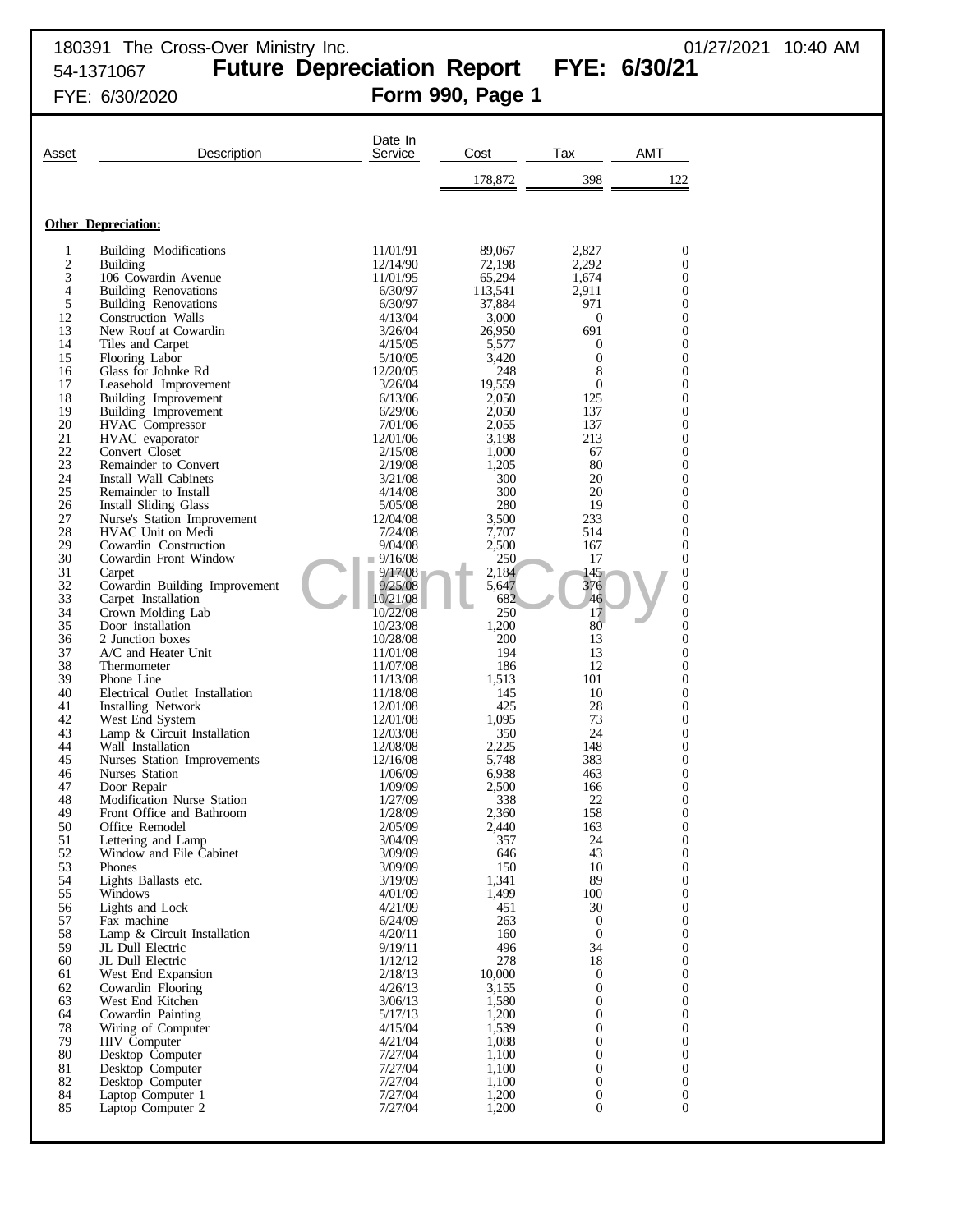| Asset      | Description                       | Date In<br>Service | Cost           | Tax                          | <b>AMT</b>                         |
|------------|-----------------------------------|--------------------|----------------|------------------------------|------------------------------------|
|            |                                   | 7/27/04            |                | $\boldsymbol{0}$             | $\boldsymbol{0}$                   |
| 86<br>87   | Desktop Computer<br>Dell Computer | 1/04/04            | 1,000<br>1,161 | $\boldsymbol{0}$             | $\boldsymbol{0}$                   |
| 88         | Dell Computer                     | 1/04/04            | 1,161          | $\mathbf{0}$                 | $\overline{0}$                     |
| 89         | Dell Computer                     | 1/04/04            | 1,161          | $\boldsymbol{0}$             | $\boldsymbol{0}$                   |
| 90         | Dell Computer                     | 1/04/04            | 1,161          | $\overline{0}$               | $\overline{0}$                     |
| 91         | Dell Computer                     | 1/04/04            | 1,161          | $\overline{0}$               | $\boldsymbol{0}$                   |
| 92         | Pharmacy Computer                 | 8/16/04            | 1,418          | $\overline{0}$               | $\overline{0}$                     |
| 93         | Computers Printers etc.           | 2/03/06            | 10,140         | $\overline{0}$               | $\boldsymbol{0}$                   |
| 94         | Laptop                            | 3/01/06            | 998            | $\overline{0}$               | $\overline{0}$                     |
| 95         | Software and Server               | 7/02/06            | 3,876          | $\boldsymbol{0}$             | $\boldsymbol{0}$                   |
| 96         | 3 Laptops (network)               | 8/02/06            | 4,084          | $\overline{0}$               | 0                                  |
| 97         | Tech Plan                         | 9/02/06            | 700            | $\boldsymbol{0}$             | $\boldsymbol{0}$                   |
| 98         | Tech Plan/Tech inventory          | 10/02/06           | 1,025          | $\overline{0}$               | 0                                  |
| 99         | Laptop/Network cable              | 11/02/06           | 1,737          | $\boldsymbol{0}$             | 0                                  |
| 100        | Replacement Server                | 12/02/06           | 825            | $\overline{0}$               | 0                                  |
| 101        | Desktop Computer                  | 3/02/07            | 1,775          | $\boldsymbol{0}$             | $\boldsymbol{0}$                   |
| 102        | Rewiring                          | 3/09/07            | 2,225          | $\overline{0}$               | 0                                  |
| 103        | Printer & Computer                | 4/02/07            | 500            | $\boldsymbol{0}$             | 0                                  |
| 104        | Wireless Router                   | 5/02/07            | 2,560          | $\mathbf{0}$                 | 0                                  |
| 105        | PAMS export                       | 6/02/07            | 1,150          | $\mathbf{0}$                 | $\boldsymbol{0}$                   |
| 106        | Donor Software Evaluation         | 7/02/07            | 1,350          | 90                           | $\overline{0}$                     |
| 107        |                                   | 8/02/07            | 1,300          | 87                           | $\boldsymbol{0}$                   |
| 108        | E-Tapestry Evaluation             | 11/01/07           | 1,150          | 77                           | 0                                  |
| 109        | Laptop                            | 1/01/08            |                | 80                           | $\boldsymbol{0}$                   |
|            | Laptop                            |                    | 1,200          | 80                           | $\overline{0}$                     |
| 110        | Laptop                            | 3/01/08            | 1,200          |                              |                                    |
| 111        | Laptop                            | 3/28/08            | 1,200          | 80                           | 0                                  |
| 112        | 2 Laptops                         | 5/01/08            | 2,400          | 160                          | 0                                  |
| 113        | Laptop                            | 6/01/08            | 1,200          | 80                           | $\mathbf{0}$                       |
| 114        | Laptop                            | 12/18/08           | 1,200          | $\boldsymbol{0}$             | $\mathbf{0}$                       |
| 115        | Wireless Router                   | 12/18/08           | 265            | $\boldsymbol{0}$             | $\mathbf{0}$                       |
| 116        | Laptop and Power surge            | 12/19/08           | 1,285          |                              | $\boldsymbol{0}$                   |
| 117        | Wireless router                   | 1/01/09            | 115            | 0                            | $\boldsymbol{0}$                   |
| 118        | Power adapter                     | 2/01/09            | 55             |                              | $\overline{0}$                     |
| 119        | Network Printer                   | 3/01/09            | 875            | 0                            | $\boldsymbol{0}$                   |
| 120        | Server                            | 3/02/09            | 4,158          | $\overline{0}$               | $\mathbf{0}$                       |
| 121        | LCD Projector                     | 10/31/09           | 700            | $\boldsymbol{0}$             | $\mathbf{0}$                       |
| 122        | Power Supply                      | 9/30/09            | 75             | 0                            | $\overline{0}$                     |
| 123        | Computer and Bag                  | 10/31/09           | 1,000          | $\boldsymbol{0}$             | 0                                  |
| 124        | Computer and Bag                  | 10/31/09           | 1,000          | $\overline{0}$               | 0                                  |
| 125        | Wise Woman Laptop                 | 12/31/09           | 2,000          | $\boldsymbol{0}$             | 0                                  |
| 126        | Laptop for Solita                 | 5/31/10            | 1,380          | $\overline{0}$               | $\overline{0}$                     |
| 127        | Laptop for Lynn Wil               | 6/01/10            | 916            | $\boldsymbol{0}$             | 0                                  |
| 128        | Laptop for Lyn                    | 6/01/10            | 916            | $\overline{0}$               | $\boldsymbol{0}$                   |
| 129        | Printer/External Hardware         | 1/01/11            | 987            | $\boldsymbol{0}$             | $\boldsymbol{0}$                   |
| 130        | Canon Image Class                 | 1/27/11            | 421            | 0                            | $\boldsymbol{0}$                   |
| 131        | Laptop and Case                   | 2/01/11            | 693            | 0                            | $\boldsymbol{0}$                   |
| 132        | 2 desktops                        | 2/02/11            | 1,030          | $\overline{0}$               | 0                                  |
| 133        | Laptop/hard drive                 | 2/17/11            | 865            | 0                            | 0                                  |
| 134        | 4 Computers                       | 4/12/11            | 1,980          | $\boldsymbol{0}$             | $\boldsymbol{0}$                   |
| 135        | 3 Computers                       | 1/03/11            | 1,346          | $\boldsymbol{0}$             | $\boldsymbol{0}$                   |
| 136        | Lexmark Printer                   | 2/23/12            | 1,529          | 0                            | $\overline{0}$                     |
| 137        | 4 HP Elitebook                    | 3/25/13            | 3,133          | 0                            | $\boldsymbol{0}$                   |
| 138        | 2 HP Elitebook                    | 3/28/13            | 1,567          | 0                            | $\boldsymbol{0}$                   |
| 139        | 2 HP Compact                      | 3/28/13            | 1,757          | 0                            | $\boldsymbol{0}$                   |
| 140        | HP Elite Book 8440                | 3/28/13            | 769            | 0                            | $\overline{0}$                     |
| 150        | Sink and Water Heater             | 4/29/04            | 1,225          | 0                            | 0                                  |
| 151        | Furniture                         | 3/26/04            | 913            | 0                            | $\boldsymbol{0}$                   |
| 152        | Waiting room furniture            | 5/31/05            | 13,278         | 0                            | $\boldsymbol{0}$                   |
| 153        | Cabinets                          | 6/06/05            | 900            | 0                            | $\overline{0}$                     |
| 154        | Bathroom Fixtures                 | 6/07/05            | 3,006          | 0                            | 0                                  |
| 155        | Ceiling Tiles                     | 6/20/05            | 1,700          | 0                            | $\overline{0}$                     |
| 156        | Cabinets for West End             | 10/24/05           | 1,180          | 0                            | $\boldsymbol{0}$                   |
| 157        | Cabinets and Sink                 | 12/28/05           | 777            | 0                            | $\overline{0}$                     |
| 158        | Dental Stools                     | 12/04/06           | 1,037          | $\boldsymbol{0}$             | $\boldsymbol{0}$                   |
| 159        | Furniture                         | 3/13/08            | 307            | 21                           | $\overline{0}$                     |
| 160        | Cabinets for Storage              | 5/05/08            | 1,310          | 87                           | $\boldsymbol{0}$                   |
| 161        | Cowardin Office Furniture         | 9/22/08            | 48,147         | $\mathbf{0}$                 | $\overline{0}$                     |
| 162        | File Cabinet                      | 1/15/09            | 531            | $\mathbf{0}$                 | $\overline{0}$                     |
| 163        | Furniture                         | 3/01/09            | 11,435         | $\mathbf{0}$                 | $\overline{0}$                     |
|            |                                   |                    |                |                              |                                    |
|            |                                   |                    |                |                              |                                    |
| 164<br>165 | Refurbished Station<br>1/2 Charge | 5/02/12<br>5/02/12 | 1,630<br>3,305 | $\boldsymbol{0}$<br>$\Omega$ | $\boldsymbol{0}$<br>$\overline{0}$ |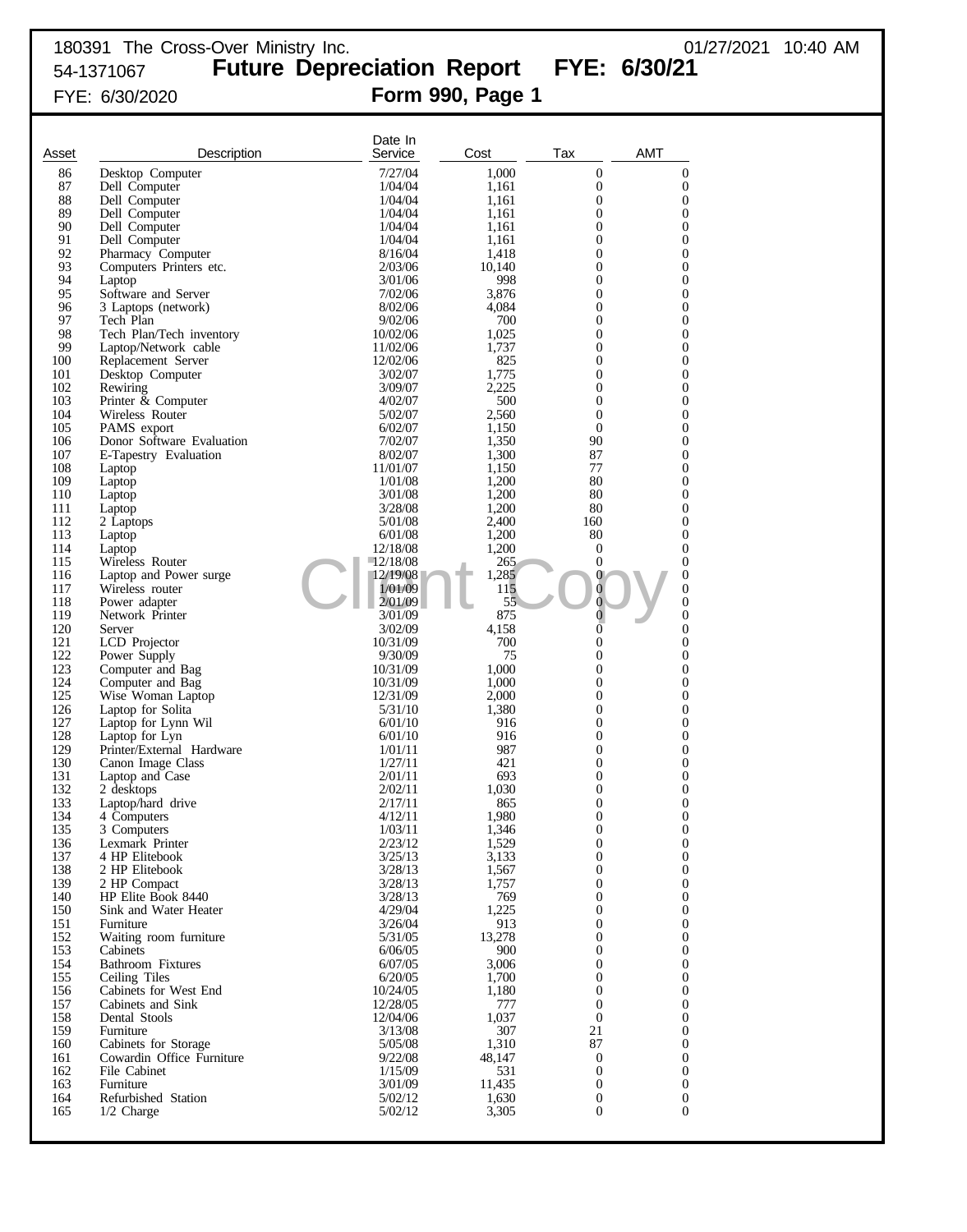| 5/23/12<br>3,136<br>$\boldsymbol{0}$<br>$\boldsymbol{0}$<br>166<br>1/2 Charge<br>$\boldsymbol{0}$<br>167<br>Cubicles<br>6/06/12<br>1,455<br>$\boldsymbol{0}$<br>$\overline{0}$<br>168<br>West End Chairs<br>5/11/13<br>0<br>1,061<br>169<br>$\overline{0}$<br>West End Tables<br>5/18/13<br>405<br>0<br>170<br>1,822<br>$\overline{0}$<br>5/18/13<br>0<br>West End Tables<br>$\overline{0}$<br>$\overline{0}$<br>171<br>3/05/13<br>581<br>West end Pharmacy<br>172<br>309<br>$\overline{0}$<br>5/29/13<br>0<br>Cowardin Pharmacy<br>173<br>$\overline{0}$<br>$\overline{0}$<br><b>LHP</b> Shelves<br>4/03/13<br>295<br>174<br>$\overline{0}$<br>Land<br>12/14/90<br>18,050<br>0<br>175<br>$\boldsymbol{0}$<br>$\overline{0}$<br>Part of Lot- Cowardin<br>12/23/97<br>29,476<br>$\overline{0}$<br>176<br>10/02/98<br>24,860<br>0<br>112 Cowardin<br>177<br>$\boldsymbol{0}$<br>$\overline{0}$<br>11/16/99<br>Land Improvement<br>463<br>216<br>9,959<br>$\boldsymbol{0}$<br>$\overline{0}$<br>4/22/04<br>Ginter Park-Telephone<br>217<br>$\boldsymbol{0}$<br>$\overline{0}$<br>Validator 10<br>7/22/04<br>1,150<br>218<br>$\boldsymbol{0}$<br>$\overline{0}$<br>10/01/04<br>Telephone System<br>2,850<br>219<br>$\boldsymbol{0}$<br>$\boldsymbol{0}$<br>Equipment- Various<br>2,019<br>3/26/04<br>220<br>1,295<br>$\boldsymbol{0}$<br>0<br>10/27/04<br>Lombart- Instrument<br>221<br>$\boldsymbol{0}$<br>$\overline{0}$<br>6,358<br>Phone System<br>9/23/05<br>222<br>0<br>2/09/05<br>0<br>First Choice Voice<br>13,368<br>223<br>$\boldsymbol{0}$<br>$\boldsymbol{0}$<br>6/21/05<br>33,870<br>Eye Equipment<br>224<br>0<br>9/13/05<br>3,195<br>0<br>Slit Lamp<br>225<br>$\overline{0}$<br>$\overline{0}$<br>9/30/05<br>10,000<br>Copier<br>226<br>$\overline{0}$<br><b>EKG</b> Machine<br>11/29/05<br>2,750<br>0<br>227<br>$\overline{0}$<br>$\overline{0}$<br>Panorex Machine<br>12/02/05<br>13,326<br>228<br>$\overline{0}$<br>12/12/05<br>1,400<br>0<br>Compressor and Va<br>229<br>$\boldsymbol{0}$<br>$\overline{0}$<br>12/29/05<br>3,893<br>Autoclave<br>230<br>$\boldsymbol{0}$<br>$\overline{0}$<br>9/15/06<br>2,773<br>X-Ray Arm<br>231<br>$\boldsymbol{0}$<br>$\overline{0}$<br>11/02/06<br>Handpieces<br>2,765<br>232<br>$\boldsymbol{0}$<br>0<br>12/01/06<br>4,007<br>Autoclave<br>$\boldsymbol{0}$<br>233<br>$\boldsymbol{0}$<br>new 2 Divider chart<br>3/01/07<br>2,420<br>234<br>0<br>202<br>New Top end Charts<br>3/09/07<br>0<br>$\boldsymbol{0}$<br>235<br>2,210<br>3/19/07<br>Dental Compressor<br>$\overline{0}$<br>236<br>4/01/07<br>Cavitron<br>4,740<br>$\boldsymbol{0}$<br>237<br>210<br>0<br>5/23/07<br>New Top end Charts<br>$\overline{0}$<br>$\mathbf{0}$<br>238<br>897<br>New 2 Divider Chart<br>6/26/07<br>228<br>$\overline{0}$<br>239<br>3,415<br>Replace Evaporator<br>8/01/07<br>240<br>0<br>5/08/09<br>7,095<br>Replacement of HVAC<br>0<br>241<br>0<br>3/23/10<br>5,768<br>0<br>New Copier<br>242<br>0<br>New Copier<br>3/23/10<br>5,606<br>0<br>243<br>4/08/11<br>$\boldsymbol{0}$<br>Autorefractor Eye<br>2,300<br>0<br>244<br>0<br>4,500<br>0<br>Air Vacuum line<br>5/11/11<br>245<br>37,020<br>$\boldsymbol{0}$<br>4/09/14<br>0<br>Dental Equipment<br>3,394<br>0<br>246<br>5/23/14<br>0<br>Topaz Siggem 1X5 LCD Serial<br>247<br>$\boldsymbol{0}$<br>5/08/14<br>2,512<br>0<br>Electronic Signature Pad Cord<br>248<br>$\boldsymbol{0}$<br>6/13/14<br>1,449<br>0<br>Lenovo ThinkPad 65W Ultraportable AC Adapte<br>249<br>$\boldsymbol{0}$<br>2,100<br>0<br>Software<br>5/11/00<br>250<br>$\boldsymbol{0}$<br>0<br>Software (Hubble)<br>3/31/01<br>2,250<br>0<br>251<br>Hubble Software<br>3/20/02<br>2,250<br>0<br>252<br>8/29/02<br>1,584<br>0<br>$\boldsymbol{0}$<br>GiftMaker Pro Upgrade<br>253<br>8/16/04<br>5,325<br>$\boldsymbol{0}$<br>$\boldsymbol{0}$<br>VIP Pharmacy Mgmt<br>254<br>1,090<br>$\boldsymbol{0}$<br>Davison Long<br>11/11/04<br>0<br>255<br>759<br>4/22/11<br>$\boldsymbol{0}$<br>$\boldsymbol{0}$<br>Microsoft office<br>256<br>8/07/13<br>3,358<br>$\boldsymbol{0}$<br>Cowardin Flooring<br>$\boldsymbol{0}$<br>257<br>966<br>193<br>$\boldsymbol{0}$<br>1/03/19<br>Computer<br>258<br>10,810<br>$\boldsymbol{0}$<br>Hardware for E.H.R. Equipment<br>8/06/14<br>0<br>259<br>$\boldsymbol{0}$<br>Computer Hardware - E.H.R Equipment<br>9/30/14<br>8,692<br>$\boldsymbol{0}$<br>260<br>15,509<br>$\boldsymbol{0}$<br>Computer Software<br>10/07/14<br>0<br>261<br>$\boldsymbol{0}$<br>Computer Software<br>10/07/14<br>15,509<br>$\boldsymbol{0}$<br>262<br>$\boldsymbol{0}$<br>Computer Hardware<br>12/14/14<br>5,405<br>0<br>263<br>12/31/14<br>682<br>$\boldsymbol{0}$<br>$\boldsymbol{0}$<br>Computer Hardware<br>264<br>12/31/14<br>1,540<br>$\boldsymbol{0}$<br>Computer Equipment for Cardinal Pharmacy<br>0<br>265<br>9,594<br>$\boldsymbol{0}$<br>$\boldsymbol{0}$<br>Capitalize Barracuda Spyware & Internet Secur<br>3/31/15<br>266<br>18,080<br>$\boldsymbol{0}$<br>Computer software eCW Bridge<br>3/31/15<br>0<br>267<br>1,081<br>$\boldsymbol{0}$<br>$\boldsymbol{0}$<br>Laptop/Computer for K Bell<br>6/11/15<br>268<br>2,830<br>$\boldsymbol{0}$<br>Dental equipment Capitalize<br>6/11/15<br>0<br>269<br>9,810<br>$\mathbf{0}$<br>$\boldsymbol{0}$<br>Dental Camera Capitalize<br>6/11/15<br>270<br>8/19/14<br>6,997<br>$\boldsymbol{0}$<br>$\boldsymbol{0}$<br>Monitor & ECG for Cowardin<br>271<br>Digital Scale & Adoption for Cowardin Clinic<br>9/09/14<br>1,929<br>$\mathbf{0}$<br>$\boldsymbol{0}$<br>272<br>$\boldsymbol{0}$<br>$\boldsymbol{0}$<br>6/11/15<br>5,445<br>Dental Camera<br>273<br>Capitalize Dental Equipment<br>13,200<br>$\mathbf{0}$<br>$\boldsymbol{0}$<br>6/11/15<br>274<br>6/11/15<br>$\theta$<br>$\boldsymbol{0}$<br>A Plus Maintenance Telephone<br>3,700 | Asset | Description | Date In<br>Service | Cost | Tax | AMT |
|------------------------------------------------------------------------------------------------------------------------------------------------------------------------------------------------------------------------------------------------------------------------------------------------------------------------------------------------------------------------------------------------------------------------------------------------------------------------------------------------------------------------------------------------------------------------------------------------------------------------------------------------------------------------------------------------------------------------------------------------------------------------------------------------------------------------------------------------------------------------------------------------------------------------------------------------------------------------------------------------------------------------------------------------------------------------------------------------------------------------------------------------------------------------------------------------------------------------------------------------------------------------------------------------------------------------------------------------------------------------------------------------------------------------------------------------------------------------------------------------------------------------------------------------------------------------------------------------------------------------------------------------------------------------------------------------------------------------------------------------------------------------------------------------------------------------------------------------------------------------------------------------------------------------------------------------------------------------------------------------------------------------------------------------------------------------------------------------------------------------------------------------------------------------------------------------------------------------------------------------------------------------------------------------------------------------------------------------------------------------------------------------------------------------------------------------------------------------------------------------------------------------------------------------------------------------------------------------------------------------------------------------------------------------------------------------------------------------------------------------------------------------------------------------------------------------------------------------------------------------------------------------------------------------------------------------------------------------------------------------------------------------------------------------------------------------------------------------------------------------------------------------------------------------------------------------------------------------------------------------------------------------------------------------------------------------------------------------------------------------------------------------------------------------------------------------------------------------------------------------------------------------------------------------------------------------------------------------------------------------------------------------------------------------------------------------------------------------------------------------------------------------------------------------------------------------------------------------------------------------------------------------------------------------------------------------------------------------------------------------------------------------------------------------------------------------------------------------------------------------------------------------------------------------------------------------------------------------------------------------------------------------------------------------------------------------------------------------------------------------------------------------------------------------------------------------------------------------------------------------------------------------------------------------------------------------------------------------------------------------------------------------------------------------------------------------------------------------------------------------------------------------------------------------------------------------------------------------------------------------------------------------------------------------------------------------------------------------------------------------------------------------------------------------------------------------------------------------------------------------------------------------------------------------------------------------------------------------------------------------------------------------------------------------------------------------------------------------------------------------------------------------------------------------------------------------------------------------------------------------------------------------------------------------------------------------------------------------------------------------------------------------------------------------------------------------------------------------------------------------------------------------------|-------|-------------|--------------------|------|-----|-----|
|                                                                                                                                                                                                                                                                                                                                                                                                                                                                                                                                                                                                                                                                                                                                                                                                                                                                                                                                                                                                                                                                                                                                                                                                                                                                                                                                                                                                                                                                                                                                                                                                                                                                                                                                                                                                                                                                                                                                                                                                                                                                                                                                                                                                                                                                                                                                                                                                                                                                                                                                                                                                                                                                                                                                                                                                                                                                                                                                                                                                                                                                                                                                                                                                                                                                                                                                                                                                                                                                                                                                                                                                                                                                                                                                                                                                                                                                                                                                                                                                                                                                                                                                                                                                                                                                                                                                                                                                                                                                                                                                                                                                                                                                                                                                                                                                                                                                                                                                                                                                                                                                                                                                                                                                                                                                                                                                                                                                                                                                                                                                                                                                                                                                                                                                                                              |       |             |                    |      |     |     |
|                                                                                                                                                                                                                                                                                                                                                                                                                                                                                                                                                                                                                                                                                                                                                                                                                                                                                                                                                                                                                                                                                                                                                                                                                                                                                                                                                                                                                                                                                                                                                                                                                                                                                                                                                                                                                                                                                                                                                                                                                                                                                                                                                                                                                                                                                                                                                                                                                                                                                                                                                                                                                                                                                                                                                                                                                                                                                                                                                                                                                                                                                                                                                                                                                                                                                                                                                                                                                                                                                                                                                                                                                                                                                                                                                                                                                                                                                                                                                                                                                                                                                                                                                                                                                                                                                                                                                                                                                                                                                                                                                                                                                                                                                                                                                                                                                                                                                                                                                                                                                                                                                                                                                                                                                                                                                                                                                                                                                                                                                                                                                                                                                                                                                                                                                                              |       |             |                    |      |     |     |
|                                                                                                                                                                                                                                                                                                                                                                                                                                                                                                                                                                                                                                                                                                                                                                                                                                                                                                                                                                                                                                                                                                                                                                                                                                                                                                                                                                                                                                                                                                                                                                                                                                                                                                                                                                                                                                                                                                                                                                                                                                                                                                                                                                                                                                                                                                                                                                                                                                                                                                                                                                                                                                                                                                                                                                                                                                                                                                                                                                                                                                                                                                                                                                                                                                                                                                                                                                                                                                                                                                                                                                                                                                                                                                                                                                                                                                                                                                                                                                                                                                                                                                                                                                                                                                                                                                                                                                                                                                                                                                                                                                                                                                                                                                                                                                                                                                                                                                                                                                                                                                                                                                                                                                                                                                                                                                                                                                                                                                                                                                                                                                                                                                                                                                                                                                              |       |             |                    |      |     |     |
|                                                                                                                                                                                                                                                                                                                                                                                                                                                                                                                                                                                                                                                                                                                                                                                                                                                                                                                                                                                                                                                                                                                                                                                                                                                                                                                                                                                                                                                                                                                                                                                                                                                                                                                                                                                                                                                                                                                                                                                                                                                                                                                                                                                                                                                                                                                                                                                                                                                                                                                                                                                                                                                                                                                                                                                                                                                                                                                                                                                                                                                                                                                                                                                                                                                                                                                                                                                                                                                                                                                                                                                                                                                                                                                                                                                                                                                                                                                                                                                                                                                                                                                                                                                                                                                                                                                                                                                                                                                                                                                                                                                                                                                                                                                                                                                                                                                                                                                                                                                                                                                                                                                                                                                                                                                                                                                                                                                                                                                                                                                                                                                                                                                                                                                                                                              |       |             |                    |      |     |     |
|                                                                                                                                                                                                                                                                                                                                                                                                                                                                                                                                                                                                                                                                                                                                                                                                                                                                                                                                                                                                                                                                                                                                                                                                                                                                                                                                                                                                                                                                                                                                                                                                                                                                                                                                                                                                                                                                                                                                                                                                                                                                                                                                                                                                                                                                                                                                                                                                                                                                                                                                                                                                                                                                                                                                                                                                                                                                                                                                                                                                                                                                                                                                                                                                                                                                                                                                                                                                                                                                                                                                                                                                                                                                                                                                                                                                                                                                                                                                                                                                                                                                                                                                                                                                                                                                                                                                                                                                                                                                                                                                                                                                                                                                                                                                                                                                                                                                                                                                                                                                                                                                                                                                                                                                                                                                                                                                                                                                                                                                                                                                                                                                                                                                                                                                                                              |       |             |                    |      |     |     |
|                                                                                                                                                                                                                                                                                                                                                                                                                                                                                                                                                                                                                                                                                                                                                                                                                                                                                                                                                                                                                                                                                                                                                                                                                                                                                                                                                                                                                                                                                                                                                                                                                                                                                                                                                                                                                                                                                                                                                                                                                                                                                                                                                                                                                                                                                                                                                                                                                                                                                                                                                                                                                                                                                                                                                                                                                                                                                                                                                                                                                                                                                                                                                                                                                                                                                                                                                                                                                                                                                                                                                                                                                                                                                                                                                                                                                                                                                                                                                                                                                                                                                                                                                                                                                                                                                                                                                                                                                                                                                                                                                                                                                                                                                                                                                                                                                                                                                                                                                                                                                                                                                                                                                                                                                                                                                                                                                                                                                                                                                                                                                                                                                                                                                                                                                                              |       |             |                    |      |     |     |
|                                                                                                                                                                                                                                                                                                                                                                                                                                                                                                                                                                                                                                                                                                                                                                                                                                                                                                                                                                                                                                                                                                                                                                                                                                                                                                                                                                                                                                                                                                                                                                                                                                                                                                                                                                                                                                                                                                                                                                                                                                                                                                                                                                                                                                                                                                                                                                                                                                                                                                                                                                                                                                                                                                                                                                                                                                                                                                                                                                                                                                                                                                                                                                                                                                                                                                                                                                                                                                                                                                                                                                                                                                                                                                                                                                                                                                                                                                                                                                                                                                                                                                                                                                                                                                                                                                                                                                                                                                                                                                                                                                                                                                                                                                                                                                                                                                                                                                                                                                                                                                                                                                                                                                                                                                                                                                                                                                                                                                                                                                                                                                                                                                                                                                                                                                              |       |             |                    |      |     |     |
|                                                                                                                                                                                                                                                                                                                                                                                                                                                                                                                                                                                                                                                                                                                                                                                                                                                                                                                                                                                                                                                                                                                                                                                                                                                                                                                                                                                                                                                                                                                                                                                                                                                                                                                                                                                                                                                                                                                                                                                                                                                                                                                                                                                                                                                                                                                                                                                                                                                                                                                                                                                                                                                                                                                                                                                                                                                                                                                                                                                                                                                                                                                                                                                                                                                                                                                                                                                                                                                                                                                                                                                                                                                                                                                                                                                                                                                                                                                                                                                                                                                                                                                                                                                                                                                                                                                                                                                                                                                                                                                                                                                                                                                                                                                                                                                                                                                                                                                                                                                                                                                                                                                                                                                                                                                                                                                                                                                                                                                                                                                                                                                                                                                                                                                                                                              |       |             |                    |      |     |     |
|                                                                                                                                                                                                                                                                                                                                                                                                                                                                                                                                                                                                                                                                                                                                                                                                                                                                                                                                                                                                                                                                                                                                                                                                                                                                                                                                                                                                                                                                                                                                                                                                                                                                                                                                                                                                                                                                                                                                                                                                                                                                                                                                                                                                                                                                                                                                                                                                                                                                                                                                                                                                                                                                                                                                                                                                                                                                                                                                                                                                                                                                                                                                                                                                                                                                                                                                                                                                                                                                                                                                                                                                                                                                                                                                                                                                                                                                                                                                                                                                                                                                                                                                                                                                                                                                                                                                                                                                                                                                                                                                                                                                                                                                                                                                                                                                                                                                                                                                                                                                                                                                                                                                                                                                                                                                                                                                                                                                                                                                                                                                                                                                                                                                                                                                                                              |       |             |                    |      |     |     |
|                                                                                                                                                                                                                                                                                                                                                                                                                                                                                                                                                                                                                                                                                                                                                                                                                                                                                                                                                                                                                                                                                                                                                                                                                                                                                                                                                                                                                                                                                                                                                                                                                                                                                                                                                                                                                                                                                                                                                                                                                                                                                                                                                                                                                                                                                                                                                                                                                                                                                                                                                                                                                                                                                                                                                                                                                                                                                                                                                                                                                                                                                                                                                                                                                                                                                                                                                                                                                                                                                                                                                                                                                                                                                                                                                                                                                                                                                                                                                                                                                                                                                                                                                                                                                                                                                                                                                                                                                                                                                                                                                                                                                                                                                                                                                                                                                                                                                                                                                                                                                                                                                                                                                                                                                                                                                                                                                                                                                                                                                                                                                                                                                                                                                                                                                                              |       |             |                    |      |     |     |
|                                                                                                                                                                                                                                                                                                                                                                                                                                                                                                                                                                                                                                                                                                                                                                                                                                                                                                                                                                                                                                                                                                                                                                                                                                                                                                                                                                                                                                                                                                                                                                                                                                                                                                                                                                                                                                                                                                                                                                                                                                                                                                                                                                                                                                                                                                                                                                                                                                                                                                                                                                                                                                                                                                                                                                                                                                                                                                                                                                                                                                                                                                                                                                                                                                                                                                                                                                                                                                                                                                                                                                                                                                                                                                                                                                                                                                                                                                                                                                                                                                                                                                                                                                                                                                                                                                                                                                                                                                                                                                                                                                                                                                                                                                                                                                                                                                                                                                                                                                                                                                                                                                                                                                                                                                                                                                                                                                                                                                                                                                                                                                                                                                                                                                                                                                              |       |             |                    |      |     |     |
|                                                                                                                                                                                                                                                                                                                                                                                                                                                                                                                                                                                                                                                                                                                                                                                                                                                                                                                                                                                                                                                                                                                                                                                                                                                                                                                                                                                                                                                                                                                                                                                                                                                                                                                                                                                                                                                                                                                                                                                                                                                                                                                                                                                                                                                                                                                                                                                                                                                                                                                                                                                                                                                                                                                                                                                                                                                                                                                                                                                                                                                                                                                                                                                                                                                                                                                                                                                                                                                                                                                                                                                                                                                                                                                                                                                                                                                                                                                                                                                                                                                                                                                                                                                                                                                                                                                                                                                                                                                                                                                                                                                                                                                                                                                                                                                                                                                                                                                                                                                                                                                                                                                                                                                                                                                                                                                                                                                                                                                                                                                                                                                                                                                                                                                                                                              |       |             |                    |      |     |     |
|                                                                                                                                                                                                                                                                                                                                                                                                                                                                                                                                                                                                                                                                                                                                                                                                                                                                                                                                                                                                                                                                                                                                                                                                                                                                                                                                                                                                                                                                                                                                                                                                                                                                                                                                                                                                                                                                                                                                                                                                                                                                                                                                                                                                                                                                                                                                                                                                                                                                                                                                                                                                                                                                                                                                                                                                                                                                                                                                                                                                                                                                                                                                                                                                                                                                                                                                                                                                                                                                                                                                                                                                                                                                                                                                                                                                                                                                                                                                                                                                                                                                                                                                                                                                                                                                                                                                                                                                                                                                                                                                                                                                                                                                                                                                                                                                                                                                                                                                                                                                                                                                                                                                                                                                                                                                                                                                                                                                                                                                                                                                                                                                                                                                                                                                                                              |       |             |                    |      |     |     |
|                                                                                                                                                                                                                                                                                                                                                                                                                                                                                                                                                                                                                                                                                                                                                                                                                                                                                                                                                                                                                                                                                                                                                                                                                                                                                                                                                                                                                                                                                                                                                                                                                                                                                                                                                                                                                                                                                                                                                                                                                                                                                                                                                                                                                                                                                                                                                                                                                                                                                                                                                                                                                                                                                                                                                                                                                                                                                                                                                                                                                                                                                                                                                                                                                                                                                                                                                                                                                                                                                                                                                                                                                                                                                                                                                                                                                                                                                                                                                                                                                                                                                                                                                                                                                                                                                                                                                                                                                                                                                                                                                                                                                                                                                                                                                                                                                                                                                                                                                                                                                                                                                                                                                                                                                                                                                                                                                                                                                                                                                                                                                                                                                                                                                                                                                                              |       |             |                    |      |     |     |
|                                                                                                                                                                                                                                                                                                                                                                                                                                                                                                                                                                                                                                                                                                                                                                                                                                                                                                                                                                                                                                                                                                                                                                                                                                                                                                                                                                                                                                                                                                                                                                                                                                                                                                                                                                                                                                                                                                                                                                                                                                                                                                                                                                                                                                                                                                                                                                                                                                                                                                                                                                                                                                                                                                                                                                                                                                                                                                                                                                                                                                                                                                                                                                                                                                                                                                                                                                                                                                                                                                                                                                                                                                                                                                                                                                                                                                                                                                                                                                                                                                                                                                                                                                                                                                                                                                                                                                                                                                                                                                                                                                                                                                                                                                                                                                                                                                                                                                                                                                                                                                                                                                                                                                                                                                                                                                                                                                                                                                                                                                                                                                                                                                                                                                                                                                              |       |             |                    |      |     |     |
|                                                                                                                                                                                                                                                                                                                                                                                                                                                                                                                                                                                                                                                                                                                                                                                                                                                                                                                                                                                                                                                                                                                                                                                                                                                                                                                                                                                                                                                                                                                                                                                                                                                                                                                                                                                                                                                                                                                                                                                                                                                                                                                                                                                                                                                                                                                                                                                                                                                                                                                                                                                                                                                                                                                                                                                                                                                                                                                                                                                                                                                                                                                                                                                                                                                                                                                                                                                                                                                                                                                                                                                                                                                                                                                                                                                                                                                                                                                                                                                                                                                                                                                                                                                                                                                                                                                                                                                                                                                                                                                                                                                                                                                                                                                                                                                                                                                                                                                                                                                                                                                                                                                                                                                                                                                                                                                                                                                                                                                                                                                                                                                                                                                                                                                                                                              |       |             |                    |      |     |     |
|                                                                                                                                                                                                                                                                                                                                                                                                                                                                                                                                                                                                                                                                                                                                                                                                                                                                                                                                                                                                                                                                                                                                                                                                                                                                                                                                                                                                                                                                                                                                                                                                                                                                                                                                                                                                                                                                                                                                                                                                                                                                                                                                                                                                                                                                                                                                                                                                                                                                                                                                                                                                                                                                                                                                                                                                                                                                                                                                                                                                                                                                                                                                                                                                                                                                                                                                                                                                                                                                                                                                                                                                                                                                                                                                                                                                                                                                                                                                                                                                                                                                                                                                                                                                                                                                                                                                                                                                                                                                                                                                                                                                                                                                                                                                                                                                                                                                                                                                                                                                                                                                                                                                                                                                                                                                                                                                                                                                                                                                                                                                                                                                                                                                                                                                                                              |       |             |                    |      |     |     |
|                                                                                                                                                                                                                                                                                                                                                                                                                                                                                                                                                                                                                                                                                                                                                                                                                                                                                                                                                                                                                                                                                                                                                                                                                                                                                                                                                                                                                                                                                                                                                                                                                                                                                                                                                                                                                                                                                                                                                                                                                                                                                                                                                                                                                                                                                                                                                                                                                                                                                                                                                                                                                                                                                                                                                                                                                                                                                                                                                                                                                                                                                                                                                                                                                                                                                                                                                                                                                                                                                                                                                                                                                                                                                                                                                                                                                                                                                                                                                                                                                                                                                                                                                                                                                                                                                                                                                                                                                                                                                                                                                                                                                                                                                                                                                                                                                                                                                                                                                                                                                                                                                                                                                                                                                                                                                                                                                                                                                                                                                                                                                                                                                                                                                                                                                                              |       |             |                    |      |     |     |
|                                                                                                                                                                                                                                                                                                                                                                                                                                                                                                                                                                                                                                                                                                                                                                                                                                                                                                                                                                                                                                                                                                                                                                                                                                                                                                                                                                                                                                                                                                                                                                                                                                                                                                                                                                                                                                                                                                                                                                                                                                                                                                                                                                                                                                                                                                                                                                                                                                                                                                                                                                                                                                                                                                                                                                                                                                                                                                                                                                                                                                                                                                                                                                                                                                                                                                                                                                                                                                                                                                                                                                                                                                                                                                                                                                                                                                                                                                                                                                                                                                                                                                                                                                                                                                                                                                                                                                                                                                                                                                                                                                                                                                                                                                                                                                                                                                                                                                                                                                                                                                                                                                                                                                                                                                                                                                                                                                                                                                                                                                                                                                                                                                                                                                                                                                              |       |             |                    |      |     |     |
|                                                                                                                                                                                                                                                                                                                                                                                                                                                                                                                                                                                                                                                                                                                                                                                                                                                                                                                                                                                                                                                                                                                                                                                                                                                                                                                                                                                                                                                                                                                                                                                                                                                                                                                                                                                                                                                                                                                                                                                                                                                                                                                                                                                                                                                                                                                                                                                                                                                                                                                                                                                                                                                                                                                                                                                                                                                                                                                                                                                                                                                                                                                                                                                                                                                                                                                                                                                                                                                                                                                                                                                                                                                                                                                                                                                                                                                                                                                                                                                                                                                                                                                                                                                                                                                                                                                                                                                                                                                                                                                                                                                                                                                                                                                                                                                                                                                                                                                                                                                                                                                                                                                                                                                                                                                                                                                                                                                                                                                                                                                                                                                                                                                                                                                                                                              |       |             |                    |      |     |     |
|                                                                                                                                                                                                                                                                                                                                                                                                                                                                                                                                                                                                                                                                                                                                                                                                                                                                                                                                                                                                                                                                                                                                                                                                                                                                                                                                                                                                                                                                                                                                                                                                                                                                                                                                                                                                                                                                                                                                                                                                                                                                                                                                                                                                                                                                                                                                                                                                                                                                                                                                                                                                                                                                                                                                                                                                                                                                                                                                                                                                                                                                                                                                                                                                                                                                                                                                                                                                                                                                                                                                                                                                                                                                                                                                                                                                                                                                                                                                                                                                                                                                                                                                                                                                                                                                                                                                                                                                                                                                                                                                                                                                                                                                                                                                                                                                                                                                                                                                                                                                                                                                                                                                                                                                                                                                                                                                                                                                                                                                                                                                                                                                                                                                                                                                                                              |       |             |                    |      |     |     |
|                                                                                                                                                                                                                                                                                                                                                                                                                                                                                                                                                                                                                                                                                                                                                                                                                                                                                                                                                                                                                                                                                                                                                                                                                                                                                                                                                                                                                                                                                                                                                                                                                                                                                                                                                                                                                                                                                                                                                                                                                                                                                                                                                                                                                                                                                                                                                                                                                                                                                                                                                                                                                                                                                                                                                                                                                                                                                                                                                                                                                                                                                                                                                                                                                                                                                                                                                                                                                                                                                                                                                                                                                                                                                                                                                                                                                                                                                                                                                                                                                                                                                                                                                                                                                                                                                                                                                                                                                                                                                                                                                                                                                                                                                                                                                                                                                                                                                                                                                                                                                                                                                                                                                                                                                                                                                                                                                                                                                                                                                                                                                                                                                                                                                                                                                                              |       |             |                    |      |     |     |
|                                                                                                                                                                                                                                                                                                                                                                                                                                                                                                                                                                                                                                                                                                                                                                                                                                                                                                                                                                                                                                                                                                                                                                                                                                                                                                                                                                                                                                                                                                                                                                                                                                                                                                                                                                                                                                                                                                                                                                                                                                                                                                                                                                                                                                                                                                                                                                                                                                                                                                                                                                                                                                                                                                                                                                                                                                                                                                                                                                                                                                                                                                                                                                                                                                                                                                                                                                                                                                                                                                                                                                                                                                                                                                                                                                                                                                                                                                                                                                                                                                                                                                                                                                                                                                                                                                                                                                                                                                                                                                                                                                                                                                                                                                                                                                                                                                                                                                                                                                                                                                                                                                                                                                                                                                                                                                                                                                                                                                                                                                                                                                                                                                                                                                                                                                              |       |             |                    |      |     |     |
|                                                                                                                                                                                                                                                                                                                                                                                                                                                                                                                                                                                                                                                                                                                                                                                                                                                                                                                                                                                                                                                                                                                                                                                                                                                                                                                                                                                                                                                                                                                                                                                                                                                                                                                                                                                                                                                                                                                                                                                                                                                                                                                                                                                                                                                                                                                                                                                                                                                                                                                                                                                                                                                                                                                                                                                                                                                                                                                                                                                                                                                                                                                                                                                                                                                                                                                                                                                                                                                                                                                                                                                                                                                                                                                                                                                                                                                                                                                                                                                                                                                                                                                                                                                                                                                                                                                                                                                                                                                                                                                                                                                                                                                                                                                                                                                                                                                                                                                                                                                                                                                                                                                                                                                                                                                                                                                                                                                                                                                                                                                                                                                                                                                                                                                                                                              |       |             |                    |      |     |     |
|                                                                                                                                                                                                                                                                                                                                                                                                                                                                                                                                                                                                                                                                                                                                                                                                                                                                                                                                                                                                                                                                                                                                                                                                                                                                                                                                                                                                                                                                                                                                                                                                                                                                                                                                                                                                                                                                                                                                                                                                                                                                                                                                                                                                                                                                                                                                                                                                                                                                                                                                                                                                                                                                                                                                                                                                                                                                                                                                                                                                                                                                                                                                                                                                                                                                                                                                                                                                                                                                                                                                                                                                                                                                                                                                                                                                                                                                                                                                                                                                                                                                                                                                                                                                                                                                                                                                                                                                                                                                                                                                                                                                                                                                                                                                                                                                                                                                                                                                                                                                                                                                                                                                                                                                                                                                                                                                                                                                                                                                                                                                                                                                                                                                                                                                                                              |       |             |                    |      |     |     |
|                                                                                                                                                                                                                                                                                                                                                                                                                                                                                                                                                                                                                                                                                                                                                                                                                                                                                                                                                                                                                                                                                                                                                                                                                                                                                                                                                                                                                                                                                                                                                                                                                                                                                                                                                                                                                                                                                                                                                                                                                                                                                                                                                                                                                                                                                                                                                                                                                                                                                                                                                                                                                                                                                                                                                                                                                                                                                                                                                                                                                                                                                                                                                                                                                                                                                                                                                                                                                                                                                                                                                                                                                                                                                                                                                                                                                                                                                                                                                                                                                                                                                                                                                                                                                                                                                                                                                                                                                                                                                                                                                                                                                                                                                                                                                                                                                                                                                                                                                                                                                                                                                                                                                                                                                                                                                                                                                                                                                                                                                                                                                                                                                                                                                                                                                                              |       |             |                    |      |     |     |
|                                                                                                                                                                                                                                                                                                                                                                                                                                                                                                                                                                                                                                                                                                                                                                                                                                                                                                                                                                                                                                                                                                                                                                                                                                                                                                                                                                                                                                                                                                                                                                                                                                                                                                                                                                                                                                                                                                                                                                                                                                                                                                                                                                                                                                                                                                                                                                                                                                                                                                                                                                                                                                                                                                                                                                                                                                                                                                                                                                                                                                                                                                                                                                                                                                                                                                                                                                                                                                                                                                                                                                                                                                                                                                                                                                                                                                                                                                                                                                                                                                                                                                                                                                                                                                                                                                                                                                                                                                                                                                                                                                                                                                                                                                                                                                                                                                                                                                                                                                                                                                                                                                                                                                                                                                                                                                                                                                                                                                                                                                                                                                                                                                                                                                                                                                              |       |             |                    |      |     |     |
|                                                                                                                                                                                                                                                                                                                                                                                                                                                                                                                                                                                                                                                                                                                                                                                                                                                                                                                                                                                                                                                                                                                                                                                                                                                                                                                                                                                                                                                                                                                                                                                                                                                                                                                                                                                                                                                                                                                                                                                                                                                                                                                                                                                                                                                                                                                                                                                                                                                                                                                                                                                                                                                                                                                                                                                                                                                                                                                                                                                                                                                                                                                                                                                                                                                                                                                                                                                                                                                                                                                                                                                                                                                                                                                                                                                                                                                                                                                                                                                                                                                                                                                                                                                                                                                                                                                                                                                                                                                                                                                                                                                                                                                                                                                                                                                                                                                                                                                                                                                                                                                                                                                                                                                                                                                                                                                                                                                                                                                                                                                                                                                                                                                                                                                                                                              |       |             |                    |      |     |     |
|                                                                                                                                                                                                                                                                                                                                                                                                                                                                                                                                                                                                                                                                                                                                                                                                                                                                                                                                                                                                                                                                                                                                                                                                                                                                                                                                                                                                                                                                                                                                                                                                                                                                                                                                                                                                                                                                                                                                                                                                                                                                                                                                                                                                                                                                                                                                                                                                                                                                                                                                                                                                                                                                                                                                                                                                                                                                                                                                                                                                                                                                                                                                                                                                                                                                                                                                                                                                                                                                                                                                                                                                                                                                                                                                                                                                                                                                                                                                                                                                                                                                                                                                                                                                                                                                                                                                                                                                                                                                                                                                                                                                                                                                                                                                                                                                                                                                                                                                                                                                                                                                                                                                                                                                                                                                                                                                                                                                                                                                                                                                                                                                                                                                                                                                                                              |       |             |                    |      |     |     |
|                                                                                                                                                                                                                                                                                                                                                                                                                                                                                                                                                                                                                                                                                                                                                                                                                                                                                                                                                                                                                                                                                                                                                                                                                                                                                                                                                                                                                                                                                                                                                                                                                                                                                                                                                                                                                                                                                                                                                                                                                                                                                                                                                                                                                                                                                                                                                                                                                                                                                                                                                                                                                                                                                                                                                                                                                                                                                                                                                                                                                                                                                                                                                                                                                                                                                                                                                                                                                                                                                                                                                                                                                                                                                                                                                                                                                                                                                                                                                                                                                                                                                                                                                                                                                                                                                                                                                                                                                                                                                                                                                                                                                                                                                                                                                                                                                                                                                                                                                                                                                                                                                                                                                                                                                                                                                                                                                                                                                                                                                                                                                                                                                                                                                                                                                                              |       |             |                    |      |     |     |
|                                                                                                                                                                                                                                                                                                                                                                                                                                                                                                                                                                                                                                                                                                                                                                                                                                                                                                                                                                                                                                                                                                                                                                                                                                                                                                                                                                                                                                                                                                                                                                                                                                                                                                                                                                                                                                                                                                                                                                                                                                                                                                                                                                                                                                                                                                                                                                                                                                                                                                                                                                                                                                                                                                                                                                                                                                                                                                                                                                                                                                                                                                                                                                                                                                                                                                                                                                                                                                                                                                                                                                                                                                                                                                                                                                                                                                                                                                                                                                                                                                                                                                                                                                                                                                                                                                                                                                                                                                                                                                                                                                                                                                                                                                                                                                                                                                                                                                                                                                                                                                                                                                                                                                                                                                                                                                                                                                                                                                                                                                                                                                                                                                                                                                                                                                              |       |             |                    |      |     |     |
|                                                                                                                                                                                                                                                                                                                                                                                                                                                                                                                                                                                                                                                                                                                                                                                                                                                                                                                                                                                                                                                                                                                                                                                                                                                                                                                                                                                                                                                                                                                                                                                                                                                                                                                                                                                                                                                                                                                                                                                                                                                                                                                                                                                                                                                                                                                                                                                                                                                                                                                                                                                                                                                                                                                                                                                                                                                                                                                                                                                                                                                                                                                                                                                                                                                                                                                                                                                                                                                                                                                                                                                                                                                                                                                                                                                                                                                                                                                                                                                                                                                                                                                                                                                                                                                                                                                                                                                                                                                                                                                                                                                                                                                                                                                                                                                                                                                                                                                                                                                                                                                                                                                                                                                                                                                                                                                                                                                                                                                                                                                                                                                                                                                                                                                                                                              |       |             |                    |      |     |     |
|                                                                                                                                                                                                                                                                                                                                                                                                                                                                                                                                                                                                                                                                                                                                                                                                                                                                                                                                                                                                                                                                                                                                                                                                                                                                                                                                                                                                                                                                                                                                                                                                                                                                                                                                                                                                                                                                                                                                                                                                                                                                                                                                                                                                                                                                                                                                                                                                                                                                                                                                                                                                                                                                                                                                                                                                                                                                                                                                                                                                                                                                                                                                                                                                                                                                                                                                                                                                                                                                                                                                                                                                                                                                                                                                                                                                                                                                                                                                                                                                                                                                                                                                                                                                                                                                                                                                                                                                                                                                                                                                                                                                                                                                                                                                                                                                                                                                                                                                                                                                                                                                                                                                                                                                                                                                                                                                                                                                                                                                                                                                                                                                                                                                                                                                                                              |       |             |                    |      |     |     |
|                                                                                                                                                                                                                                                                                                                                                                                                                                                                                                                                                                                                                                                                                                                                                                                                                                                                                                                                                                                                                                                                                                                                                                                                                                                                                                                                                                                                                                                                                                                                                                                                                                                                                                                                                                                                                                                                                                                                                                                                                                                                                                                                                                                                                                                                                                                                                                                                                                                                                                                                                                                                                                                                                                                                                                                                                                                                                                                                                                                                                                                                                                                                                                                                                                                                                                                                                                                                                                                                                                                                                                                                                                                                                                                                                                                                                                                                                                                                                                                                                                                                                                                                                                                                                                                                                                                                                                                                                                                                                                                                                                                                                                                                                                                                                                                                                                                                                                                                                                                                                                                                                                                                                                                                                                                                                                                                                                                                                                                                                                                                                                                                                                                                                                                                                                              |       |             |                    |      |     |     |
|                                                                                                                                                                                                                                                                                                                                                                                                                                                                                                                                                                                                                                                                                                                                                                                                                                                                                                                                                                                                                                                                                                                                                                                                                                                                                                                                                                                                                                                                                                                                                                                                                                                                                                                                                                                                                                                                                                                                                                                                                                                                                                                                                                                                                                                                                                                                                                                                                                                                                                                                                                                                                                                                                                                                                                                                                                                                                                                                                                                                                                                                                                                                                                                                                                                                                                                                                                                                                                                                                                                                                                                                                                                                                                                                                                                                                                                                                                                                                                                                                                                                                                                                                                                                                                                                                                                                                                                                                                                                                                                                                                                                                                                                                                                                                                                                                                                                                                                                                                                                                                                                                                                                                                                                                                                                                                                                                                                                                                                                                                                                                                                                                                                                                                                                                                              |       |             |                    |      |     |     |
|                                                                                                                                                                                                                                                                                                                                                                                                                                                                                                                                                                                                                                                                                                                                                                                                                                                                                                                                                                                                                                                                                                                                                                                                                                                                                                                                                                                                                                                                                                                                                                                                                                                                                                                                                                                                                                                                                                                                                                                                                                                                                                                                                                                                                                                                                                                                                                                                                                                                                                                                                                                                                                                                                                                                                                                                                                                                                                                                                                                                                                                                                                                                                                                                                                                                                                                                                                                                                                                                                                                                                                                                                                                                                                                                                                                                                                                                                                                                                                                                                                                                                                                                                                                                                                                                                                                                                                                                                                                                                                                                                                                                                                                                                                                                                                                                                                                                                                                                                                                                                                                                                                                                                                                                                                                                                                                                                                                                                                                                                                                                                                                                                                                                                                                                                                              |       |             |                    |      |     |     |
|                                                                                                                                                                                                                                                                                                                                                                                                                                                                                                                                                                                                                                                                                                                                                                                                                                                                                                                                                                                                                                                                                                                                                                                                                                                                                                                                                                                                                                                                                                                                                                                                                                                                                                                                                                                                                                                                                                                                                                                                                                                                                                                                                                                                                                                                                                                                                                                                                                                                                                                                                                                                                                                                                                                                                                                                                                                                                                                                                                                                                                                                                                                                                                                                                                                                                                                                                                                                                                                                                                                                                                                                                                                                                                                                                                                                                                                                                                                                                                                                                                                                                                                                                                                                                                                                                                                                                                                                                                                                                                                                                                                                                                                                                                                                                                                                                                                                                                                                                                                                                                                                                                                                                                                                                                                                                                                                                                                                                                                                                                                                                                                                                                                                                                                                                                              |       |             |                    |      |     |     |
|                                                                                                                                                                                                                                                                                                                                                                                                                                                                                                                                                                                                                                                                                                                                                                                                                                                                                                                                                                                                                                                                                                                                                                                                                                                                                                                                                                                                                                                                                                                                                                                                                                                                                                                                                                                                                                                                                                                                                                                                                                                                                                                                                                                                                                                                                                                                                                                                                                                                                                                                                                                                                                                                                                                                                                                                                                                                                                                                                                                                                                                                                                                                                                                                                                                                                                                                                                                                                                                                                                                                                                                                                                                                                                                                                                                                                                                                                                                                                                                                                                                                                                                                                                                                                                                                                                                                                                                                                                                                                                                                                                                                                                                                                                                                                                                                                                                                                                                                                                                                                                                                                                                                                                                                                                                                                                                                                                                                                                                                                                                                                                                                                                                                                                                                                                              |       |             |                    |      |     |     |
|                                                                                                                                                                                                                                                                                                                                                                                                                                                                                                                                                                                                                                                                                                                                                                                                                                                                                                                                                                                                                                                                                                                                                                                                                                                                                                                                                                                                                                                                                                                                                                                                                                                                                                                                                                                                                                                                                                                                                                                                                                                                                                                                                                                                                                                                                                                                                                                                                                                                                                                                                                                                                                                                                                                                                                                                                                                                                                                                                                                                                                                                                                                                                                                                                                                                                                                                                                                                                                                                                                                                                                                                                                                                                                                                                                                                                                                                                                                                                                                                                                                                                                                                                                                                                                                                                                                                                                                                                                                                                                                                                                                                                                                                                                                                                                                                                                                                                                                                                                                                                                                                                                                                                                                                                                                                                                                                                                                                                                                                                                                                                                                                                                                                                                                                                                              |       |             |                    |      |     |     |
|                                                                                                                                                                                                                                                                                                                                                                                                                                                                                                                                                                                                                                                                                                                                                                                                                                                                                                                                                                                                                                                                                                                                                                                                                                                                                                                                                                                                                                                                                                                                                                                                                                                                                                                                                                                                                                                                                                                                                                                                                                                                                                                                                                                                                                                                                                                                                                                                                                                                                                                                                                                                                                                                                                                                                                                                                                                                                                                                                                                                                                                                                                                                                                                                                                                                                                                                                                                                                                                                                                                                                                                                                                                                                                                                                                                                                                                                                                                                                                                                                                                                                                                                                                                                                                                                                                                                                                                                                                                                                                                                                                                                                                                                                                                                                                                                                                                                                                                                                                                                                                                                                                                                                                                                                                                                                                                                                                                                                                                                                                                                                                                                                                                                                                                                                                              |       |             |                    |      |     |     |
|                                                                                                                                                                                                                                                                                                                                                                                                                                                                                                                                                                                                                                                                                                                                                                                                                                                                                                                                                                                                                                                                                                                                                                                                                                                                                                                                                                                                                                                                                                                                                                                                                                                                                                                                                                                                                                                                                                                                                                                                                                                                                                                                                                                                                                                                                                                                                                                                                                                                                                                                                                                                                                                                                                                                                                                                                                                                                                                                                                                                                                                                                                                                                                                                                                                                                                                                                                                                                                                                                                                                                                                                                                                                                                                                                                                                                                                                                                                                                                                                                                                                                                                                                                                                                                                                                                                                                                                                                                                                                                                                                                                                                                                                                                                                                                                                                                                                                                                                                                                                                                                                                                                                                                                                                                                                                                                                                                                                                                                                                                                                                                                                                                                                                                                                                                              |       |             |                    |      |     |     |
|                                                                                                                                                                                                                                                                                                                                                                                                                                                                                                                                                                                                                                                                                                                                                                                                                                                                                                                                                                                                                                                                                                                                                                                                                                                                                                                                                                                                                                                                                                                                                                                                                                                                                                                                                                                                                                                                                                                                                                                                                                                                                                                                                                                                                                                                                                                                                                                                                                                                                                                                                                                                                                                                                                                                                                                                                                                                                                                                                                                                                                                                                                                                                                                                                                                                                                                                                                                                                                                                                                                                                                                                                                                                                                                                                                                                                                                                                                                                                                                                                                                                                                                                                                                                                                                                                                                                                                                                                                                                                                                                                                                                                                                                                                                                                                                                                                                                                                                                                                                                                                                                                                                                                                                                                                                                                                                                                                                                                                                                                                                                                                                                                                                                                                                                                                              |       |             |                    |      |     |     |
|                                                                                                                                                                                                                                                                                                                                                                                                                                                                                                                                                                                                                                                                                                                                                                                                                                                                                                                                                                                                                                                                                                                                                                                                                                                                                                                                                                                                                                                                                                                                                                                                                                                                                                                                                                                                                                                                                                                                                                                                                                                                                                                                                                                                                                                                                                                                                                                                                                                                                                                                                                                                                                                                                                                                                                                                                                                                                                                                                                                                                                                                                                                                                                                                                                                                                                                                                                                                                                                                                                                                                                                                                                                                                                                                                                                                                                                                                                                                                                                                                                                                                                                                                                                                                                                                                                                                                                                                                                                                                                                                                                                                                                                                                                                                                                                                                                                                                                                                                                                                                                                                                                                                                                                                                                                                                                                                                                                                                                                                                                                                                                                                                                                                                                                                                                              |       |             |                    |      |     |     |
|                                                                                                                                                                                                                                                                                                                                                                                                                                                                                                                                                                                                                                                                                                                                                                                                                                                                                                                                                                                                                                                                                                                                                                                                                                                                                                                                                                                                                                                                                                                                                                                                                                                                                                                                                                                                                                                                                                                                                                                                                                                                                                                                                                                                                                                                                                                                                                                                                                                                                                                                                                                                                                                                                                                                                                                                                                                                                                                                                                                                                                                                                                                                                                                                                                                                                                                                                                                                                                                                                                                                                                                                                                                                                                                                                                                                                                                                                                                                                                                                                                                                                                                                                                                                                                                                                                                                                                                                                                                                                                                                                                                                                                                                                                                                                                                                                                                                                                                                                                                                                                                                                                                                                                                                                                                                                                                                                                                                                                                                                                                                                                                                                                                                                                                                                                              |       |             |                    |      |     |     |
|                                                                                                                                                                                                                                                                                                                                                                                                                                                                                                                                                                                                                                                                                                                                                                                                                                                                                                                                                                                                                                                                                                                                                                                                                                                                                                                                                                                                                                                                                                                                                                                                                                                                                                                                                                                                                                                                                                                                                                                                                                                                                                                                                                                                                                                                                                                                                                                                                                                                                                                                                                                                                                                                                                                                                                                                                                                                                                                                                                                                                                                                                                                                                                                                                                                                                                                                                                                                                                                                                                                                                                                                                                                                                                                                                                                                                                                                                                                                                                                                                                                                                                                                                                                                                                                                                                                                                                                                                                                                                                                                                                                                                                                                                                                                                                                                                                                                                                                                                                                                                                                                                                                                                                                                                                                                                                                                                                                                                                                                                                                                                                                                                                                                                                                                                                              |       |             |                    |      |     |     |
|                                                                                                                                                                                                                                                                                                                                                                                                                                                                                                                                                                                                                                                                                                                                                                                                                                                                                                                                                                                                                                                                                                                                                                                                                                                                                                                                                                                                                                                                                                                                                                                                                                                                                                                                                                                                                                                                                                                                                                                                                                                                                                                                                                                                                                                                                                                                                                                                                                                                                                                                                                                                                                                                                                                                                                                                                                                                                                                                                                                                                                                                                                                                                                                                                                                                                                                                                                                                                                                                                                                                                                                                                                                                                                                                                                                                                                                                                                                                                                                                                                                                                                                                                                                                                                                                                                                                                                                                                                                                                                                                                                                                                                                                                                                                                                                                                                                                                                                                                                                                                                                                                                                                                                                                                                                                                                                                                                                                                                                                                                                                                                                                                                                                                                                                                                              |       |             |                    |      |     |     |
|                                                                                                                                                                                                                                                                                                                                                                                                                                                                                                                                                                                                                                                                                                                                                                                                                                                                                                                                                                                                                                                                                                                                                                                                                                                                                                                                                                                                                                                                                                                                                                                                                                                                                                                                                                                                                                                                                                                                                                                                                                                                                                                                                                                                                                                                                                                                                                                                                                                                                                                                                                                                                                                                                                                                                                                                                                                                                                                                                                                                                                                                                                                                                                                                                                                                                                                                                                                                                                                                                                                                                                                                                                                                                                                                                                                                                                                                                                                                                                                                                                                                                                                                                                                                                                                                                                                                                                                                                                                                                                                                                                                                                                                                                                                                                                                                                                                                                                                                                                                                                                                                                                                                                                                                                                                                                                                                                                                                                                                                                                                                                                                                                                                                                                                                                                              |       |             |                    |      |     |     |
|                                                                                                                                                                                                                                                                                                                                                                                                                                                                                                                                                                                                                                                                                                                                                                                                                                                                                                                                                                                                                                                                                                                                                                                                                                                                                                                                                                                                                                                                                                                                                                                                                                                                                                                                                                                                                                                                                                                                                                                                                                                                                                                                                                                                                                                                                                                                                                                                                                                                                                                                                                                                                                                                                                                                                                                                                                                                                                                                                                                                                                                                                                                                                                                                                                                                                                                                                                                                                                                                                                                                                                                                                                                                                                                                                                                                                                                                                                                                                                                                                                                                                                                                                                                                                                                                                                                                                                                                                                                                                                                                                                                                                                                                                                                                                                                                                                                                                                                                                                                                                                                                                                                                                                                                                                                                                                                                                                                                                                                                                                                                                                                                                                                                                                                                                                              |       |             |                    |      |     |     |
|                                                                                                                                                                                                                                                                                                                                                                                                                                                                                                                                                                                                                                                                                                                                                                                                                                                                                                                                                                                                                                                                                                                                                                                                                                                                                                                                                                                                                                                                                                                                                                                                                                                                                                                                                                                                                                                                                                                                                                                                                                                                                                                                                                                                                                                                                                                                                                                                                                                                                                                                                                                                                                                                                                                                                                                                                                                                                                                                                                                                                                                                                                                                                                                                                                                                                                                                                                                                                                                                                                                                                                                                                                                                                                                                                                                                                                                                                                                                                                                                                                                                                                                                                                                                                                                                                                                                                                                                                                                                                                                                                                                                                                                                                                                                                                                                                                                                                                                                                                                                                                                                                                                                                                                                                                                                                                                                                                                                                                                                                                                                                                                                                                                                                                                                                                              |       |             |                    |      |     |     |
|                                                                                                                                                                                                                                                                                                                                                                                                                                                                                                                                                                                                                                                                                                                                                                                                                                                                                                                                                                                                                                                                                                                                                                                                                                                                                                                                                                                                                                                                                                                                                                                                                                                                                                                                                                                                                                                                                                                                                                                                                                                                                                                                                                                                                                                                                                                                                                                                                                                                                                                                                                                                                                                                                                                                                                                                                                                                                                                                                                                                                                                                                                                                                                                                                                                                                                                                                                                                                                                                                                                                                                                                                                                                                                                                                                                                                                                                                                                                                                                                                                                                                                                                                                                                                                                                                                                                                                                                                                                                                                                                                                                                                                                                                                                                                                                                                                                                                                                                                                                                                                                                                                                                                                                                                                                                                                                                                                                                                                                                                                                                                                                                                                                                                                                                                                              |       |             |                    |      |     |     |
|                                                                                                                                                                                                                                                                                                                                                                                                                                                                                                                                                                                                                                                                                                                                                                                                                                                                                                                                                                                                                                                                                                                                                                                                                                                                                                                                                                                                                                                                                                                                                                                                                                                                                                                                                                                                                                                                                                                                                                                                                                                                                                                                                                                                                                                                                                                                                                                                                                                                                                                                                                                                                                                                                                                                                                                                                                                                                                                                                                                                                                                                                                                                                                                                                                                                                                                                                                                                                                                                                                                                                                                                                                                                                                                                                                                                                                                                                                                                                                                                                                                                                                                                                                                                                                                                                                                                                                                                                                                                                                                                                                                                                                                                                                                                                                                                                                                                                                                                                                                                                                                                                                                                                                                                                                                                                                                                                                                                                                                                                                                                                                                                                                                                                                                                                                              |       |             |                    |      |     |     |
|                                                                                                                                                                                                                                                                                                                                                                                                                                                                                                                                                                                                                                                                                                                                                                                                                                                                                                                                                                                                                                                                                                                                                                                                                                                                                                                                                                                                                                                                                                                                                                                                                                                                                                                                                                                                                                                                                                                                                                                                                                                                                                                                                                                                                                                                                                                                                                                                                                                                                                                                                                                                                                                                                                                                                                                                                                                                                                                                                                                                                                                                                                                                                                                                                                                                                                                                                                                                                                                                                                                                                                                                                                                                                                                                                                                                                                                                                                                                                                                                                                                                                                                                                                                                                                                                                                                                                                                                                                                                                                                                                                                                                                                                                                                                                                                                                                                                                                                                                                                                                                                                                                                                                                                                                                                                                                                                                                                                                                                                                                                                                                                                                                                                                                                                                                              |       |             |                    |      |     |     |
|                                                                                                                                                                                                                                                                                                                                                                                                                                                                                                                                                                                                                                                                                                                                                                                                                                                                                                                                                                                                                                                                                                                                                                                                                                                                                                                                                                                                                                                                                                                                                                                                                                                                                                                                                                                                                                                                                                                                                                                                                                                                                                                                                                                                                                                                                                                                                                                                                                                                                                                                                                                                                                                                                                                                                                                                                                                                                                                                                                                                                                                                                                                                                                                                                                                                                                                                                                                                                                                                                                                                                                                                                                                                                                                                                                                                                                                                                                                                                                                                                                                                                                                                                                                                                                                                                                                                                                                                                                                                                                                                                                                                                                                                                                                                                                                                                                                                                                                                                                                                                                                                                                                                                                                                                                                                                                                                                                                                                                                                                                                                                                                                                                                                                                                                                                              |       |             |                    |      |     |     |
|                                                                                                                                                                                                                                                                                                                                                                                                                                                                                                                                                                                                                                                                                                                                                                                                                                                                                                                                                                                                                                                                                                                                                                                                                                                                                                                                                                                                                                                                                                                                                                                                                                                                                                                                                                                                                                                                                                                                                                                                                                                                                                                                                                                                                                                                                                                                                                                                                                                                                                                                                                                                                                                                                                                                                                                                                                                                                                                                                                                                                                                                                                                                                                                                                                                                                                                                                                                                                                                                                                                                                                                                                                                                                                                                                                                                                                                                                                                                                                                                                                                                                                                                                                                                                                                                                                                                                                                                                                                                                                                                                                                                                                                                                                                                                                                                                                                                                                                                                                                                                                                                                                                                                                                                                                                                                                                                                                                                                                                                                                                                                                                                                                                                                                                                                                              |       |             |                    |      |     |     |
|                                                                                                                                                                                                                                                                                                                                                                                                                                                                                                                                                                                                                                                                                                                                                                                                                                                                                                                                                                                                                                                                                                                                                                                                                                                                                                                                                                                                                                                                                                                                                                                                                                                                                                                                                                                                                                                                                                                                                                                                                                                                                                                                                                                                                                                                                                                                                                                                                                                                                                                                                                                                                                                                                                                                                                                                                                                                                                                                                                                                                                                                                                                                                                                                                                                                                                                                                                                                                                                                                                                                                                                                                                                                                                                                                                                                                                                                                                                                                                                                                                                                                                                                                                                                                                                                                                                                                                                                                                                                                                                                                                                                                                                                                                                                                                                                                                                                                                                                                                                                                                                                                                                                                                                                                                                                                                                                                                                                                                                                                                                                                                                                                                                                                                                                                                              |       |             |                    |      |     |     |
|                                                                                                                                                                                                                                                                                                                                                                                                                                                                                                                                                                                                                                                                                                                                                                                                                                                                                                                                                                                                                                                                                                                                                                                                                                                                                                                                                                                                                                                                                                                                                                                                                                                                                                                                                                                                                                                                                                                                                                                                                                                                                                                                                                                                                                                                                                                                                                                                                                                                                                                                                                                                                                                                                                                                                                                                                                                                                                                                                                                                                                                                                                                                                                                                                                                                                                                                                                                                                                                                                                                                                                                                                                                                                                                                                                                                                                                                                                                                                                                                                                                                                                                                                                                                                                                                                                                                                                                                                                                                                                                                                                                                                                                                                                                                                                                                                                                                                                                                                                                                                                                                                                                                                                                                                                                                                                                                                                                                                                                                                                                                                                                                                                                                                                                                                                              |       |             |                    |      |     |     |
|                                                                                                                                                                                                                                                                                                                                                                                                                                                                                                                                                                                                                                                                                                                                                                                                                                                                                                                                                                                                                                                                                                                                                                                                                                                                                                                                                                                                                                                                                                                                                                                                                                                                                                                                                                                                                                                                                                                                                                                                                                                                                                                                                                                                                                                                                                                                                                                                                                                                                                                                                                                                                                                                                                                                                                                                                                                                                                                                                                                                                                                                                                                                                                                                                                                                                                                                                                                                                                                                                                                                                                                                                                                                                                                                                                                                                                                                                                                                                                                                                                                                                                                                                                                                                                                                                                                                                                                                                                                                                                                                                                                                                                                                                                                                                                                                                                                                                                                                                                                                                                                                                                                                                                                                                                                                                                                                                                                                                                                                                                                                                                                                                                                                                                                                                                              |       |             |                    |      |     |     |
|                                                                                                                                                                                                                                                                                                                                                                                                                                                                                                                                                                                                                                                                                                                                                                                                                                                                                                                                                                                                                                                                                                                                                                                                                                                                                                                                                                                                                                                                                                                                                                                                                                                                                                                                                                                                                                                                                                                                                                                                                                                                                                                                                                                                                                                                                                                                                                                                                                                                                                                                                                                                                                                                                                                                                                                                                                                                                                                                                                                                                                                                                                                                                                                                                                                                                                                                                                                                                                                                                                                                                                                                                                                                                                                                                                                                                                                                                                                                                                                                                                                                                                                                                                                                                                                                                                                                                                                                                                                                                                                                                                                                                                                                                                                                                                                                                                                                                                                                                                                                                                                                                                                                                                                                                                                                                                                                                                                                                                                                                                                                                                                                                                                                                                                                                                              |       |             |                    |      |     |     |
|                                                                                                                                                                                                                                                                                                                                                                                                                                                                                                                                                                                                                                                                                                                                                                                                                                                                                                                                                                                                                                                                                                                                                                                                                                                                                                                                                                                                                                                                                                                                                                                                                                                                                                                                                                                                                                                                                                                                                                                                                                                                                                                                                                                                                                                                                                                                                                                                                                                                                                                                                                                                                                                                                                                                                                                                                                                                                                                                                                                                                                                                                                                                                                                                                                                                                                                                                                                                                                                                                                                                                                                                                                                                                                                                                                                                                                                                                                                                                                                                                                                                                                                                                                                                                                                                                                                                                                                                                                                                                                                                                                                                                                                                                                                                                                                                                                                                                                                                                                                                                                                                                                                                                                                                                                                                                                                                                                                                                                                                                                                                                                                                                                                                                                                                                                              |       |             |                    |      |     |     |
|                                                                                                                                                                                                                                                                                                                                                                                                                                                                                                                                                                                                                                                                                                                                                                                                                                                                                                                                                                                                                                                                                                                                                                                                                                                                                                                                                                                                                                                                                                                                                                                                                                                                                                                                                                                                                                                                                                                                                                                                                                                                                                                                                                                                                                                                                                                                                                                                                                                                                                                                                                                                                                                                                                                                                                                                                                                                                                                                                                                                                                                                                                                                                                                                                                                                                                                                                                                                                                                                                                                                                                                                                                                                                                                                                                                                                                                                                                                                                                                                                                                                                                                                                                                                                                                                                                                                                                                                                                                                                                                                                                                                                                                                                                                                                                                                                                                                                                                                                                                                                                                                                                                                                                                                                                                                                                                                                                                                                                                                                                                                                                                                                                                                                                                                                                              |       |             |                    |      |     |     |
|                                                                                                                                                                                                                                                                                                                                                                                                                                                                                                                                                                                                                                                                                                                                                                                                                                                                                                                                                                                                                                                                                                                                                                                                                                                                                                                                                                                                                                                                                                                                                                                                                                                                                                                                                                                                                                                                                                                                                                                                                                                                                                                                                                                                                                                                                                                                                                                                                                                                                                                                                                                                                                                                                                                                                                                                                                                                                                                                                                                                                                                                                                                                                                                                                                                                                                                                                                                                                                                                                                                                                                                                                                                                                                                                                                                                                                                                                                                                                                                                                                                                                                                                                                                                                                                                                                                                                                                                                                                                                                                                                                                                                                                                                                                                                                                                                                                                                                                                                                                                                                                                                                                                                                                                                                                                                                                                                                                                                                                                                                                                                                                                                                                                                                                                                                              |       |             |                    |      |     |     |
|                                                                                                                                                                                                                                                                                                                                                                                                                                                                                                                                                                                                                                                                                                                                                                                                                                                                                                                                                                                                                                                                                                                                                                                                                                                                                                                                                                                                                                                                                                                                                                                                                                                                                                                                                                                                                                                                                                                                                                                                                                                                                                                                                                                                                                                                                                                                                                                                                                                                                                                                                                                                                                                                                                                                                                                                                                                                                                                                                                                                                                                                                                                                                                                                                                                                                                                                                                                                                                                                                                                                                                                                                                                                                                                                                                                                                                                                                                                                                                                                                                                                                                                                                                                                                                                                                                                                                                                                                                                                                                                                                                                                                                                                                                                                                                                                                                                                                                                                                                                                                                                                                                                                                                                                                                                                                                                                                                                                                                                                                                                                                                                                                                                                                                                                                                              |       |             |                    |      |     |     |
|                                                                                                                                                                                                                                                                                                                                                                                                                                                                                                                                                                                                                                                                                                                                                                                                                                                                                                                                                                                                                                                                                                                                                                                                                                                                                                                                                                                                                                                                                                                                                                                                                                                                                                                                                                                                                                                                                                                                                                                                                                                                                                                                                                                                                                                                                                                                                                                                                                                                                                                                                                                                                                                                                                                                                                                                                                                                                                                                                                                                                                                                                                                                                                                                                                                                                                                                                                                                                                                                                                                                                                                                                                                                                                                                                                                                                                                                                                                                                                                                                                                                                                                                                                                                                                                                                                                                                                                                                                                                                                                                                                                                                                                                                                                                                                                                                                                                                                                                                                                                                                                                                                                                                                                                                                                                                                                                                                                                                                                                                                                                                                                                                                                                                                                                                                              |       |             |                    |      |     |     |
|                                                                                                                                                                                                                                                                                                                                                                                                                                                                                                                                                                                                                                                                                                                                                                                                                                                                                                                                                                                                                                                                                                                                                                                                                                                                                                                                                                                                                                                                                                                                                                                                                                                                                                                                                                                                                                                                                                                                                                                                                                                                                                                                                                                                                                                                                                                                                                                                                                                                                                                                                                                                                                                                                                                                                                                                                                                                                                                                                                                                                                                                                                                                                                                                                                                                                                                                                                                                                                                                                                                                                                                                                                                                                                                                                                                                                                                                                                                                                                                                                                                                                                                                                                                                                                                                                                                                                                                                                                                                                                                                                                                                                                                                                                                                                                                                                                                                                                                                                                                                                                                                                                                                                                                                                                                                                                                                                                                                                                                                                                                                                                                                                                                                                                                                                                              |       |             |                    |      |     |     |
|                                                                                                                                                                                                                                                                                                                                                                                                                                                                                                                                                                                                                                                                                                                                                                                                                                                                                                                                                                                                                                                                                                                                                                                                                                                                                                                                                                                                                                                                                                                                                                                                                                                                                                                                                                                                                                                                                                                                                                                                                                                                                                                                                                                                                                                                                                                                                                                                                                                                                                                                                                                                                                                                                                                                                                                                                                                                                                                                                                                                                                                                                                                                                                                                                                                                                                                                                                                                                                                                                                                                                                                                                                                                                                                                                                                                                                                                                                                                                                                                                                                                                                                                                                                                                                                                                                                                                                                                                                                                                                                                                                                                                                                                                                                                                                                                                                                                                                                                                                                                                                                                                                                                                                                                                                                                                                                                                                                                                                                                                                                                                                                                                                                                                                                                                                              |       |             |                    |      |     |     |
|                                                                                                                                                                                                                                                                                                                                                                                                                                                                                                                                                                                                                                                                                                                                                                                                                                                                                                                                                                                                                                                                                                                                                                                                                                                                                                                                                                                                                                                                                                                                                                                                                                                                                                                                                                                                                                                                                                                                                                                                                                                                                                                                                                                                                                                                                                                                                                                                                                                                                                                                                                                                                                                                                                                                                                                                                                                                                                                                                                                                                                                                                                                                                                                                                                                                                                                                                                                                                                                                                                                                                                                                                                                                                                                                                                                                                                                                                                                                                                                                                                                                                                                                                                                                                                                                                                                                                                                                                                                                                                                                                                                                                                                                                                                                                                                                                                                                                                                                                                                                                                                                                                                                                                                                                                                                                                                                                                                                                                                                                                                                                                                                                                                                                                                                                                              |       |             |                    |      |     |     |
|                                                                                                                                                                                                                                                                                                                                                                                                                                                                                                                                                                                                                                                                                                                                                                                                                                                                                                                                                                                                                                                                                                                                                                                                                                                                                                                                                                                                                                                                                                                                                                                                                                                                                                                                                                                                                                                                                                                                                                                                                                                                                                                                                                                                                                                                                                                                                                                                                                                                                                                                                                                                                                                                                                                                                                                                                                                                                                                                                                                                                                                                                                                                                                                                                                                                                                                                                                                                                                                                                                                                                                                                                                                                                                                                                                                                                                                                                                                                                                                                                                                                                                                                                                                                                                                                                                                                                                                                                                                                                                                                                                                                                                                                                                                                                                                                                                                                                                                                                                                                                                                                                                                                                                                                                                                                                                                                                                                                                                                                                                                                                                                                                                                                                                                                                                              |       |             |                    |      |     |     |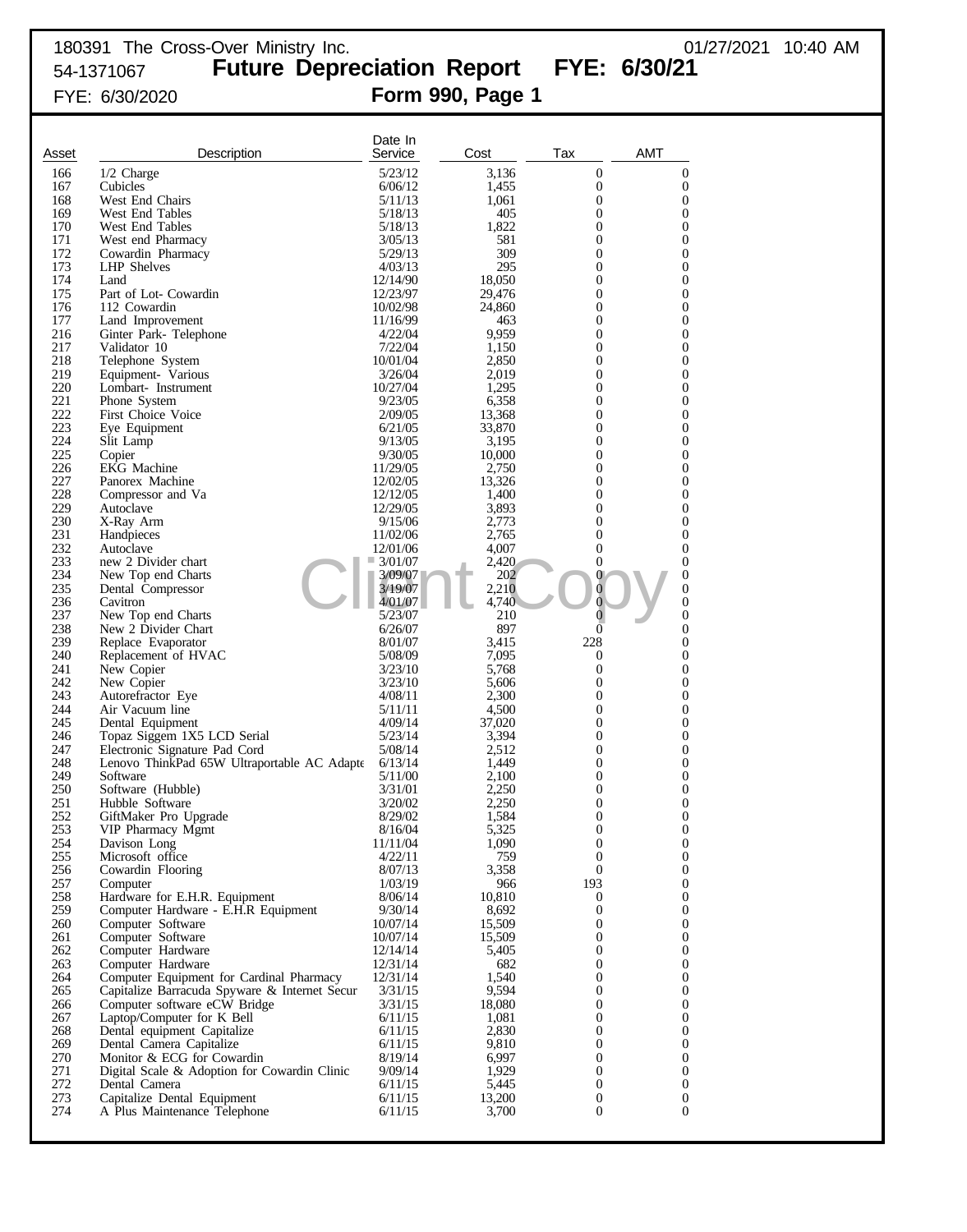| Asset      | Description                                                                              | Date In<br>Service | Cost            | Tax                                | <b>AMT</b>                           |
|------------|------------------------------------------------------------------------------------------|--------------------|-----------------|------------------------------------|--------------------------------------|
| 275        | Cowardin Floors                                                                          | 4/01/15            | 743             | 50                                 | 0                                    |
| 276        | Cowardin Floors                                                                          | 4/12/15            | 11,441          | 763                                | $\mathbf{0}$                         |
| 277        | Cowardin Facility Upgrades - Global Industrie                                            | 4/03/15            | 1,632           | 233                                | $\mathbf{0}$                         |
| 278        | Waiting Room Chairs                                                                      | 6/09/15            | 1,062           | 151                                | $\boldsymbol{0}$                     |
| 279        | Conference room phone                                                                    | 11/20/14           | 425             | 0                                  | $\boldsymbol{0}$                     |
| 280        | HP Elite Desk 800 system                                                                 | 10/28/14           | 1,540           | 0                                  | 0                                    |
| 281        | Grace Yu Laptop                                                                          | 7/06/15            | 1,081           | 0                                  | $\boldsymbol{0}$                     |
| 282<br>283 | 4 Curing Lights                                                                          | 6/10/15<br>6/10/15 | 1,600<br>1,000  | $\boldsymbol{0}$<br>$\overline{0}$ | $\boldsymbol{0}$<br>$\boldsymbol{0}$ |
| 284        | 2 Acclean Hygenist Handpiece<br>4 Little Guy Handpiece                                   | 6/10/15            | 2,560           | 0                                  | $\mathbf{0}$                         |
| 285        | 2 Touch Guy Amalgamator                                                                  | 6/10/15            | 920             | $\overline{0}$                     | $\mathbf{0}$                         |
| 286        | 2 Stylus highspeed w/ occplr                                                             | 6/12/15            | 2,830           | 0                                  | $\boldsymbol{0}$                     |
| 287        | New Backflow Preventer                                                                   | 7/22/14            | 785             | $\overline{0}$                     | $\mathbf{0}$                         |
| 288        | 2 Scanners                                                                               | 10/17/14           | 693             | 0                                  | $\boldsymbol{0}$                     |
| 289        | 1 Scanner                                                                                | 9/09/14            | 356             | $\Omega$                           | $\mathbf{0}$                         |
| 290        | Roof Repair                                                                              | 11/25/14           | 590             | 39                                 | $\mathbf{0}$                         |
| 291        | Renovation of Dental area for dif radiation                                              | 10/07/14           | 3,375           | $\overline{0}$                     | $\mathbf{0}$                         |
| 292        | 4 port IVR & accessories for phone system                                                | 4/17/15            | 4,213           | $\overline{0}$                     | $\boldsymbol{0}$                     |
| 293        | New HP Laptop for NP                                                                     | 12/28/15           | 1,081           | 108                                | $\mathbf{0}$                         |
| 294<br>295 | New Printer                                                                              | 2/11/16<br>2/05/15 | 1,812           | 211                                | $\boldsymbol{0}$<br>$\boldsymbol{0}$ |
| 296        | Computers for Pharmacy                                                                   | 3/16/16            | 5,956<br>1,081  | $\overline{0}$<br>144              | $\boldsymbol{0}$                     |
| 297        | New laptop for pharm tech<br>New laptops for Jackie & Julie & Lynn                       | 3/30/16            | 3,243           | 486                                | $\mathbf{0}$                         |
| 298        | New laptop for Alex                                                                      | 3/30/16            | 1,081           | 162                                | $\boldsymbol{0}$                     |
| 299        | New laptop                                                                               | 3/30/16            | 1,008           | 151                                | $\boldsymbol{0}$                     |
| 300        | New laptops for Teresa & Andrea & Flor                                                   | 3/30/16            | 3,243           | 486                                | $\boldsymbol{0}$                     |
| 301        | New laptop for Martha                                                                    | 3/30/16            | 1,081           | 162                                | $\mathbf{0}$                         |
| 302        | New laptops for Marsha and Renee                                                         | 3/30/16            | 2,162           | 324                                | $\boldsymbol{0}$                     |
| 303        | Laptop for TIPS                                                                          | 3/30/16            | 4,324           | 649                                | $\overline{0}$                       |
| 304        | New laptops for LHP                                                                      | 3/30/16            | 2,162           | 324                                | $\boldsymbol{0}$                     |
| 305        | Panasonic kyseries doc scanner                                                           | 3/31/16            | 4,203           | 630                                | 0                                    |
| 306        | Laptop for Social Work Intern                                                            | 6/01/16            | 1,081           | 198                                | 0                                    |
| 307        | New tables                                                                               | 3/10/16            | 2,396           | 319                                | $\overline{0}$                       |
| 308        | Dental equipment                                                                         | 7/15/15            | 1,210           | $\overline{0}$                     | 0                                    |
| 309        | Dental equipment                                                                         | 6/03/16            | 2,030           | 372                                | $\overline{0}$                       |
| 310<br>312 | Three Diagnostic Systems<br>Computer Equipment                                           | 6/17/16<br>9/26/16 | 3,536<br>15,308 | 707<br>3,062                       | $\boldsymbol{0}$<br>0                |
| 313        | Laptop for Karen Bosley                                                                  | 12/12/16           | 700             | 140                                | 0                                    |
| 314        | Computers and projector                                                                  | 5/10/17            | 3,049           | 610                                | 0                                    |
| 315        | Laptops - Cowardin HP Elitebook                                                          | 6/09/17            | 2,750           | 550                                | 0                                    |
| 316        | HP Probook                                                                               | 6/20/17            | 3,200           | 640                                | 0                                    |
| 317        | Laptops                                                                                  | 6/09/17            | 2,750           | 550                                | 0                                    |
| 318        | <b>Build Out</b>                                                                         | 4/19/17            | 7,916           | 528                                | $\mathbf{0}$                         |
| 319        | Cowardin Parking Lot                                                                     | 6/20/17            | 18,300          | 1,220                              | 0                                    |
| 320        | Hot Water Tank                                                                           | 3/08/17            | 1,100           | 157                                | 0                                    |
| 321        | Dental equipment                                                                         | 2/23/17            | 6,003           | 1,201                              | $\overline{0}$                       |
| 322        | Dental equipment                                                                         | 5/19/17            | 853             | 171                                | $\overline{0}$                       |
| 323        | CP Technology- Lenovo SystemX X3550 Server 8/09/17                                       |                    | 3,641           | 728                                | 0                                    |
| 324        | CP Technology -Laptop HP Pro 440                                                         | 12/04/17           | 889             | 178                                | $\boldsymbol{0}$                     |
| 325        | CP Technology - 8 Computers HP/Accessories                                               | 2/07/18            | 11,200          | 2,240                              | $\mathbf{0}$<br>$\overline{0}$       |
| 326<br>327 | CP Technology - Refurbished ipad/HP Pro<br>1st Choice Voice & Data - New Phone System- ( | 4/19/18<br>4/19/18 | 7,845<br>4,675  | 1,569<br>935                       | 0                                    |
| 328        | Kirby Lester - Pill Counter                                                              | 12/11/17           | 5,180           | 1,036                              | $\mathbf{0}$                         |
| 329        | Laptop                                                                                   | 12/04/18           | 938             | 188                                | 0                                    |
| 330        | Laptops                                                                                  | 12/14/18           | 1,932           | 386                                | $\overline{0}$                       |
| 331        | UniFi AP AC Pro 5 Pack                                                                   | 4/08/19            | 615             | 123                                | 0                                    |
| 332        | Scanners (5)                                                                             | 12/20/18           | 4,405           | 881                                | $\overline{0}$                       |
| 333        | Computer Equipment                                                                       | 4/08/19            | 3,330           | 666                                | 0                                    |
| 334        | Laptops $(10)$                                                                           | 6/07/19            | 8,445           | 1,689                              | $\overline{0}$                       |
| 335        | Eye Clinic                                                                               | 4/24/19            | 3,225           | 215                                | 0                                    |
| 336        | Flooring                                                                                 | 5/01/19            | 650             | 43                                 | $\overline{0}$                       |
| 337        | Windows                                                                                  | 5/01/19            | 2,176           | 145                                | $\mathbf{0}$                         |
| 338        | Lighting                                                                                 | 5/24/19            | 1,374           | 92                                 | $\overline{0}$                       |
| 339        | Flooring                                                                                 | 6/22/19            | 923             | 61                                 | 0                                    |
| 340        | Door                                                                                     | 6/26/19            | 1,774           | 119                                | 0                                    |
| 341<br>342 | Refrigerator<br>Medical Monitor                                                          | 1/09/19<br>1/22/19 | 1,860<br>2,574  | 372<br>515                         | 0<br>0                               |
| 343        | Dental Handpiece                                                                         | 2/05/19            | 1,612           | 322                                | 0                                    |
| 344        | <b>ESI</b> Motherboard                                                                   | 3/01/19            | 3,450           | 690                                | 0                                    |
| 345        | Data Lines                                                                               | 6/08/19            | 4,420           | 884                                | 0                                    |
| 346        | Data Lines                                                                               | 6/30/19            | 5,270           | 1,054                              | $\mathbf{0}$                         |
|            |                                                                                          |                    |                 |                                    |                                      |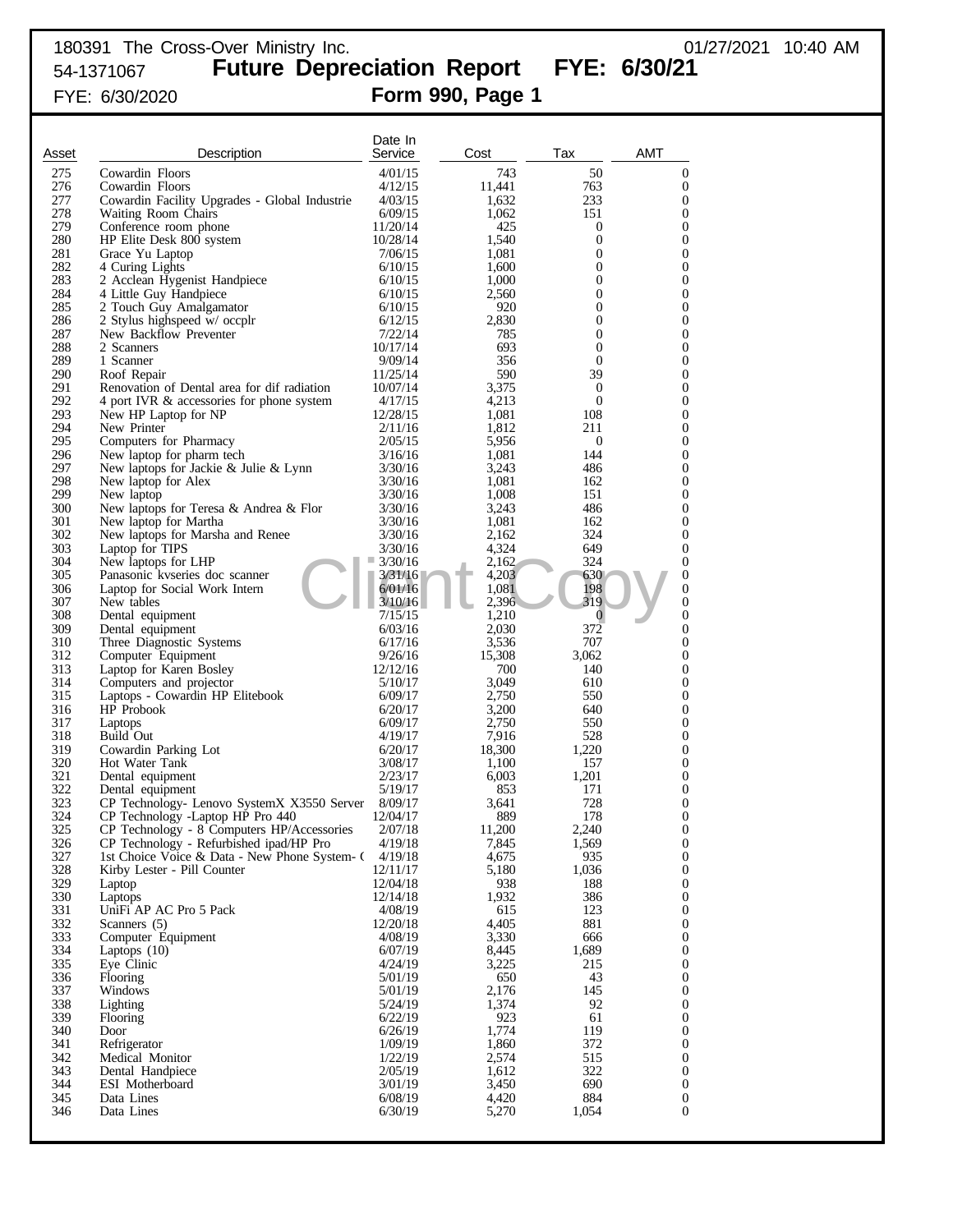| Asset | Description                                   | Date In<br>Service | Cost      | Tax    | <b>AMT</b>       |
|-------|-----------------------------------------------|--------------------|-----------|--------|------------------|
| 347   | Dental                                        | 7/01/19            | 5,750     | 384    | $\mathbf{0}$     |
| 348   | Dental                                        | 9/08/19            | 340       | 23     | $\mathbf{0}$     |
| 349   | Medical/Nurse Station                         | 9/22/19            | 400       | 27     | $\overline{0}$   |
| 350   | Medical Area Plumbing                         | 9/30/19            | 1,700     | 113    | $\mathbf{0}$     |
| 351   | Dental Expansion                              | 10/01/19           | 4,000     | 267    | $\mathbf{0}$     |
| 352   | Dental Area Plumbing                          | 10/03/19           | 2,150     | 143    | $\mathbf{0}$     |
| 353   | New Roof - Cowardin                           | 10/11/19           | 48,363    | 3,224  | $\overline{0}$   |
| 354   | Dental Area Electric                          | 11/15/19           | 225       | 15     | $\mathbf{0}$     |
| 355   | Exam Room - Cowardin Office                   | 1/07/20            | 1,316     | 88     | $\overline{0}$   |
| 356   | Clinic Renovation                             | 1/17/20            | 659       | 44     | $\mathbf{0}$     |
| 357   | Dental Area Plumbing                          | 2/28/20            | 3,600     | 240    | $\boldsymbol{0}$ |
| 358   | Laptops                                       | 8/07/19            | 6,916     | 1,383  | $\theta$         |
| 359   | Nurse/Volunteer Laptops - HP Probook          | 2/08/20            | 6,380     | 1,276  | $\mathbf{0}$     |
| 360   | 3 Computers - HP Elitebook                    | 2/08/20            | 2,600     | 520    | $\mathbf{0}$     |
| 361   | Dental Computers - 8 Lenovo's                 | 3/18/20            | 4,120     | 824    | $\boldsymbol{0}$ |
| 362   | 5 HP Elitebook 745 G6                         | 3/19/20            | 5,746     | 1,150  | $\boldsymbol{0}$ |
| 363   | Technology Support                            | 6/10/20            | 3,480     | 696    | $\mathbf{0}$     |
| 364   | Cubicle Setup                                 | 7/30/19            | 3,175     | 635    | $\mathbf{0}$     |
| 365   | Furniture - Precise Communications            | 9/01/19            | 600       | 120    | $\boldsymbol{0}$ |
| 366   | Workstation for Development                   | 11/05/19           | 11,187    | 2,237  | $\overline{0}$   |
| 367   | Cabinets                                      | 9/03/19            | 1,325     | 265    | $\mathbf{0}$     |
| 368   | Cabinets for Nurse Station                    | 9/09/19            | 873       | 175    | $\mathbf{0}$     |
| 369   | Dental Suite                                  | 9/10/19            | 400       | 80     | $\mathbf{0}$     |
| 370   | 2 Panels                                      | 9/12/19            | 195       | 39     | $\boldsymbol{0}$ |
| 371   | Exam Room for TIPS Team                       | 10/01/19           | 9,654     | 1,931  | $\mathbf{0}$     |
| 372   | <b>Tiger Medical</b>                          | 12/11/19           | 771       | 154    | 0                |
| 373   | TIPS - Shelf, Baskets, & Chair                | 3/10/20            | 1,116     | 224    | 0                |
| 374   | Phone System                                  | 7/01/19            | 2,566     | 513    | $\boldsymbol{0}$ |
| 375   | Air Conditioner                               | 7/26/19            | 9,054     | 1,811  | 0                |
| 376   | Water Ring, Statim G4, Airstar 509 Compressor | 9/27/19            | 19,652    | 3,930  | 0                |
| 377   | <b>TIPS</b> Supplies                          | 3/10/20            | 12,717    | 2,543  | $\overline{0}$   |
| 378   | Exam Room Furniture Etc.                      | 10/18/19           | 2,000     | 400    | $\boldsymbol{0}$ |
|       | <b>Total Other Depreciation</b>               |                    | 1,531,194 | 73,278 | $\Omega$         |
|       | <b>Total ACRS and Other Depreciation</b>      |                    | 1,531,194 | 73,278 | 0                |
|       | <b>Grand Totals</b>                           |                    | 1,710,066 | 73.676 | 122              |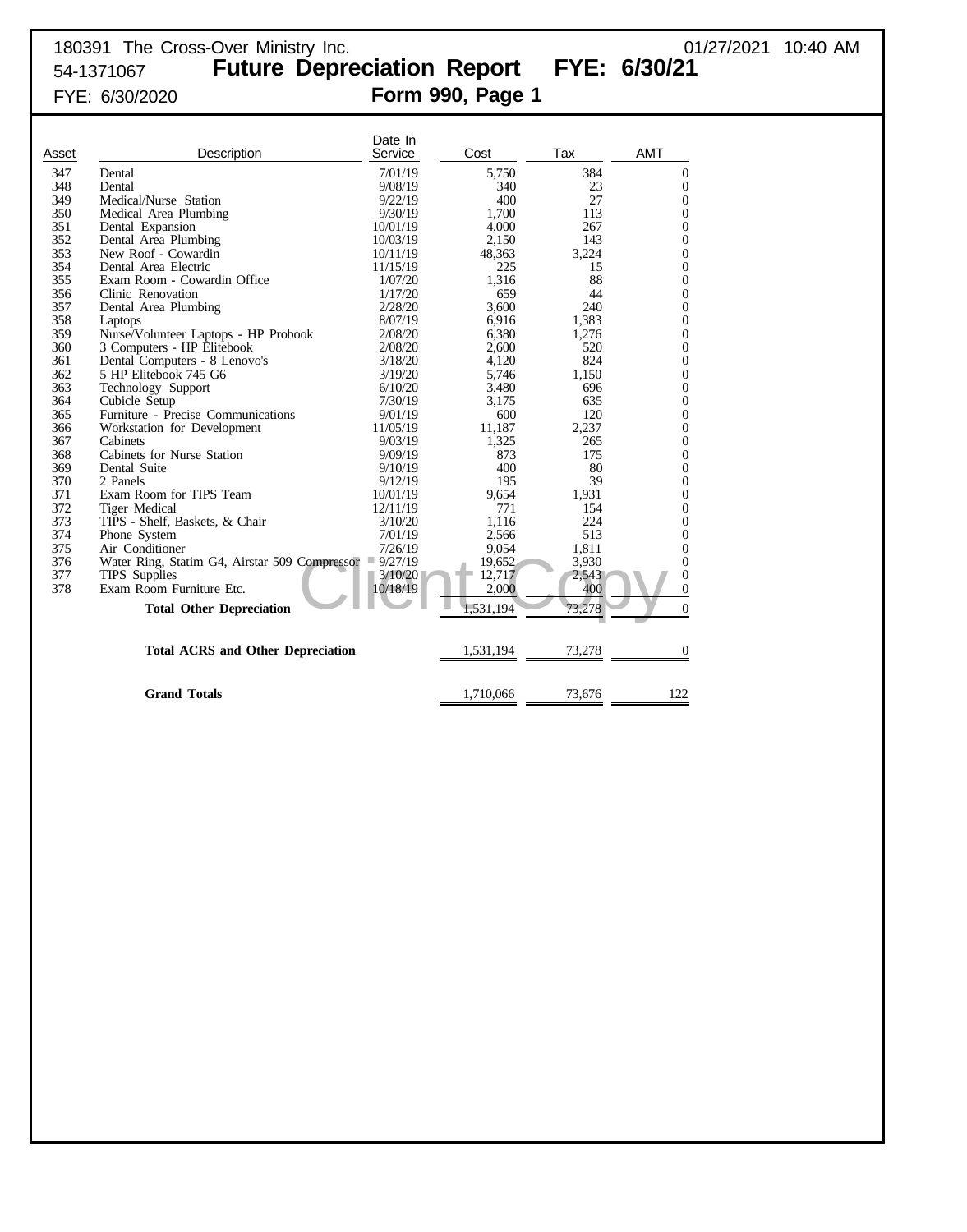|          | <b>SCHEDULE G</b><br>(Form 990 or       |                         | <b>Fundraising Other Events</b>                                                 |                 |            | 2019                                            |  |  |
|----------|-----------------------------------------|-------------------------|---------------------------------------------------------------------------------|-----------------|------------|-------------------------------------------------|--|--|
|          | 990-EZ)                                 |                         | 07/01/19 , and ending 06/30/20<br>For calendar year 2019, or tax year beginning |                 |            |                                                 |  |  |
| Name     |                                         |                         |                                                                                 |                 |            | Employer Identification Number                  |  |  |
|          | <b>THE</b><br><b>CROSS-OVER</b>         | INC.<br><b>MINISTRY</b> |                                                                                 |                 | 54-1371067 |                                                 |  |  |
|          |                                         | (a) Other event         | (b) Other event                                                                 | (c) Other event |            |                                                 |  |  |
|          |                                         | <b>OTHER</b>            |                                                                                 |                 |            | (d) Total other events<br>(add col. (a) through |  |  |
|          |                                         | (event type)            | (event type)                                                                    | (event type)    |            | col. (c)                                        |  |  |
| Revenue  | 1 Gross receipts                        | 5,865                   |                                                                                 |                 |            | 5,865                                           |  |  |
|          | 2 Less: Charitable<br>contributions     | 5,865                   |                                                                                 |                 |            | 5,865                                           |  |  |
|          | 3 Gross income<br>(line 1 minus line 2) |                         |                                                                                 |                 |            |                                                 |  |  |
|          | 4 Cash prizes                           |                         |                                                                                 |                 |            |                                                 |  |  |
|          | 5 Noncash prizes                        |                         |                                                                                 |                 |            |                                                 |  |  |
|          | 6 Rent/facility costs                   |                         |                                                                                 |                 |            |                                                 |  |  |
| Expenses | Food/beverages<br>7                     |                         |                                                                                 |                 |            |                                                 |  |  |
| Direct   | 8 Entertainment                         |                         |                                                                                 |                 |            |                                                 |  |  |
|          | 9 Other expenses                        | 10,447                  |                                                                                 |                 |            | 10,447                                          |  |  |
|          |                                         |                         |                                                                                 |                 |            |                                                 |  |  |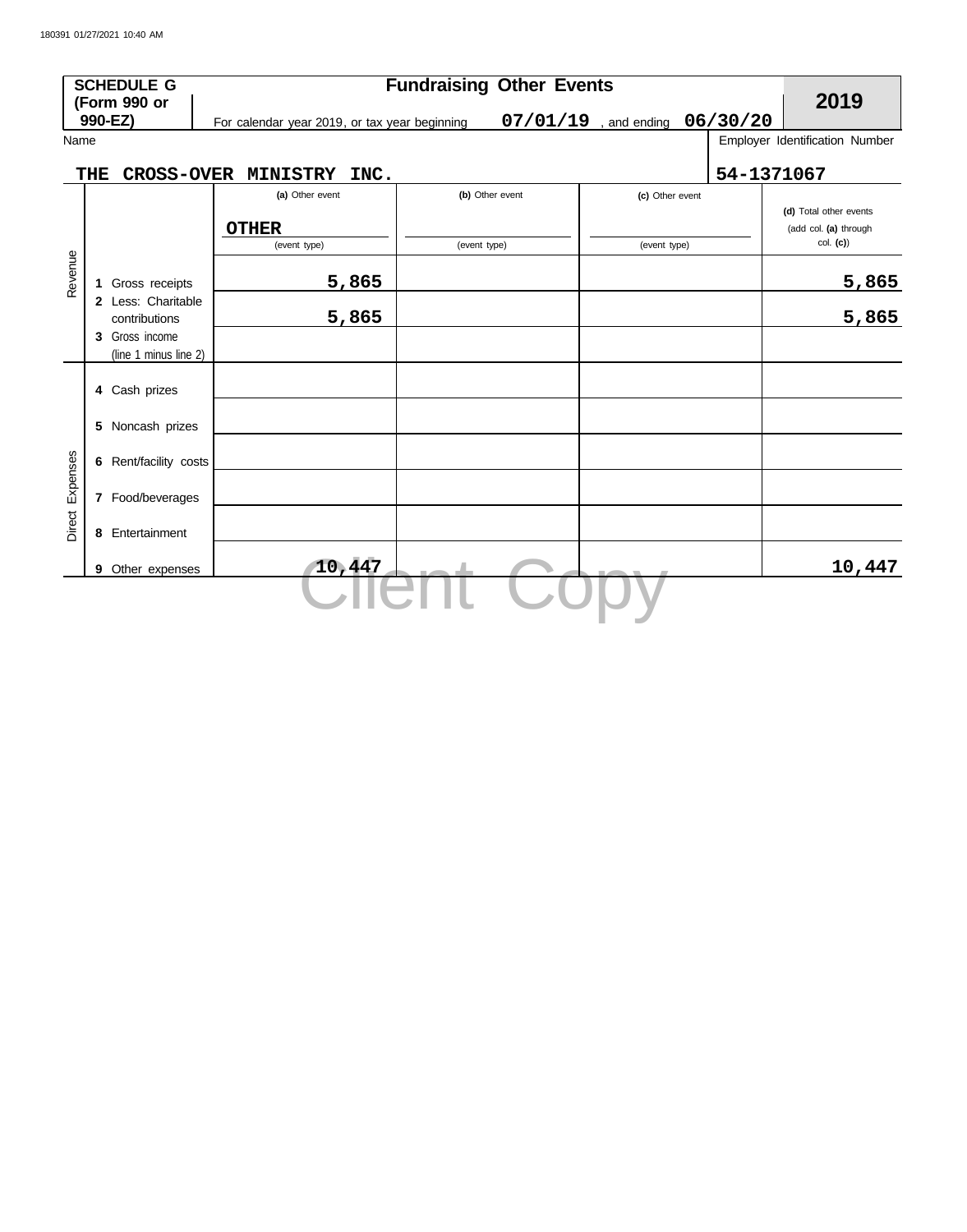|                | Form 990                                                                   |                                                                                    |            | <b>Two Year Comparison Report</b> |                        | 2018 & 2019                    |  |
|----------------|----------------------------------------------------------------------------|------------------------------------------------------------------------------------|------------|-----------------------------------|------------------------|--------------------------------|--|
|                |                                                                            | For calendar year 2019, or tax year beginning $07/01/19$                           |            |                                   | 06/30/20<br>, ending   |                                |  |
| Name           |                                                                            |                                                                                    |            |                                   |                        | Taxpayer Identification Number |  |
|                |                                                                            |                                                                                    |            |                                   |                        |                                |  |
|                | THE                                                                        | CROSS-OVER MINISTRY INC.                                                           |            |                                   |                        | 54-1371067                     |  |
|                |                                                                            |                                                                                    |            | 2018                              | 2019                   | <b>Differences</b>             |  |
|                |                                                                            |                                                                                    | 1.         | 6,218,543                         | 5,221,648              | $-996,895$                     |  |
|                |                                                                            |                                                                                    | 2.         |                                   |                        |                                |  |
| $\bullet$      |                                                                            | 3. Government contributions and grants                                             | 3.         | 50,000                            | 620,000                | 570,000                        |  |
| Ξ              |                                                                            |                                                                                    | 4.         | 819,183                           | 1,160,764              | 341,581                        |  |
| ء<br>ه         |                                                                            |                                                                                    | 5.         | 9,415                             | 12,265                 | 2,850                          |  |
| $\geq$         |                                                                            |                                                                                    | 6.         |                                   |                        |                                |  |
|                |                                                                            | 7. Net gain or (loss) from sale of assets other than inventory                     | 7.         |                                   |                        |                                |  |
|                |                                                                            | 8. Net income or (loss) from fundraising events                                    | 8.         | 102,412                           | $-24,999$              | $-127,411$                     |  |
|                |                                                                            |                                                                                    | 9.         |                                   |                        |                                |  |
|                |                                                                            |                                                                                    | 10.        | 19,838                            |                        |                                |  |
|                |                                                                            | 12. Total revenue. Add lines 1 through 11                                          | 11.<br>12. | 7,219,391                         | 19,838<br>7,009,516    | $-209,875$                     |  |
|                |                                                                            |                                                                                    | 13.        |                                   |                        |                                |  |
|                | 13. Grants and similar amounts paid<br>14. Benefits paid to or for members |                                                                                    | 14.        |                                   |                        |                                |  |
|                |                                                                            | 15. Compensation of officers, directors, trustees, etc.                            | 15.        | 294,019                           | 329,692                | 35,673                         |  |
| Φ<br>s,        |                                                                            | 16. Salaries, other compensation, and employee benefits                            | 16.        | 2,120,570                         | 2,548,047              | 427,477                        |  |
| c<br>$\bullet$ |                                                                            |                                                                                    | 17.        |                                   |                        |                                |  |
| $\Omega$       |                                                                            |                                                                                    | 18.        | 43,427                            | 41,747                 | $-1,680$                       |  |
| $\times$<br>ш  |                                                                            | 19. Occupancy, rent, utilities, and maintenance <i>[[[[[[[[[[[[[[[[[[[[[[]]]]]</i> | 19.        | 135,614                           | 251,217                | 115,603                        |  |
|                |                                                                            |                                                                                    | 20.        | 71,939                            | 78,589                 | 6,650                          |  |
|                |                                                                            |                                                                                    | 21.        | 3,786,445                         | $\overline{3,435,403}$ | $-351,042$                     |  |
|                |                                                                            | 22. Total expenses. Add lines 13 through 21                                        | 22.        | 6,452,014                         | 6,684,695              | 232,681                        |  |
|                |                                                                            | 23. Excess or (Deficit). Subtract line 22 from line 12                             | 23.        | 767,377                           | 324,821                | $-442,556$                     |  |
|                |                                                                            |                                                                                    | 24.        | 7,219,391                         | 7,009,516              | $-209,875$                     |  |
|                |                                                                            |                                                                                    | 25.        |                                   |                        |                                |  |
|                |                                                                            |                                                                                    | 26.        | 848,436                           | 1,192,867              | 344,431                        |  |
|                |                                                                            |                                                                                    | 27.        | 3,656,783                         | 3,987,574              | 330,791                        |  |
| Information    |                                                                            |                                                                                    | 28.        | 138,264                           | 164,072                | 25,808                         |  |
|                |                                                                            |                                                                                    | 29.        | 3,518,519                         | 3,823,502              | 304,983                        |  |
| Other          |                                                                            | 30. Number of voting members of governing body                                     | 30.        | 22                                | 22                     |                                |  |
|                |                                                                            | 31. Number of independent voting members of governing body                         | 31.        | 22                                | 22                     |                                |  |
|                | 32. Number of employees                                                    |                                                                                    | 32.        | 70                                | 78                     |                                |  |
|                | 33. Number of volunteers                                                   |                                                                                    | 33.        | 406                               | 400                    |                                |  |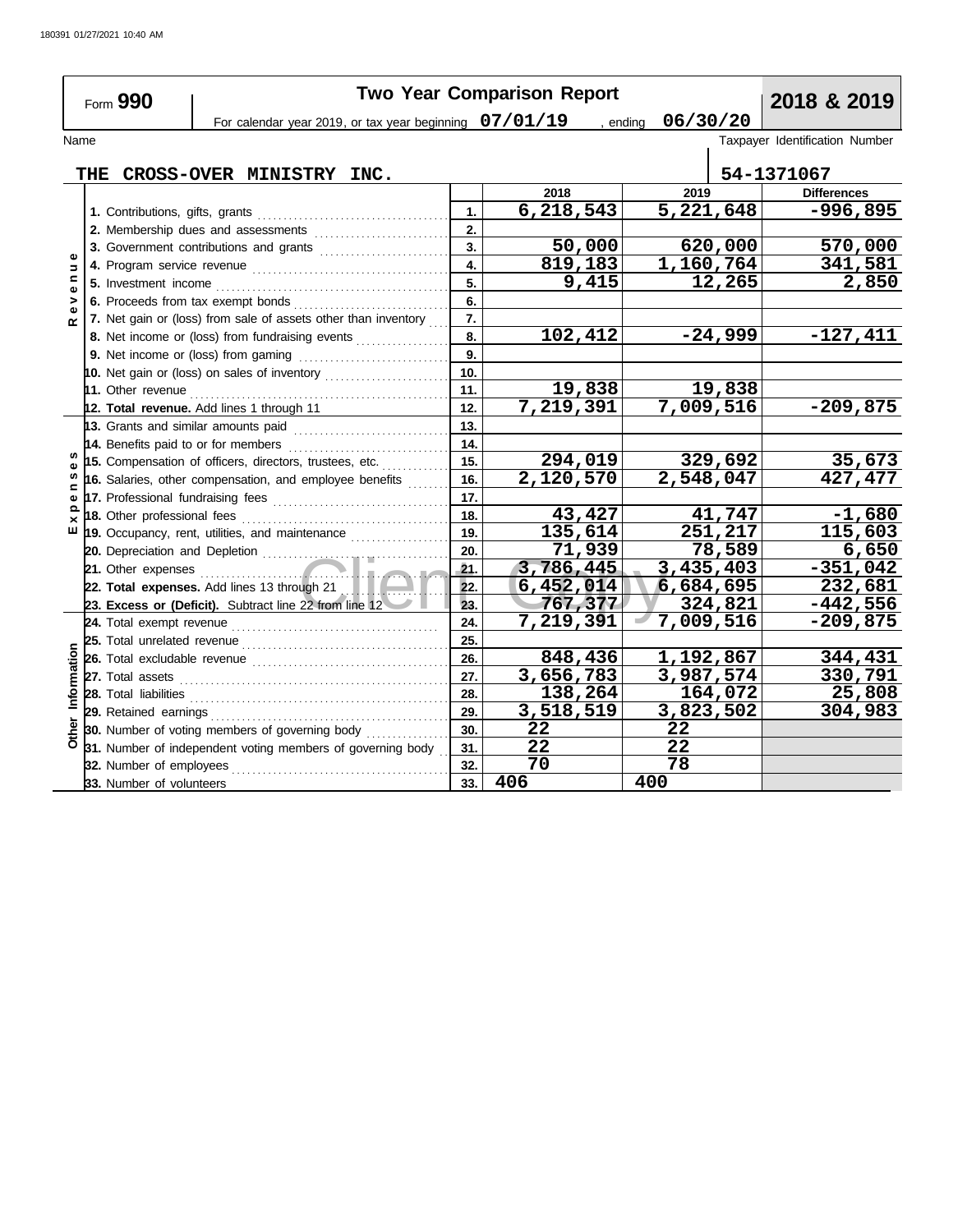| Form 990                                                                                                                                                                                                                             |                            |      | <b>Tax Return History</b> |           |                           | 2019                                         |
|--------------------------------------------------------------------------------------------------------------------------------------------------------------------------------------------------------------------------------------|----------------------------|------|---------------------------|-----------|---------------------------|----------------------------------------------|
| Name<br>THE                                                                                                                                                                                                                          | <b>CROSS-OVER MINISTRY</b> | INC. |                           |           |                           | Employer Identification Number<br>54-1371067 |
|                                                                                                                                                                                                                                      | 2015                       | 2016 | 2017                      | 2018      | 2019                      | 2020                                         |
|                                                                                                                                                                                                                                      |                            |      |                           | 6,268,543 | 5,841,648                 |                                              |
|                                                                                                                                                                                                                                      |                            |      |                           |           |                           |                                              |
| Program service revenue                                                                                                                                                                                                              |                            |      |                           | 819,183   | 1,160,764                 |                                              |
|                                                                                                                                                                                                                                      |                            |      |                           |           |                           |                                              |
|                                                                                                                                                                                                                                      |                            |      |                           | 9,415     | 12,265                    |                                              |
|                                                                                                                                                                                                                                      |                            |      |                           | 102,412   | $-24,999$                 |                                              |
| Gaming revenue (income/loss)  ____________                                                                                                                                                                                           |                            |      |                           |           |                           |                                              |
|                                                                                                                                                                                                                                      |                            |      |                           | 19,838    | 19,838                    |                                              |
|                                                                                                                                                                                                                                      |                            |      |                           | 7,219,391 | 7,009,516                 |                                              |
|                                                                                                                                                                                                                                      |                            |      |                           |           |                           |                                              |
| Benefits paid to or for members  _____________                                                                                                                                                                                       |                            |      |                           |           |                           |                                              |
| Compensation of officers, etc.  __________                                                                                                                                                                                           |                            |      |                           | 294,019   | 329,692                   |                                              |
|                                                                                                                                                                                                                                      |                            |      |                           | 2,120,570 | $\overline{2}$ , 548, 047 |                                              |
|                                                                                                                                                                                                                                      |                            |      |                           | 43,427    | 41,747                    |                                              |
|                                                                                                                                                                                                                                      |                            |      |                           | 135,614   | 251,217                   |                                              |
|                                                                                                                                                                                                                                      |                            |      |                           | 71,939    | 78,589                    |                                              |
|                                                                                                                                                                                                                                      |                            |      |                           | 3,786,445 | 3,435,403                 |                                              |
| Total expenses <b>contract the contract of the contract of the contract of the contract of the contract of the contract of the contract of the contract of the contract of the contract of the contract of the contract of the c</b> |                            |      |                           | 6,452,014 | 6,684,695                 |                                              |
| Excess or (Deficit) <b>Excess</b> or (Deficit)                                                                                                                                                                                       |                            |      |                           | 767,377   | 324,821                   |                                              |
|                                                                                                                                                                                                                                      |                            |      |                           |           |                           |                                              |
|                                                                                                                                                                                                                                      |                            |      |                           | 7,219,391 | 7,009,516                 |                                              |
|                                                                                                                                                                                                                                      |                            |      |                           |           |                           |                                              |
|                                                                                                                                                                                                                                      |                            |      |                           | 848,436   | 1,192,867                 |                                              |
|                                                                                                                                                                                                                                      |                            |      |                           | 3,656,783 | 3,987,574                 |                                              |
|                                                                                                                                                                                                                                      |                            |      |                           | 138,264   | 164,072                   |                                              |
|                                                                                                                                                                                                                                      |                            |      |                           | 3,518,519 | 3,823,502                 |                                              |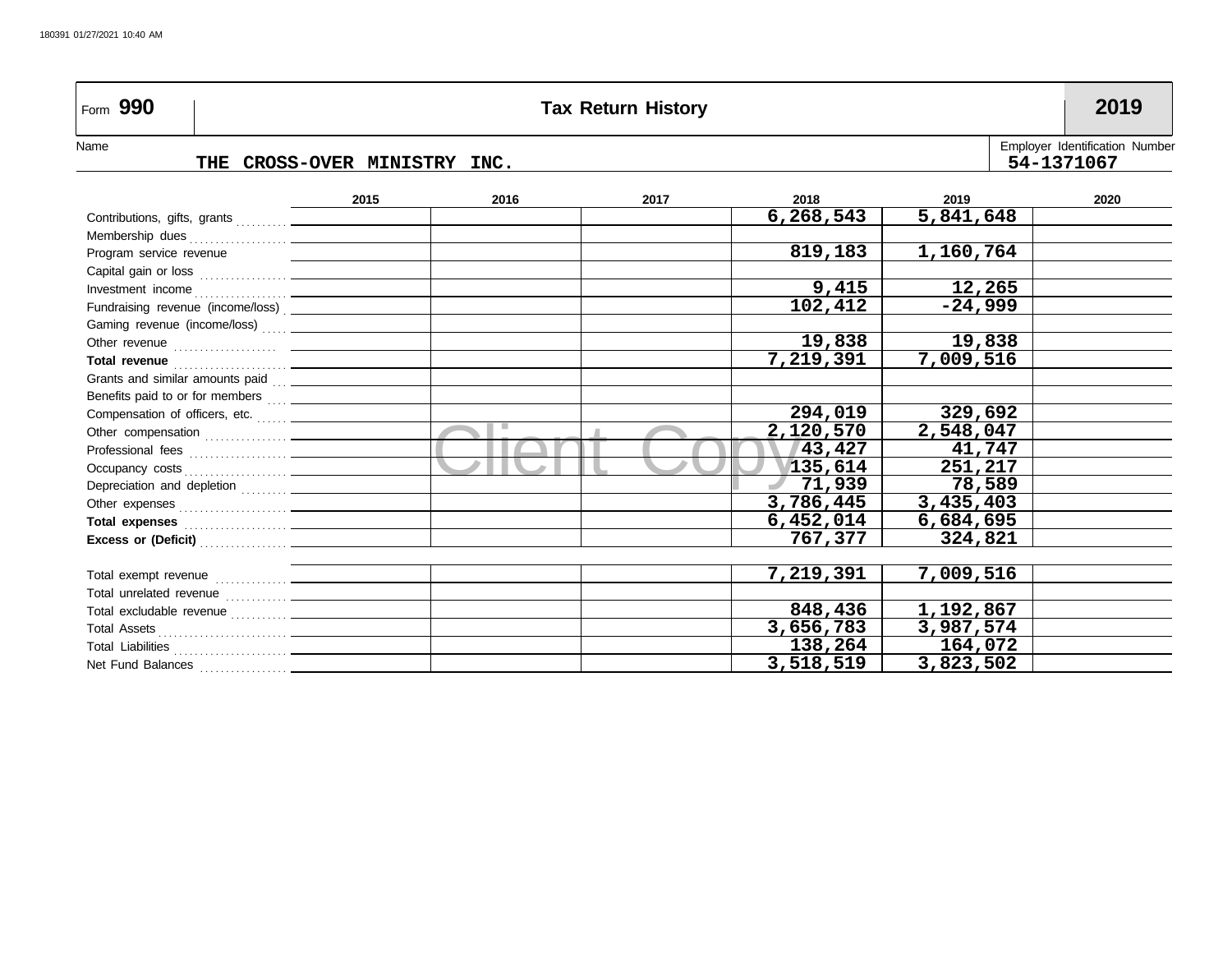| 180391 The Cross-Over Ministry Inc.<br>54-1371067<br>FYE: 6/30/2020 |             |          |                                        | <b>Federal Statements</b> |            |      |                                                      | 1/27/2021 10:40 AM           |
|---------------------------------------------------------------------|-------------|----------|----------------------------------------|---------------------------|------------|------|------------------------------------------------------|------------------------------|
|                                                                     | Description |          | <b>Taxable Interest on Investments</b> |                           |            |      |                                                      |                              |
| INVESTMENT INCOME, NET<br>TOTAL                                     |             | \$<br>\$ | Amount<br>12,265<br>12,265             | <b>Business</b>           | Code<br>14 | Code | Unrelated Exclusion Postal Acquired after<br>6/30/75 | <b>US</b><br>Obs $($ or  %)$ |
|                                                                     |             |          | <b>Client Copy</b>                     |                           |            |      |                                                      |                              |
|                                                                     |             |          |                                        |                           |            |      |                                                      |                              |
|                                                                     |             |          |                                        |                           |            |      |                                                      |                              |
|                                                                     |             |          |                                        |                           |            |      |                                                      |                              |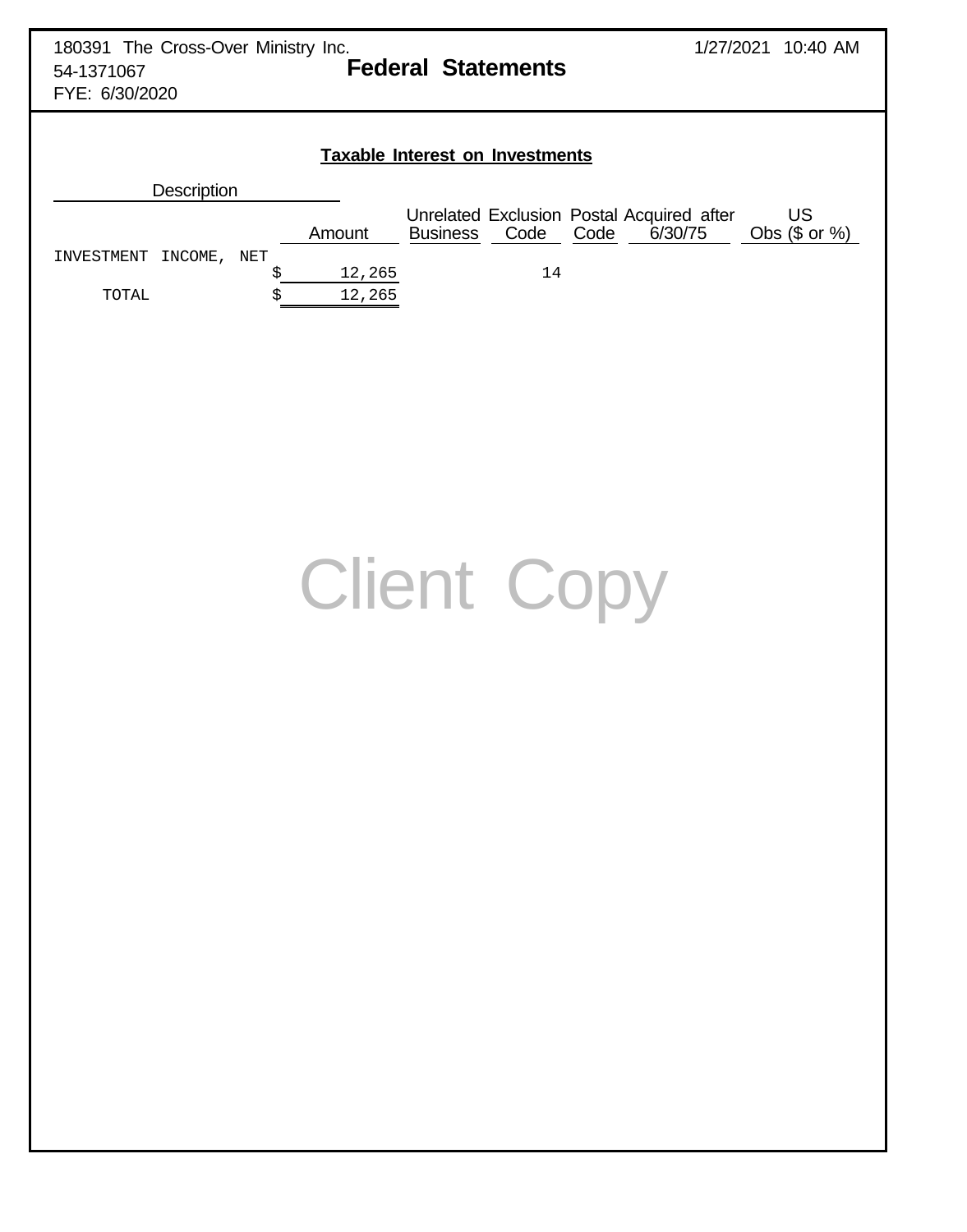| Description                         | Total<br><b>Expenses</b> |                                                  | Program<br>Service    | Management &<br>General |                       | Fund<br>Raising |
|-------------------------------------|--------------------------|--------------------------------------------------|-----------------------|-------------------------|-----------------------|-----------------|
| PROFESSIONAL<br>FEES                | \$                       | 15,247<br>\$                                     | 13,297<br>\$          |                         | 939<br>\$             | 1,011           |
| TOTAL                               | \$                       | 15,247<br>\$                                     | \$<br>13,297          |                         | 939<br>\$             | $1\,,011$       |
|                                     |                          | Form 990, Part IX, Line 24e - All Other Expenses |                       |                         |                       |                 |
| Description                         | Total<br>Expenses        |                                                  | Program<br>Service    | Management &<br>General |                       | Fund<br>Raising |
| OTHER EXPENSES<br>STAFF DEVELOPMENT | \$                       | 31,295<br>\$<br>9,021                            | 16,501<br>\$<br>5,384 |                         | 13,204<br>\$<br>2,020 | 1,590<br>1,617  |
| MILEAGE                             |                          | 1,483                                            | 1,281                 |                         | 125                   | 77              |
| TOTAL                               |                          | 41,799                                           | 23,166<br>\$          |                         | 15,349<br>Ś           | 3,284           |
|                                     |                          |                                                  |                       |                         |                       |                 |
|                                     |                          |                                                  |                       |                         |                       |                 |
|                                     |                          |                                                  |                       |                         |                       |                 |
|                                     |                          |                                                  |                       |                         |                       |                 |
|                                     |                          |                                                  |                       |                         |                       |                 |
|                                     |                          |                                                  |                       |                         |                       |                 |
|                                     |                          |                                                  |                       |                         |                       |                 |
|                                     |                          |                                                  |                       |                         |                       |                 |
|                                     |                          |                                                  |                       |                         |                       |                 |
|                                     |                          |                                                  |                       |                         |                       |                 |
|                                     |                          |                                                  |                       |                         |                       |                 |
|                                     |                          |                                                  |                       |                         |                       |                 |
|                                     |                          |                                                  |                       |                         |                       |                 |
|                                     |                          |                                                  |                       |                         |                       |                 |
|                                     |                          |                                                  |                       |                         |                       |                 |
|                                     |                          |                                                  |                       |                         |                       |                 |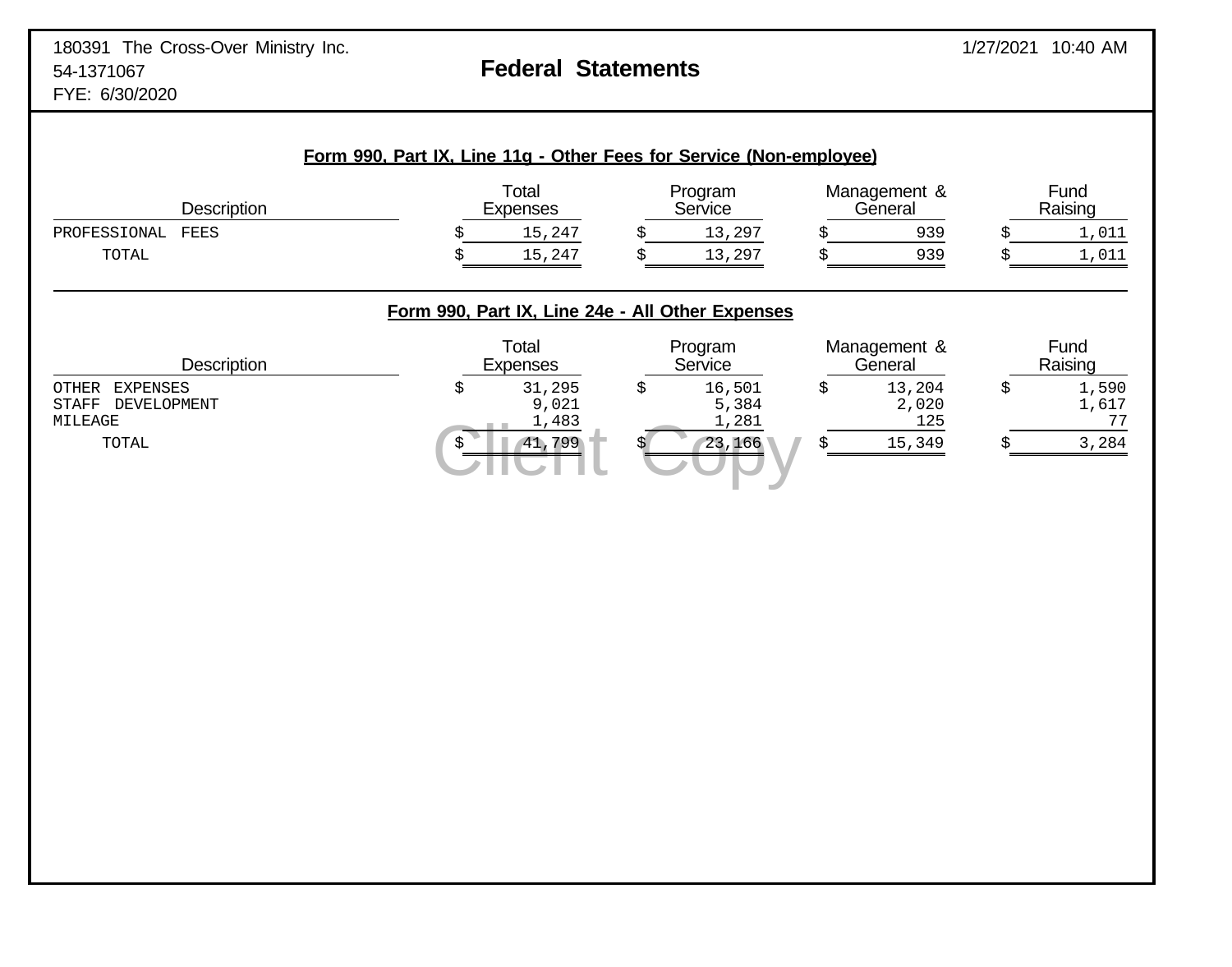#### 180391 The Cross-Over Ministry Inc. **180391 The Cross-Over Ministry Inc.** 10:40 AM 54-1371067 **Federal Statements** FYE: 6/30/2020

### TOTAL Client Copy<sup>\$ 5,841,648</sup> **Schedule A, Part II, Line 1(e)** Description **Amount** UNITED WAY OF GREATER RICHMOND \$ 35,000 CITY OF RICHMOND 85,000 PPP LOAN 535,000 CONTRIBUTIONS, GIFTS, GRANTS, ETC.<br>STOCK DONATIONS 1,071 STOCK DONATIONS 1,071 PHARMACEUTICAL DONATIONS MEDICAL SUPPLIES 2,000 COMPASSIONATE CARE AWARDS CASH CONTRIBUTION 150,193 SPRING INTO ACTION CASH CONTRIBUTION 29,530 OTHER CASH CONTRIBUTION 5,865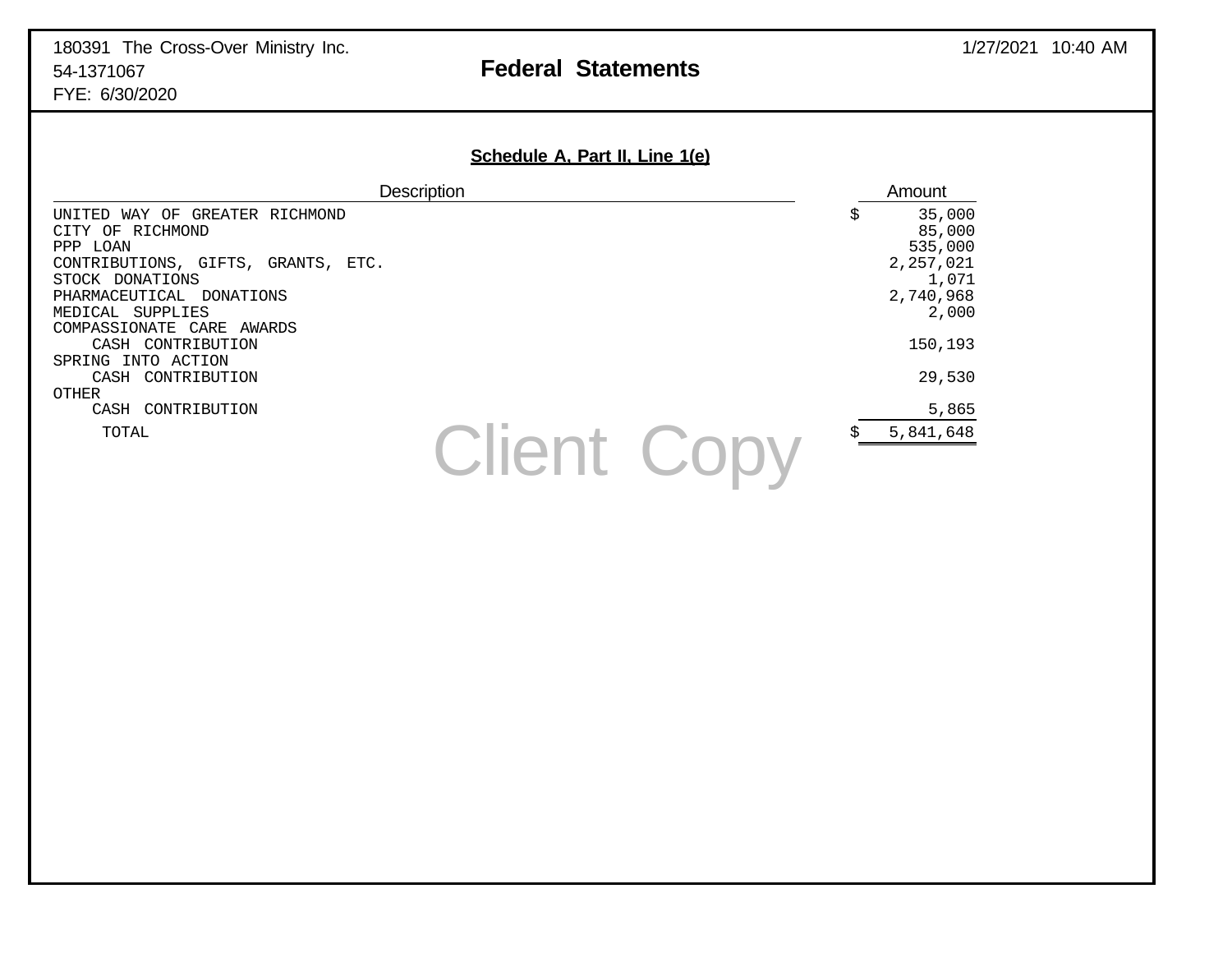#### **Schedule A, Part II, Line 5 - Excess Gifts**

| Donor Name                           |    | Total      | <b>Excess</b>    |
|--------------------------------------|----|------------|------------------|
| GLAXOSMITHKLINE                      | \$ | 3,381,121  | \$<br>2,729,173  |
| MERCK PATIENT ASSISTANCE PROGRAM     |    | 6,851,860  | 6,199,912        |
| PFIZER RXPATHWAYS                    |    | 4,191,678  | 3,539,730        |
| AMERICARES                           |    | 882,212    | 230,264          |
| NOVARTIS PHARMACEUTICALS CORPORATION |    | 447,191    |                  |
| BON SECOURS HEALTH SYSTEM            |    | 175,000    |                  |
| RICHMOND MEMORIAL HEALTH             |    | 150,000    |                  |
| ASTRAZENECA                          |    | 438,431    |                  |
| ABBVIE INC.                          |    | 475,037    |                  |
| ELI LILLY AND COMPANY                |    | 396,408    |                  |
| NOVO NORDISK INC.                    |    | 370,672    |                  |
| SANOFI AVENTIS                       |    |            |                  |
| SCIENCES, INC.<br>GILEAD             |    | 1,552,299  | 900,351          |
| TOTAL                                | S  | 19,311,909 | \$<br>13,599,430 |

Client Copy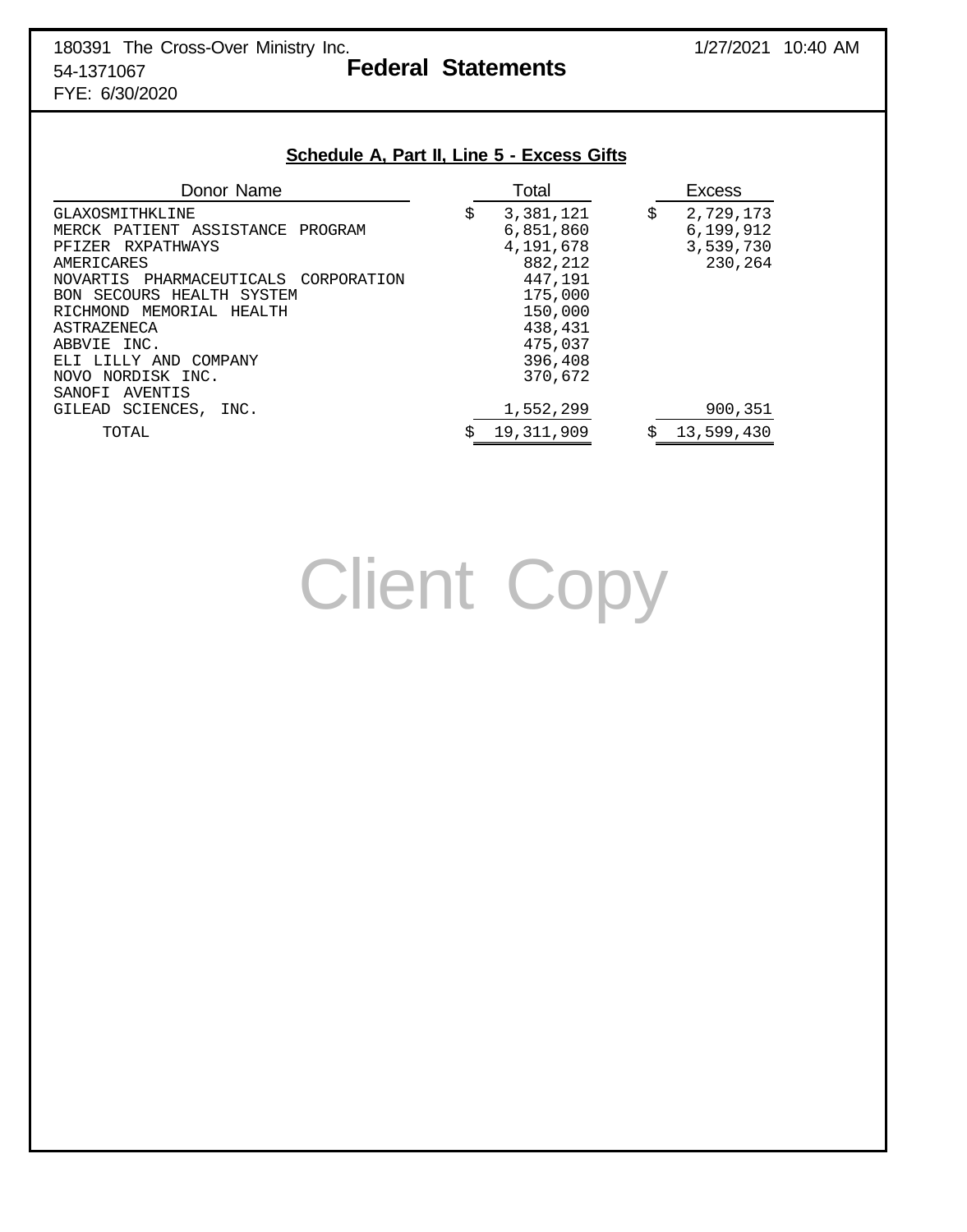| Description            | Amount |
|------------------------|--------|
| INVESTMENT INCOME, NET | 12,265 |
| TOTAL                  | 12,265 |

|                                                                                                                                                                            | <b>Description</b> |   | Amount                                                            |
|----------------------------------------------------------------------------------------------------------------------------------------------------------------------------|--------------------|---|-------------------------------------------------------------------|
| CONTRACT<br>REVENUE<br>PATIENTS<br>REVENUE<br>MEDICAID<br>REVENUE<br>CLINIC GENERATED FEES<br>SECTION 481(A) ADJUSTMENT<br>COMPASSIONATE CARE AWARDS<br>SPRING INTO ACTION |                    | S | 633,023<br>316,300<br>210,646<br>795<br>19,838<br>8,100<br>22,050 |
| OTHER<br>TOTAL                                                                                                                                                             |                    |   | 1,210,752                                                         |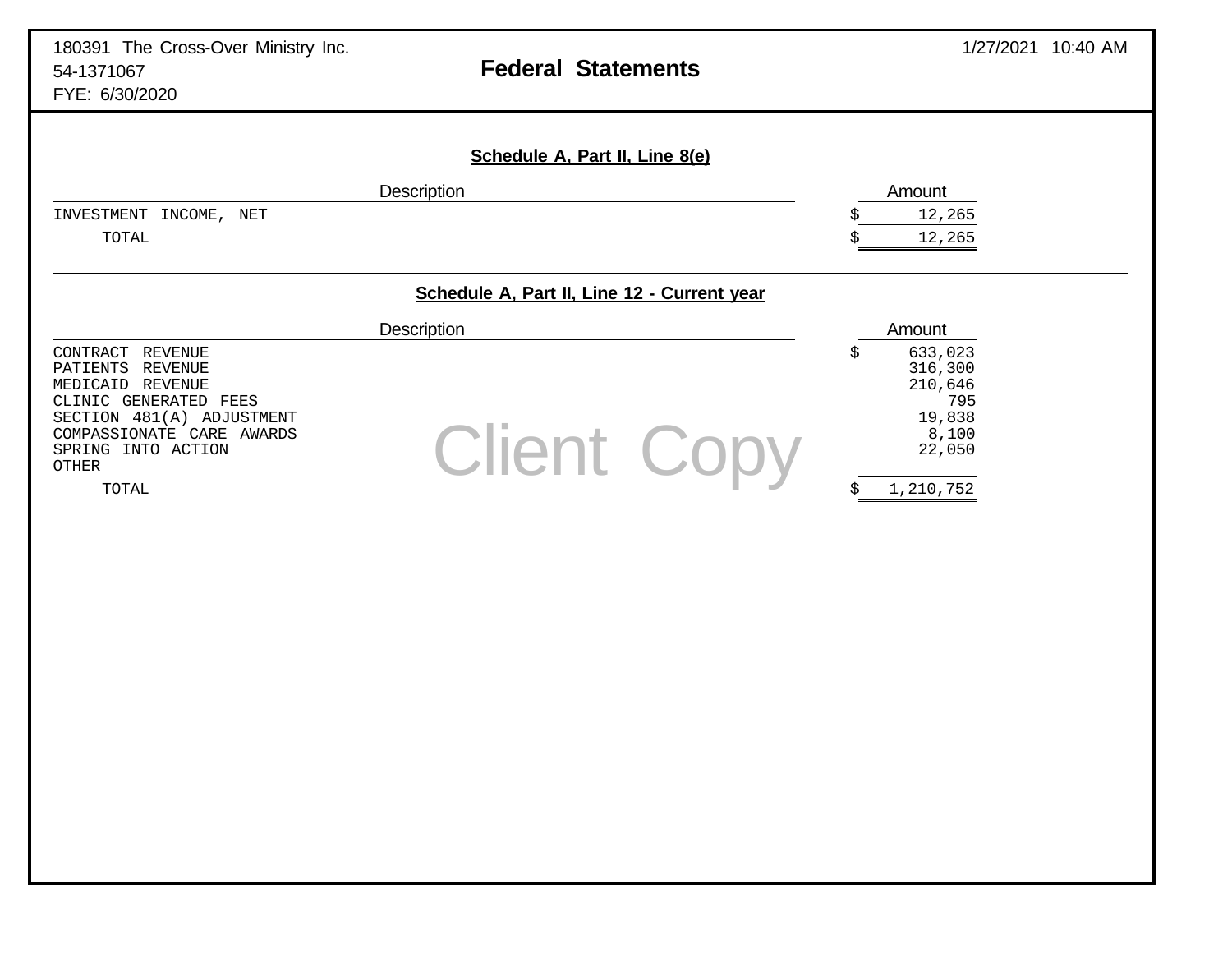| Description                     | Amount       |
|---------------------------------|--------------|
| <b>EXPENSES</b><br><b>OTHER</b> | 44,702<br>\$ |
| TOTAL                           | 44,702<br>S  |

# Client Copy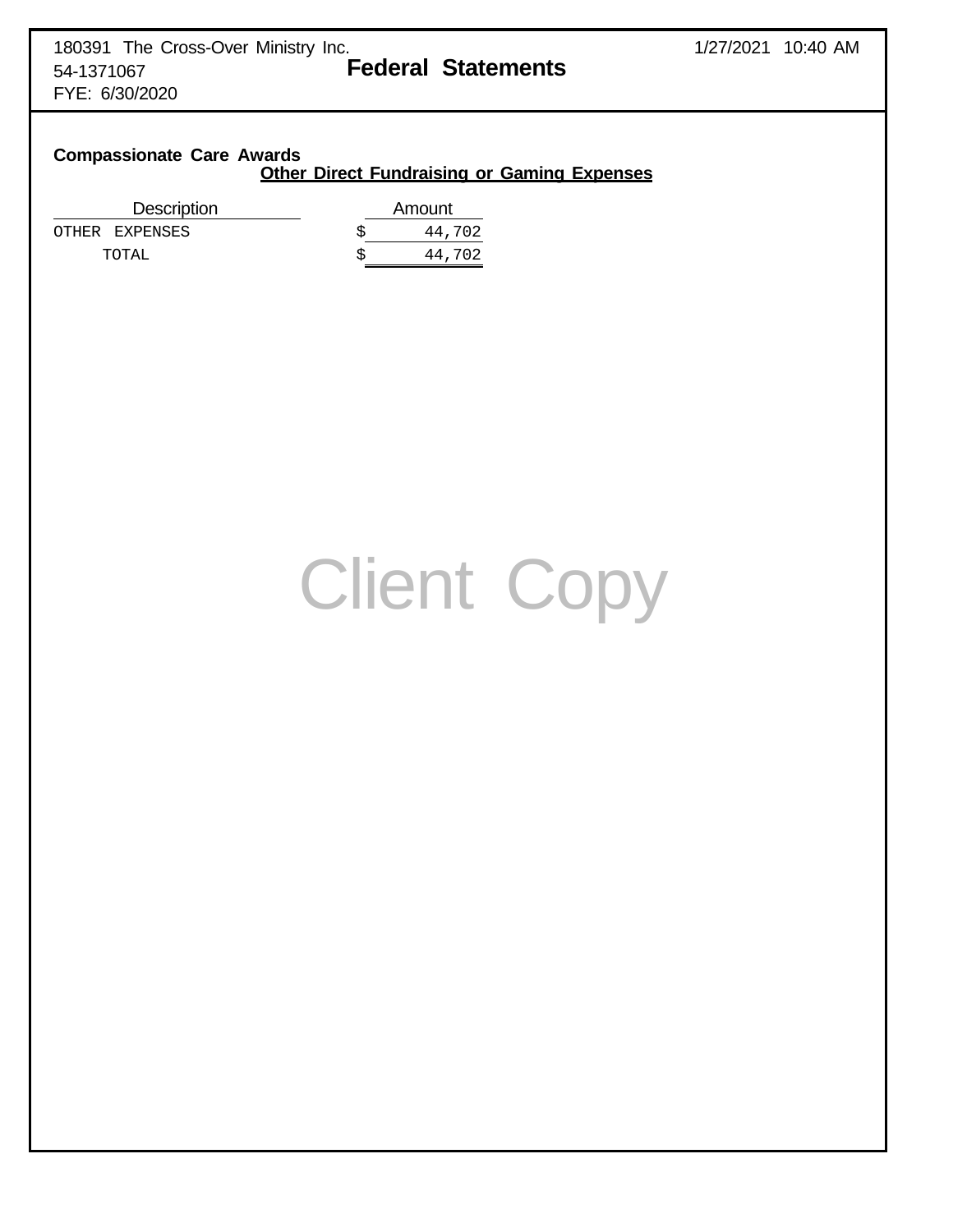| 180391 The Cross-Over Ministry Inc.<br>54-1371067<br>FYE: 6/30/2020 | <b>Federal Statements</b>                          | 1/27/2021 10:40 AM |
|---------------------------------------------------------------------|----------------------------------------------------|--------------------|
| <b>Spring Into Action</b>                                           | <b>Other Direct Fundraising or Gaming Expenses</b> |                    |
| Description<br>OTHER EXPENSES<br>TOTAL                              | Amount<br>\$<br>\$<br>$\mathbf 0$                  |                    |
|                                                                     | <b>Client Copy</b>                                 |                    |
|                                                                     |                                                    |                    |